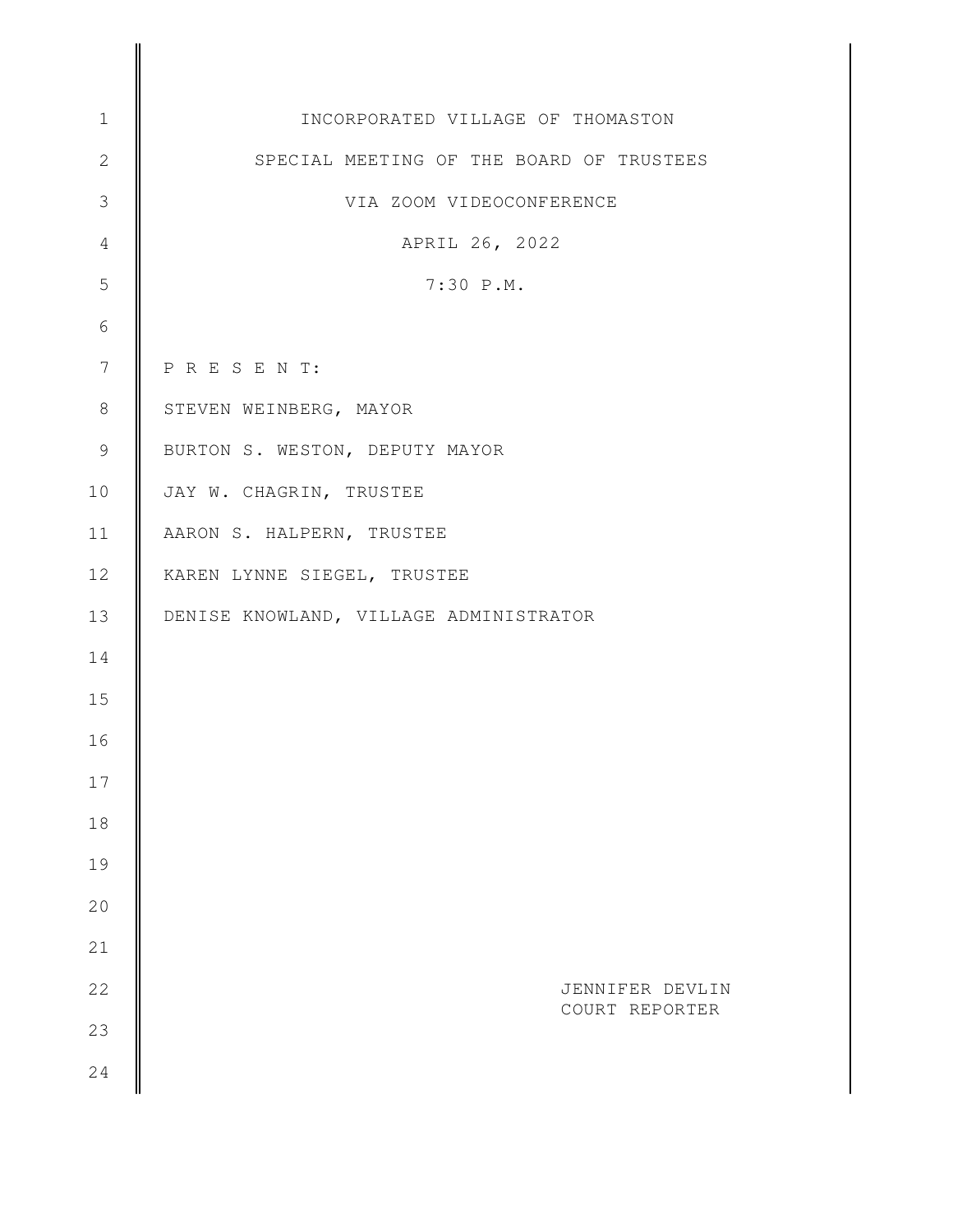members of the Board and relevant Village the roll for attendance at this meeting by The Village Administrator will now call in the meeting notice. instructions given on the Village website and online and to submit comments pursuant to opportunity to observe this meeting live at a later date. The public has the recorded and a transcription will be provided videoconferencing. The meeting is being The board is meeting by Trustees is not being held in person. State law, this meeting of the Board of related to COVID-19, and pursuant to New York Due to public health and safety concerns meeting based upon videoconferencing. is April 26, 2022. And we are holding this of Trustees of the Village of Thomaston. It p.m. This is a Special Meeting of the Board MAYOR WEINBERG: Good evening. It's 7:32 When you're ready you can begin. the recording. 1 || VILLAGE ADMINISTRATOR KNOWLAND: Starting 2 3 4 5 6 7 8 9 10 11 12 13 14 15 16 17 18 19 20 21 22 23

staff.

24

2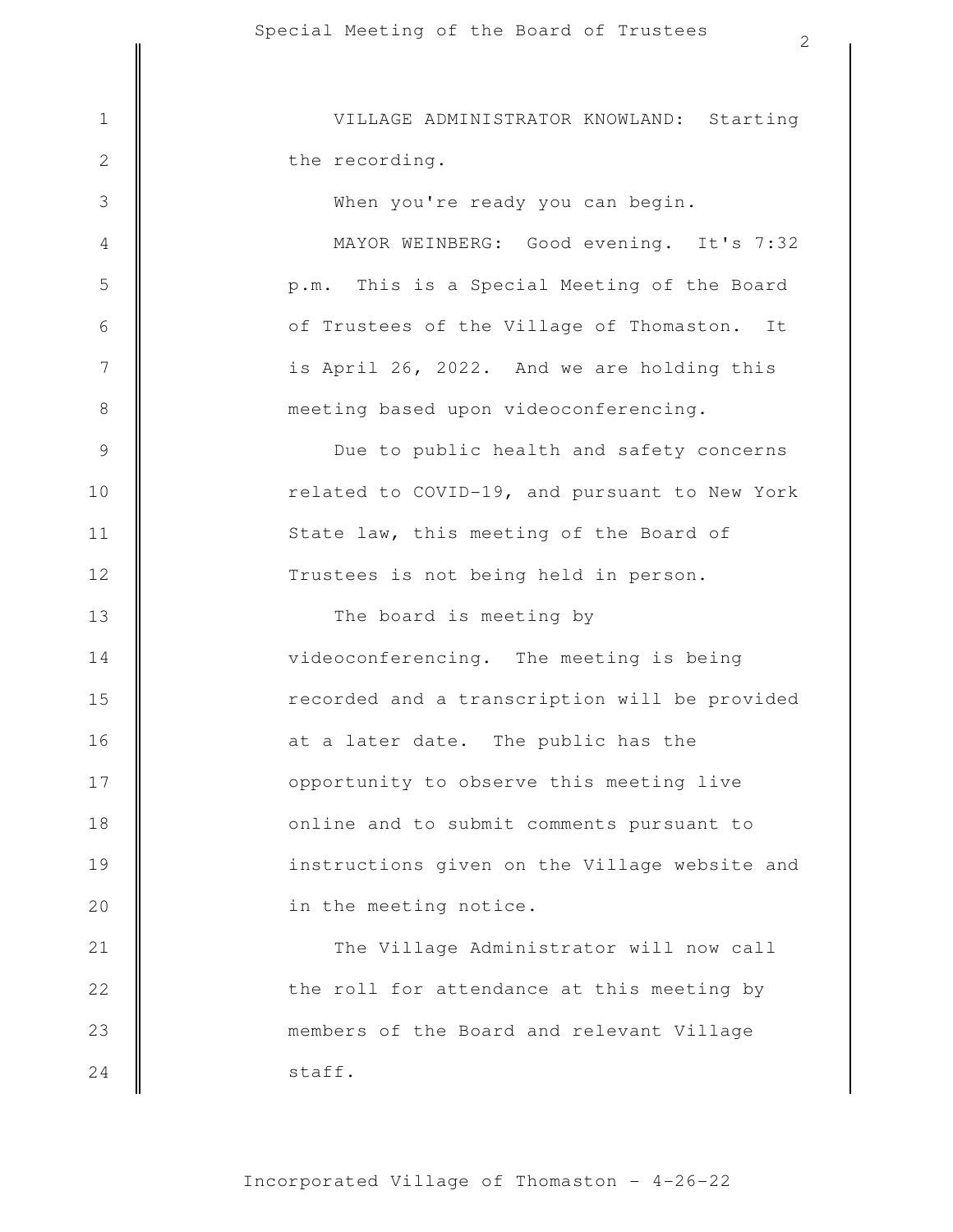| 3                                            |
|----------------------------------------------|
| VILLAGE ADMINISTRATOR KNOWLAND: Deputy       |
| Mayor Weston.                                |
| DEPUTY MAYOR WESTON: Here.                   |
| VILLAGE ADMINISTRATOR KNOWLAND: Trustee      |
| Jay Chagrin.                                 |
| TRUSTEE CHAGRIN: Here.                       |
| VILLAGE ADMINISTRATOR KNOWLAND: Trustee      |
| Aaron Halpern.                               |
| TRUSTEE HALPERN: Here.                       |
| VILLAGE ADMINISTRATOR KNOWLAND: Trustee      |
| Karen Lynne Siegel.                          |
| TRUSTEE SIEGEL: Here.                        |
| VILLAGE ADMINISTRATOR KNOWLAND:<br>Mayor     |
| Steven Weinberg.                             |
| MAYOR WEINBERG: Here.                        |
| Do we have a quorum?                         |
| VILLAGE ADMINISTRATOR KNOWLAND: Yes. A       |
| quorum of the Board is in attendance, and we |
| can begin the business of the meeting.       |
| MAYOR WEINBERG: All right. Tonight we        |
| have a very limited meeting. I appreciate    |
| everyone who is here. It is really a town    |
| hall meeting to hear if you have comments    |
| with respect to what parameters should be    |
|                                              |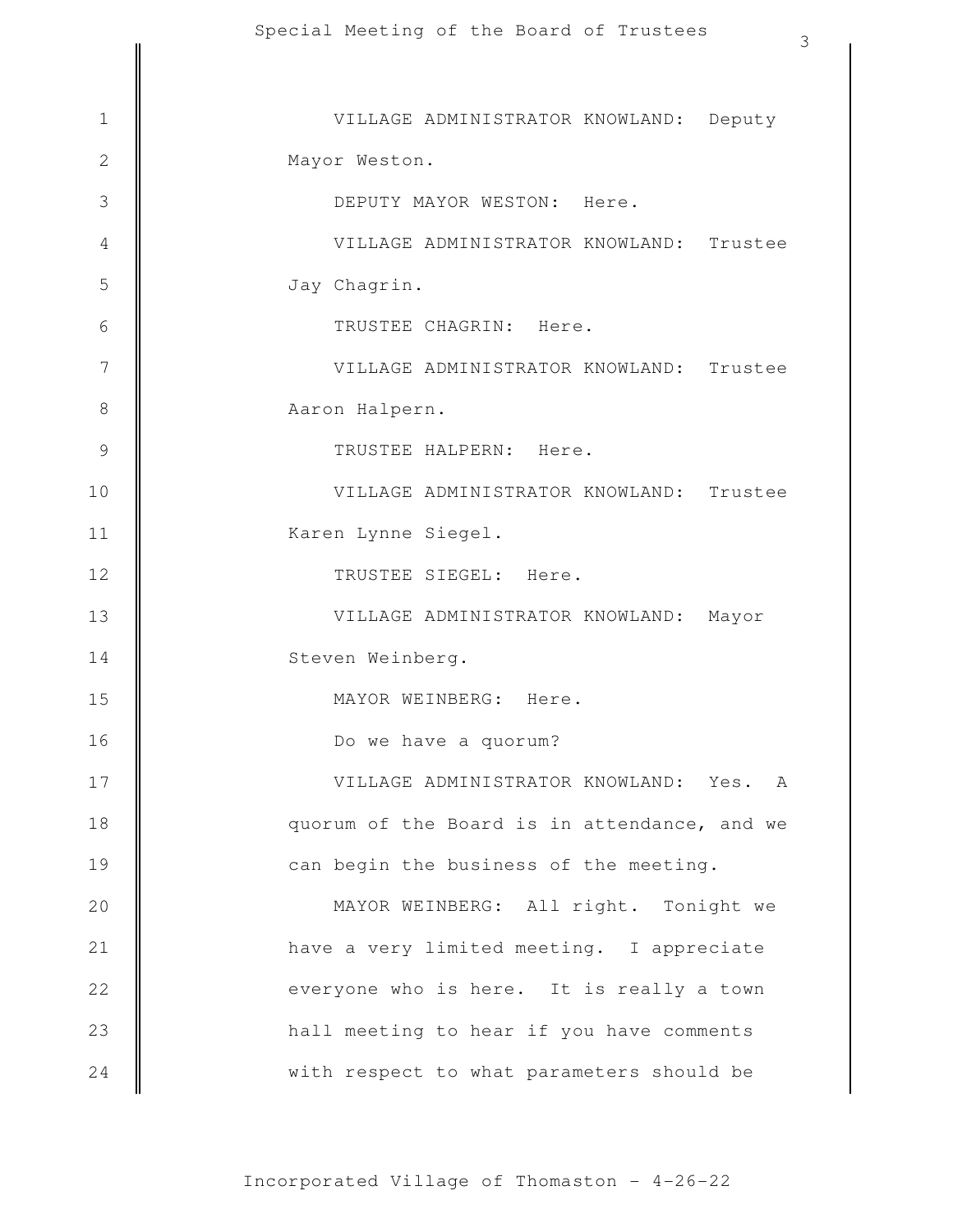3

4

5

6

7

8

9

10

11

12

13

14

15

16

17

be proposed to the Village. or designs a policy or a local law that will Board can then consider as it either drafts input of the community and that we can -- the use in our Village. This way we can get the is addressed to solar panels for residential 1 included in a policy or in a local law that

> respect to any such policy or local law. what parameters should be considered with for the purpose of gathering public input for Village Board of Trustees. This is solely local law which has not been proposed to the solar energy, a policy for the Village or a be taking any action tonight with respect to law. The Village Board of Trustees will not being proposed tonight. There is no local A local law -- I want to repeat -- is not

instrumental in trying to come up with a the Design Review Board who have been thank Glen Wilson and all of the members of last Board of Trustees meeting. I wish to I wish to again -- I did thank them at the really the work of the Design Review Board. This issue has come to light because of 18 19 20 21 22 23 24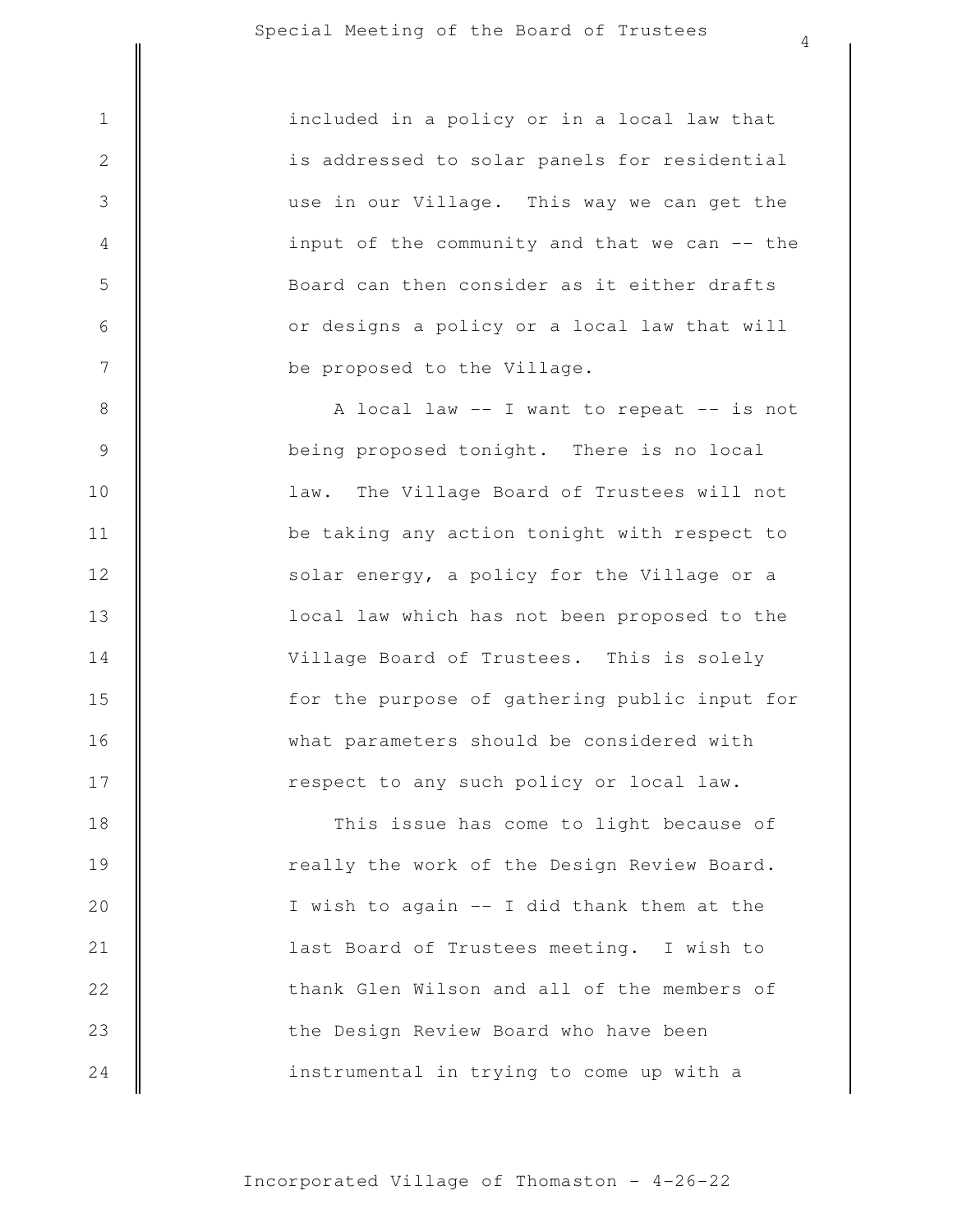3

4

5

6

7

8

9

10

11

12

13

14

15

Board. that have come before the Design Review solar panel applications for residential use have reviewed and looked for with respect to 1 || checklist, a checklist of items that they

applications. date analyzed with respect to solar panel items that the Design Review Board has to however you wish to describe it -- of the items or elements or factors, parameters -- Review Board came up with that lists the on the website the letter that the Design either affirm, reject or modify. We placed are then sent to the Board of Trustees to The decisions of the Design Review Board

On the Village website you also have also included on the website. of North Hempstead's reference to solar is also the Village of Plandome Manor. The Town Manorhaven, the Village of Munsey Park and Village of Kensington, the Village of from other villages. That includes the example of what solar codes have looked like We have also placed on the website an 16 17 18 19 20 21 22 23 24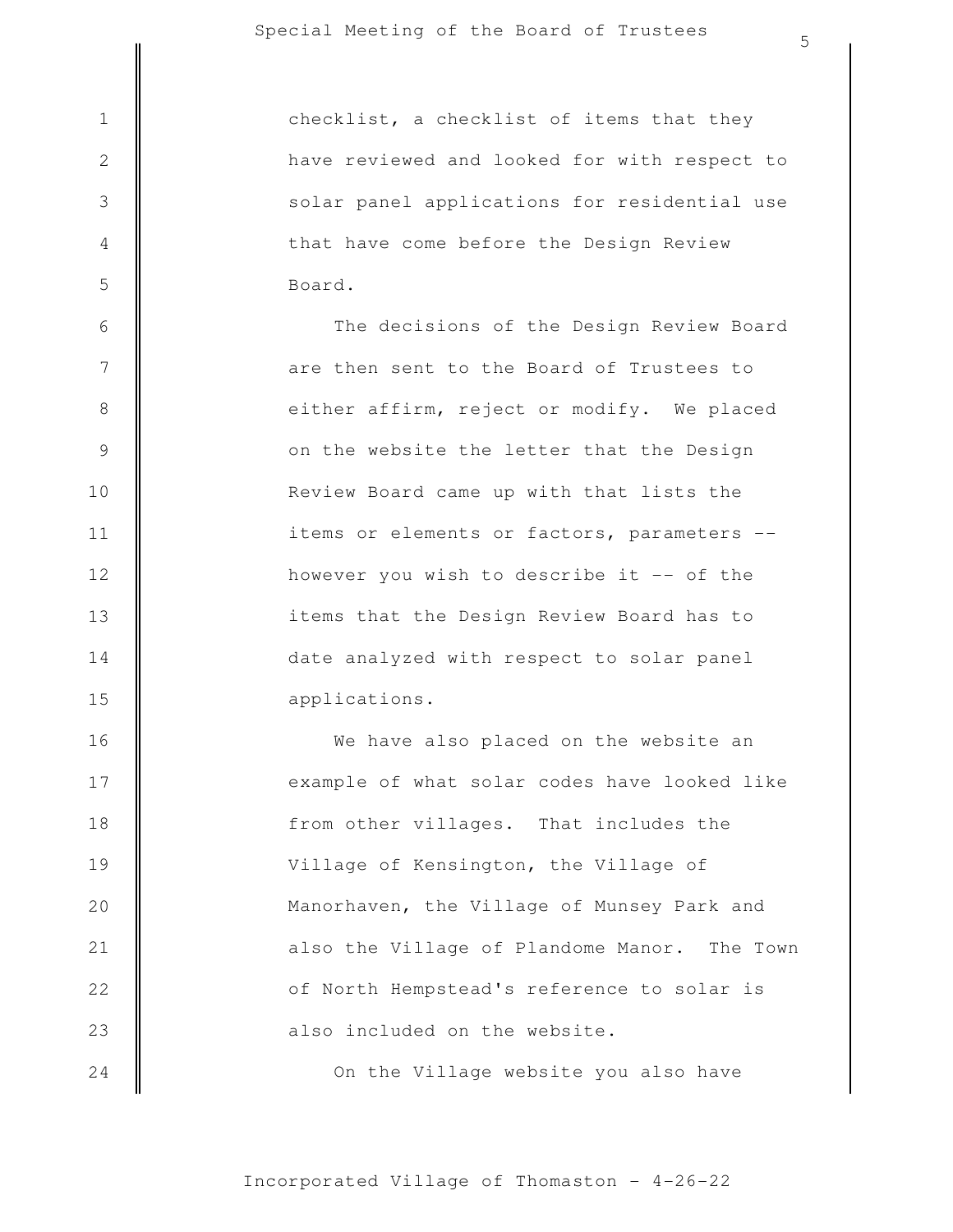|                | 6                                               |
|----------------|-------------------------------------------------|
| $\mathbf 1$    | reference sources from New York State.<br>So    |
| $\sqrt{2}$     | that if you have technical questions or wish    |
| $\mathfrak{Z}$ | to seek technical information about solar       |
| $\overline{4}$ | systems, we can review that documentation as    |
|                |                                                 |
| 5              | well.                                           |
| $\sqrt{6}$     | Just one word of note. Many of the              |
| 7              | reference sources discuss solar farms.<br>We    |
| $\,8\,$        | are obviously certainly not addressing solar    |
| $\mathcal{G}$  | farms. Solar farms will not exist in the        |
| 10             | Village of Thomaston. We're talking about       |
| 11             | solar panels strictly for residential use.      |
| 12             | What the issues or factors that the             |
| 13             | Design Review Board has looked at -- and I'm    |
| 14             | not doing this in order of priority -- they     |
| 15             | have looked at the placement of the panels.     |
| 16             | They have looked at the symmetry of the         |
| 17             | panels. They've looked at the type of panels    |
| 18             | that are being placed. A key factor is also     |
| 19             | the frame in which the panels are being         |
| 20             | placed on the roof and the conduit. How is      |
| 21             | the frame and the conduit being hidden?         |
| 22             | They're looking at whether there is --          |
| 23             | solar panels should be placed in the rear of    |
| 24             | the residence and not have a street view.<br>It |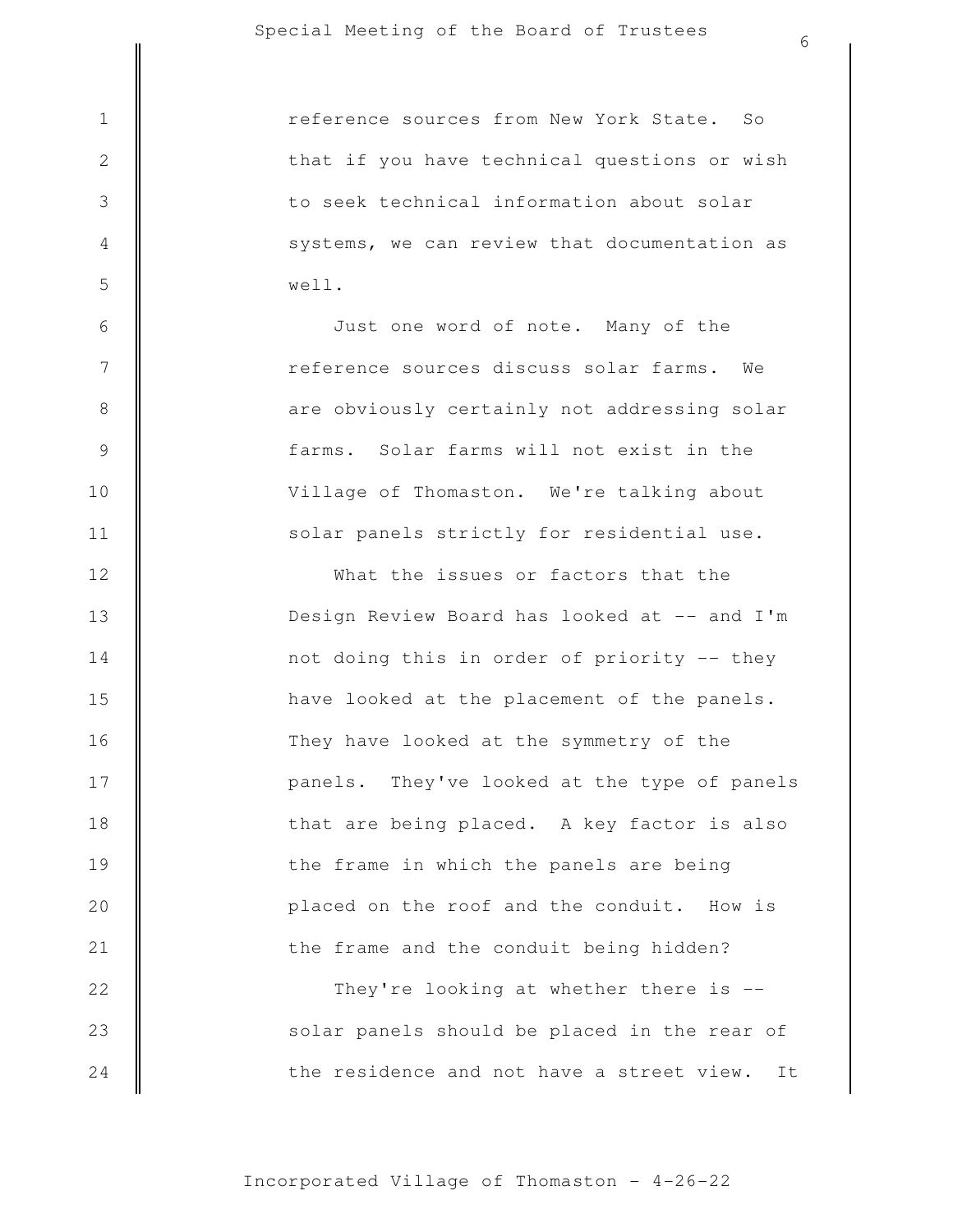again hiding or screening the conduit leading and where that should be placed as well. And -- the solar system to the grid. That's -box where the -- to connect the solar panel at the idea of screening the box, the utility It was very important -- they've looked production is a cost factor. more. But weigh in the fact that with higher panels installed on the roof rather than production again is that you can have fewer higher production. The idea of a higher They've looked at panels that have a is typically dark, without lines. more uniform appearance in coloration, which They have looked at the panels that have a designed to absorb and not reflect light. installation. Keep in mind, solar panels are the company that is proposing the They have asked for a glare analysis from respect to a street view. on the rear or the front of the house with whether or not there should be a limitation  $1 \parallel$  is an issue for the Village to discuss, 2 3 4 5 6 7 8 9 10 11 12 13 14 15 16 17 18 19 20 21 22 23

to the box.

24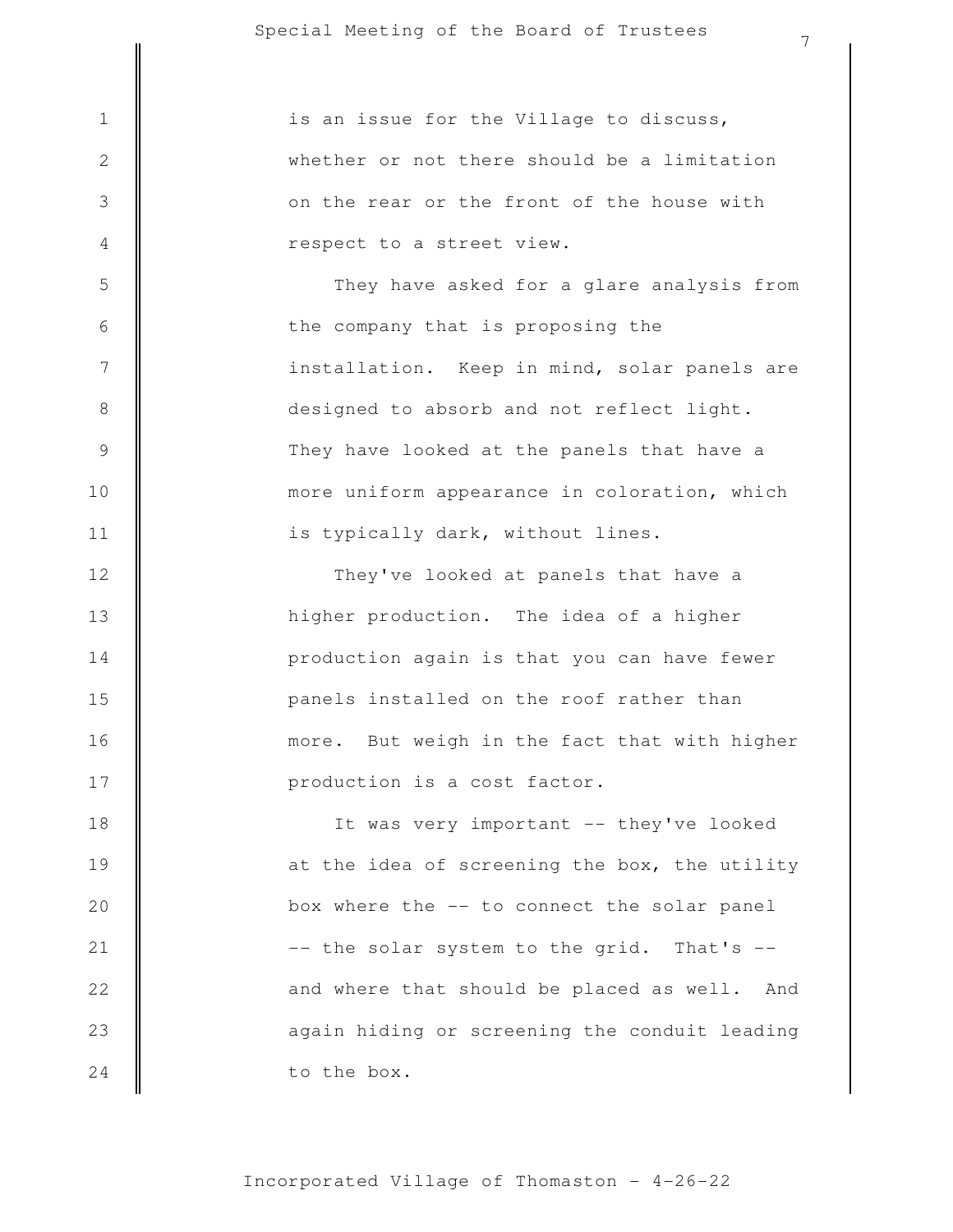3

4

5

6

7

8

9

10

11

12

13

14

15

16

17

restriction. other village codes do not have such a viewed within 200 feet from the street. The a restriction where there -- it should not be for that. There are -- Kensington does have there's examples in the state code to look many? And where will that be placed? And want a back-up battery for the system. How 1 || There are questions to look at. People

make a solar system more efficient. that no trees should come down in order to be reviewed. Other villages have addressed But that is certainly something that needs to increase in terms of the value of the house. think it's either been negligible or an there's an impact on property values. I We can discuss and look at whether or not

feel should be considered. Or please, any additional factors that you you as to comments on some of the factors. And I look forward to hearing from each of So those are just some of the factors. 18 19 20 21 22

floor. Raise your hand -- your virtual hand, I would ask that we open this up to the 23 24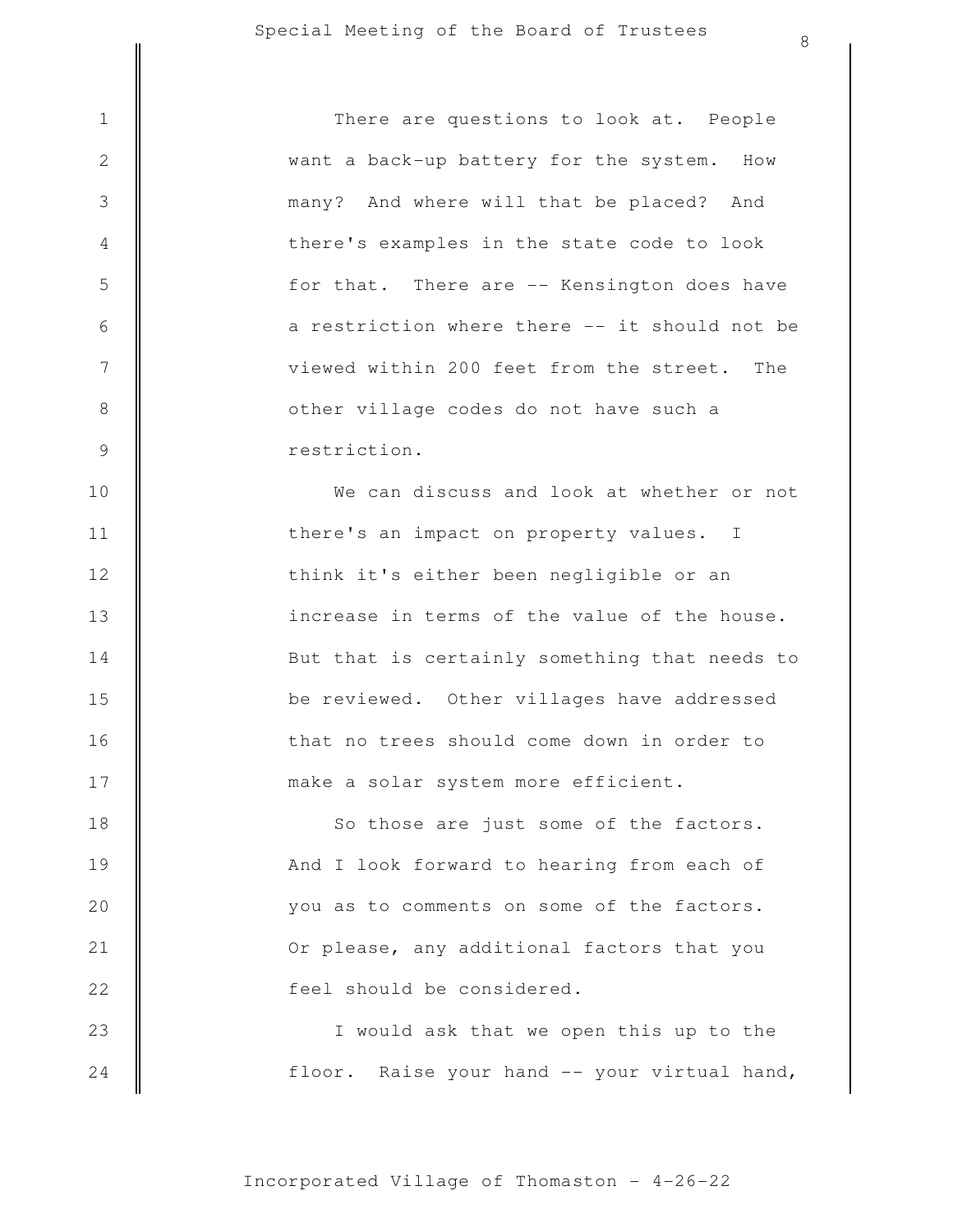I'm just quickly scanning -- if we have have -- and let's acknowledge -- I'm sorry. our chair of the Design Review Board. Do we MAYOR WEINBERG: Glen Wilson, again, is community about this. I look forward to hearing from the that are necessary. unnecessary. I think you touched on the tabs could read the letter, but I think that's all. That's good. At the very most you MR. WILSON: No. I think you covered it you would like to state? floor. Glen, is there anything preliminarily like to speak, I would open this up to the Unless anyone else from the Board would present their views. after everyone has had an opportunity to And then we're happy to call on you again try to keep the comments to four minutes. good attendance here, that -- why don't we I would appreciate, since we do have a excellent attendance. So I thank you. a number of people here tonight. We have an 1 and we'll call on you one by one. There are 2 3 4 5 6 7 8 9 10 11 12 13 14 15 16 17 18 19 20 21 22 23 24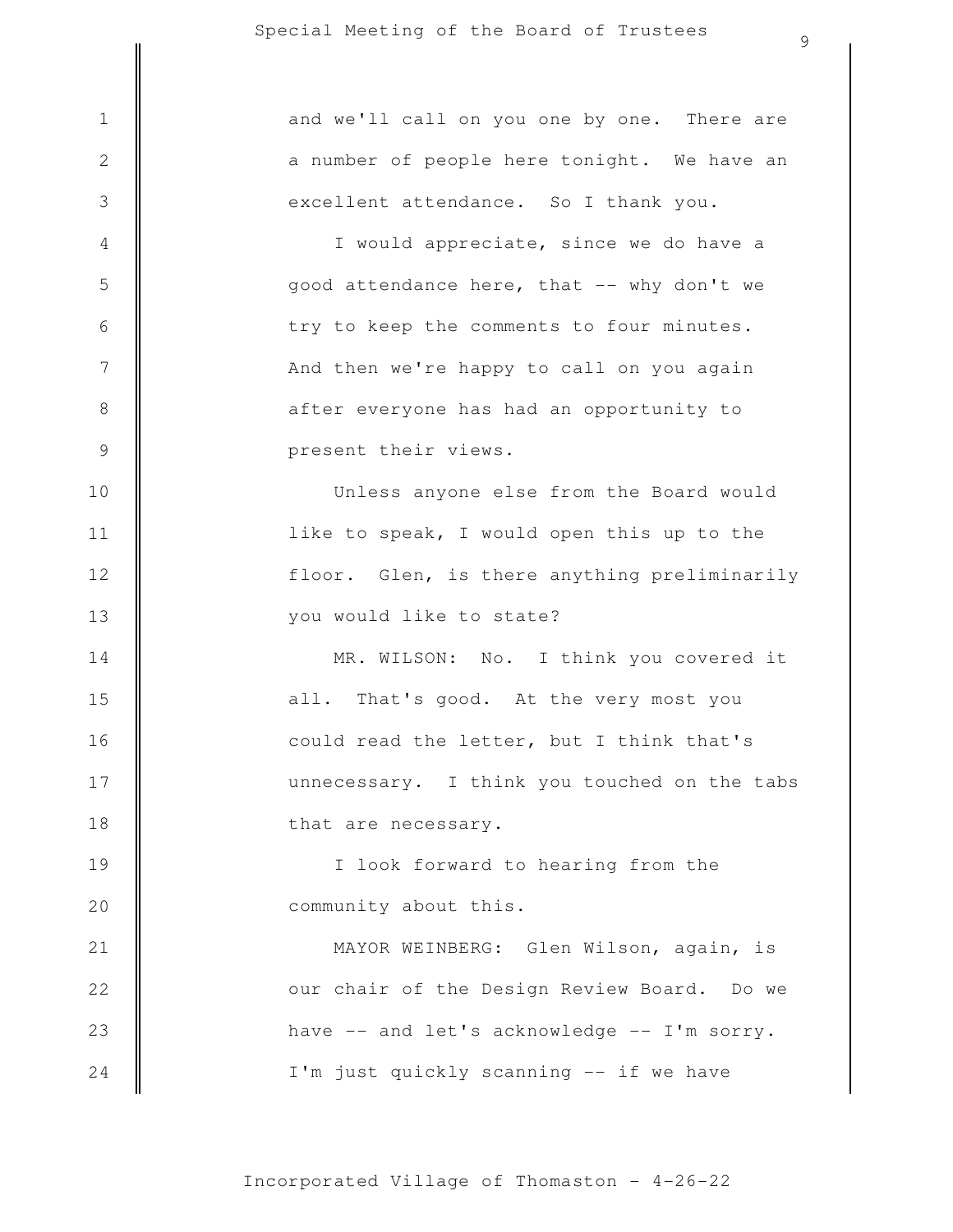|                 | phecial meeting of the poard of frustees<br>10 |
|-----------------|------------------------------------------------|
|                 |                                                |
| $1\,$           | anyone else from Design Review.                |
| $\overline{2}$  | VILLAGE ADMINISTRATOR KNOWLAND: We             |
| 3               | have $--$                                      |
| 4               | MAYOR WEINBERG: Robert Meyer?                  |
| 5               | MR. MERBAUM: Could I just say something?       |
| 6               | MAYOR WEINBERG: Sure.                          |
| $7\phantom{.0}$ | MR. MERBAUM: Dick Merbaum is my name.          |
| $\,8\,$         | MAYOR WEINBERG: Thank you.                     |
| $\mathsf 9$     | MR. MERBAUM: I live on Lincoln.                |
| 10              | I have been involved with solar stuff for      |
| 11              | a while, but not residential, okay. And my     |
| 12              | interest is really my concern over climate     |
| 13              | change. So I feel that anything that           |
| 14              | facilitates a positive response to the         |
| 15              | challenge of climate change is a good thing.   |
| 16              | When you were addressing the issues or         |
| 17              | the concerns that some of the -- some people   |
| 18              | have about the panels, you mentioned two       |
| 19              | things which I have some problems with -- I    |
| 20              | mean, if they were to be instituted. One is    |
| 21              | the distance from the street. And the other    |
| 22              | is whether the panels should face the street   |
| 23              | or not.                                        |
| 24              | And that's really -- in my view that's a       |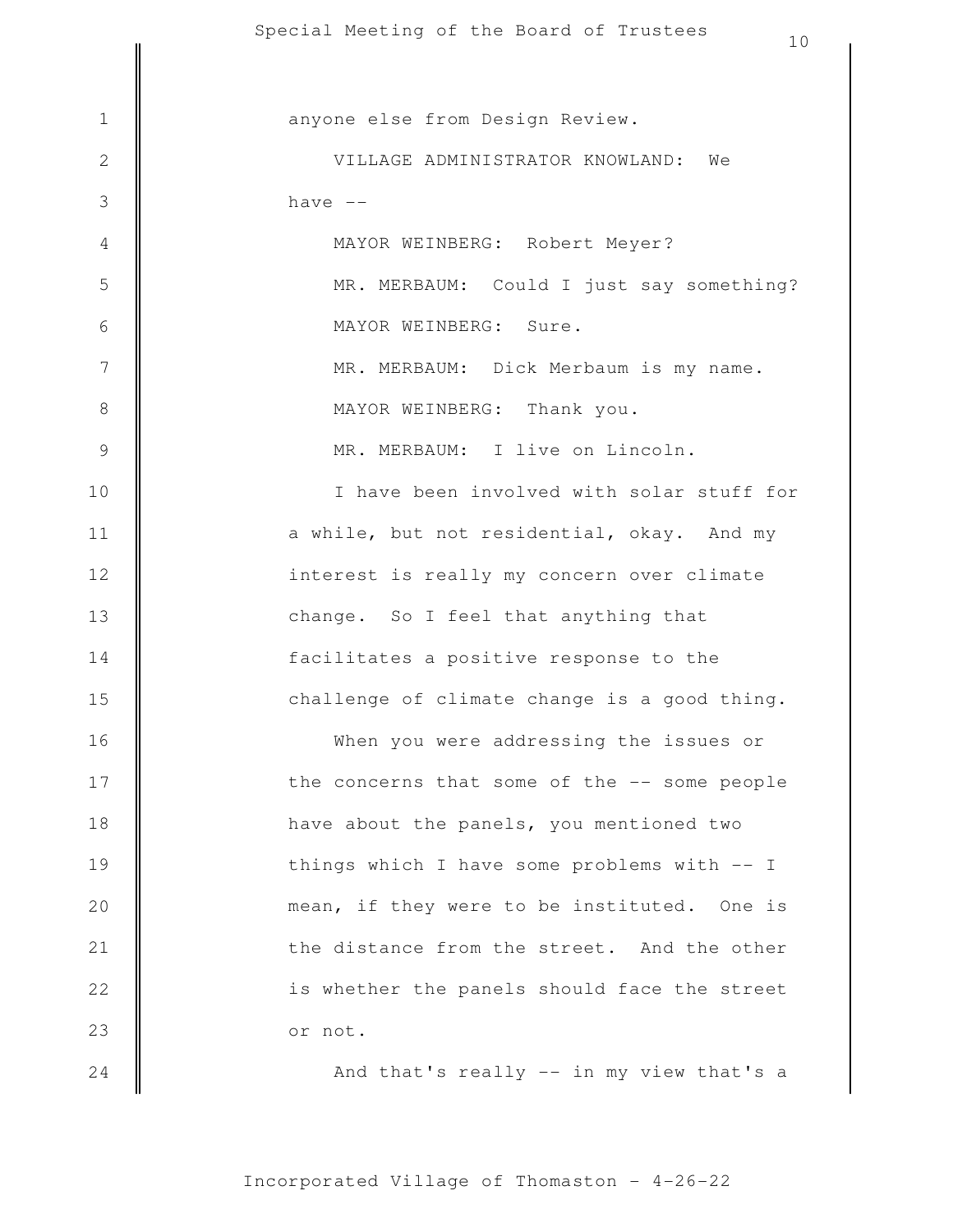| $\mathbf 1$      | problem with -- do you discriminate against   |
|------------------|-----------------------------------------------|
| $\mathbf 2$      | people whose houses face north as oppose to   |
| $\mathfrak{Z}$   | south and who don't have the wherewithal to   |
| $\overline{4}$   | have 200 feet or 100 feet from the street     |
| 5                | because somebody feels somewhat offended by   |
| 6                | that?                                         |
| $\boldsymbol{7}$ | So, I mean, my recommendation, for what       |
| $\,8\,$          | it's worth, is really that we don't institute |
| $\mathsf 9$      | something which singles out or discriminates  |
| 10               | against people with smaller property who want |
| 11               | to put it in or people whose houses face the  |
| 12               | wrong direction than the one that other       |
| 13               | people favor. I mean, it's not like -- with   |
| 14               | wind power, it's not in my backyard kind of   |
| 15               | situation. I think that people are getting    |
| 16               | used to solar panels. And they're here.       |
| 17               | They're going to stay here.                   |
| 18               | And I would hope that we would facilitate     |
| 19               | the -- my major concern for the town would    |
| 20               | be, you know, obviously whether the           |
| 21               | contractor is qualified to install these      |

be concerned over whether the panels -- I the panels themselves. I guess people should things, both the electrical systems and also

22

 $\mathbb{I}$ 

23

24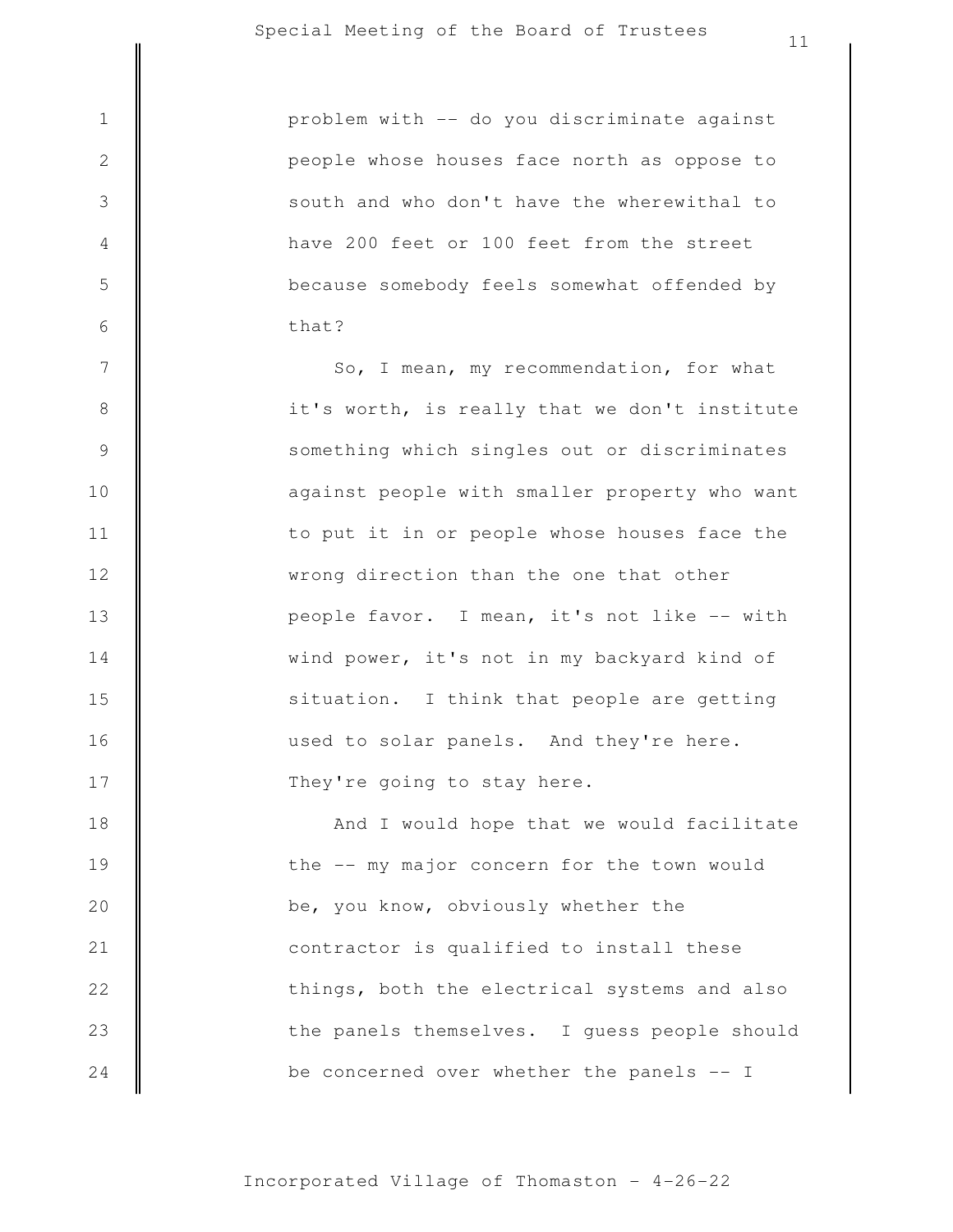And it is true that, you know, the size are being placed. installed and have some idea where the things department to know when a panel is being something. It's a good idea for the fire facilitate somebody coming up and doing minimum spacing among the panels to large, there are -- there must be a certain installation of panels on flat roofs that are is for non-residential. But in the case of isn't as big an issue for residential as it proper placement of panels. I guess this And the other is fire safety and the heavier storms. northeast now because of the presence of frequently -- more frequent in -- even in the it's something that seems to be more haven't had a huge problem with that, but panels face is the hail issue. And we The big problem that the panel -- solar withstanding certain weather conditions. whether the panels are capable of 1 || don't know if this could be a code issue, but 2 3 4 5 6 7 8 9 10 11 12 13 14 15 16 17 18 19 20 21 22 23

of the panel or the output per -- per given

24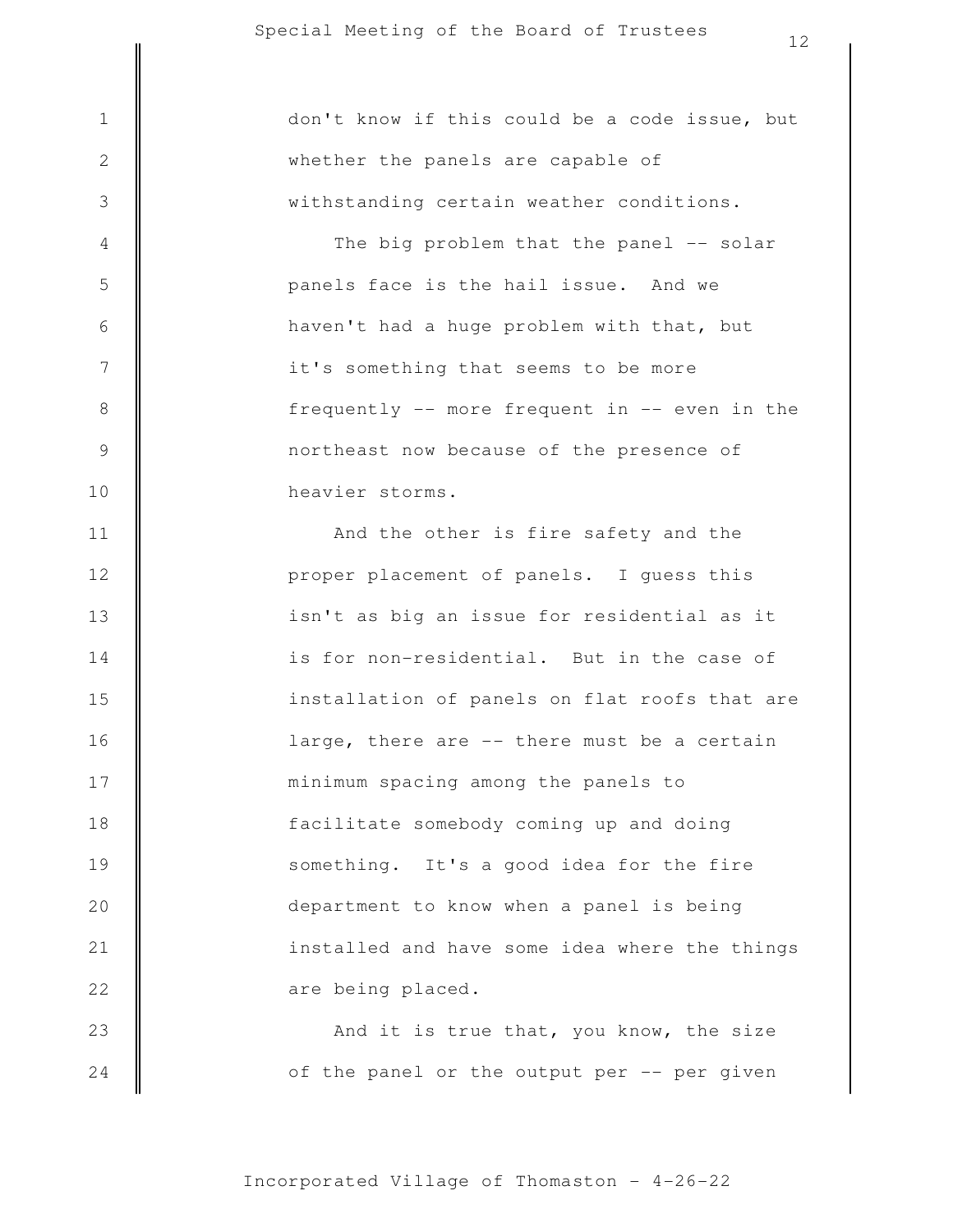|                  | ⊥ ⊃                                           |
|------------------|-----------------------------------------------|
| $\mathbf 1$      | square inch of the panel is increasing. So    |
| $\sqrt{2}$       | that the availability and the ability to      |
| $\mathfrak{Z}$   | install these things is going to increase     |
| $\overline{4}$   | over time. We have a problem with my house.   |
| 5                | We -- because of various issues the people    |
| 6                | who were going to install the panels could    |
| $\boldsymbol{7}$ | only -- could only replace about 40 percent   |
| $\,8\,$          | of the power. And it didn't seem to make a    |
| $\mathcal{G}$    | lot of sense at that point. But at some       |
| 10               | point I think it will.                        |
| 11               | MAYOR WEINBERG: Very good. Thank you          |
| 12               | very much.                                    |
| 13               | MR. WILSON: If I could just address a         |
| 14               | few things that Dick mentioned?               |
| 15               | Dick, we're very well aware -- and I          |
| 16               | think in the public admission -- all of the   |
| 17               | trustees and -- of the Village of Thomaston   |
| 18               | and all of the board members of the Design    |
| 19               | Review Board are pro-solar energy. I did not  |
| 20               | see you at our last meeting which prompted    |
| 21               | this town hall, but I will say that the turn  |
| 22               | of events in our lifetime has affected the    |
| 23               | environment. And there is a necessary and     |
| 24               | popular movement away from fossil fuels, coal |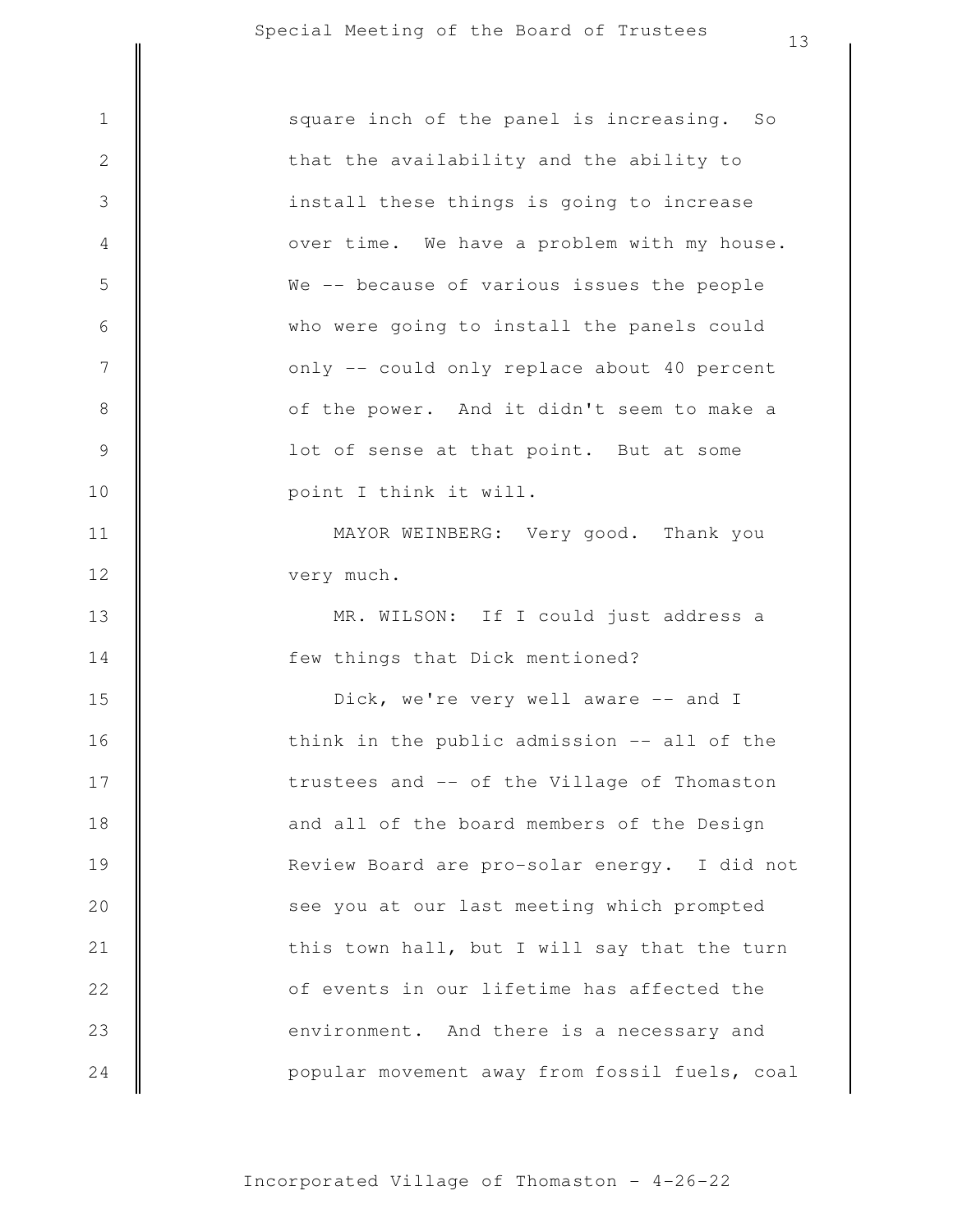3

4

5

6

7

8

9

10

11

12

strong position at the forefront. which solar panels -- solar energy has a very 1 || and oil towards other sources of energy, of

> of your house has been regulated. should be regulated, just like the side yard as a taxpayer, not as a board member, they they should be regulated. And in my opinion meeting is to get public consensus about how the way of the future. The point of the think it's unanimous that solar panels are whether solar panels are good or bad. I So this discussion is not really about

contemplation of issues that arise when you conformity. We have safety. We have the The point being with regulation we have constructed mansion or other dwelling. the first cave to the most recently have been regulated over the millennium from of your home, a million different guidelines large a pool you can make, what is the height swimming pool in which has to be fenced, how want to put one in, whether you put a your rear yard, the height of a fence if you Those zoning issues as to your side yard, 13 14 15 16 17 18 19 20 21 22 23 24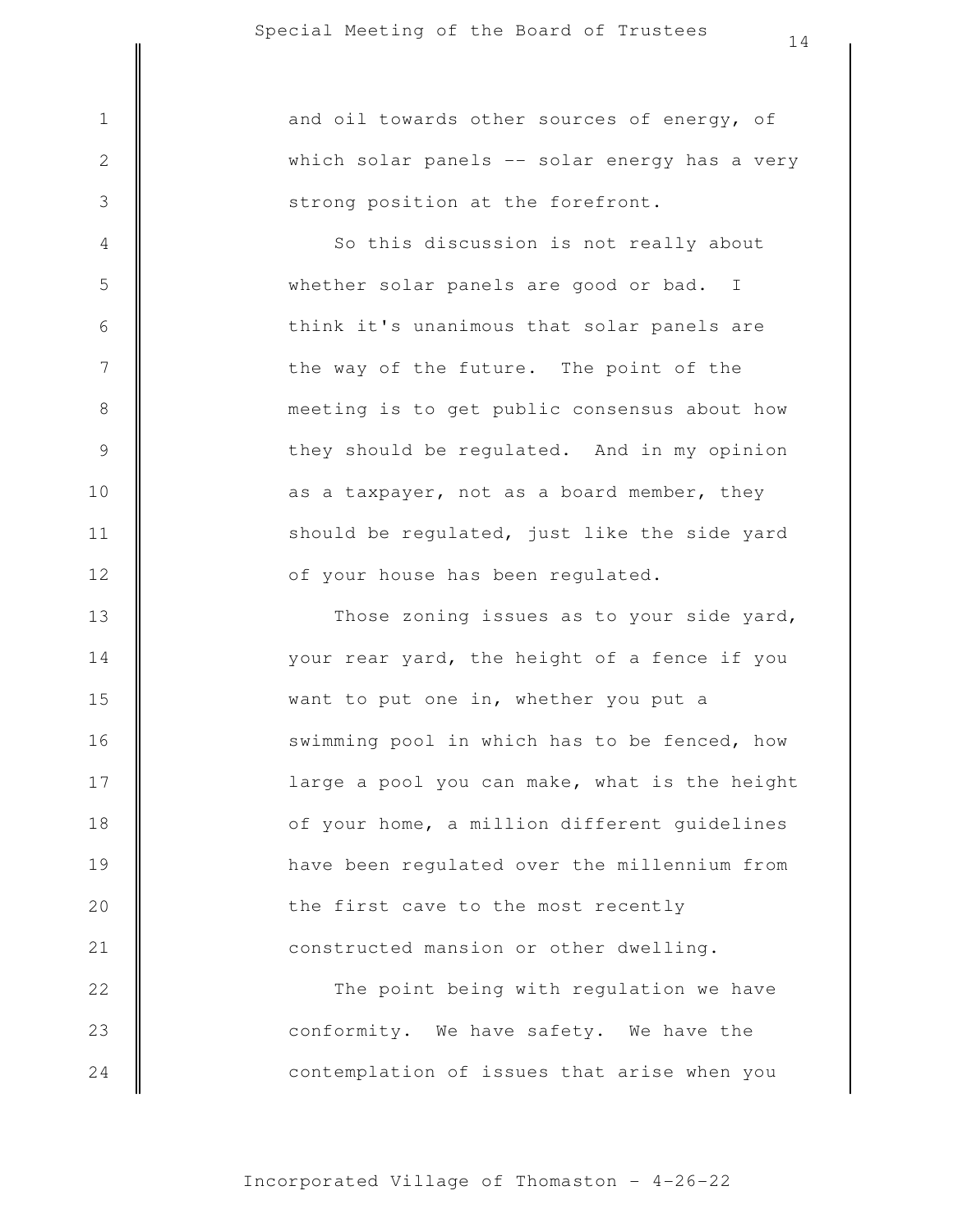| $\mathbf 1$    | think of doing it yourself without any        |
|----------------|-----------------------------------------------|
| $\sqrt{2}$     | instruction or regulation. The electricity    |
| 3              | involved, the metal and silicon involved, the |
| $\overline{4}$ | mounting of the units on the roof and their   |
| 5              | attachment to the substrature (phonetic), the |
| 6              | placement of the conduit, the placement of    |
| $\overline{7}$ | the emergency cutoff valve, the operating     |
| $8\,$          | box. All of these are issues that we're here  |
| $\mathsf 9$    | to discuss. So I just want to put to rest     |
| 10             | your concerns that we're not interested in    |
| 11             | solar energy. We are all very interested in   |
| 12             | solar energy.                                 |
| 13             | So moving onto the next issue -- Steve,       |
| 14             | I'm not sure how you want to address it,      |
| 15             | but $--$                                      |
| 16             | MAYOR WEINBERG: I didn't want to have         |
| 17             | I apologize. This is really a forum for       |
| 18             | everyone to state what their views are as     |
| 19             | oppose to having a one-on-one discussion      |
| 20             | about any particular issue.                   |
| 21             | MR. WILSON: So do you have a format for       |
| 22             | that, like a question and answer?             |
| 23             | MAYOR WEINBERG: I want everybody to have      |
| 24             | an opportunity to speak and contribute. And   |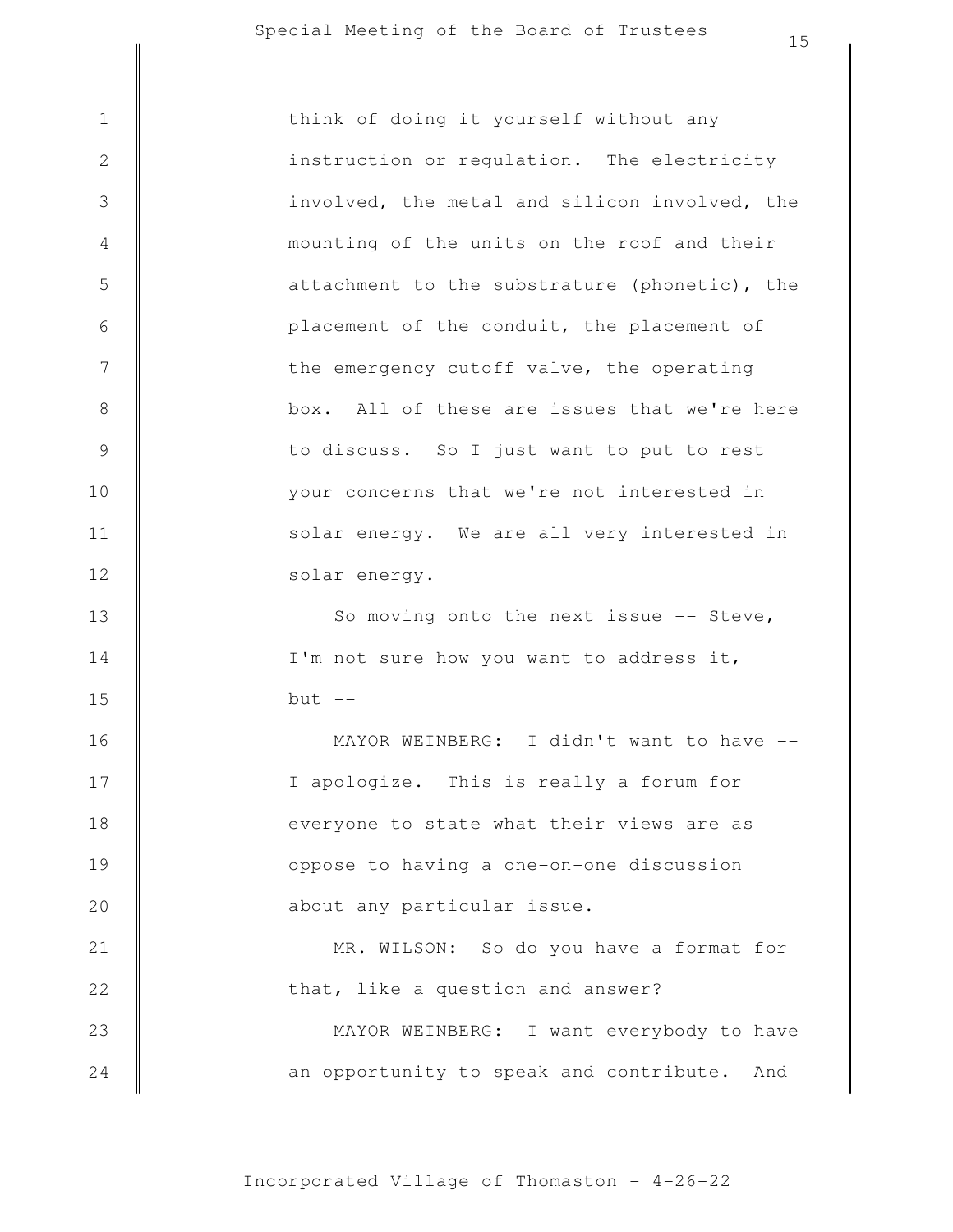raised his hand first, so -- VILLAGE ADMINISTRATOR KNOWLAND: - waiting. MAYOR WEINBERG: Yeah. Ben has been Mr. Pang - two hands raised. VILLAGE ADMINISTRATOR KNOWLAND: We have someone to speak. Someone can speak. MR. WILSON: I guess I will wait for or different factors as you see it. perhaps, you know, address different issues wait and hear from more people and then welcome to speak now or you're welcome to I would like to remind -- so you're how the issues should be dealt with. are -- should or shouldn't be considered or hear what you have to say about what factors all means. The Board of Trustees wants to -- collectively from different residents, by comments you want to make after hearing from MAYOR WEINBERG: If there's certainly MR. WILSON: Great. different factors going forward. 1 | that way the Board of Trustees can consider 2 3 4 5 6 7 8 9 10 11 12 13 14 15 16 17 18 19 20 21 22 23 24

16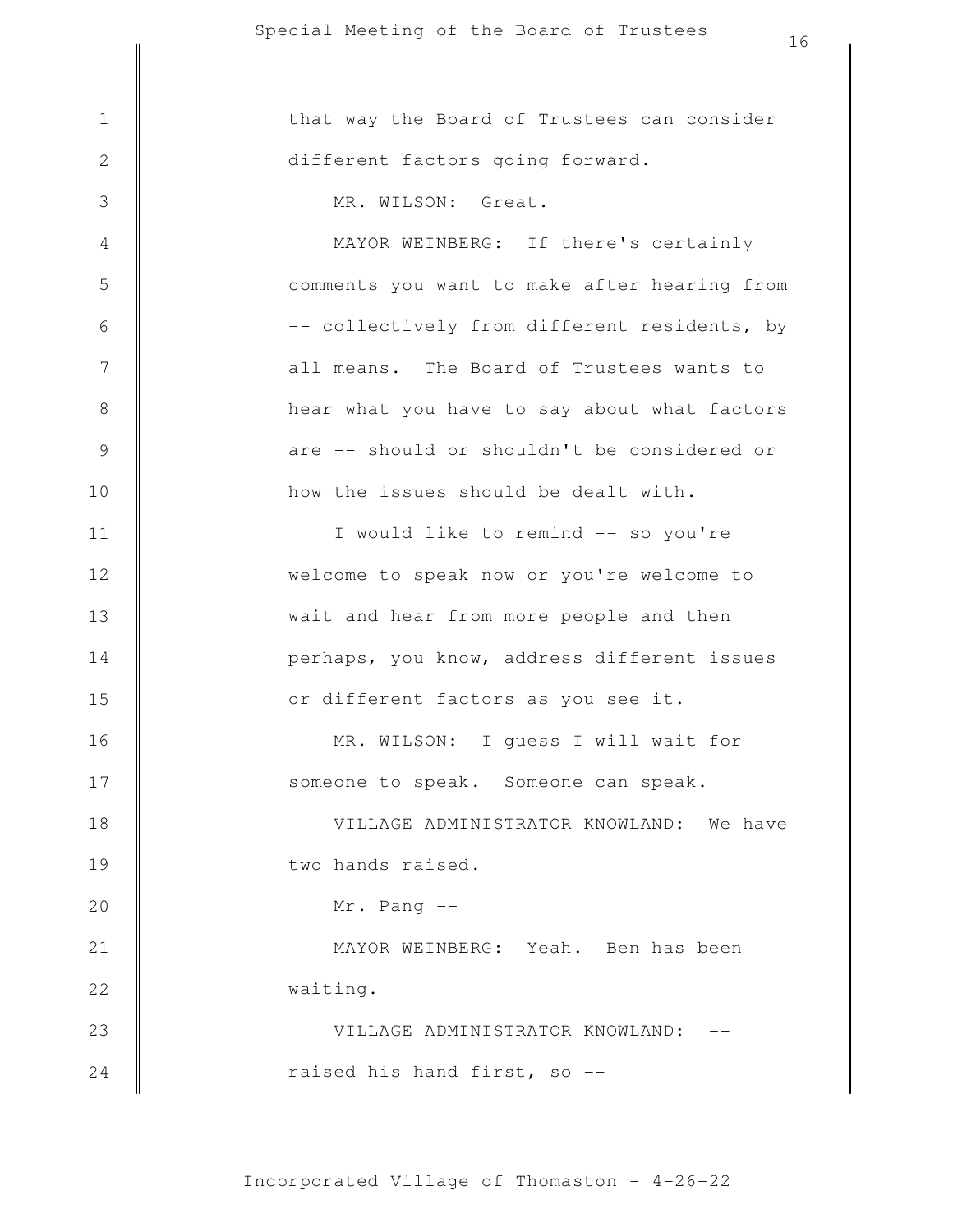Ben, please go ahead. Board of Trustees is reviewing. comment at any -- on an application that the you -- any Village resident is welcome to of Trustees. So if you follow our agenda, Design Review Board is reviewed by the Board application. And any recommendation by the have the opportunity to comment on an the immediate surrounding residents always MAYOR WEINBERG: -- of the location. So VILLAGE ADMINISTRATOR KNOWLAND: 200. MAYOR WEINBERG: 200 feet - feet. VILLAGE ADMINISTRATOR KNOWLAND: 200 200 -- is it 200 or 250 feet, Denise? Board is made on notice to residents within application that is made to the Design Review -- but just remind everyone that any think the people here on the call know this I would like to also remind everyone -- I that you would like to add. All right. And different people and then decide what it is ahead. And, Glen, why don't you hear from 1 || MAYOR WEINBERG: Ben, why don't you go 2 3 4 5 6 7 8 9 10 11 12 13 14 15 16 17 18 19 20 21 22 23 24

17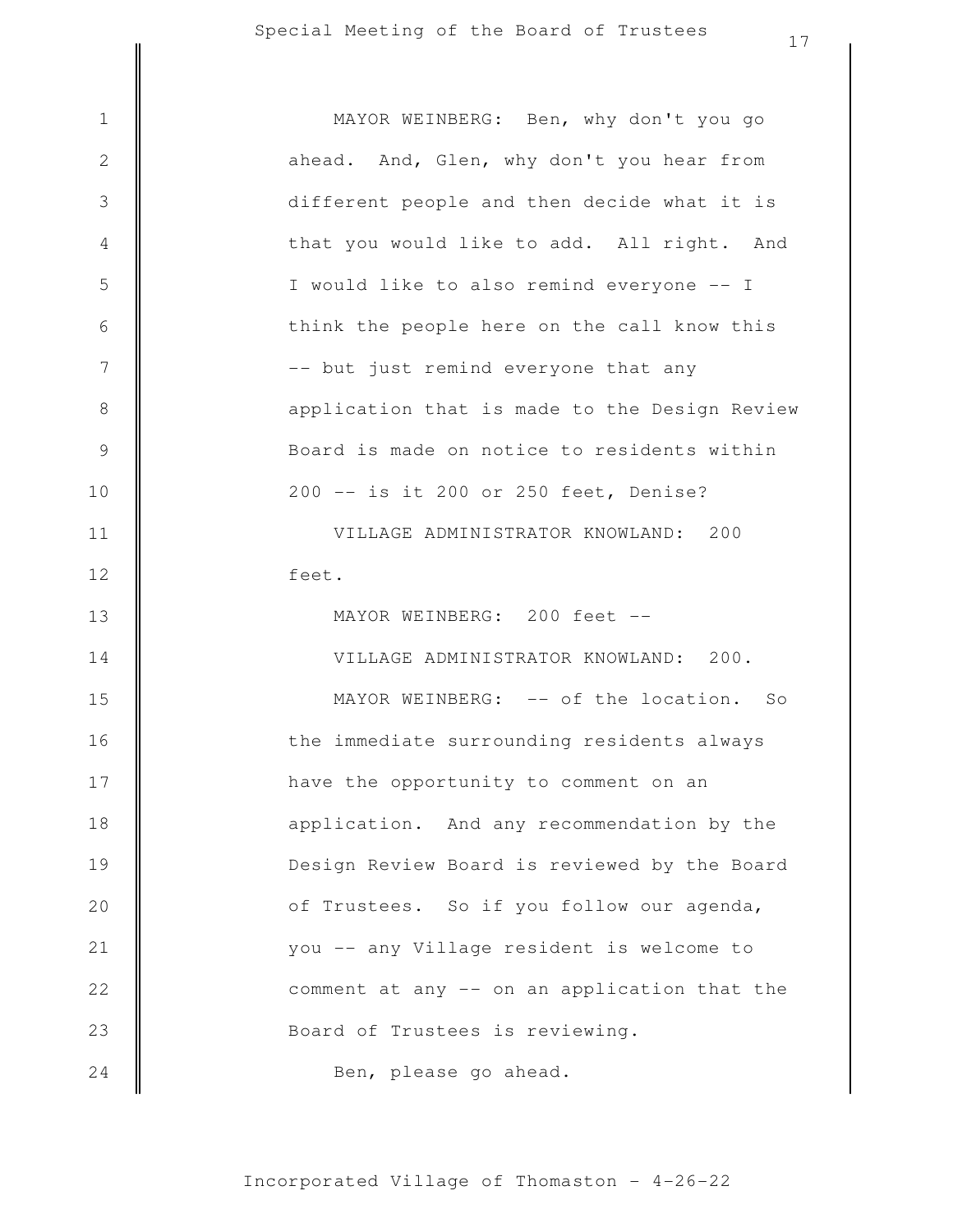3

4

5

6

7

8

9

10

11

12

13

22

23

24

on me. 1 || MR. PANG: Okay. Thank you for calling

> facing panel. efficient than the south facing roof -- south the north side is like 35 percent less telling us that, you know, the solar panel on time we have a solar company representative energy from the south roof. I think last it's more efficient to collect the solar -- the roof of my house faces north. And facing view. As you know, my house face the treadness (phonetic). No. 1 is the street So I have a couple issue with the

solar panel. leaves me very little choice to install the think that's unreasonable. I think it's - facing roof which is facing the street. I allowed to install solar panel on the south requirement for people like me that I'm not So I think it is an unreasonable 14 15 16 17 18 19 20 21

it. But I think I did send some research eye pleasing. They don't like the look of some people don't think the solar panel is I think the regulation come about because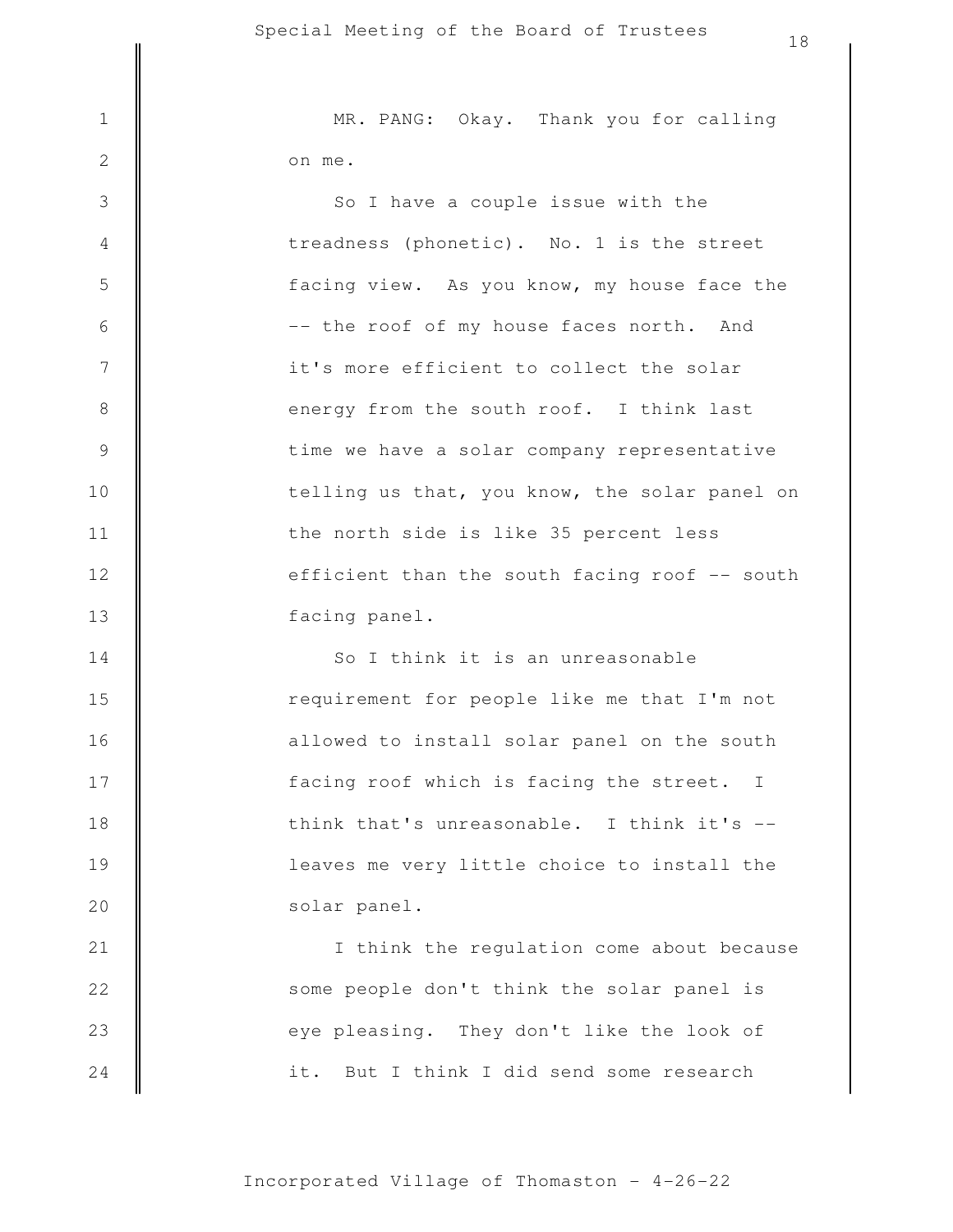3

4

5

6

7

8

9

10

11

12

13

14

15

16

17

18

19

20

21

22

23

24

is very unreasonable. That's No. 1. obvious. And so I think that this regulation house have solar panel. I think that's for a house just because their neighboring house value. People do not put a lower bid solar panel have very little effect on the Design Review Board as well. Essentially the 1 **dec** material to the Board of Trustees and to the

that is required. energy. So I have, you know, question why designed to absorb energy, not refract solar panel is very minimum. The panel is energy guide board is that the glare from the concerned, I think the New York State solar No. 2. As far as the glare analysis is

year. And there is -- I will say at least MR. WILSON: I believe it does say one of application. Am I right, Mr. Wilson? the survey, less than one year from the date that's wrong. I think what you meant is  $$ one year from date of application. I think that copy of a survey states, no less than treadness (phonetic) that's some mistake is And No. 3 is the survey. I think the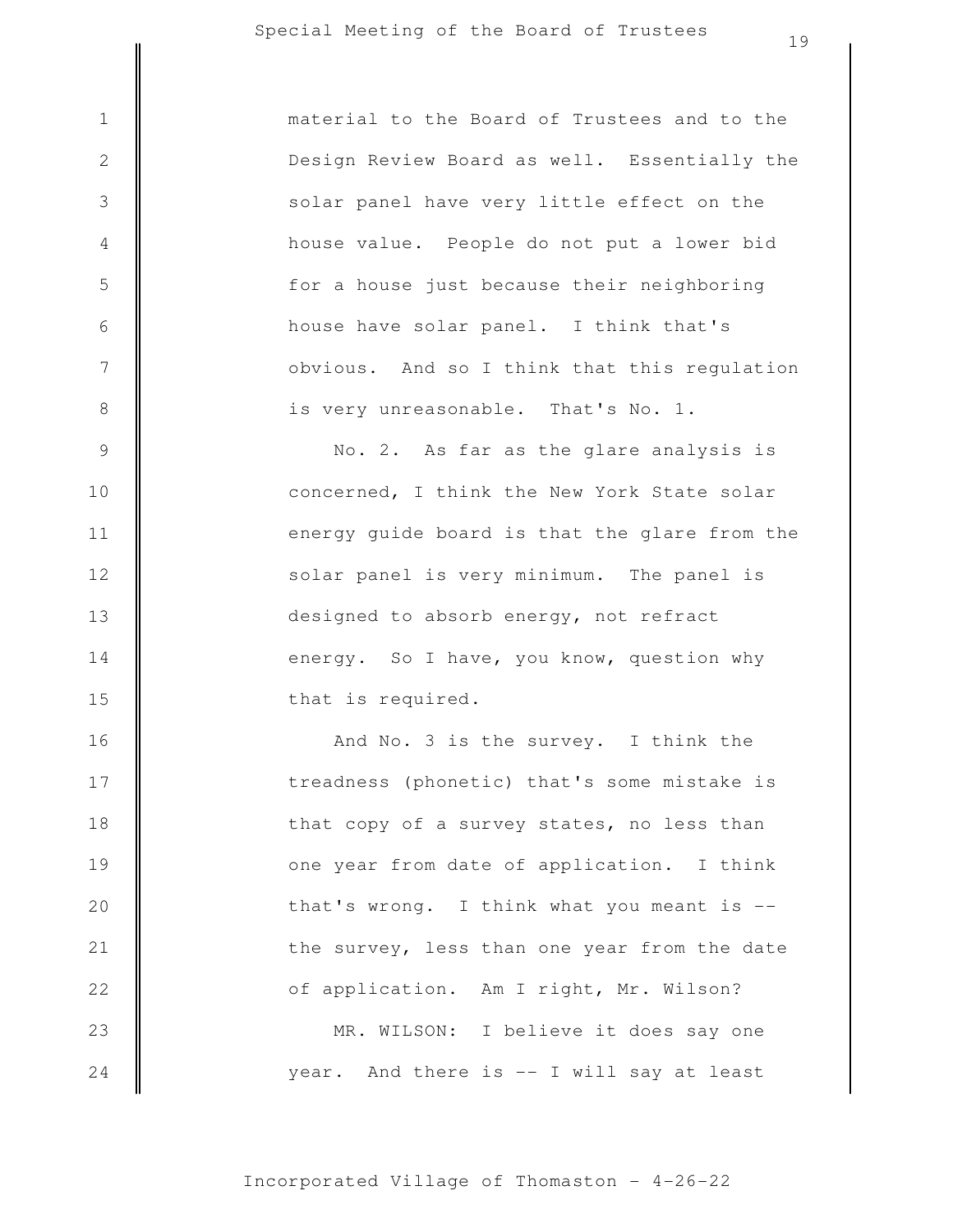21

22

23

24

|                | two factors that impact that, Mr. Pang. One   |
|----------------|-----------------------------------------------|
| $\overline{c}$ | is that we want to make sure that what exists |
| $\overline{3}$ | on the property when the application for the  |
| $\overline{4}$ | solar panel is submitted to the Village, that |
|                | the home is currently reflected on a survey.  |
| 5<br>6<br>7    | There have been homes throughout the Village  |
|                | that had have additions put on. They've had   |
| 8              | stories or dormers added to a second level.   |

years. I have a survey from 10 years ago. didn't make any addition in the last 10 house does not change a lot. For my house I But I think for a lot of people their MR. PANG: Thank you. There you go. it is what the homeowner says it is. so that we can see without any trouble that related to the timeliness of the application on the home plot. So it is really more survey is to make sure we know exactly what's And so the momentum to get a recent site 9 10 11 12 13 14 15 16 17 18 19 20

that. 6-, \$700 to get it. I'm pretty sure you know putting up these because a survey does cost It should be good for now. Because I am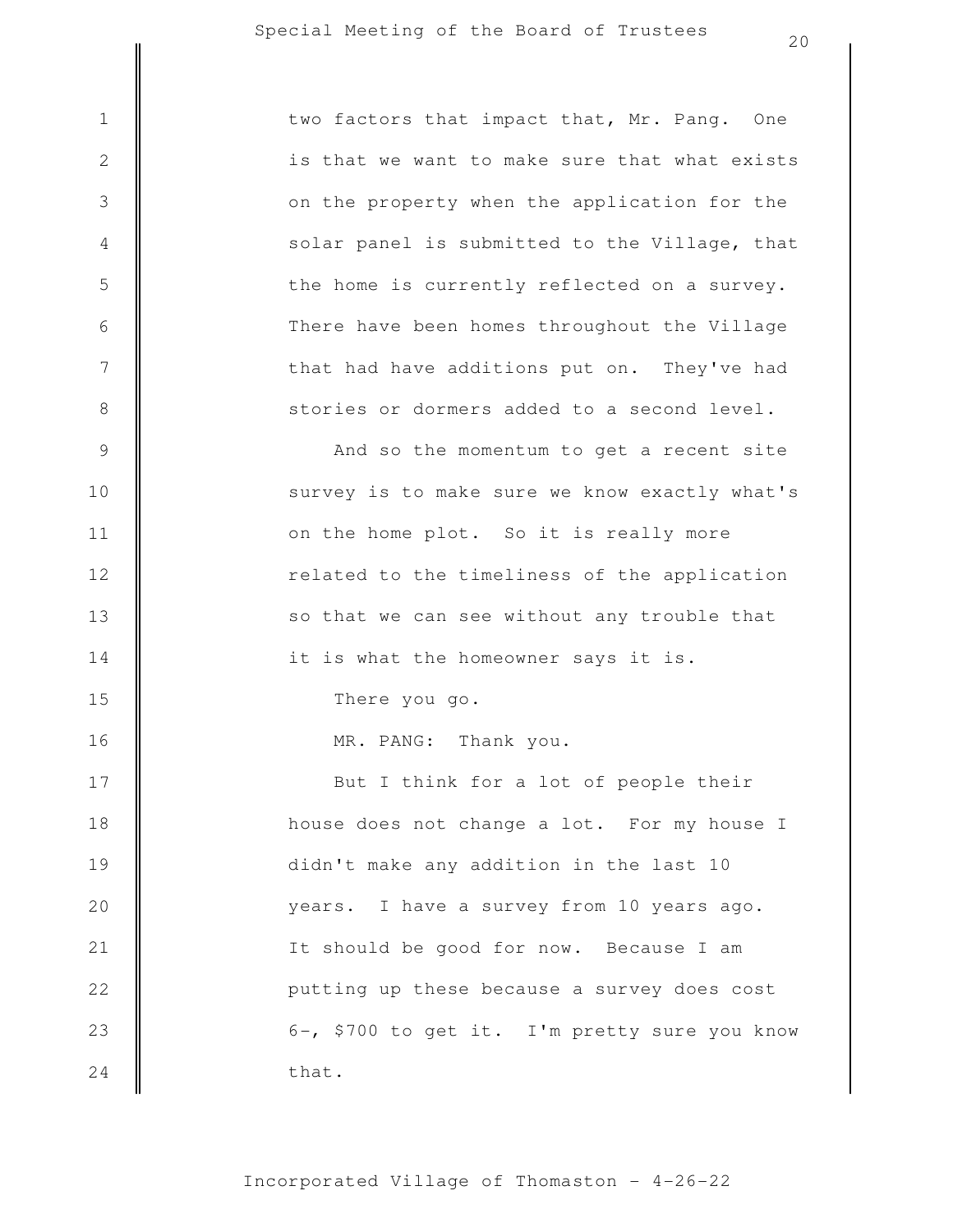3

4

5

6

7

8

9

10

11

12

13

14

15

16

17

18

something to that effect? that's going to have the panels on it or a site survey that may not have the addition know, on this date and time when they give us supposed to approve something on a -- you would you handle a situation where we're don't tell us that, what would you do? How homeowner that has changed his home and they home that hasn't changed. So if we have a 1 || MR. WILSON: Yeah. Mr. Pang, you have a

> provide us with a current site survey. an application for a solar panel, they should construction permit. But if they're making done? I'm not going to look into every are being constructed on. So what's being and down my street, there's three homes that made a change. But, you know, if you go up You may be a standout where you have not

cost. A new site survey might be anywhere and provide an update, which is a minimal call up your title company or your surveyor free. But I can also tell you that you can not to run up the bill. I realize it's not So that's the purpose. The purpose is 19 20 21 22 23 24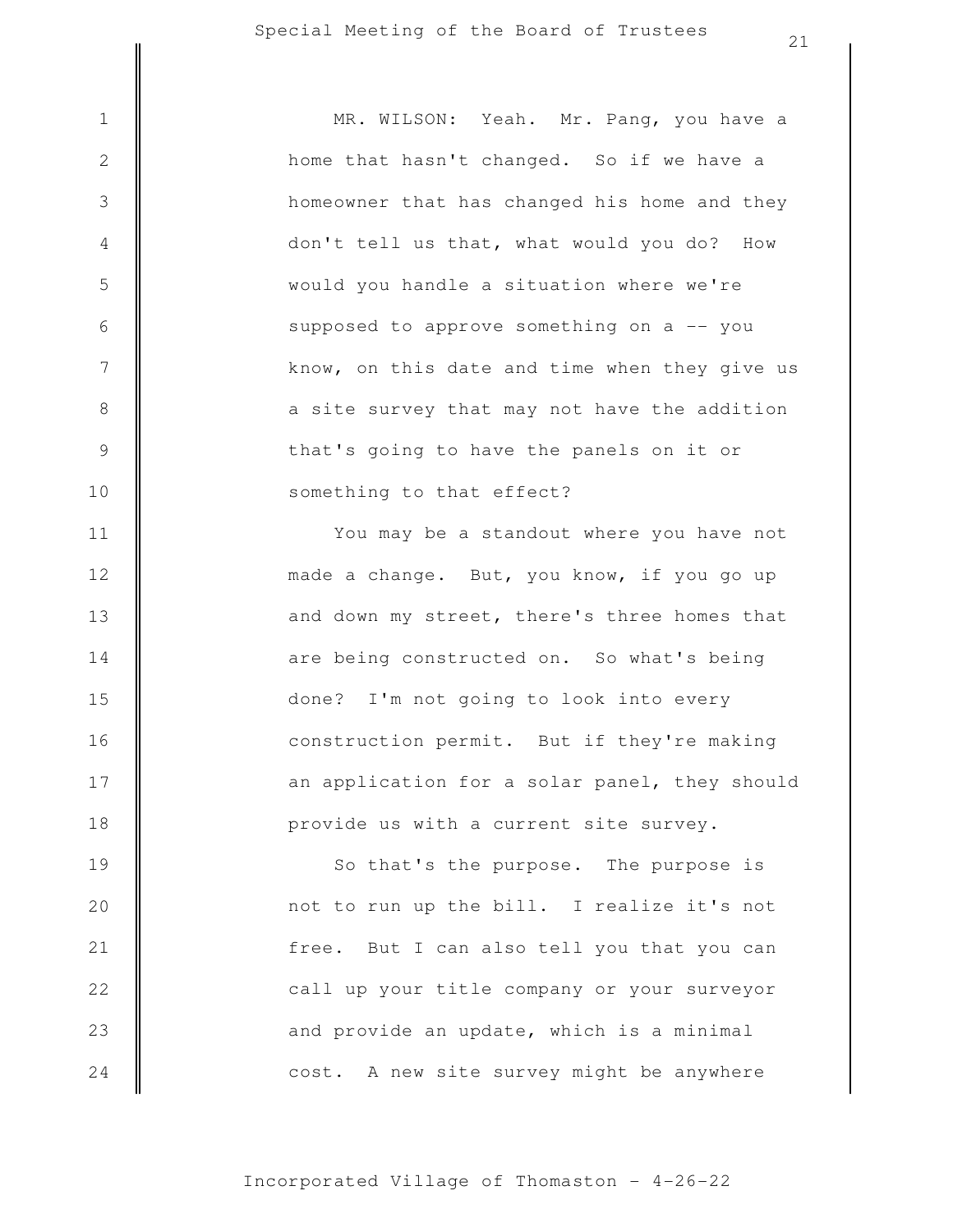3

4

5

6

7

8

9

10

11

12

13

14

15

16

17

18

21

22

23

24

burden.  $1 \parallel$  from \$500 to \$1,500. And that is an undue

> that process when we serve the neighborhood. that's been produced recently streamlines process. Giving us a current site survey promote the efficiency of streamlining the are requesting. We are simply trying to although it may appear that that is what we That is not what we're requesting,

with the existing site survey? just looking at the property and comparing it are there that prevent people from going and or taking a -- I mean, how many applications have a recent? How about using Google maps MR. MERBAUM: What happens if you don't

And you've given us a lot to work with. everyone -- I appreciate everyone's comments. MAYOR WEINBERG: Okay. Look, I -- again,

update for a survey is? Glen, do you happen to know how much an 19 20

> costs a -- go ahead. MR. WILSON: No, I do not. But if it

And, Ben, did you have some additional MAYOR WEINBERG: Ben, what -- I'm sorry.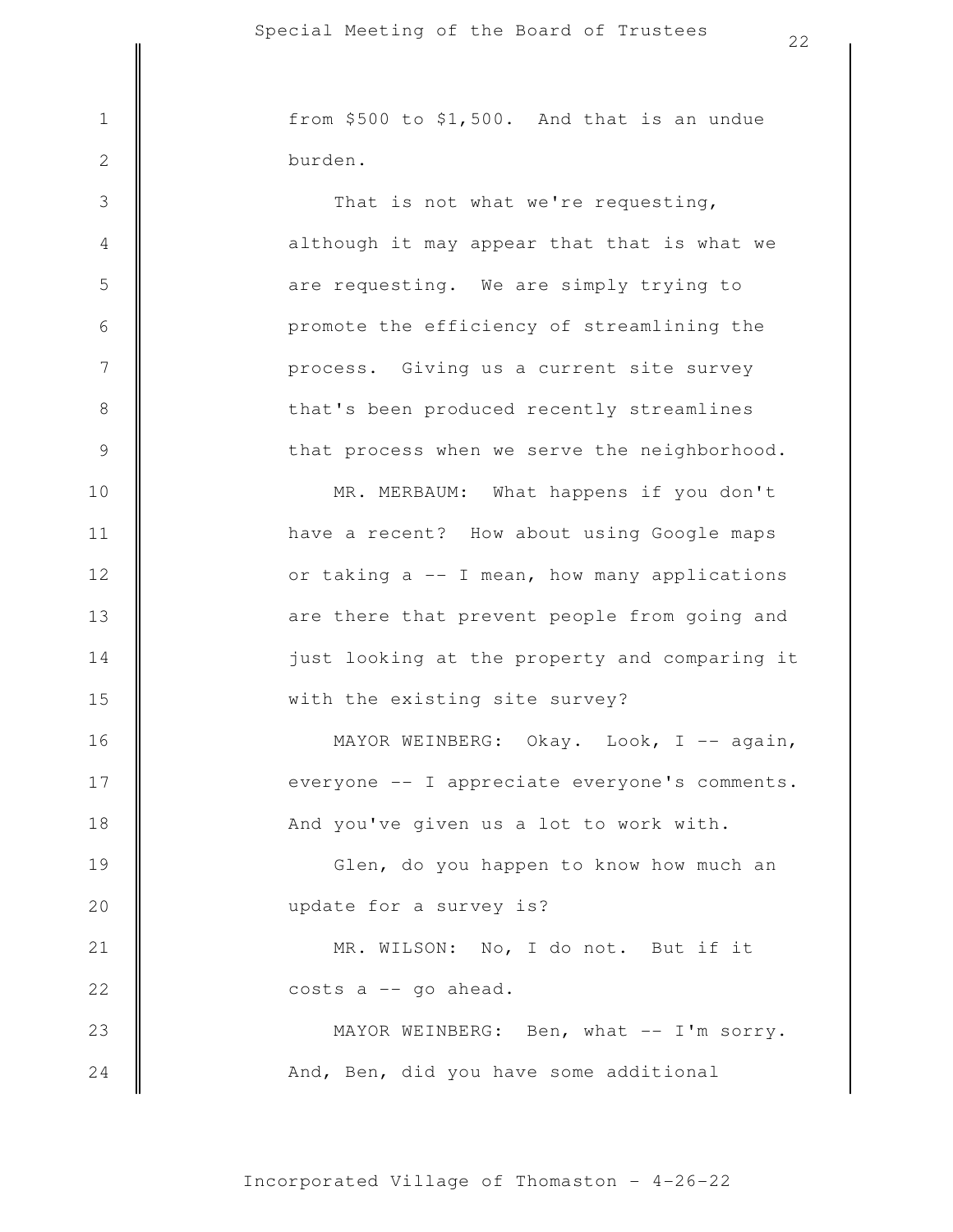|                  | ر ے                                          |
|------------------|----------------------------------------------|
| $\mathbf 1$      | comments that you wanted to make, just so    |
| $\sqrt{2}$       | that you have an opportunity to finish?      |
| $\mathsf 3$      | MR. PANG: Just one last comment.             |
| $\overline{4}$   | I think on the treadness (phonetic) you      |
| 5                | also have some color requirement. You        |
| $\sqrt{6}$       | require the color matches the panel. I think |
| $\boldsymbol{7}$ | most solar panels are dark or deep blue. And |
| $\,8\,$          | if we -- I had to match my roof shingle with |
| $\mathcal{G}$    | the panel. I have so much choice. I had to   |
| 10               | choose something like charcoal. But there's  |
| 11               | a lot of other color for the roof shingle.   |
| 12               | Some are reddish. Some are like hickory.     |
| 13               | So I think again I would like to have        |
| 14               | some clarification on how -- what you mean   |
| 15               | by, you know, matching the color with the    |
| 16               | shingle?                                     |
| 17               | MR. WILSON: If I may respond, Mr. Pang?      |
| 18               | The assortment of colors and frames and      |
| 19               | rims, conduit, mounting brackets, there are  |
| 20               | an assortment of pieces that are used to not |
| 21               | only construct the panels themselves but the |
| 22               | equipment that's used -- not equipment --    |
| 23               | mounting equipment that's used to put the    |

panels on the roof. They're all connected by

Incorporated Village of Thomaston - 4-26-22

24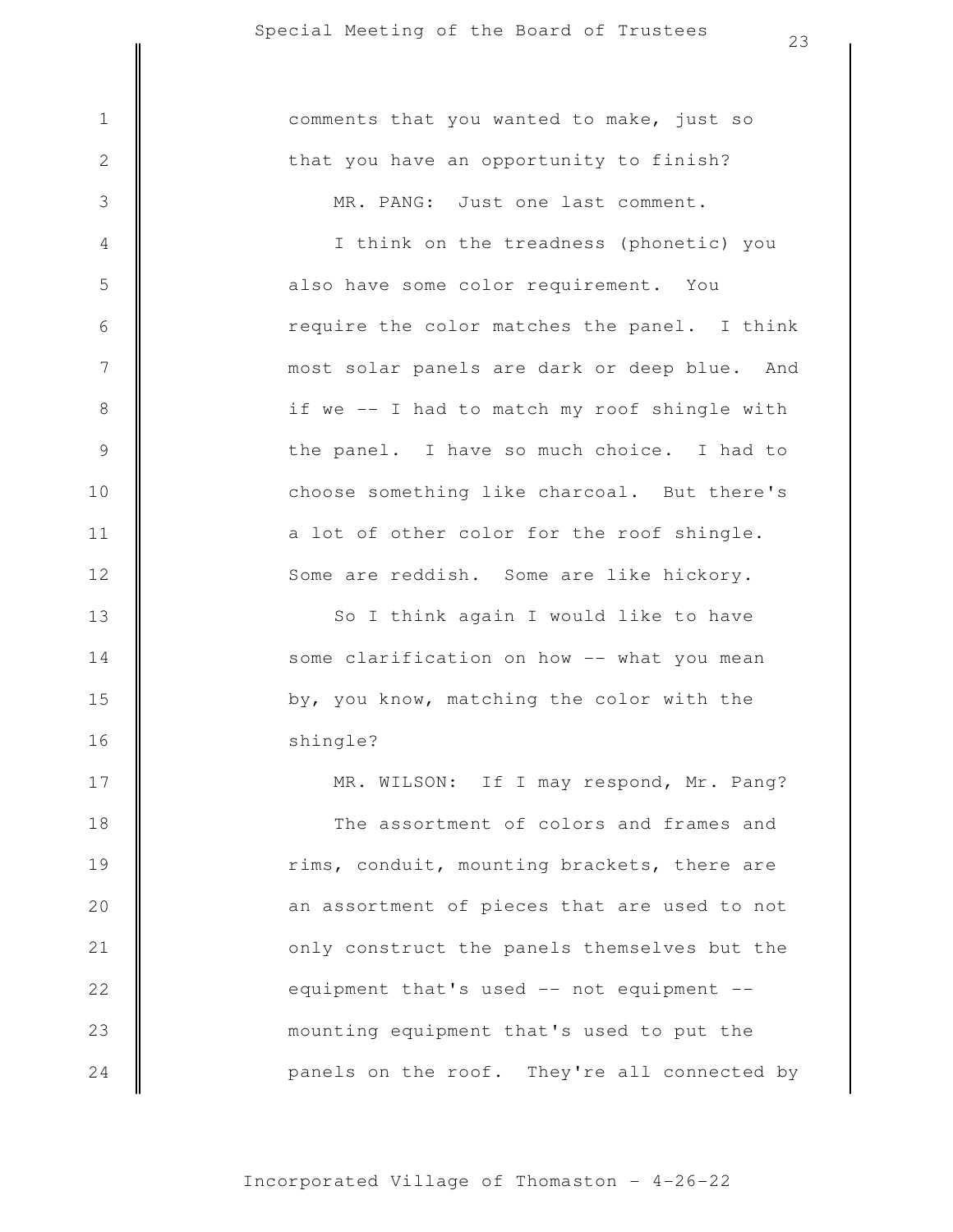| __<br>$\sim$ $\sim$<br>W 1<br>. .<br>- |
|----------------------------------------|
|                                        |

3

4

5

6

7

8

9

10

11

12

13

14

15

16

17

aesthetics. lead to something that does not consider the to -- from A to B. And frequently that may contractor take the quickest cheapest route throughout my life in construction to see the contractor -- it's been my experience And in an unregulated environment, the

24

matter what the color is. to see solar panels on a home, period, no these are the two extremes -- that don't want people on the other side of the fence - like. It's a functional issue. There are the fence that could care less what they look aesthetics. There are people on one side of discussion about solar panels is the And I think a large part of the

reflective panel on Charlie's roof, okay. panel on Mary's roof and there's a steel blue panel on Joe's roof and there's a black to set up a regulation so that there's not a And we're having the town hall meeting to try extreme perspectives on the design issue. So the Design Review Board hears the two 18 19 20 21 22 23 24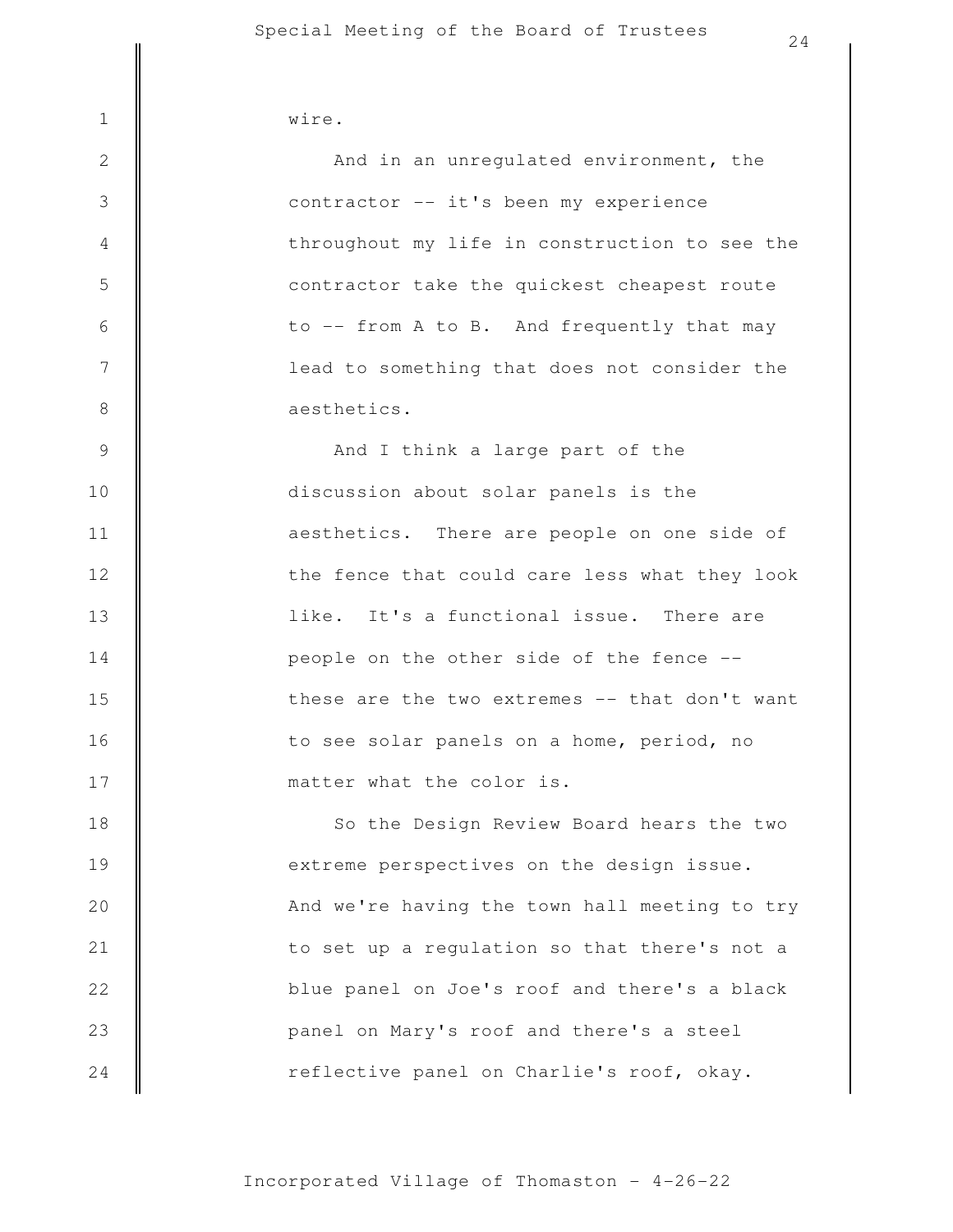panel? talking about the color of the roof and the mounting bracket, the equipment. You're not of matching the panel is the frame, the that the color you're talking about in terms MAYOR WEINBERG: Glen, the question was not seen any triangles or circles. They're all rectangles and squares. I have MR. PANG: The shape is pretty standard. not the shingle. Am I correct? referring to the frame of the solar panel, MR. PANG: So I think you are more Pang? Please, do you have another question, Mr. an issue for people. it to the town hall attention because it is specific issues like this. And I'm bringing cohesive look. I've heard arguments over frame around a black panel it would be a more be considered ugly. If you have a black silver frames around a black panel, which may multi-colored panels on the roof. You have look like a circus if everyone puts their 1 || So there is a concern that it's going to 2 3 4 5 6 7 8 9 10 11 12 13 14 15 16 17 18 19 20 21 22 23 24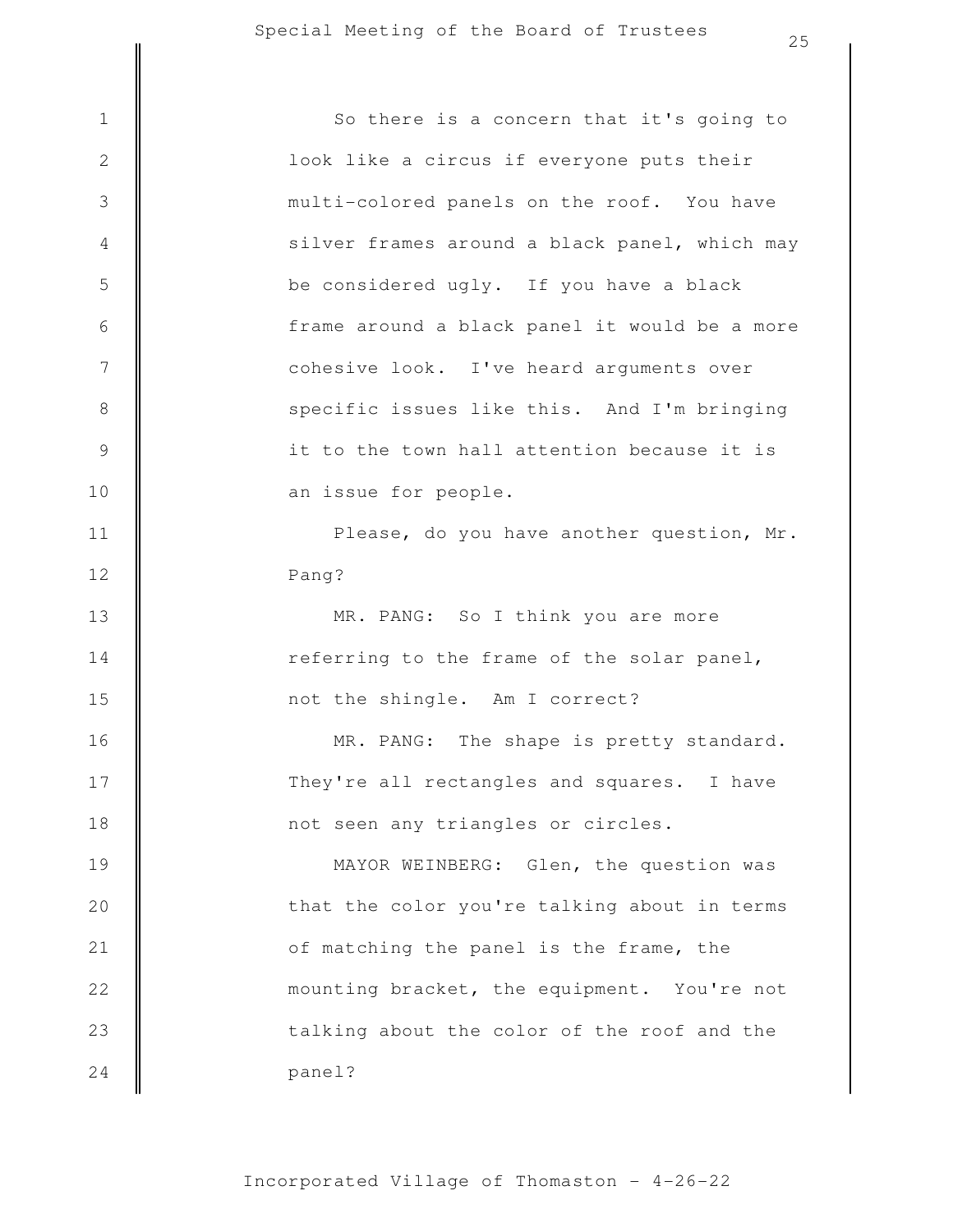|                 | 26                                                    |
|-----------------|-------------------------------------------------------|
| $\mathbf 1$     | MR. WILSON: Oh. Well, obviously if you                |
| $\mathbf{2}$    | have a greenish tint roof, I don't think they         |
| 3               | make a greenish tint panel.                           |
| $\overline{4}$  | MAYOR WEINBERG: Right.                                |
| 5               | MR. WILSON: I don't think you have those              |
| 6               | many choices that I've seen in the                    |
| $7\phantom{.0}$ |                                                       |
|                 | manufacturing publications brochures that we          |
| $8\,$           | have been provided. They pretty much are              |
| $\mathcal{G}$   | like what Mr. Pang said. They're a shade of           |
| 10              | blue or they're a shade of black, the                 |
| 11              | charcoal gray, whatever you have.                     |
| 12              | Denise, have you seen anything other than             |
| 13              | blue or black?                                        |
| 14              | VILLAGE ADMINISTRATOR KNOWLAND:<br>No.<br>$\mathbf I$ |
| 15              | don't think so.                                       |
| 16              | MR. WILSON: Okay. So there may be more                |
| 17              | out there, but we haven't been presented with         |
| 18              | another color.                                        |
| 19              | MAYOR WEINBERG: All right.                            |
| 20              | Ben, did you have another comment, or                 |
| 21              | were you finished?                                    |
| 22              | MR. PANG: No. I'm done. Thank you.                    |
| 23              | MAYOR WEINBERG: Thank you, Ben.                       |
| 24              | Thank you, Ben.<br>MR. WILSON:                        |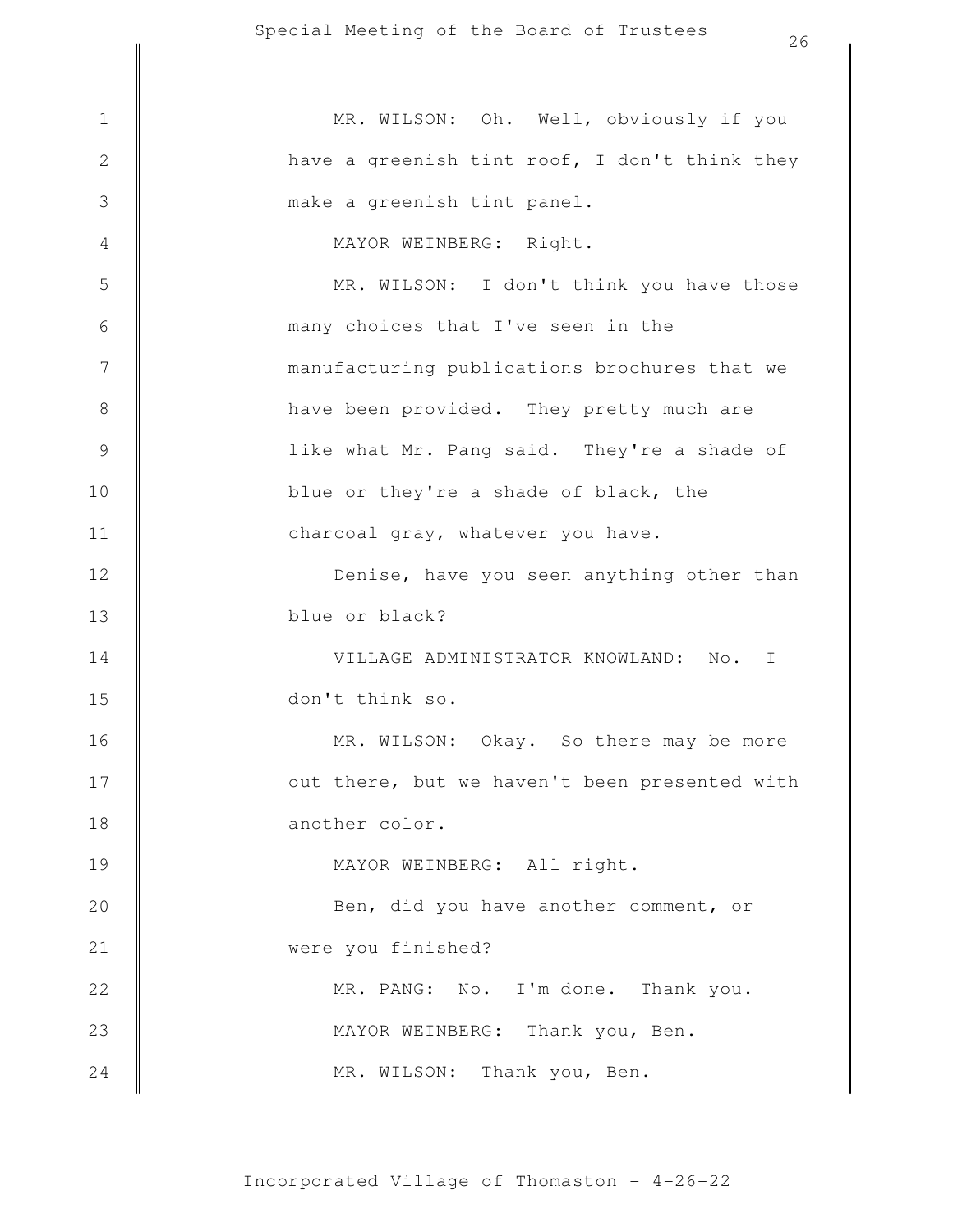1 || MAYOR WEINBERG: Ethan?

2

3

4

5

6

7

8

9

10

11

12

13

14

15

16

17

18

19

20

21

22

23

24

couple of high level points. the folks in the town. So I will make a MR. LI: Yes. I'm Ethan Li here for all

subjective to a personal taste. undisputable but is something that is very v call be mindful of what is something that is I would ask that all of the people on this roof and which direction they're facing. And a house because of the orientation of their Ben have said in terms of not discriminating I am in full agreement with what Dick and

Mona Lisa. is someone that's adjusting the smile on the terms of the look and feel and so on. That someone see the light of someone's house in right. What is subjective is how does most solar production. That is a fact. All facing the south, you're going to get the What is undisputable is anything that is

here is Thomaston is a village where we have rest of the town here. One thing to note make this argument for myself and for the So with that point I think I would highly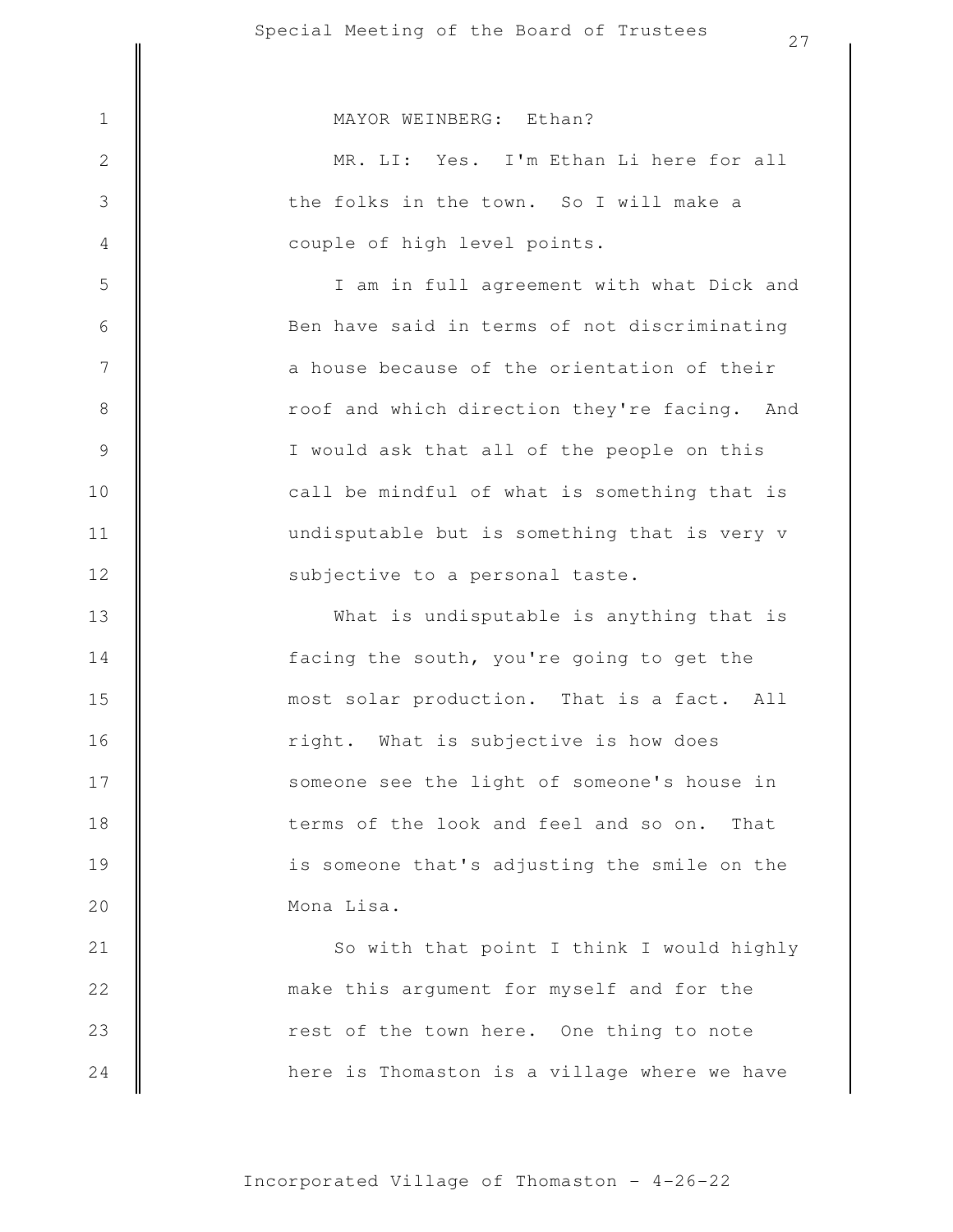3

4

5

6

7

8

9

10

11

12

24

colonial and so on. types of houses: ranches, mid center, 1 || a different mix of all shapes of --different

> aware of that fact. All right. have a solar panel. So people have to be where every house is potentially going to talking about a full town of Thomaston here slope and so on. So by nature -- we're not because of the angle of their roof and the evaluation contractor to install the solar able to even pass the analysis or the By that factor itself not every house is

This is not an HOV. This is not a cookie don't think that's acceptable. penalized because it's facing the street. I have a clean view to the sun and I am being any discrimination on the fact that, hey, I process and install it. There should not be of installing, then we should go through the the sun and be on the slope that is capable right angle to get the most production from as mine, that fits the qualification of the The second thing is if your house, such 13 14 15 16 17 18 19 20 21 22 23

cutter community in Florida. We have the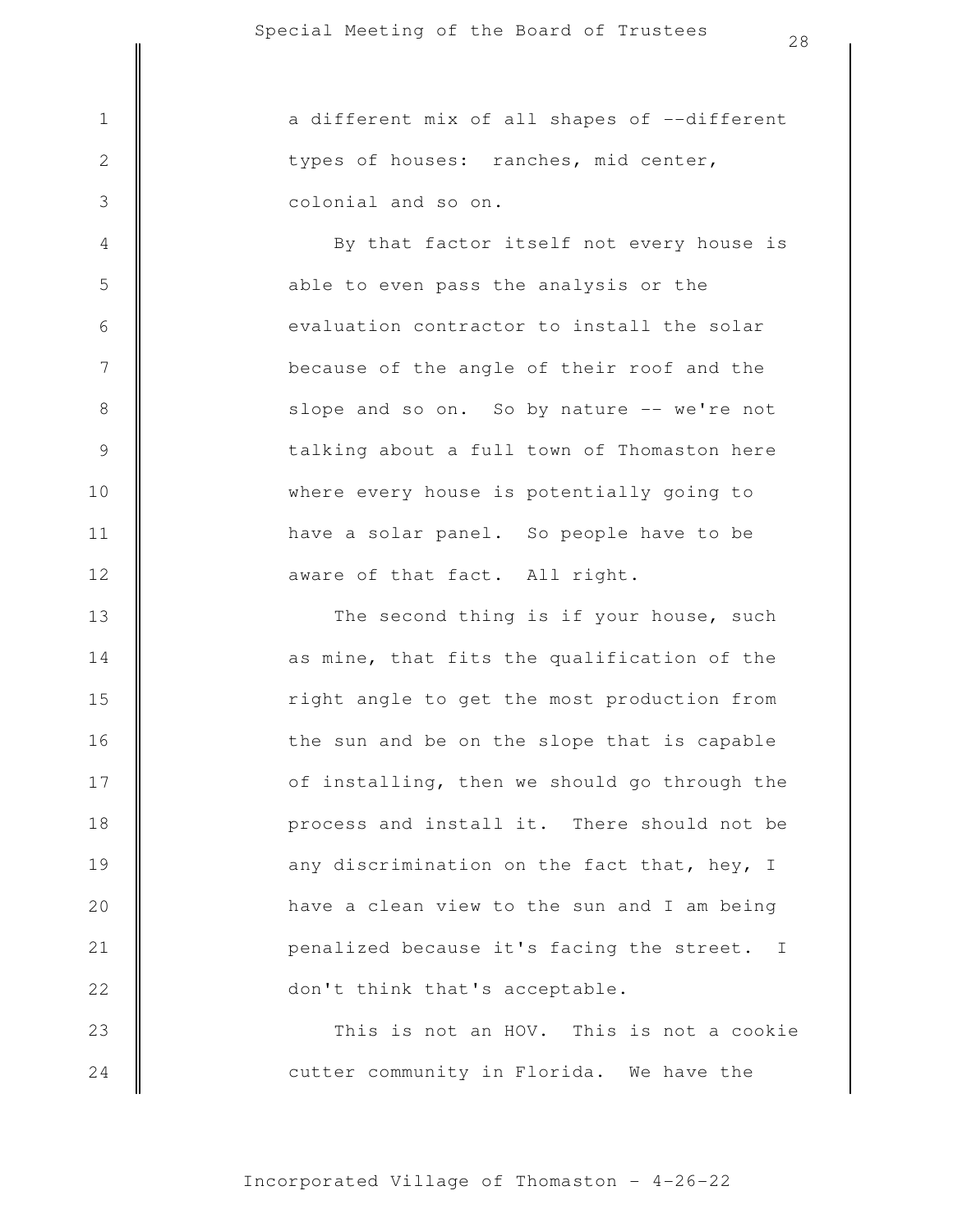3

4

5

6

7

8

9

10

11

12

just want to make that high level point. to keep up with the times. All right. I horse, you know. This is not -- people have that person don't drive a car. Go get a it regardless of the size, then I should tell care about solar panels, they don't even like case that people talk, oh, people don't just This is a reality. If  $-$  for the extreme modern age. We're driving electric cars now. solar panel on my roof, right. This is the house any color, I should be able to put a 1 right to our own house. If we can paint our

MAYOR WEINBERG: Ethan, thank you. MR. WILSON: Good points. do not accept that as a resident. because my roof is facing the south. And I residents here is you're discriminating point of this discontent by a lot of the have no problem with those. But the main the conduits, the colors and all of that. I the regulation of hiding some of the wiring, are valid points in the checklist in terms of that Glen is going to talk about. And there I don't want to go into the checklist 13 14 15 16 17 18 19 20 21 22 23 24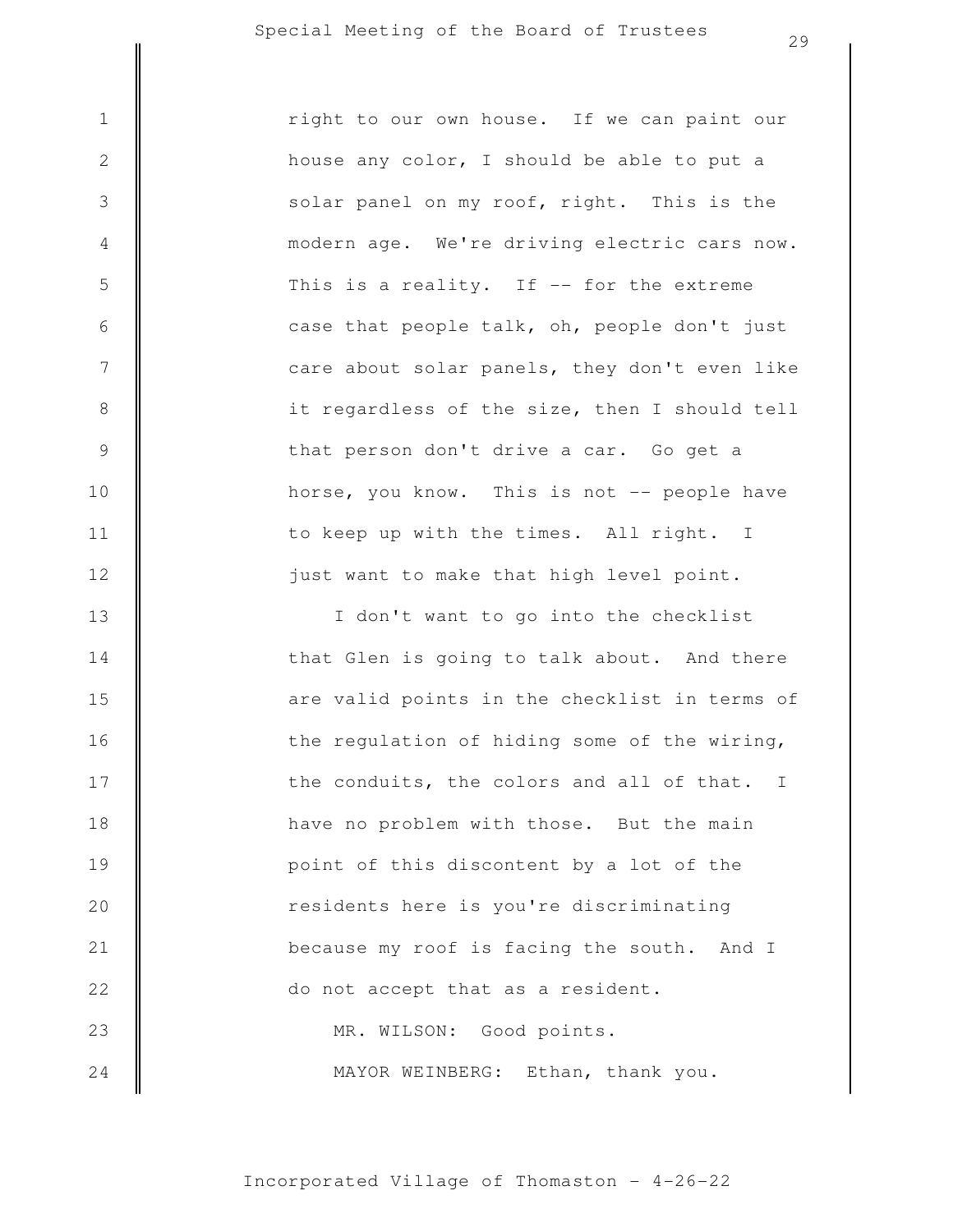CBS that was talking about the possibility I remember 1958 there was a TV program on no sense. the north or south discrimination. It makes have that 200 foot. It makes no sense for if you're pro-solar, it makes no sense to appreciate how he stated the issues. Because Ethan Li, I really agree. Really MR. WEINBERG: They don't. MAYOR WEINBERG: They do or they don't? the 200-foot requirement. I - doing everything. And they also don't have getting a building permit, etc. So they're incentivize and streamline the process for incentivize, go out of their way to etc., of the panels. They seem to notified first responders of what location, very complete, to the point where they notice that the one listed for Manorhaven was that were posted on the website. And I I did look at the sample village codes here in Thomaston for 30 years. MR. WEINBERG: Yes. Mal Weinberg. I'm 1 | | Okay. Mal, did you have a comment? 2 3 4 5 6 7 8 9 10 11 12 13 14 15 16 17 18 19 20 21 22 23 24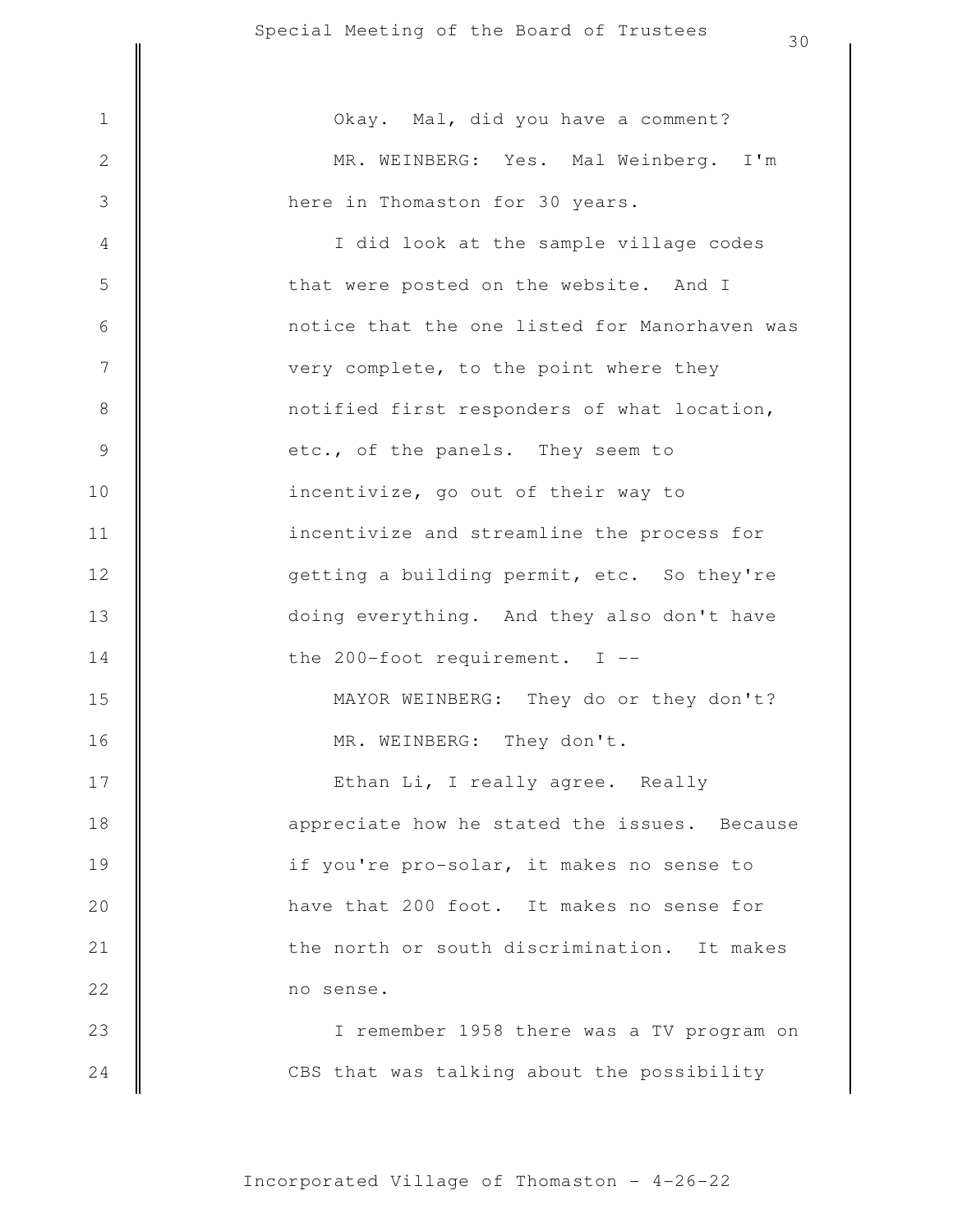3

4

5

6

7

8

9

10

11

12

13

14

15

16

17

18

19

20

21

22

23

24

incentivize. midst of it. You should do everything to waiting for? It's happening. We're in the 1958. Sixty-four years ago. What are we 1 | that they should look into climate change.

> solar panel discussion. So I was there. while. I happened to walk in during the there for the April 11th meeting for a short you have to do the most that you can. I was not going to really benefit from solar. But And, yes. Most houses in Thomaston are

MAYOR WEINBERG: Okay.

placement of the panels. Very simple. going to affect the efficiency of the as possible, but not to the point where it's in mind to make it as aesthetically pleasing other considerations to make it -- with that placed where they're efficient. There are MR. WEINBERG: That's it. They should be

MR. MERBAUM: I also think that Ethan MAYOR WEINBERG: Thank you, Mal.

structures in Thomaston, how do you single there's so many different looking houses and made the point that I was thinking, which is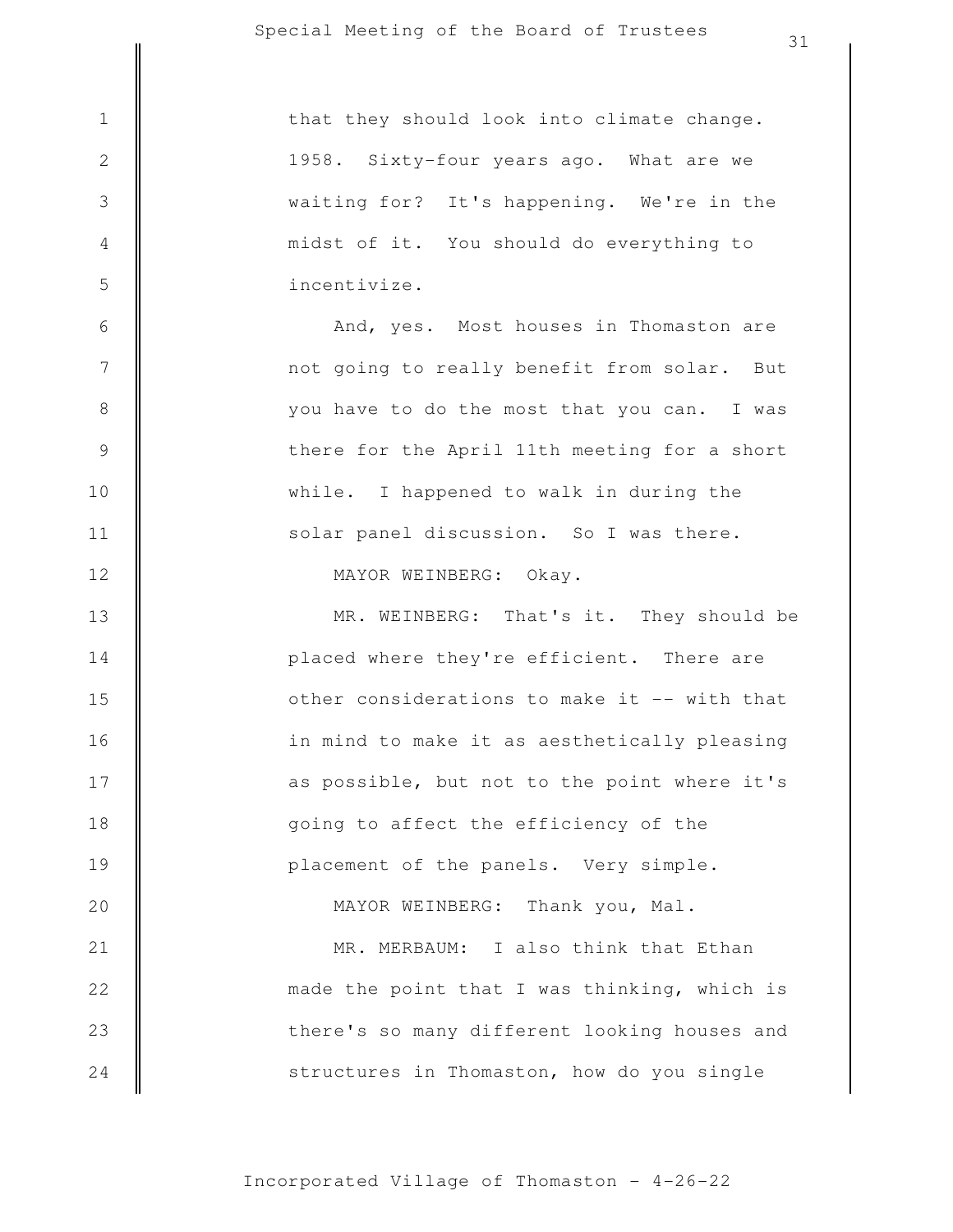|                | こと                                            |
|----------------|-----------------------------------------------|
| $1\,$          | out solar panels for their aesthetic issues?  |
| $\sqrt{2}$     | You're going to ask someone if they want to   |
| 3              | change the paint on their front or the color  |
| 4              | of their paint, if they should change their   |
| 5              | front? I mean, it doesn't make sense.         |
| $\epsilon$     | MR. WILSON: Comment to this.                  |
| $\overline{7}$ | Before we go back to people I would like      |
| $8\,$          | to make it through -- and we haven't heard    |
| $\mathsf 9$    | from Andrew. Before anyone repeats, responds  |
| 10             | to another issues, the least, Steve, I think  |
| 11             | you might agree, we would like to hear from   |
| 12             | Andrew, and anyone else that hasn't spoken    |
| 13             | yet. And then we'll come back to everyone.    |
| 14             | MAYOR WEINBERG: Andrew.                       |
| 15             | MR. CRONSON: Thank you, Mr. Wilson. And       |
| 16             | thank you, Mayor Weinberg and trustees. Good  |
| 17             | evening.                                      |
| 18             | I appreciate the recent promotion of laws     |
| 19             | and programs and the public interest          |
| 20             | following the recent landmarking of Tower     |
| 21             | Ford, as we're building up on that momentum   |
| 22             | to enhance the public experience. In an       |
| 23             | attempt to reduce the impact on the man-made  |
| 24             | climate crisis that we are approaching, solar |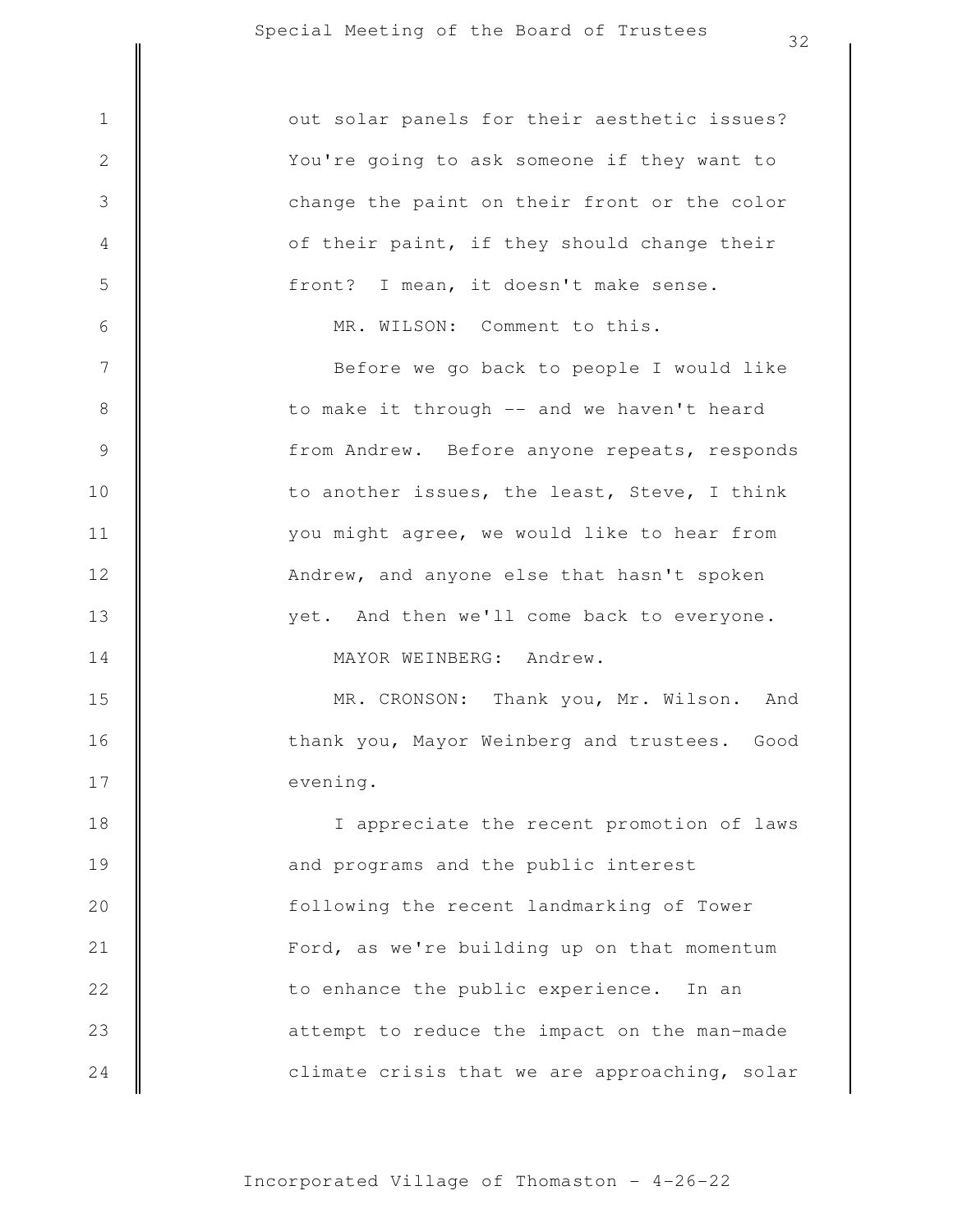|                | CC.                                           |
|----------------|-----------------------------------------------|
| $\mathbf 1$    | panels are a great start and a multi-pronged  |
| $\sqrt{2}$     | approach that municipalities can have to be   |
| 3              | more sustainable, but unfortunately not a one |
| $\overline{4}$ | and done. Solar panels are in place, and      |
| $\mathsf S$    | that's all that's needed to feel good.        |
| $\sqrt{6}$     | Being in an area that abuts Manhasset Bay     |
| $\overline{7}$ | and is above the (Inaudible) aquifer, there's |
| $\,8\,$        | great care needed from Thomaston residents to |
| $\mathsf 9$    | greatly reduce their footprint. However,      |
| 10             | these approaches are only as good as the      |
| 11             | practicality for owners to have these         |
| 12             | measures put in place in their property.      |
| 13             | Looking at the Village of Munsey Park         |
| 14             | where I am, they have a law, but I don't      |
| 15             | believe a single homeowner has panels in      |
| 16             | place. And I cite (phonetic) the village      |
| 17             | from the sky more often than you can ever     |
| 18             | count doing history research. I would most    |
| 19             | strongly encourage Thomaston to ensure that a |
| 20             | practical but meaningful incentive is in      |
| 21             | place, perhaps in the form of fair tax rebate |
| 22             | or expediting for projects with sustainable   |
| 23             | features in place, to ensure that as many     |
| 24             | residents as possible have a reason and a     |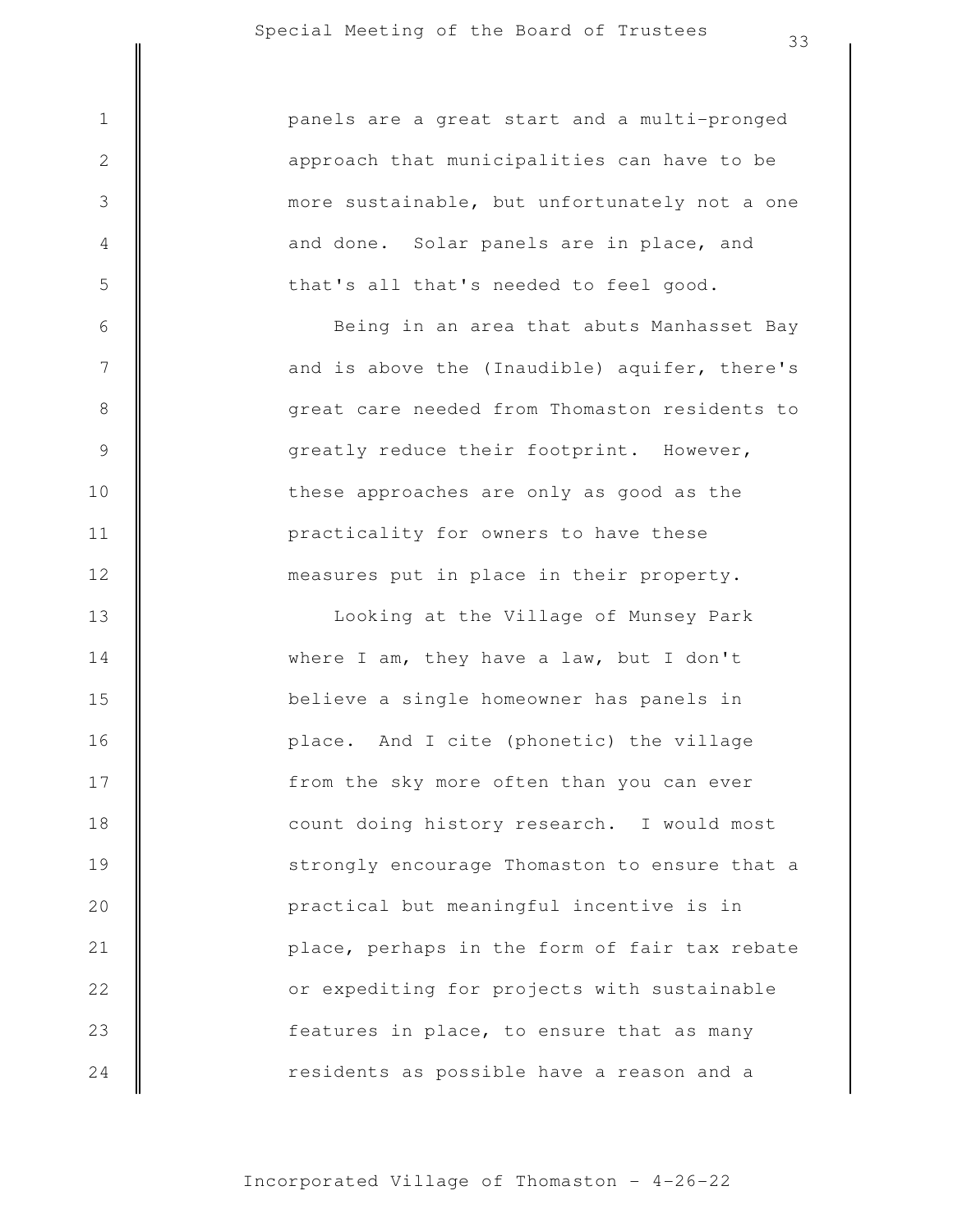There is currently incentives both from comment to that point. MR. LI: Ethan here. So I can make a MR. WILSON: Yes. Thank you. there is a New York State initiative. tax credit from the federal government, but get -- I don't know if you can get investment you can also get -- I guess you probably can the panel -- of the solar installation. And watt. The cost of -- relating to the cost of it's the maximum you can get is \$1.20 per actually a dollar benefit per watt. I think can get -- it's not a tax benefit. It's for residential solar installations. So you does provide for incentives for smaller - through the public service commission which initiative which allows -- NYSERDA has gone MR. MERBAUM: There's a New York State be heard? MAYOR WEINBERG: Does anyone else wish to MR. WILSON: Good. Thank you. MAYOR WEINBERG: Thank you. Thank you. 1 | motivation to participate. 2 3 4 5 6 7 8 9 10 11 12 13 14 15 16 17 18 19 20 21 22 23 24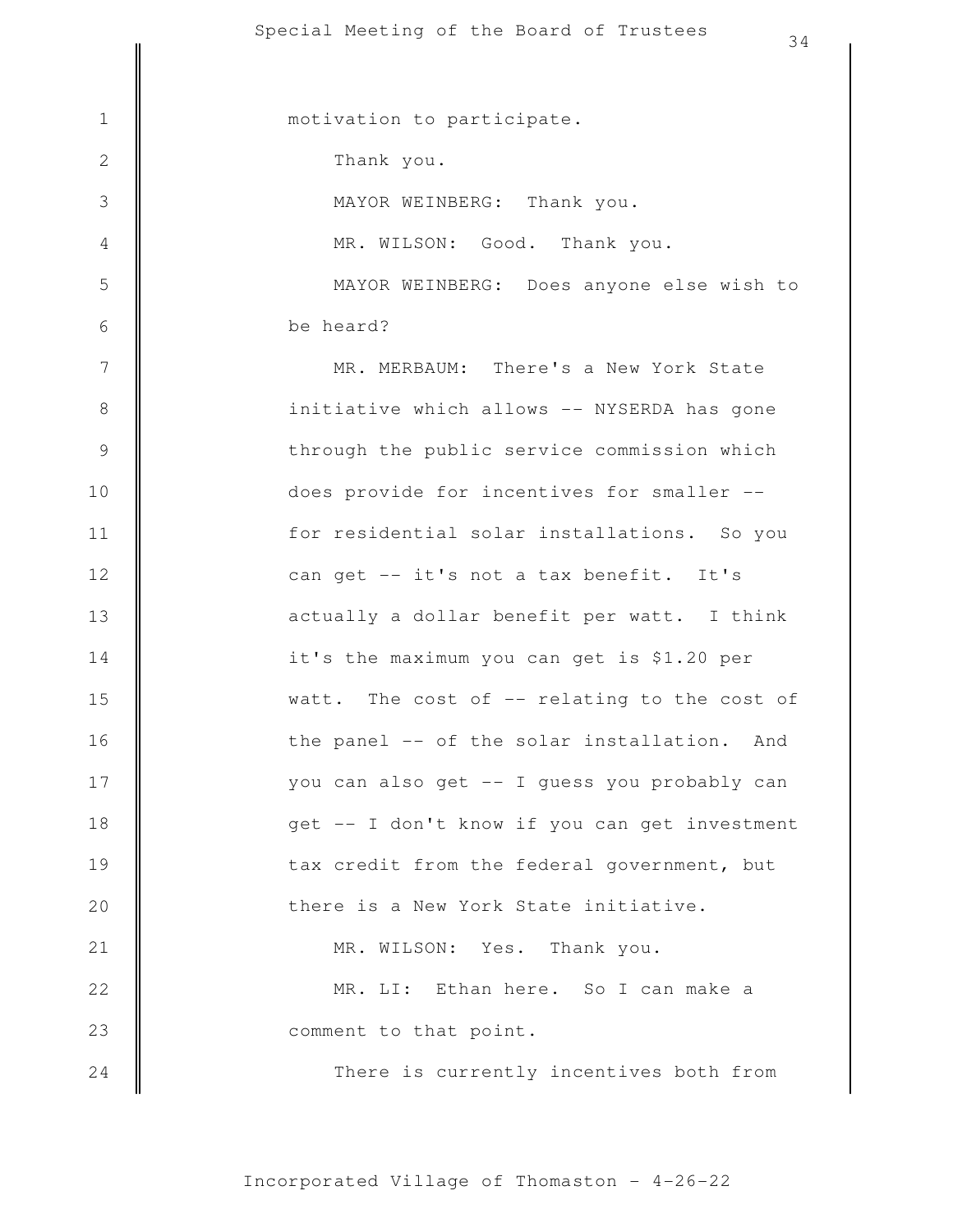when it came to the Tower Ford building, etc. Village, which we fought so hard to maintain maintain the aesthetic integrity of the the aesthetics of the Village so that we will also important to balance that in terms of important to have solar panels. I think it's Review Board. And I think that it's very forth and drafts -- as a draft by the Design of the recommendations that have been put MS. SHERMAN: Okay. Well, I'm in favor MAYOR WEINBERG: We can. MS. SHERMAN: Yeah. Can you hear me? and Wendy. Nancy first. MR. WILSON: Yes. Let's move to Nancy Nancy Sherman? MAYOR WEINBERG: Thank you. benefit as well for solar. anyway. There's accelerated depreciation sure if it's available for residential 26 percent investment tax credit. I'm not MR. MERBAUM: Thank you. And that's the to make the note. rebate for installing the solar. I just want 1 || the federal and the state with regard to tax 2 3 4 5 6 7 8 9 10 11 12 13 14 15 16 17 18 19 20 21 22 23 24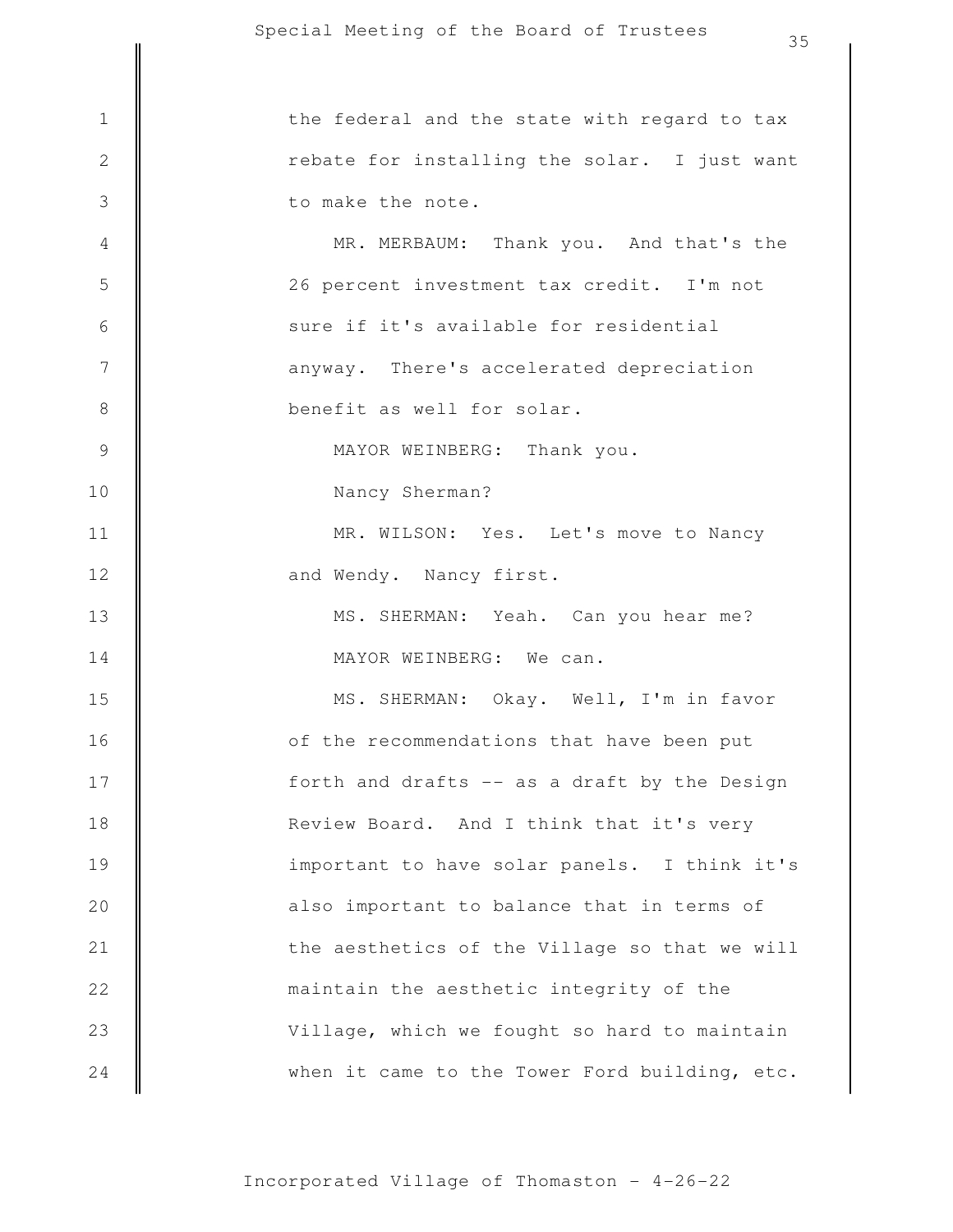3

4

5

6

7

8

place the panels. direction should be -- would be better to which direction their home faces and which people should not be discriminated because of positive, and I agree with Mr. Lee that their property, which I think is very make sure that whoever places solar panels on 1 || So I don't think it's unreasonable to

should be for the environment. should not be placed. Because I agree they my opinion. Not to say that solar panels the best way that would not be obtrusive in visualized in any manner, then it should be the street. And if they were to be they are visualized or not visualized from requirements should be in place regarding how But I do agree that certain aesthetic 9 10 11 12 13 14 15 16 17

both in, you know, saving on energy costs and things in their homes which are beneficial other, to try to incentivize people to do whether it be a tax incentive or something or be some type of incentive from the Village, know, it's his suggestion that there should I also agree with Andrew Cronson. You 18 19 20 21 22 23 24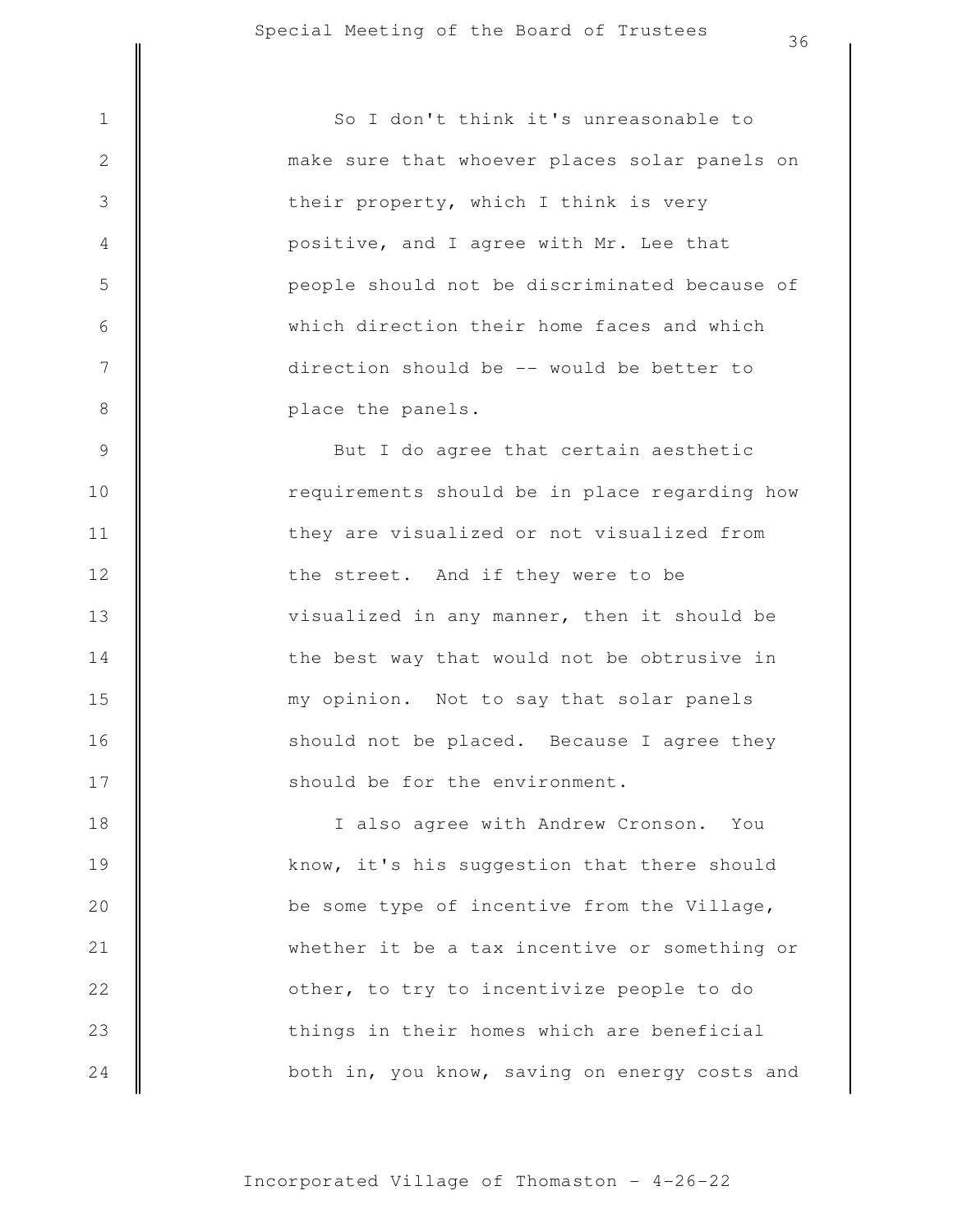|                | 37                                                |
|----------------|---------------------------------------------------|
|                |                                                   |
| $\mathbf 1$    | also improving the environment.                   |
| $\sqrt{2}$     | So thank you for listening to me.                 |
| $\mathfrak{Z}$ | MAYOR WEINBERG: Thank you very much.              |
| $\overline{4}$ | MR. WILSON: Did you have any                      |
| $\mathsf S$    | recommendation as to other things in the home     |
| $\sqrt{6}$     | that can be done, Nancy? Maybe you can            |
| $7\phantom{.}$ | submit that to Steve or to Denise for future      |
| $\,8\,$        | consideration.                                    |
| $\mathcal{G}$  | MS. SHERMAN: Sure. Thank you.                     |
| 10             | MR. WILSON: Thank you.                            |
| 11             | Wendy, we'd like to hear from you.                |
| 12             | MS. HALPERN: Thank you.                           |
| 13             | So first I wanted to say that I am in             |
| 14             | favor of solar panels and anything that we        |
| 15             | can do to help the environment. I wanted to       |
| 16             | note that the checklist, which I thought was      |
| 17             | very comprehensive and seems to take into         |
| 18             | account a lot of the factors in other codes       |
| 19             | around the area here, I think it's a good         |
| 20             | idea. And I want to, I quess, keep in mind        |
| 21             | that these are guidelines. And so it's not        |
| 22             | that $--$ the way I read it $--$ that you have to |
| 23             | comply with every single one of these             |
| 24             | factors. But these are factors that will be       |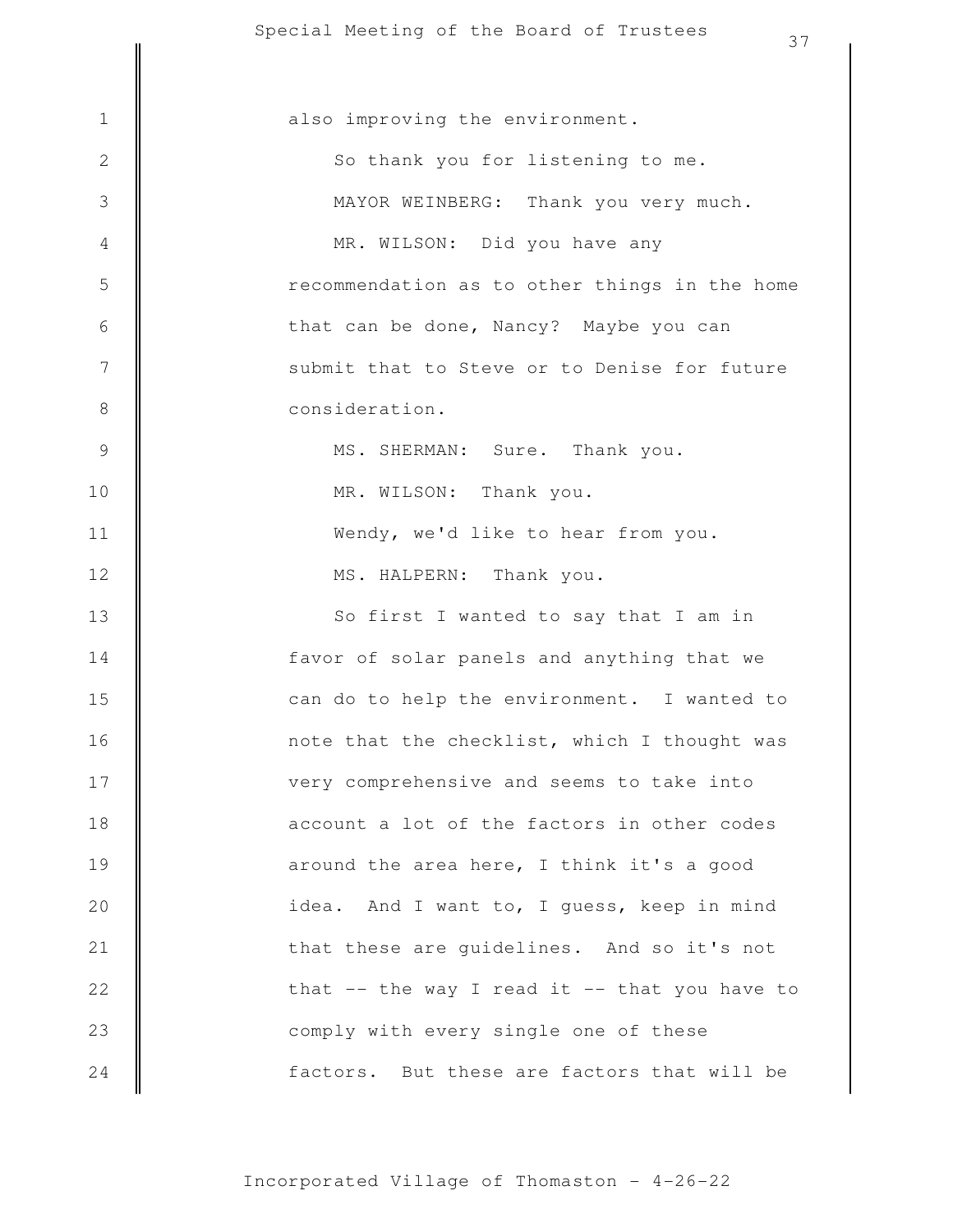3

4

5

6

7

8

9

10

11

12

13

1 | taken into account and considered.

functionality. to balance the aesthetics plus the the roof. If there's ways they can be placed standardized and not just scattered around tiles. For example, like, they should be over the place. You know, the pattern of the the most energy efficient without wires all panels. We want to make sure that they're match that there is for the quality for the Like, we would want to have the best possible talking about the color of the panels, right. And so for example, you know, just

should also be a factor. residents around them have issues, that And obviously if there's notice given and the issue. I think that these are all factors. this as being a black and white type of So I think that this is -- I don't read 14 15 16 17 18 19

has input and things like colors of windows renovation, I know the Design Review Board Board. And I know having gone through my own our Village so special is this Design Review You know, when you think about what makes 20 21 22 23 24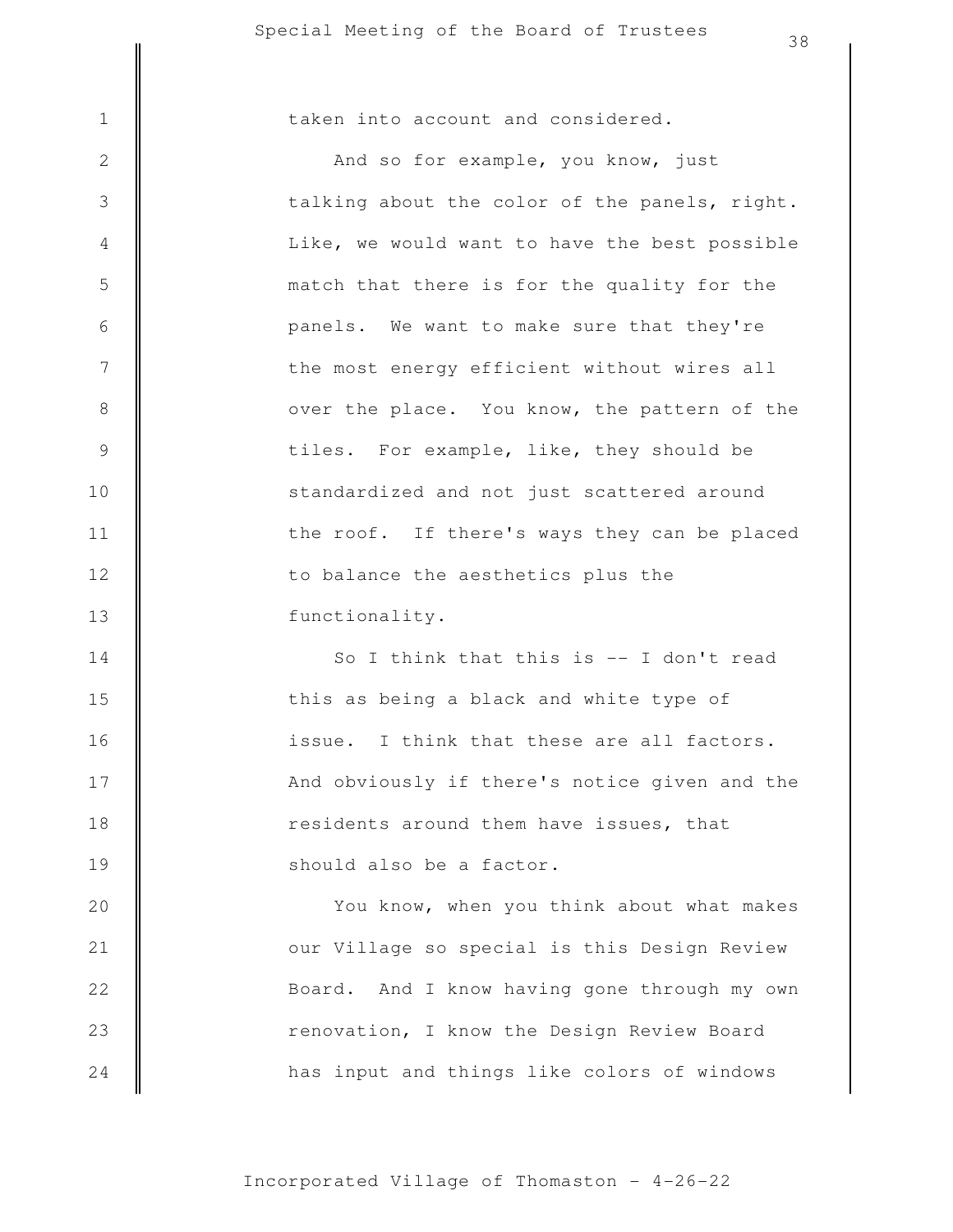3

4

5

6

7

8

9

10

as a whole. the surrounding neighbors and for the Village the environment, for the homeowner and for and take as to how we can make this best for solar application, that it's  $a$  -- it's a give kind of dialogue that would happen with any special. And so I'm imagining that's the partially to keep what makes the Village so looks like this and not like that. And it's 1 || and railings. And they want a door that

account on these applications? considerations that should be taken into environment. And so should there be other it's not just one aspect that helps the other aspects of the house as well? Because panels, should they be required to update and they're getting an incentive to do solar a house has, say, horrible windows, right, should it be -- this is just a question. If environment? So, for example, you know, to help improve their impact on the considered is, what else could a homeowner do that one of the factors that should be The other thing I would say is I think 11 12 13 14 15 16 17 18 19 20 21 22 23 24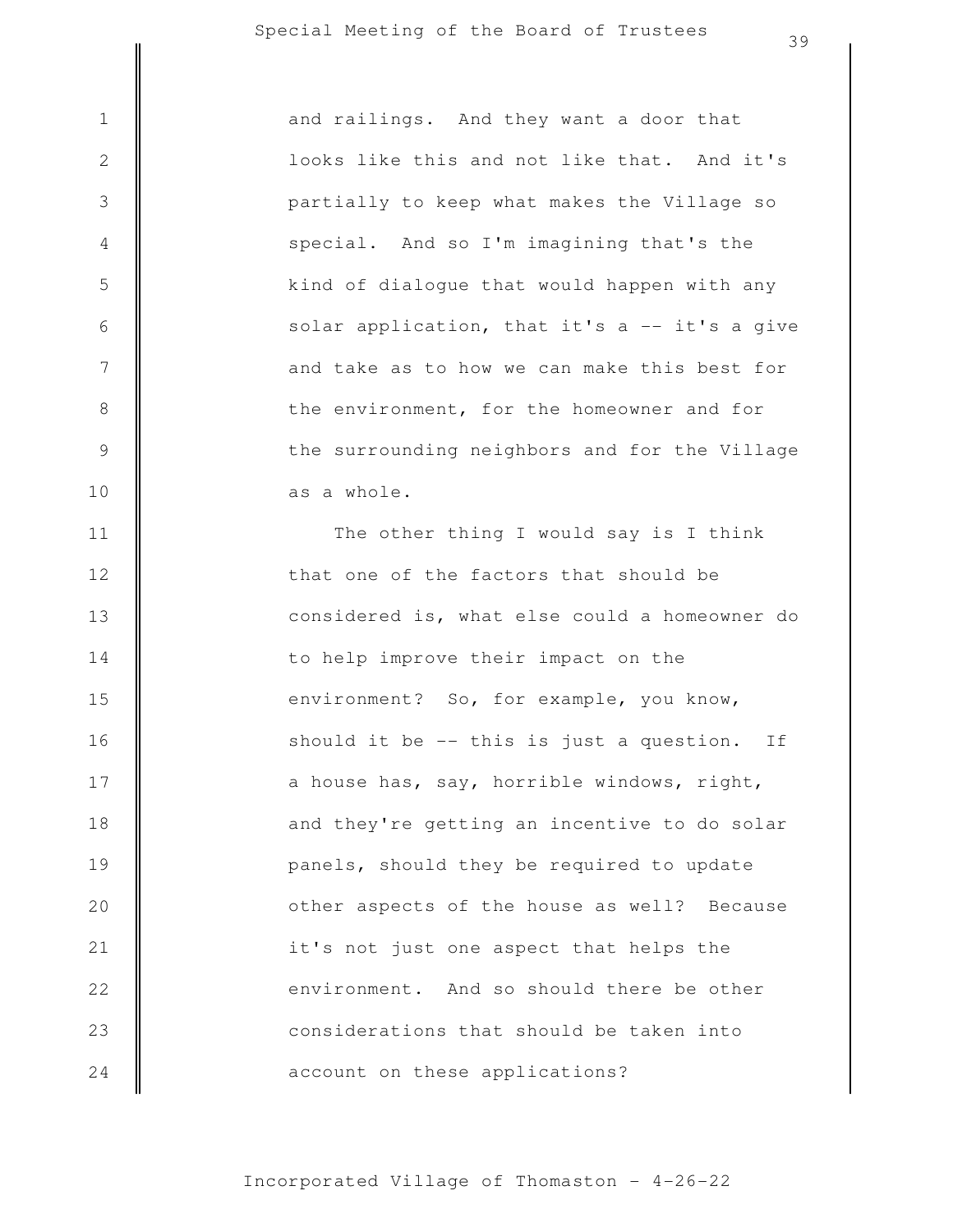MS. HALPERN: No. Not now. sorry, Wendy. Was there anything else? MAYOR WEINBERG: Anything else? I'm MR. WILSON: Thank you. extension of that as well. MS. HALPERN: So that will just be an MR. WILSON: We do. renovations. that we ask for surveys for other kinds of follow what those rules are. I'm assuming done, I would say that this should just required for any other renovation that's know, I guess I would say if a survey is And the last point is on the survey. You solar process. put in for if we do implement some sort of government that, you know, the Village can programs available from the state or federal what the state does. And maybe there's even I think that's a good thing. We can follow or give -- to incentivize these applications. that the Village can do things to facilitate think. Oh, yeah. And I do think that speaks 1 || And the last point -- I'm just trying to 2 3 4 5 6 7 8 9 10 11 12 13 14 15 16 17 18 19 20 21 22 23 24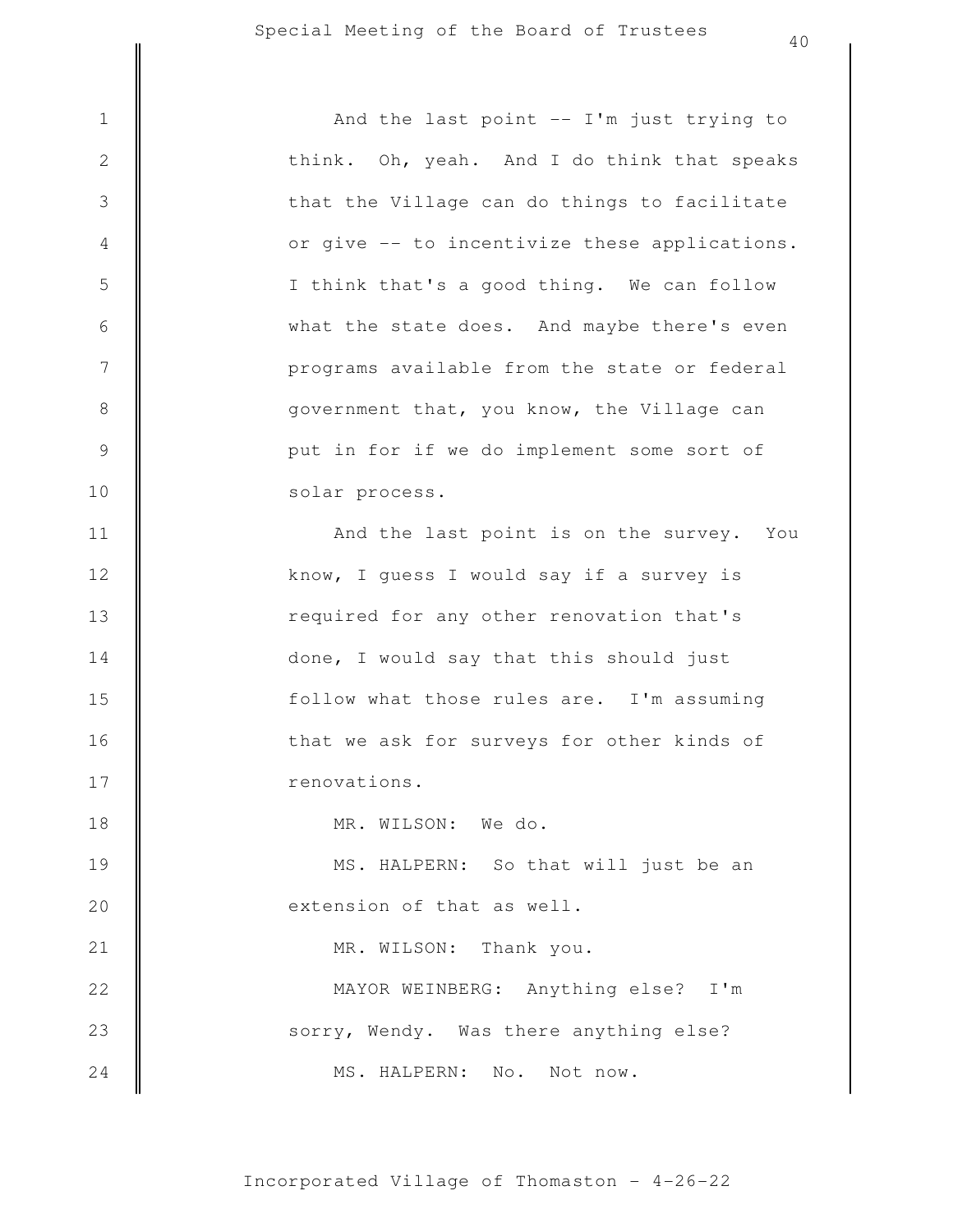minor impact, we do something. I hope Even though the thing we did is very minor, hot topic. Everybody trying to do something. energy. Save our environment. It's a very But I would like to say go green, green solar panel for roof. on this kind of restrictions no one can put a panel. It's the first feeling I have. Based Thomaston is not really working for solar read all of them, I feel like Village of details for us as it's going on. But when I requirements, work very hard to put so many really appreciate the DRB put so many meeting in village hall. And I think -- I on my roof. And last time I attended the Actually I'm going to put a solar panel the way home. to talk. I'm sorry I came late. I was on you, Board of Trustees for giving me chance MR. ZHANG: Thank you, Mr. Mayor. Thank MAYOR WEINBERG: Good. How are you. MR. ZHANG: Yes, sir. How are you? Steve? 1 || MAYOR WEINBERG: Thank you. 2 3 4 5 6 7 8 9 10 11 12 13 14 15 16 17 18 19 20 21 22 23 24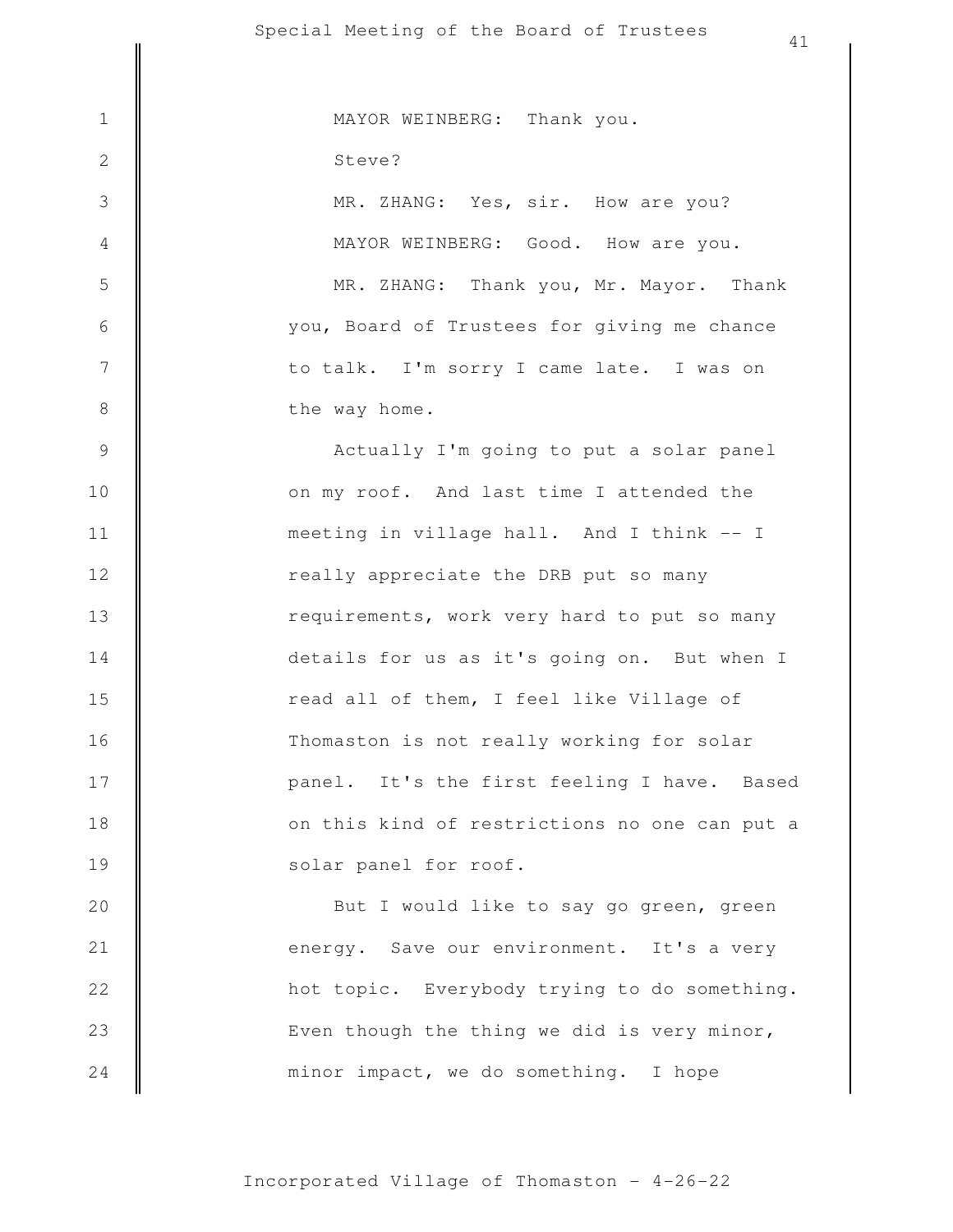3

4

5

6

7

8

9

10

11

12

13

character of the neighborhood. or have an active visual impact on the solar panel should be visible from the house solar panel and green energy. Like here, no 1 Village can set up to encourage people to use

> lack of impact? This is one. lack of impact, what is the definition of single one's idea. So if you say, okay, it's don't care. It really depends on every solar panel looks ugly. Some will say I say, oh, this looks good. Some will say, oh, people seeing that have different idea. Some Whatever. Like, solar panel roof, other

Zhang, because I know you did raise this MR. WILSON: May I address that, Mr. understand that. You drive straight. we have the glare effect problem, I don't face at least one street. So if we concerned two, three, four neighbors. All houses, they houses in Thomaston, every single house is down the street. As I said last time, the They face up to the sky. They don't face After -- all the solar panel face the sky. Another thing, okay, like glare effect. 14 15 16 17 18 19 20 21 22 23 24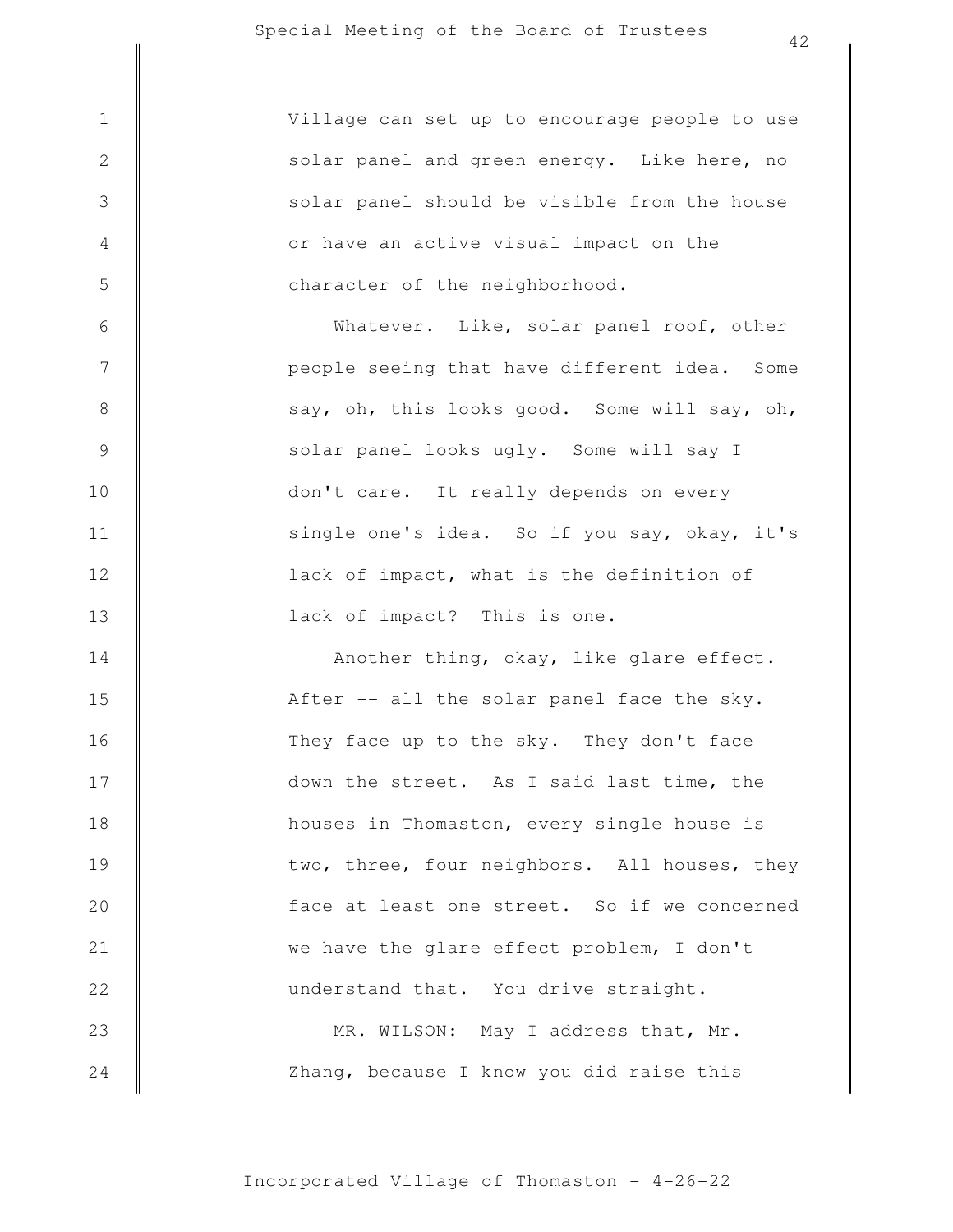3

4

5

6

7

8

9

10

11

12

13

14

15

16

17

18

19

20

people understood what the glare study does. 1 || during our meeting? And maybe not enough

> they're putting solar panels on the home. with everything. That went through. And for solar panels. And, you know, we agreed make the turn headed north was an application the home directly in front of you after you turn onto -- Denise, I want to say Schank and on Northern Boulevard east or west and you last meeting, there was a home. If you drive The example that was concurrent with the

checked that? someone had an accident because we never unlikely, but wouldn't it be terrible if an accident. Granted, it's probably highly be like a flashlight in your eyes and cause where the street enters that glare, it could the course of the day. And depending upon meeting was the sun changes its rise during The example that we discussed in the

not highly angled, there -- the regulation is your roofs are somewhat semi-flat, they're even though it may be in your home the way It's a necessity to be thorough. And 21 22 23 24

Incorporated Village of Thomaston - 4-26-22

43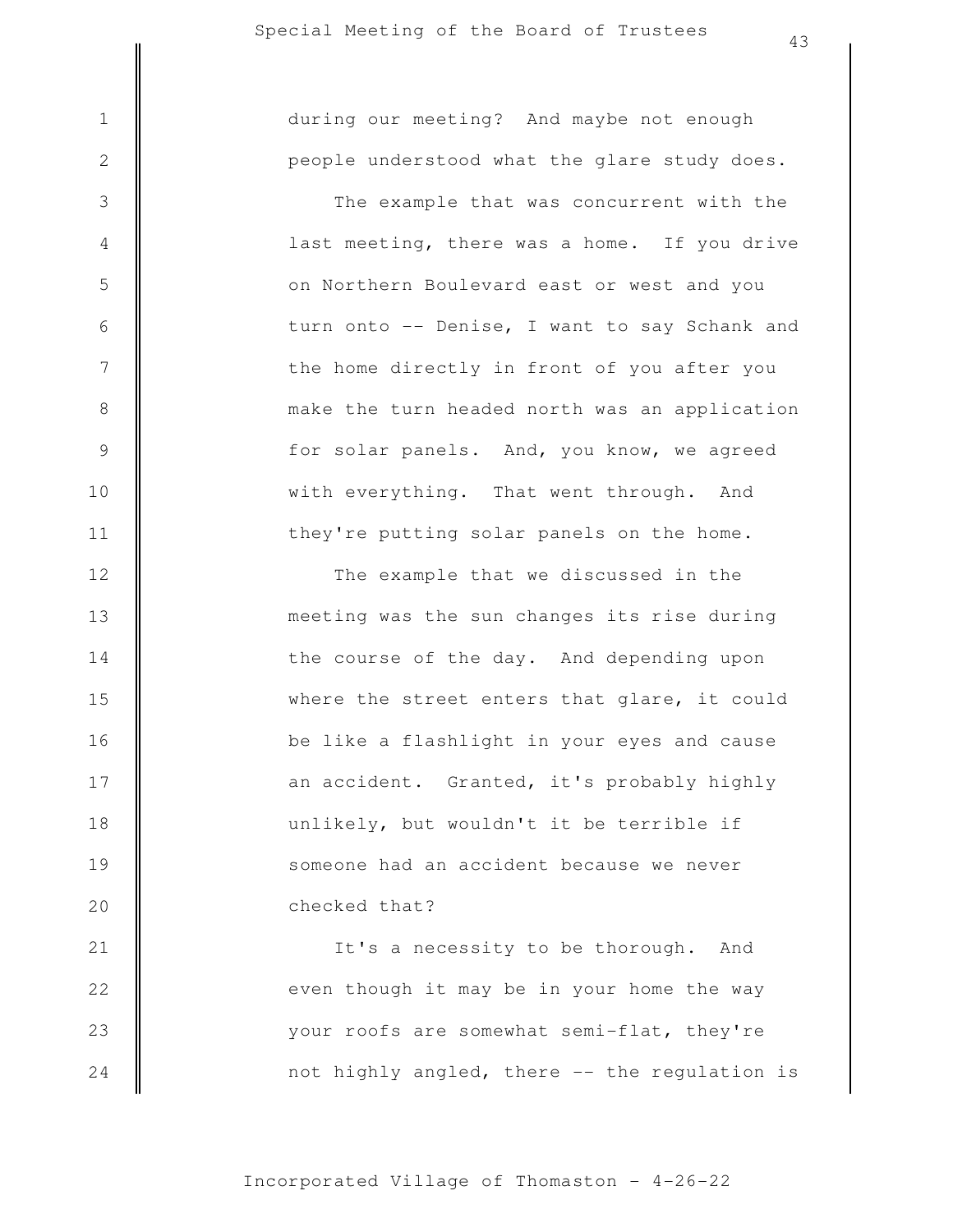|                  | 노노                                            |
|------------------|-----------------------------------------------|
| $1\,$            | meant to encompass all types of homes with    |
| $\mathbf{2}$     | all types of roofs. So you may not need that  |
| $\mathfrak{Z}$   | application submission of a glare study, but  |
| $\overline{4}$   | it's incorporated in the letter because we    |
| $\mathsf S$      | don't know when we get your application what  |
| $\sqrt{6}$       | the impact could be.                          |
| $\boldsymbol{7}$ | So again, it's the greater good of the        |
| $\,8\,$          | community that is at heart. We need to have   |
| $\mathsf 9$      | a glare study so that the impact is a known   |
| 10               | quantifiable issue and not a guess. Once the  |
| 11               | panels are installed it's a lot more          |
| 12               | troublesome and expensive to remove them or   |
| 13               | to adjust them. So that's the purpose of the  |
| 14               | glare study.                                  |
| 15               | It's not just traffic. It's also if a         |
| 16               | neighbor wants to sit in his backyard and     |
| 17               | have a Coca-Cola at 5:30 after a hard days    |
| 18               | work and he's in his chaise lounge and the    |
| 19               | sun is bouncing off of a neighbor's roof that |
| 20               | has solar panels and he has the rays of the   |
| 21               | sun in his face, that can be seen as          |
| 22               | offensive. It may not be a high probability   |
| 23               | of occurring, but again that is another       |

reason for a study to be completed.

24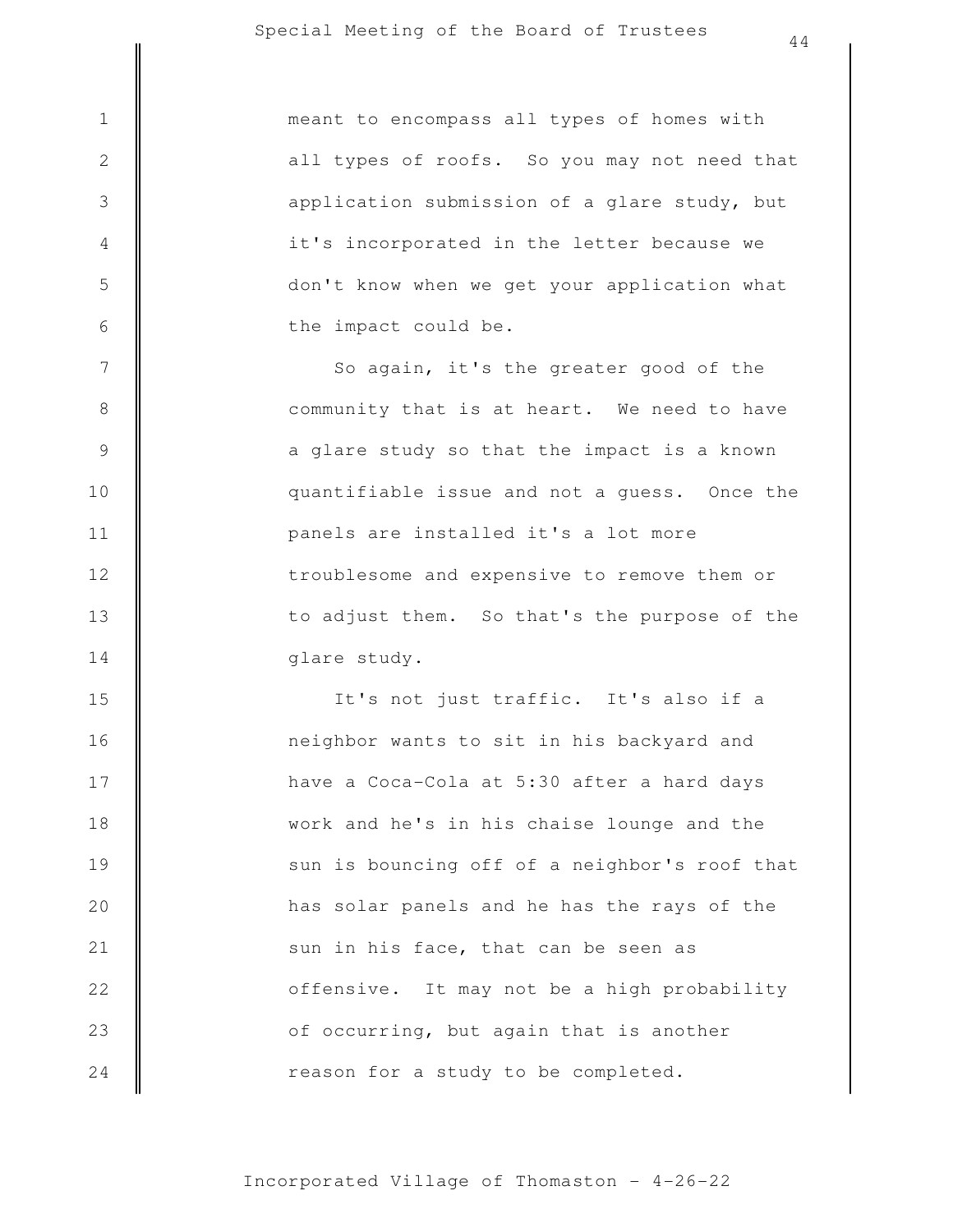|                  | 4 J                                           |
|------------------|-----------------------------------------------|
| $1\,$            | Now, I don't know the cost of these           |
| $\sqrt{2}$       | studies. If you have prepared a glare study   |
| $\mathfrak{Z}$   | and submitted it to the Board, maybe you can  |
| 4                | share with us what it costs to get a glare    |
| 5                | study. Did you have one, Mr. Zhang, when you  |
| $\sqrt{6}$       | completed your application? I don't           |
|                  |                                               |
| $\boldsymbol{7}$ | remember.                                     |
| $\,8\,$          | MR. ZHANG: You're asking me, Glen?            |
| $\mathcal{G}$    | MR. WILSON: Did you have a glare study        |
| 10               | completed?                                    |
| 11               | MR. ZHANG: Not yet. The first time we         |
| 12               | even don't know we need that. After that      |
| 13               | meeting we are preparing for that. They       |
| 14               | didn't finish the job yet. That's why they    |
| 15               | didn't submit new application with the report |
| 16               | yet.                                          |
| 17               | MR. WILSON: If I may ask?                     |
| 18               | MAYOR WEINBERG: Glen.                         |
| 19               | MR. WILSON: I'm sorry.                        |
| 20               | MAYOR WEINBERG: Glen, I apologize. But        |
| 21               | let me interrupt and we'll move on, unless    |
| 22               | the only -- I'm not aware that anyone in the  |
| 23               | room has paid for a glare study. It's         |
| 24               | certainly a factor that we can look at and    |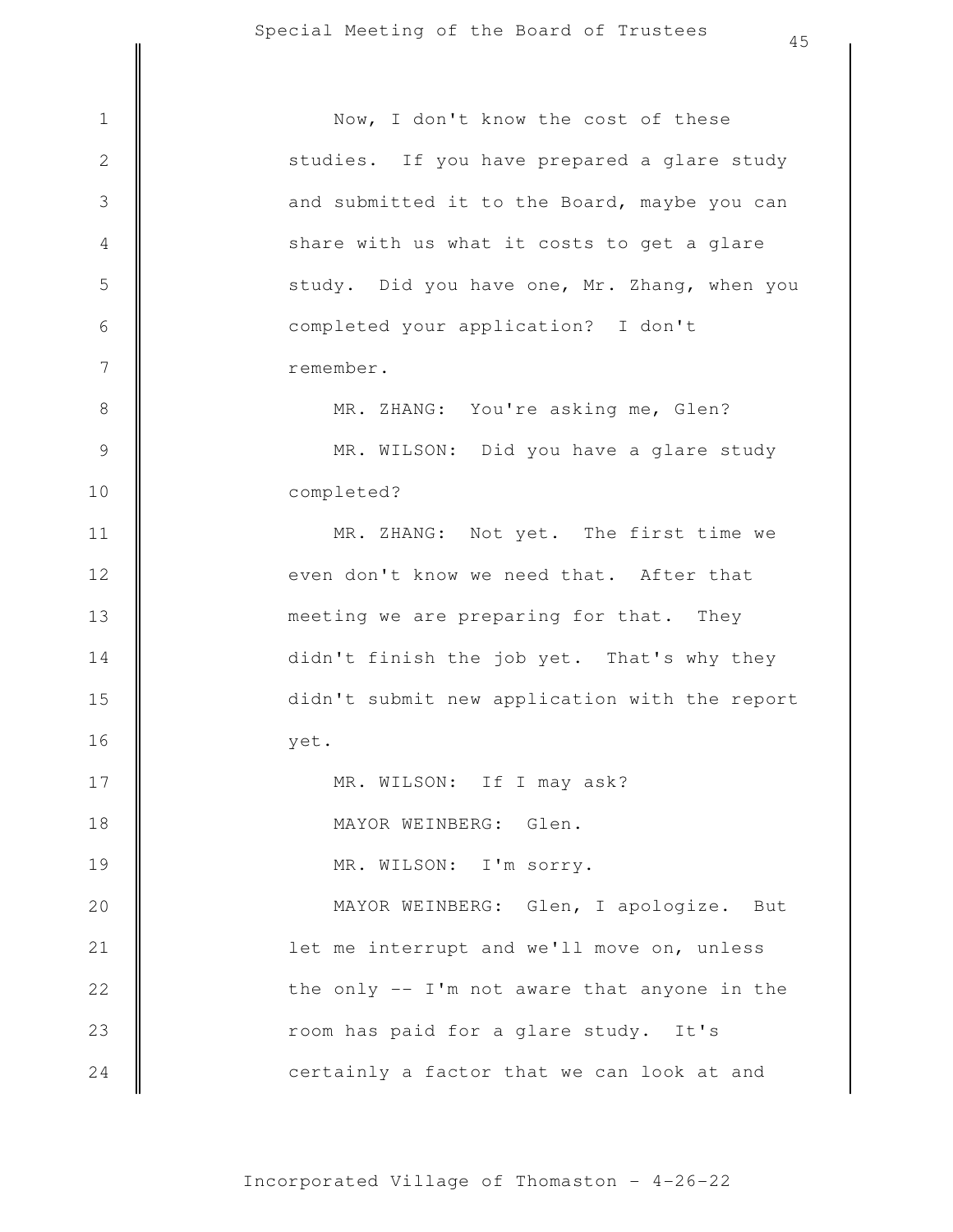3

4

5

6

7

8

9

10

11

12

13

14

15

24

1 | we'll consider.

MR. WILSON: Okay.

continue? giving us your comments. Can you please MAYOR WEINBERG: But, Mr. Zhang, you were

important for our next generation. to use green energy. So that's very, very Village keep -- like to encourage the people just for me. But I would like to suggest our set up, I'm fine with that for everyone, not set up regulation like my solar panel cannot neighbors and from the front. Like, if we multi-regional impact and being visible from glare report. I talked about like MR. ZHANG: Yeah. So I talking about the

know that. price going up, oil price going up. We don't be \$400, maybe \$500. Who knows? Because gas for, you know, electricity maybe later on may Sometimes yes. Like today \$300 on the bill This is really big deal with solar panels. okay. You said you save like \$300 a month. Yeah. And the good question for me, 16 17 18 19 20 21 22 23

Incorporated Village of Thomaston - 4-26-22

So another thing is, like, we have one,

46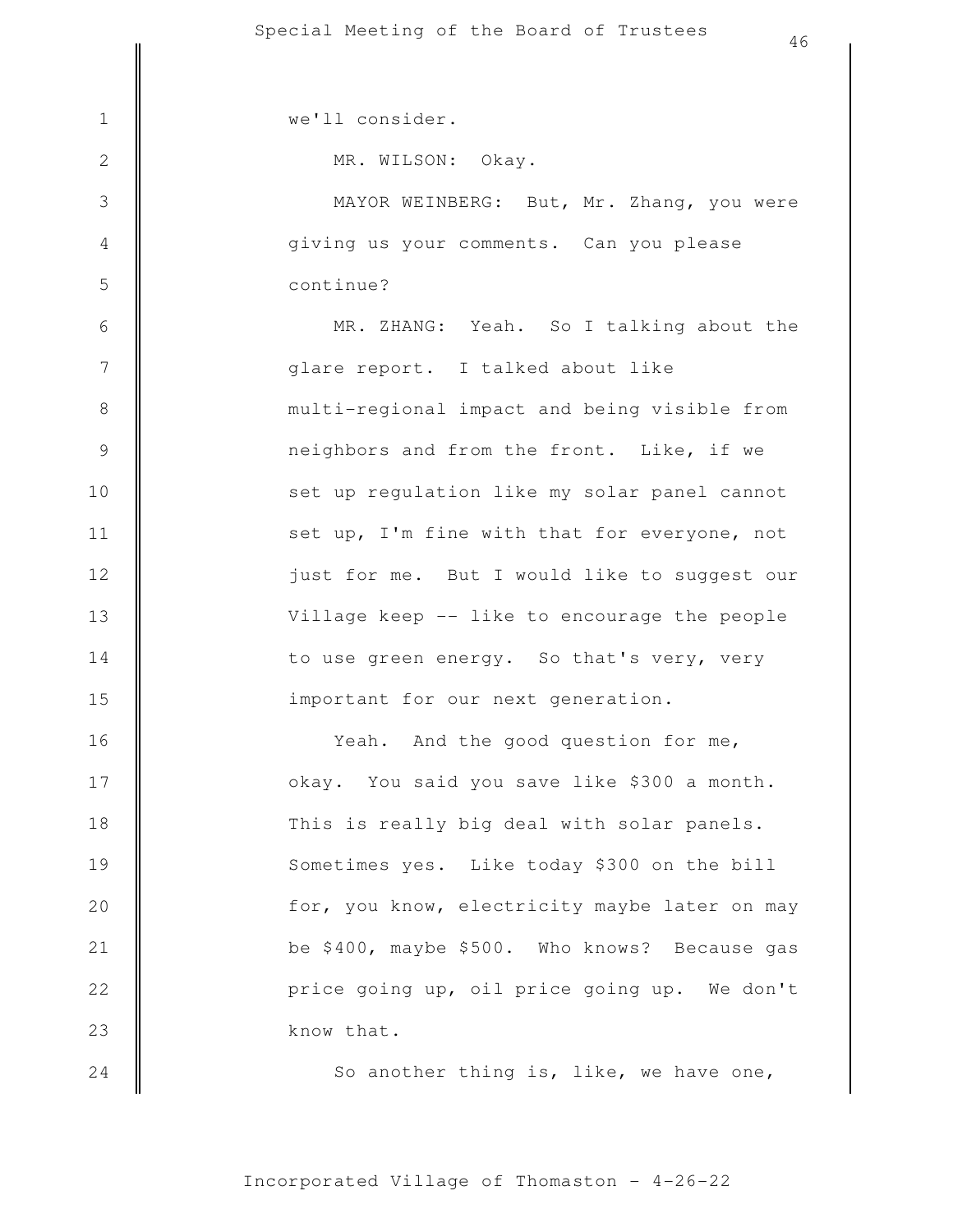|                  | 4/                                            |
|------------------|-----------------------------------------------|
| $1\,$            | two, three, four, six neighbors. Think about  |
| $\sqrt{2}$       | that. Every single neighbor like putting      |
| $\mathfrak{Z}$   | like generator. One day our power outage,     |
| $\overline{4}$   | six families all at the same time all running |
| 5                | a generator. How big noise is that? Five      |
| $\sqrt{6}$       | hours, six generators -- seven generators.    |
| $\boldsymbol{7}$ | They all work the same time. Very noisy.      |
| 8                | Makes big sounds. I don't know anything       |
| $\mathcal{G}$    | about that. So many details I do know.        |
| 10               | That's what I think.                          |
| 11               | I hope we can encourage people use new        |
| 12               | technology, new -- go green and say okay, the |
| 13               | view that -- that view not -- some people     |
| 14               | like it. Some people don't. No. I don't       |
| 15               | think it's the standard, is negative impact   |
| 16               | or positive impact. Also I understand that    |
| 17               | maybe someone don't like, but you get         |
| 18               | advantage of, okay, use solar panel or like,  |
| 19               | we should have a group benefit for that.      |
| 20               | That's all. I thank you.                      |
| 21               | MAYOR WEINBERG: Thank you very much.          |
| 22               | MR. WILSON: Thank you.                        |
| 23               | MAYOR WEINBERG: Wendy, do you have a          |
| 24               | follow up?                                    |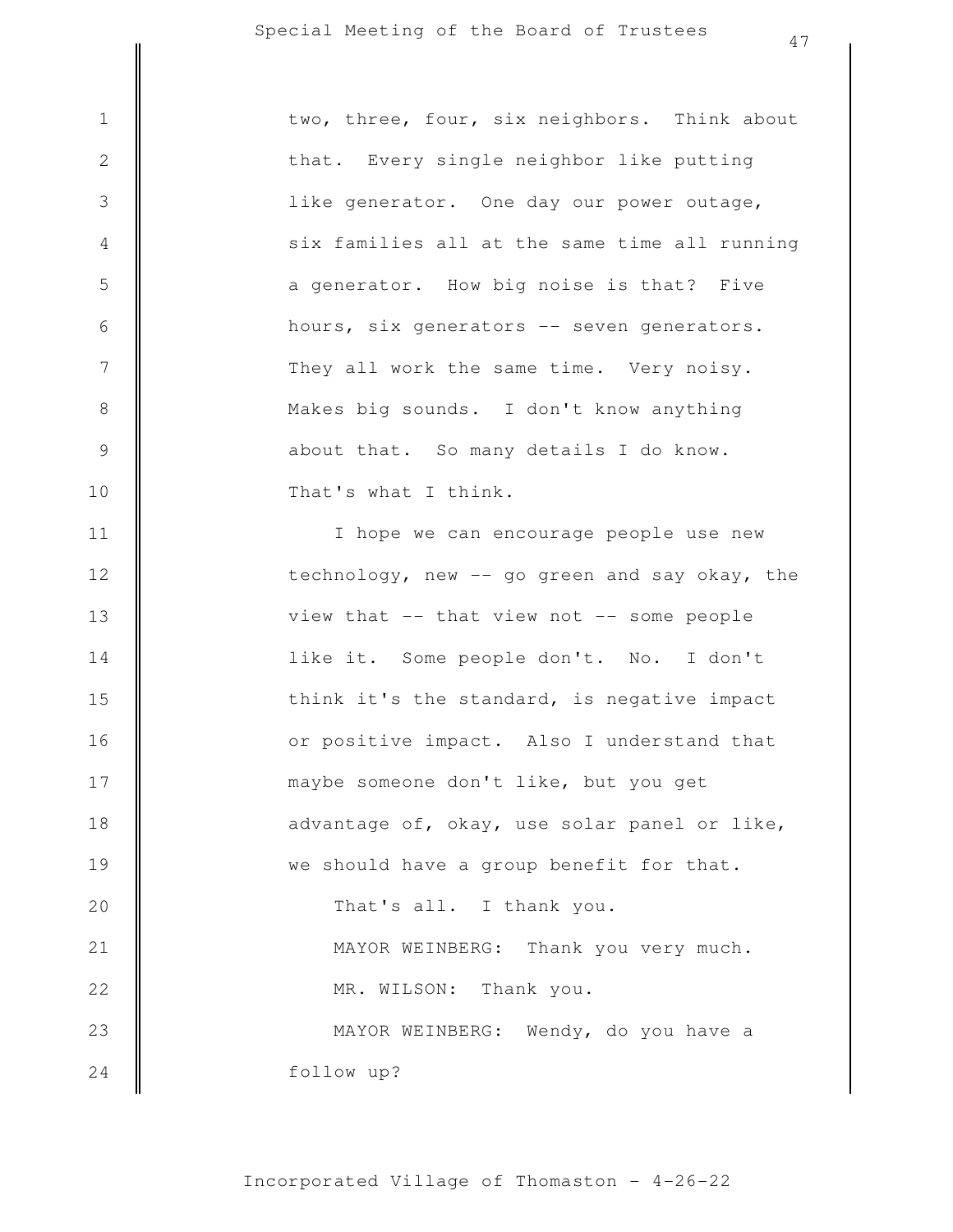| $\mathbf 1$      | MS. HALPERN: Yeah. I guess one of the         |
|------------------|-----------------------------------------------|
| $\sqrt{2}$       | questions that might help clarify is, what's  |
| $\mathfrak{Z}$   | the contemplated procedure that we're talking |
| $\overline{4}$   | about here? Is it that every application for  |
| 5                | solar panels would still go before the Design |
| $\sqrt{6}$       | Review Board and these are factors that are   |
| $\boldsymbol{7}$ | taken into account? Or is -- are we looking   |
| $\,8\,$          | to have, like, a fast track, if you meet      |
| $\mathcal{G}$    | certain criteria you don't have to go before  |
| 10               | the Design Review Board?                      |
| 11               | And the last thing I just wanted to point     |
| 12               | out was just, you know, reading these         |
| 13               | guidelines in more detail, it seems that they |
| 14               | are fairly subjective. I mean, they are --    |
| 15               | they do seem to be guidelines to me. For      |
| 16               | example, it says you can't -- it can't be     |
| 17               | visible within 200 feet of the property       |
| 18               | unless the fixture doesn't have a negative    |
| 19               | visual impact. It can't be visible from the   |
| 20               | street, but it contemplates putting some sort |
| 21               | of screening -- or I don't know exactly what  |

Incorporated Village of Thomaston - 4-26-22

There's this caveat in these guidelines.

panels if you're 200 feet from the street.

that is. But it's not like you can't have

22

23

24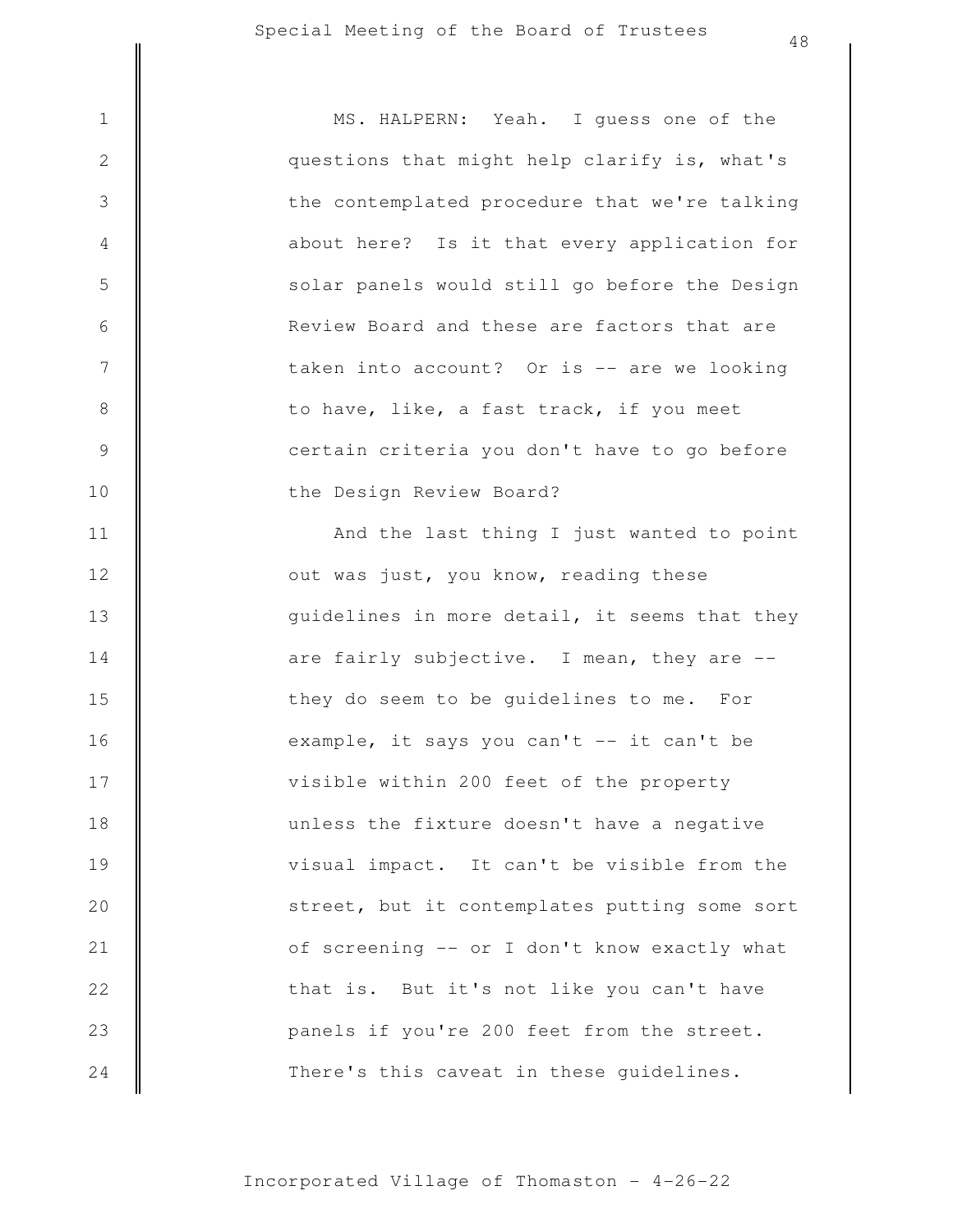will get notice of all applications. The comment and -- the homeowners within 200 feet important and it ties into your earlier So, again -- because this was very modify the recommendation. the Board of Trustees will affirm, reject or Review Board will make a recommendation and process will be followed where the Design Design Review Board. Three. The same applications will continue to go to the not looking to change that process. The Two. We are -- I -- the Board of Trustees is continue to go to the Design Review Board. These guide -- one. The applications will We touched on this a little bit earlier. excellent, excellent question. MAYOR WEINBERG: Okay. I touch - what exactly are the guidelines going to do? variance if you're outside of it, or -- like zoning rule and you have to apply for a this going to be looked at like almost a purpose of these guidelines are. Like, is contemplated procedure is and what the 1 | So I guess if you can explain what the 2 3 4 5 6 7 8 9 10 11 12 13 14 15 16 17 18 19 20 21 22 23 24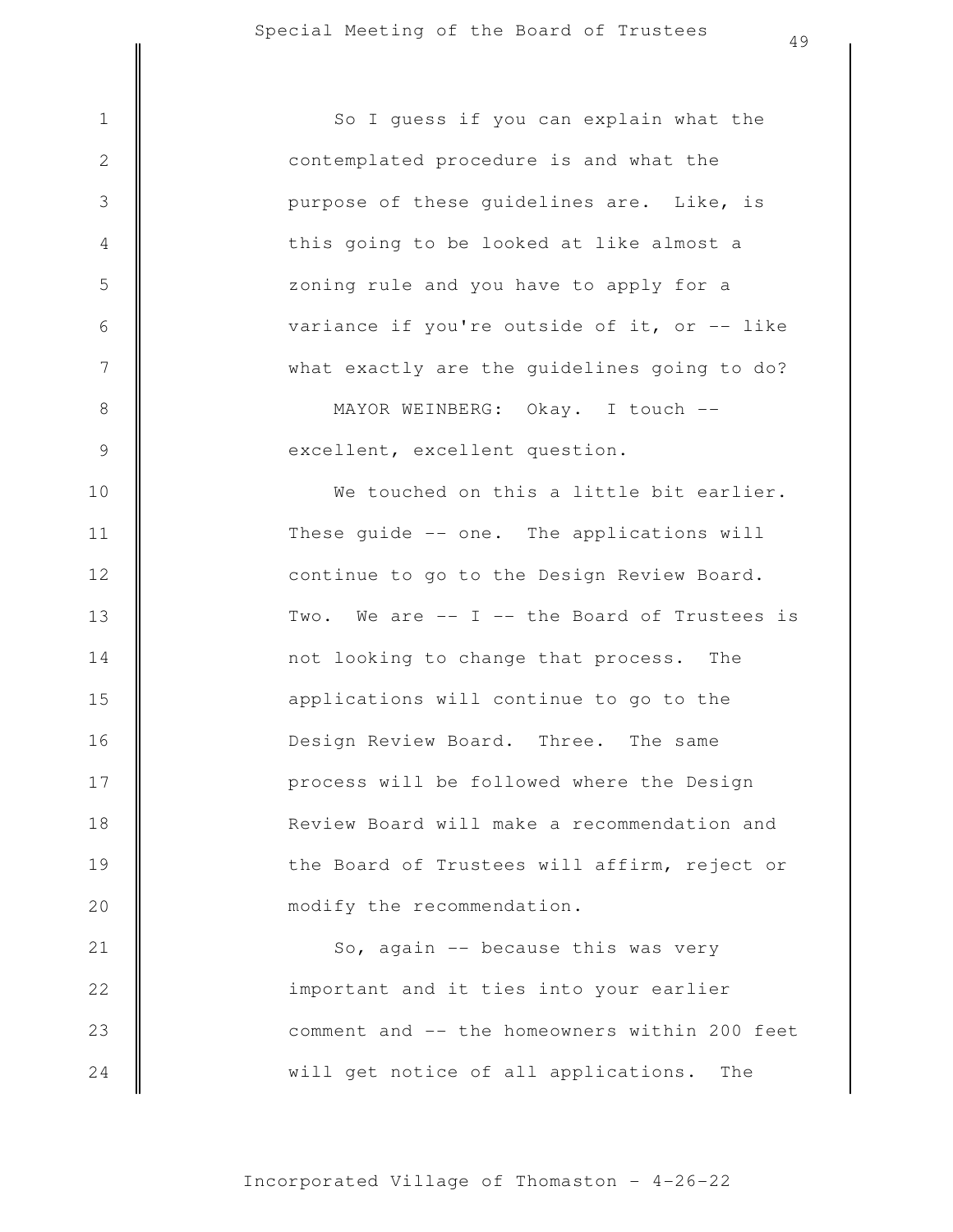3

4

5

6

7

8

9

10

11

12

13

presently to consider applications. that the Design Review Board is utilizing worked very hard to develop are guidelines 1 guidelines that the Design Review Board has

> Review Board would then follow. within -- by a local law that the Design Trustees should implement some parameters developed, or whether or not the Board of guidelines that the Design Review Board has the process should continue based upon the the input from everyone as to whether or not the -- again, this is the first step -- with The Board of Trustees is reviewing with

So the question is whether or not really are interested will be able to do it. be eligible for this. But the houses that allow -- again, not every house is going to that would have the greatest flexibility but friendly. And the idea is, what can we do especially something that is environmentally are always interested in fast tracking, all in any way, shape, form or manner. We idea is to -- because one size does not fit The idea is to keep them flexible. The 14 15 16 17 18 19 20 21 22 23 24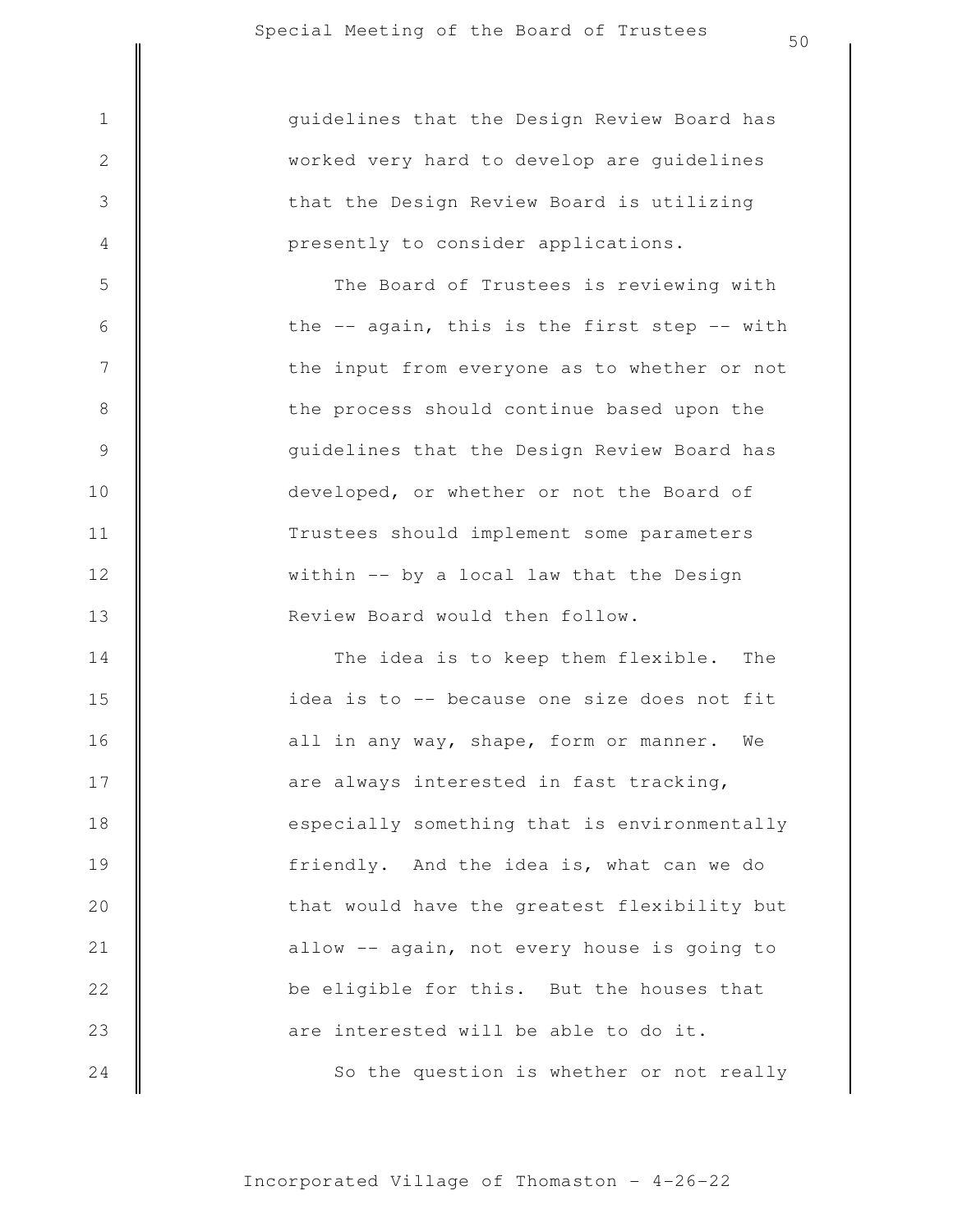7

8

9

10

11

12

13

14

15

16

|                                            | we should make a local law along these lines. |
|--------------------------------------------|-----------------------------------------------|
|                                            | That's -- and what factors should be in the   |
| $\begin{array}{c} 2 \\ 3 \end{array}$      | local law, how much flexibility there should  |
|                                            | be in the local law and what we can do to     |
|                                            | incentivize it or what we can do to fast      |
| $\begin{array}{c} 4 \\ 5 \\ 6 \end{array}$ | track it.                                     |
| $\overline{7}$                             | So really the next step is you know the       |

get an idea of what we should draft. public hearing. It really is a prequel to law, which obviously would be subject to a whatever the process is for passing a local proposal is is going to be subject to again, I want to reiterate. Whatever the proposal we would like to put forth. And, continue the dialogue. And we'll see what Board will certainly discuss this. And we'll So really the next step is, you know, the

flexibility so that someone does not have to into account both situations, allow enough possible situation, we do want to try to take that while we can't take into account every think that we would want a process in place to what we did with central air units. I address. We want a process in place similar The last comment that I would like to 17 18 19 20 21 22 23 24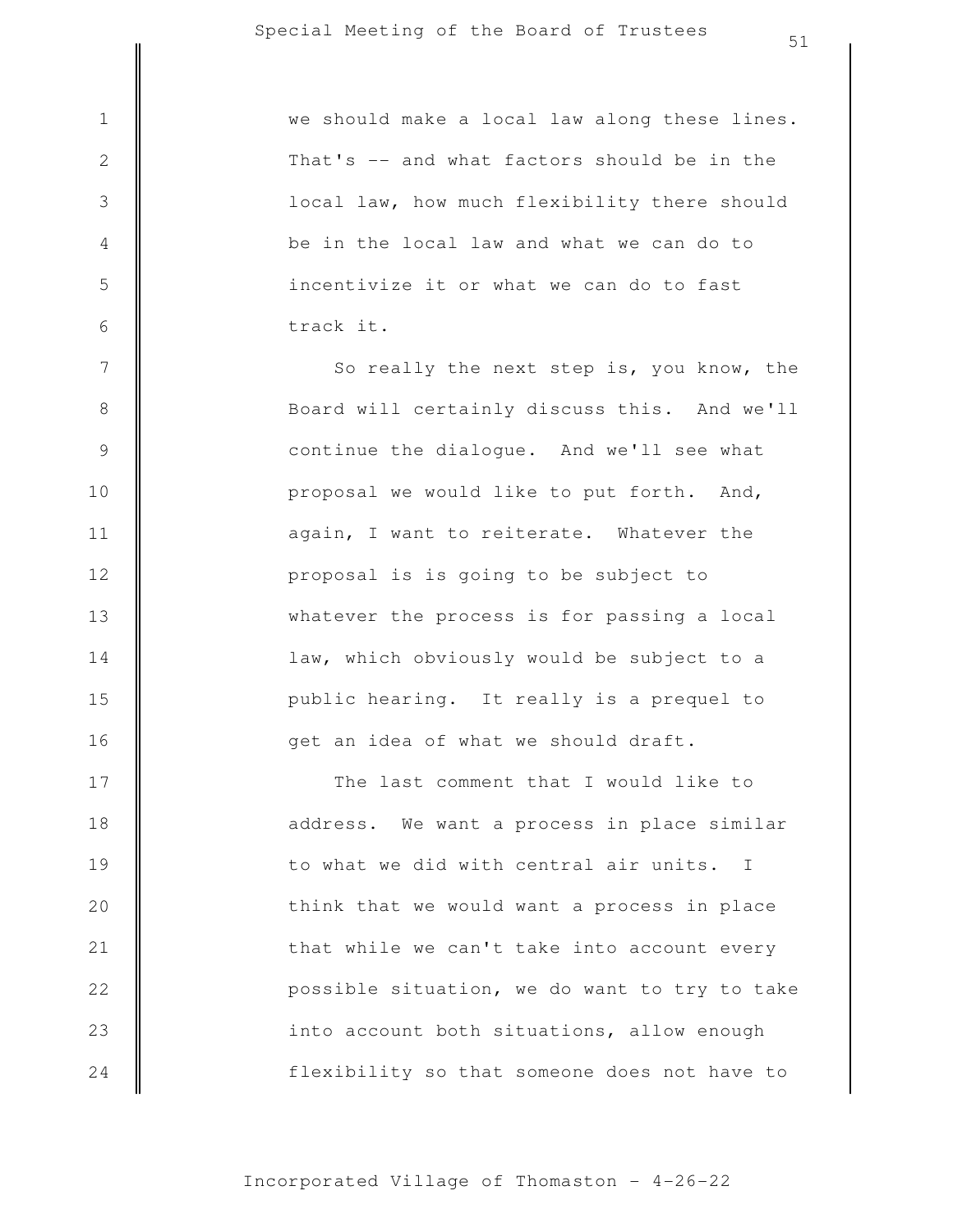|                  | ے ب                                          |
|------------------|----------------------------------------------|
| $1\,$            | get a zoning variance. They can, but we want |
| $\sqrt{2}$       | to try to make it so that it would be a rare |
| $\mathfrak{Z}$   | case. Because we're very sensitive. That's   |
|                  |                                              |
| 4                | a very expensive process for our residents.  |
| 5                | And we would want to limit that. And we      |
| $\sqrt{6}$       | don't want to put residents in a position    |
| $\boldsymbol{7}$ | where they would have to get a variance with |
| $\,8\,$          | respect to whatever is put in place.         |
| $\mathcal{G}$    | Does that help? Wendy -- I'm sorry --        |
| 10               | did that address the question?               |
| 11               | MS. HALPERN: Yeah. Sorry. I was              |
| 12               | looking for my mute button.                  |
| 13               | MAYOR WEINBERG: Olivia Pinsley.              |
| 14               | MS. PINSLEY: Hi. I'm not really going        |
| 15               | to ask a question, but sort of make an       |
| 16               | observation.                                 |
| 17               | I have solar panels on my house. We put      |
| 18               | them up about 3 1/2 years ago. We used a     |
| 19               | reputable company. They come in and they do  |
| 20               | a lot of surveys. And it wasn't up to us to  |
| 21               | decide what type of solar panel you were     |
| 22               | going to get. I don't think that there's     |
| 23               | color options or anything like that.         |
| 24               | There's a lot that goes into how these       |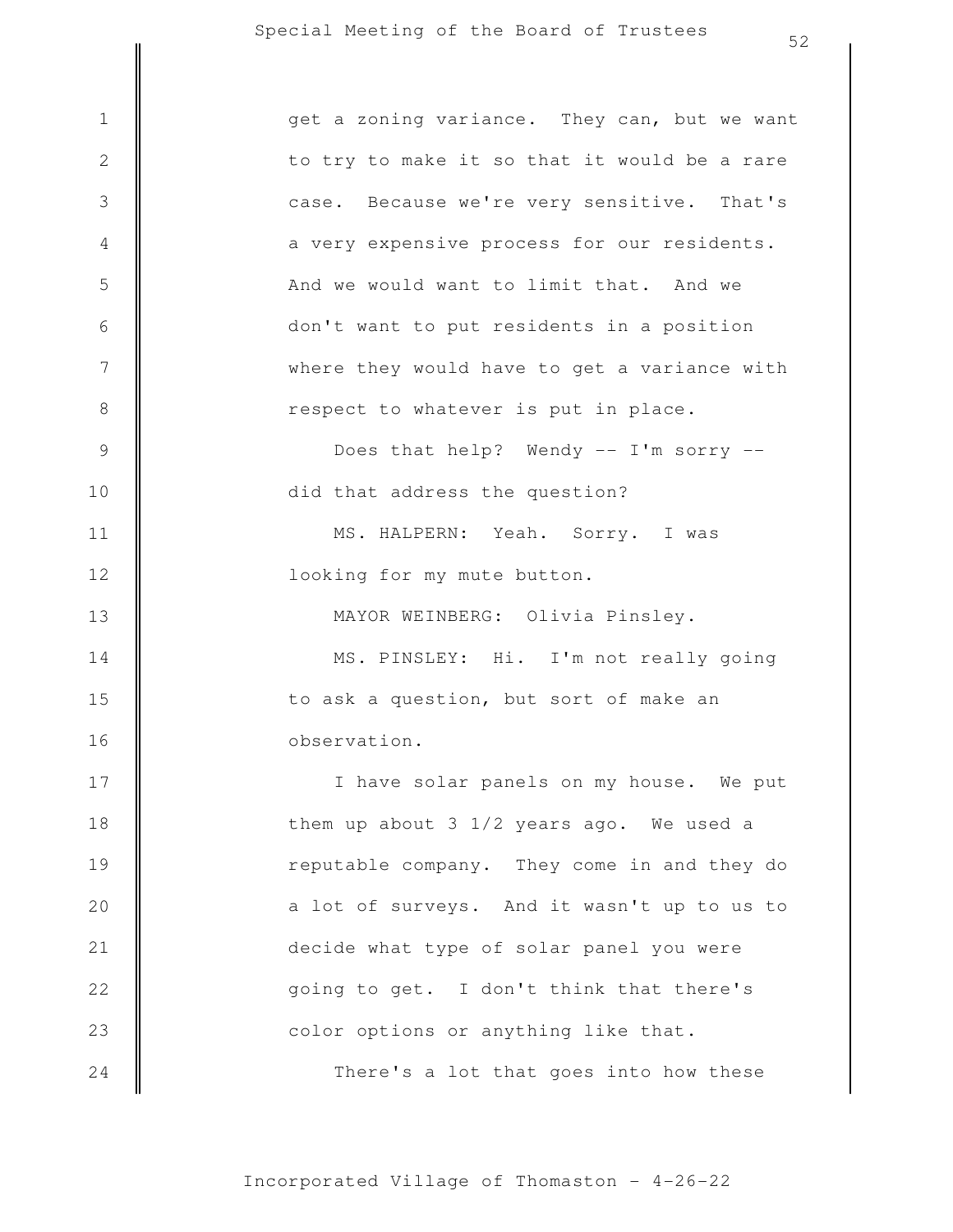3

4

5

6

7

8

9

10

11

12

13

14

15

16

17

18

front or the back. panels on their home, whether it's in the And I am for anybody who wants to put solar and with the Village. So it all went well. company dealt with everything and our permits our solar panels. I just know that the Design Review Board that was involved with front. I don't even know if there was a backyard of my home. They are not in the are south facing, so they're actually in the 1 || solar panels are placed on the roof. Ours

> all for that. So solar panels have to go in the front, I'm house, the color of the roof that they pick. bushes that they have in front of their what color people's houses are, the kind of ridiculous. Because I don't get to decide The aesthetics of a solar panel is

Not every house can get panels based on the saving like \$16,000 in placing these panels. federal too. And it ended up -- we ended up rebates from the state and I believe the electricity every month. We've gotten We actually save 50 percent on our 19 20 21 22 23 24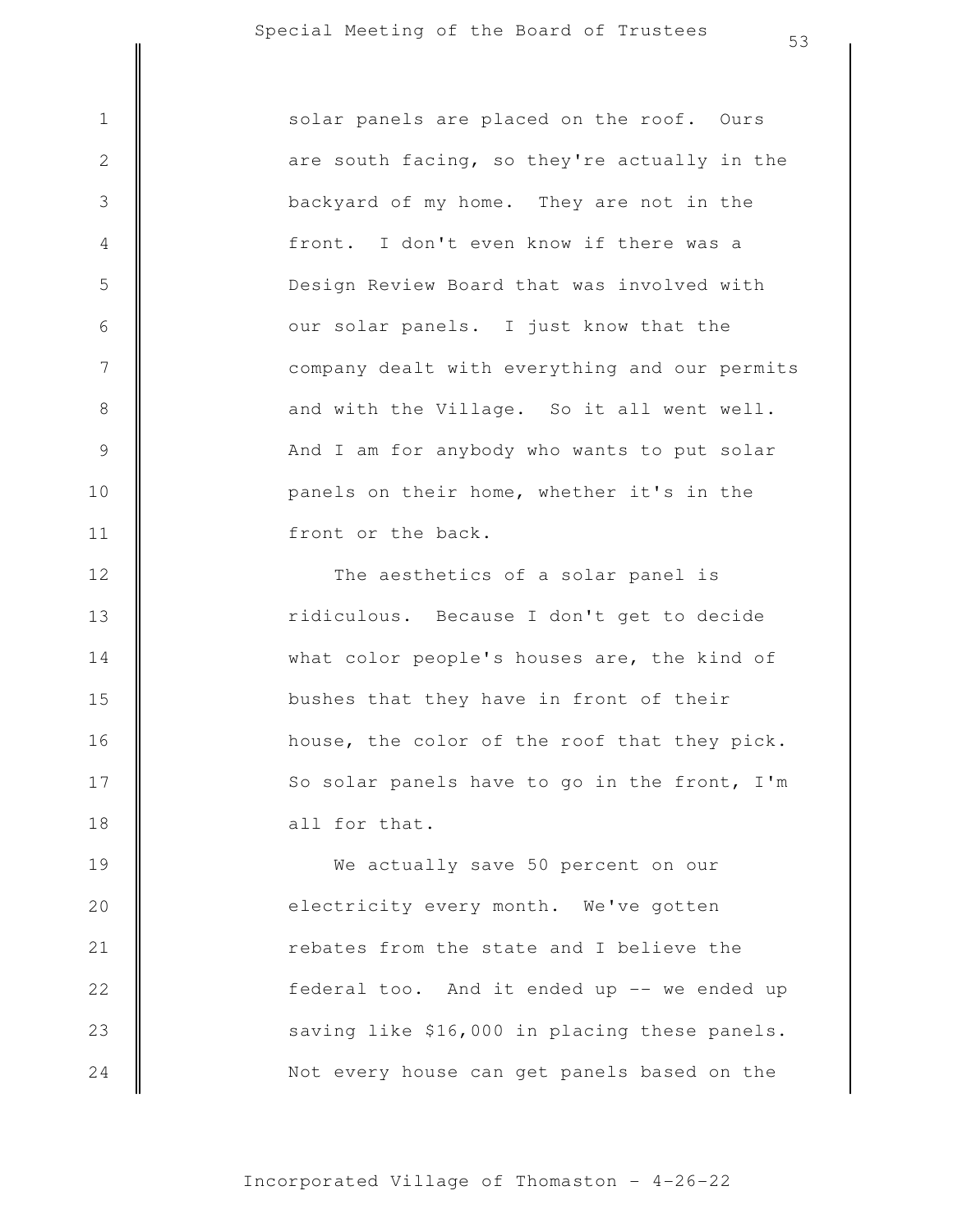3

4

5

6

7

8

9

10

11

12

13

14

15

16

17

18

24

regarding their roof. 1 || exposure of their house and other things

> Welcome, Jay and Aaron, to the Board of wanted to say one final other thing. That's all that I wanted to say. I just personal decision on their part. people's homes. I think that should be a solar panels no matter what they look like on again aesthetics, I don't care if people have what's best for people to save money. And home if it's what's best for the environment, get variances to place a solar panel on their restrictions on people or make people have to they are not going to be putting major But I don't understand -- I hope that

> > Trustees. Great to see you.

MAYOR WEINBERG: Thank you.

MR. WILSON: Thank you.

hasn't spoken who wishes to be heard? MAYOR WEINBERG: Okay. Anyone else who 19 20

MAYOR WEINBERG: You can. talk again -- MR. ZHANG: Excuse me, Mr. Mayor. Can I 21 22 23

MR. ZHANG: -- very quick?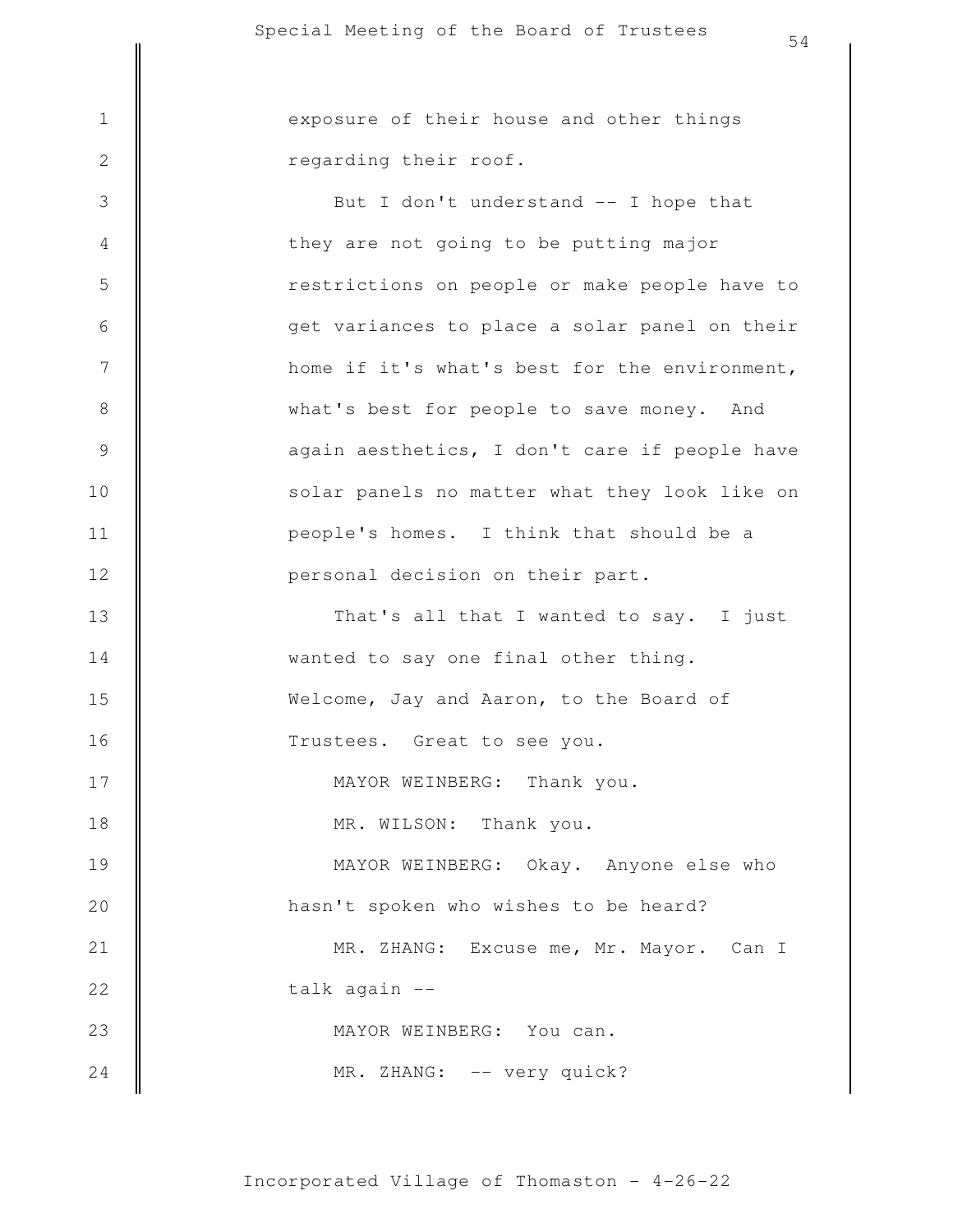|                | 55                                            |
|----------------|-----------------------------------------------|
|                |                                               |
| $\,1\,$        | MAYOR WEINBERG: Let me just check and         |
| $\mathbf{2}$   | make sure. Is there anyone else who wishes    |
| 3              | to speak.                                     |
| $\overline{4}$ | (There was no response.)                      |
| 5              | MAYOR WEINBERG: Okay. Nobody else.            |
| $\sqrt{6}$     | Mr. Zhang, please go ahead.                   |
| 7              | MR. ZHANG: Thank you, sir.                    |
| $\,8\,$        | I want to share the cost and the rebate       |
| $\mathsf 9$    | and -- from New York State. And my existing   |
| 10             | proposal, total cost will be \$72,912. We can |
| 11             | get tax credit from New York State \$6,250.   |
| 12             | We can get \$18,021 from federal. So          |
| 13             | eventually on my cost for out of my pocket    |
| 14             | will be \$43,541.                             |
| 15             | So the reason I am not sure of the            |
| 16             | numbers along to share with everyone and from |
| 17             | federal, from New York State, they really     |
| 18             | encourage these type of -- these kind of new  |
| 19             | technology. Go green. That's why I suggest    |
| 20             | our Village give more flexibility for the     |
| 21             | people to use solar panel and save our        |
| 22             | environment and go green.                     |
| 23             | Thank you.                                    |
| 24             | MAYOR WEINBERG: Thank you.                    |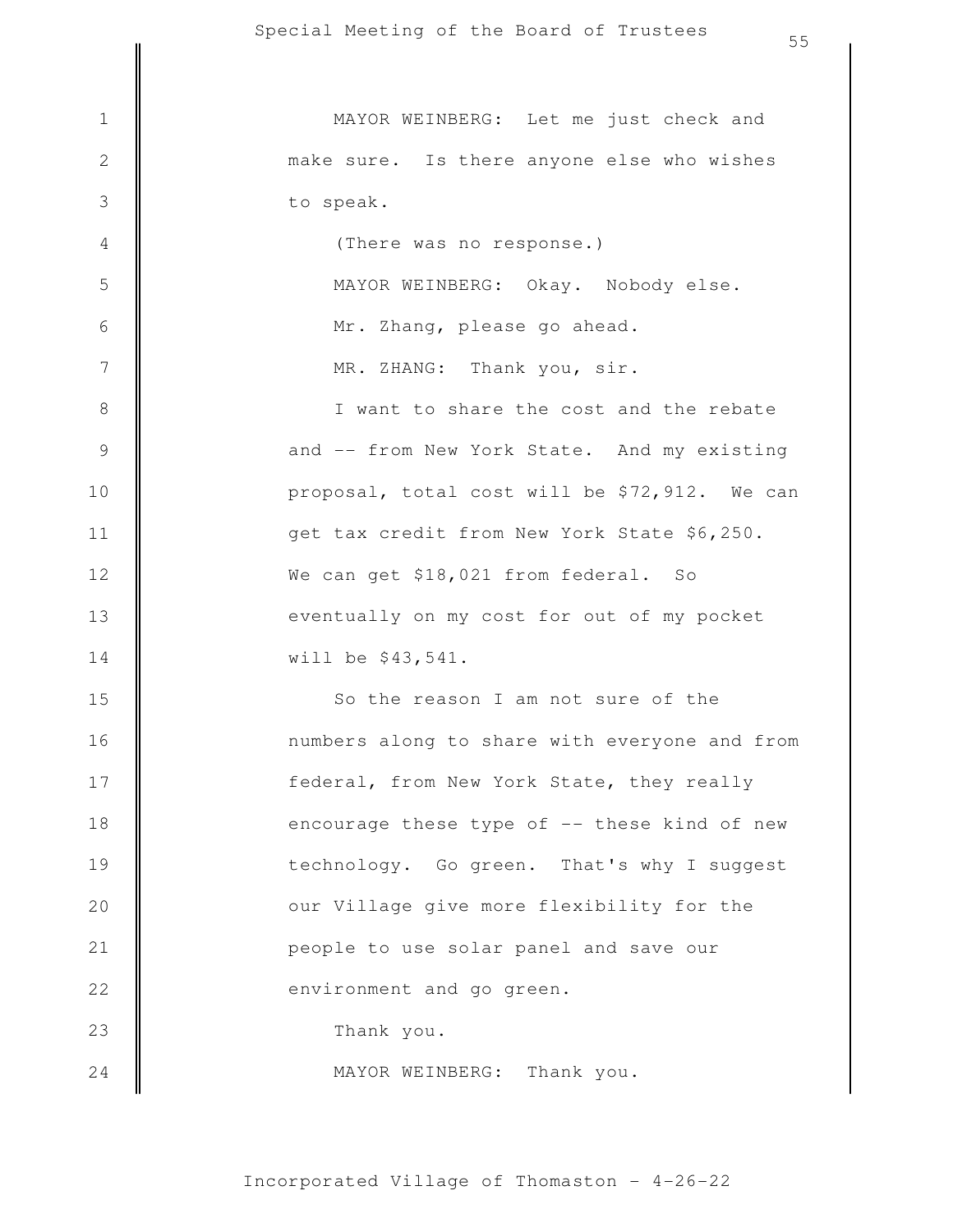3

4

5

6

7

8

9

10

11

12

13

14

15

16

17

18

19

20

21

22

23

24

policy guidelines or legislation. terms of what we should include in any future an awful lot to think about and consider in this time? The public has certainly given us Trustees have any questions or comments at 1 || Okay. Any members of the Board of

TRUSTEE SIEGEL: I wanted to comment.

of our residents. modify so that it is more available to more incentives and streamline a bit more and everything we can do to maximize, more that the guidelines are solid, sensible. But personally I really do think there are - to hear from our concerned constituents. And I think this was an excellent opportunity

> MAYOR WEINBERG: Thank you. Okay. I appreciate everybody's --

well. And I appreciate everyone offering versus certain aesthetic considerations as relating to the efficiency and practicality Obviously there's lot of different opinions and offering each of your perspectives. appreciation to the community for chiming in TRUSTEE HALPERN: I also want to echo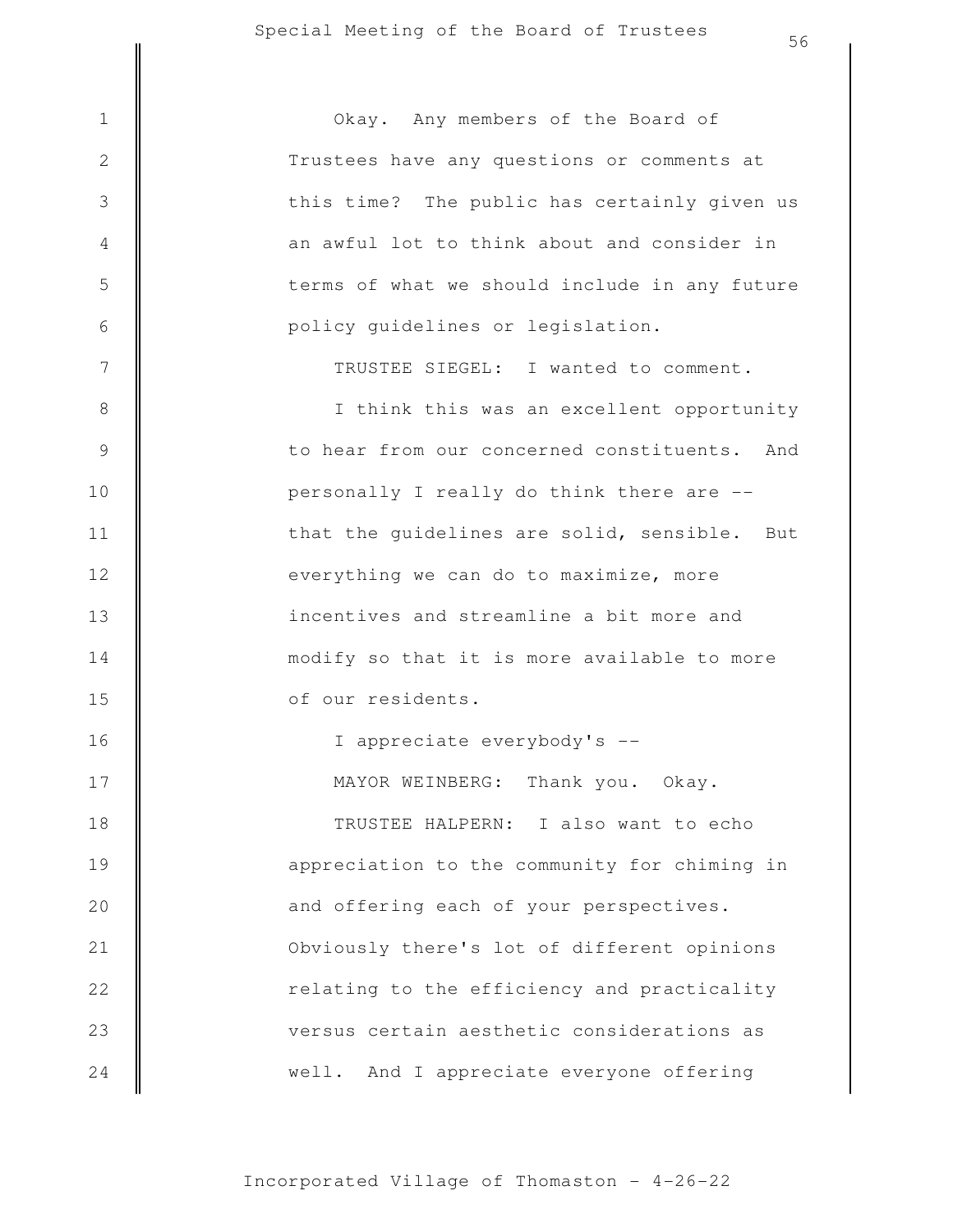1 || their comment on that.

Thank you.

2

3

4

17

MAYOR WEINBERG: Thank you.

Anyone else?

that don't really add anything. unnecessary delays and costs that really - facilitate this without introducing want to accomplish here, which is really to that goes to the heart basically of what we respect to aesthetics or not, but something not a particular person's position with minimal in my view. And they should reflect So any rules that are imposed should be side of facilitating the effort to do this. that they should be  $-$  I'm obviously on the MR. MERBAUM: I would just like to say 5 6 7 8 9 10 11 12 13 14 15 16

MAYOR WEINBERG: Thank you.

seeing, for example, the cost of that or any information, I would be very interested in applying or planning to apply has that from the public who's in the process of example, of the glare analysis. If anyone interested to know is some of the costs, for TRUSUTEE HALPERN: One thing I would be 18 19 20 21 22 23 24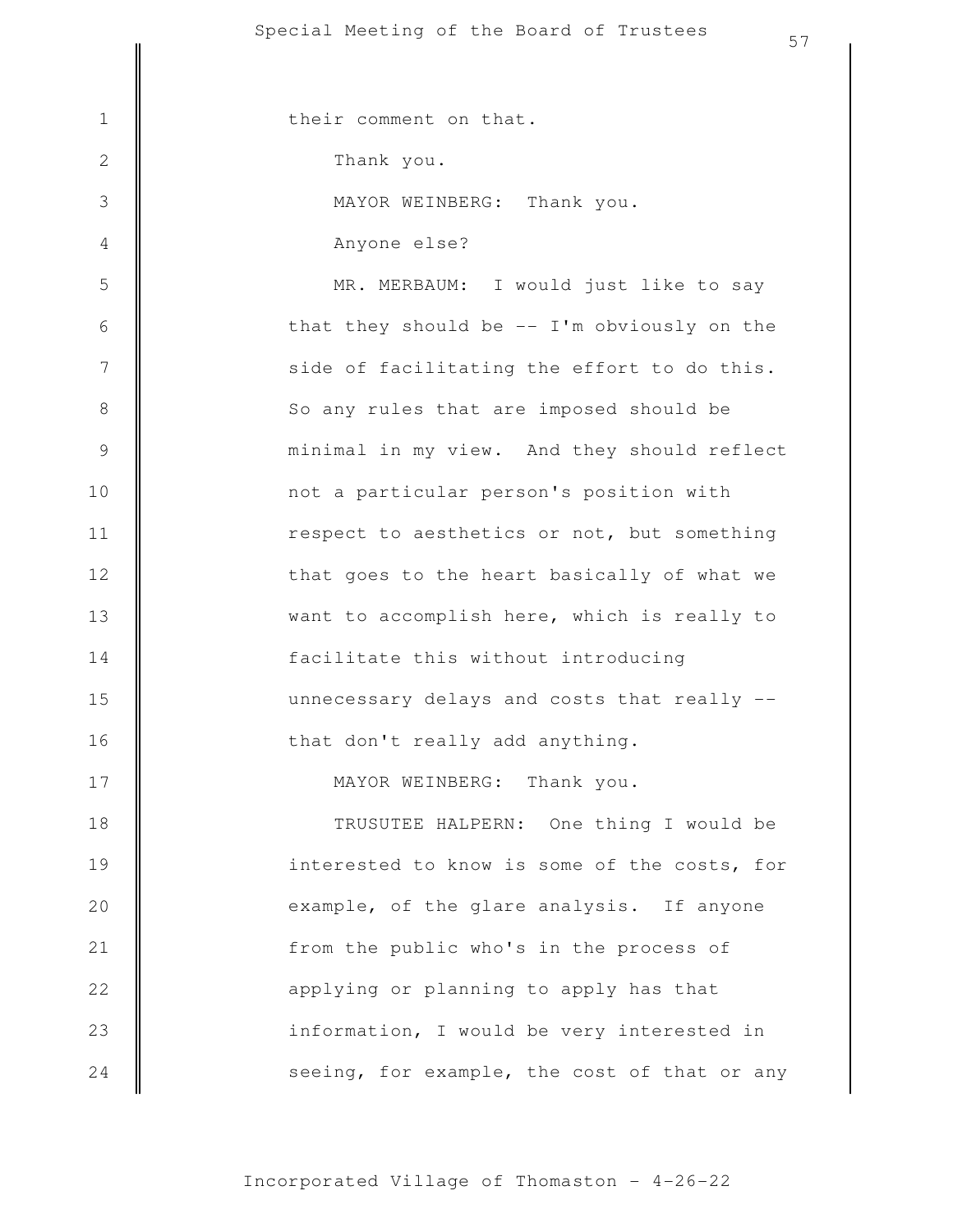believe then they're periodically up for scale by different amount. But then I do think they expire. And it's on a sliding do believe they -- on the federal level I interrupt. We can get the answer to that. I MAYOR WEINBERG: We can get -- sorry to DEPUTY MAYOR WESTON: I understand. are different branches. allocating something like \$70,000,000. There amount by the state. I think they're MR. MERBAUM: Right now it's a dollar extend into '23? chance by year end, or are they going to at this point in time? Do they expire by offered by the state and federal government date on the tax incentives that are being folks know whether there's any expiration DEPUTY MAYOR WESTON: I would also ask if with us. ask them if they would share that information recent applications. And we'll follow up and MAYOR WEINBERG: Aaron, we have three process. 1 of the other aspects of the application 2 3 4 5 6 7 8 9 10 11 12 13 14 15 16 17 18 19 20 21 22 23 24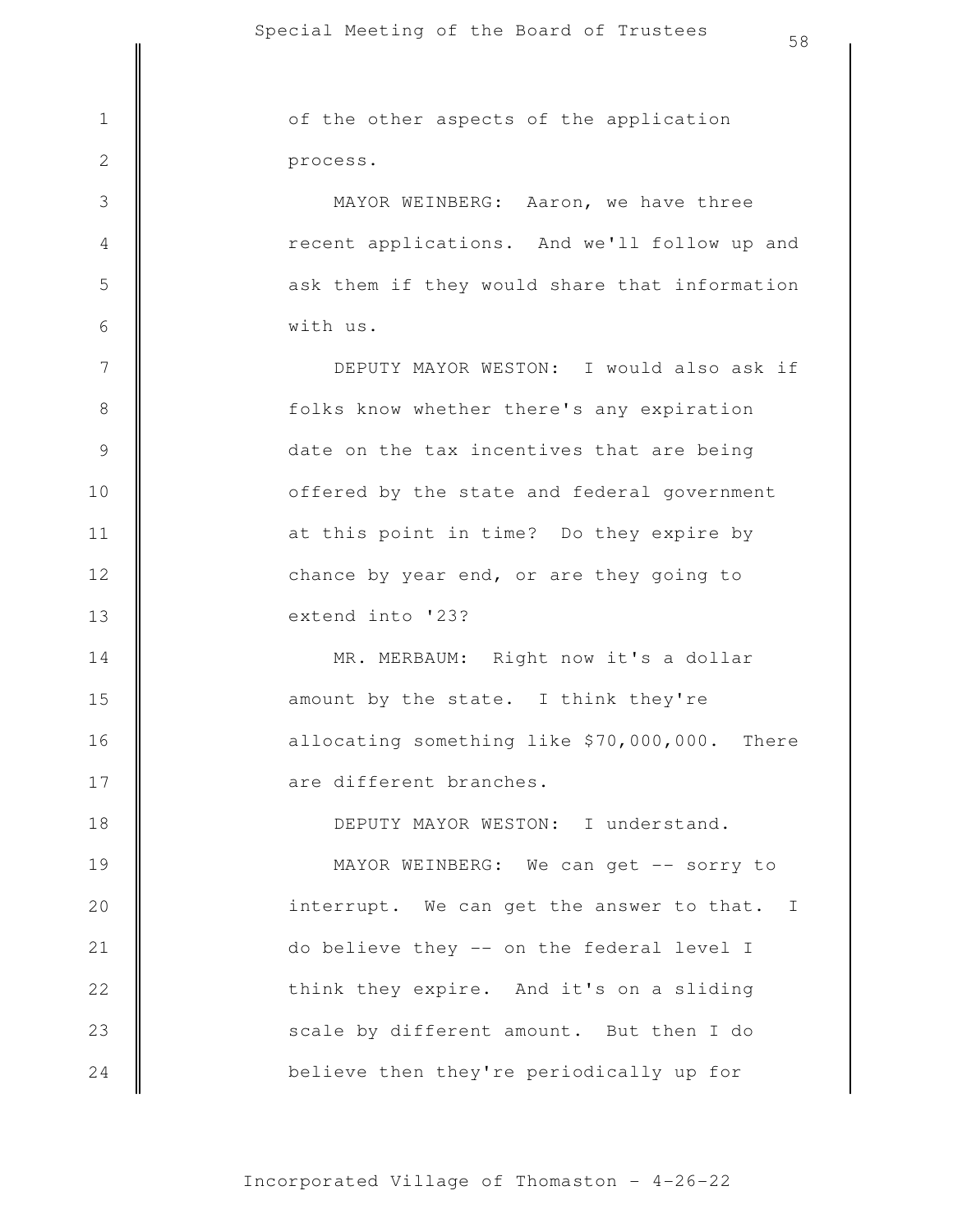|                | 59                                            |
|----------------|-----------------------------------------------|
| $\mathbf 1$    | renewal. So you have to take the expiration   |
|                |                                               |
| $\sqrt{2}$     | with a grain of salt, because they do get     |
| $\mathfrak{Z}$ | renewed. But we can get the answer to that.   |
| $\overline{4}$ | MR. MERBAUM: Twenty six percent this          |
| 5              | year. And supposed to go to 22 percent next   |
| $\sqrt{6}$     | year.                                         |
| $\overline{7}$ | MAYOR WEINBERG: Right.                        |
| $\,8\,$        | MR. MERBAUM: Whether they do that or          |
| $\mathcal{G}$  | $not --$                                      |
| 10             | DEPUTY MAYOR WESTON: There are a couple       |
| 11             | of others, Steve, whose hands are raised.     |
| 12             | Ruchira I think had her hand raised and Ethan |
| 13             | as well.                                      |
| 14             | MAYOR WEINBERG: Oh, okay. Absolutely.         |
| 15             | MS. MADAN: Hi. I just wanted to say           |
| 16             | Momentum Solar was one that provided a glare  |
| 17             | analysis with their submission --             |
| 18             | MAYOR WEINBERG: Okay. Thank you.              |
| 19             | MS. MADAN: -- for the DRB.                    |
| 20             | MAYOR WEINBERG: For the public, Ruchira       |
| 21             | Madan is one of the other members of the      |
| 22             | Design Review Board.                          |
| 23             | Ethan, you have another comment?              |
| 24             | MR. LI: Yes. Just to address some of          |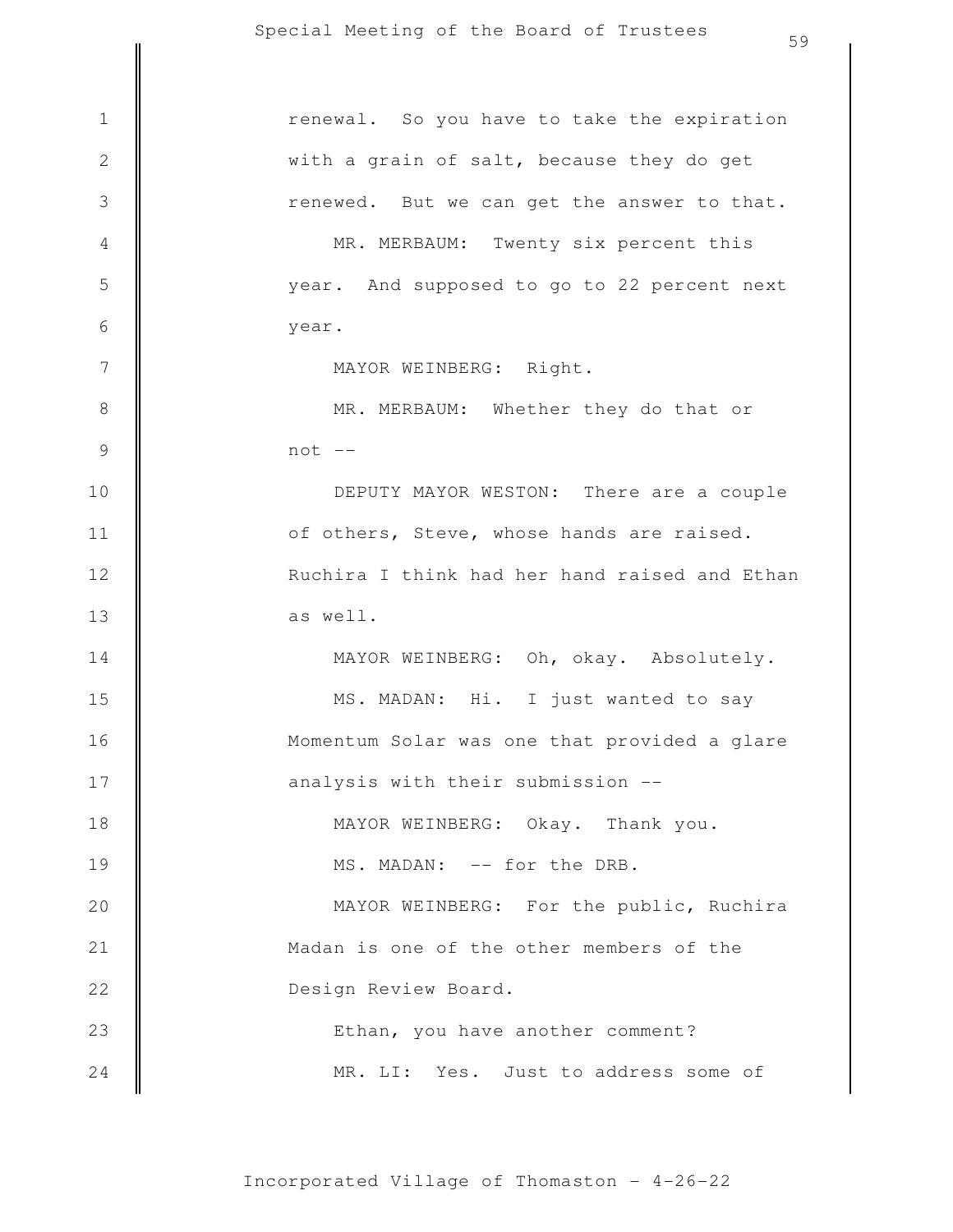few questions. 1 | the comments from the group here, the last

all of that. It's very complicated with regulations and MRS. LI: We cannot expect them to renew. MR. LI: My wife is checking. changing the amount? credit. Do you know if that's expiring or MAYOR WEINBERG: That's a cap on the tax credit. MRS. LI: New York State is \$5,000 tax MR. LI: That's federal and state. New York State. to the public, that's federal. That's not MAYOR WEINBERG: Just again so it's clear I think that's unknown at this moment. know, what to become of the next few years? scale with 26 percent for this year. You I think Dick is correct. It's on a sliding regards to the expiration of the incentive. regards to that. The second point is with understand the charges are minimal with clear report from EM Power. From what I My house, the application does have a 3 4 5 6 7 8 9 10 11 12 13 14 15 16 17 18 19 20 21 22 23 24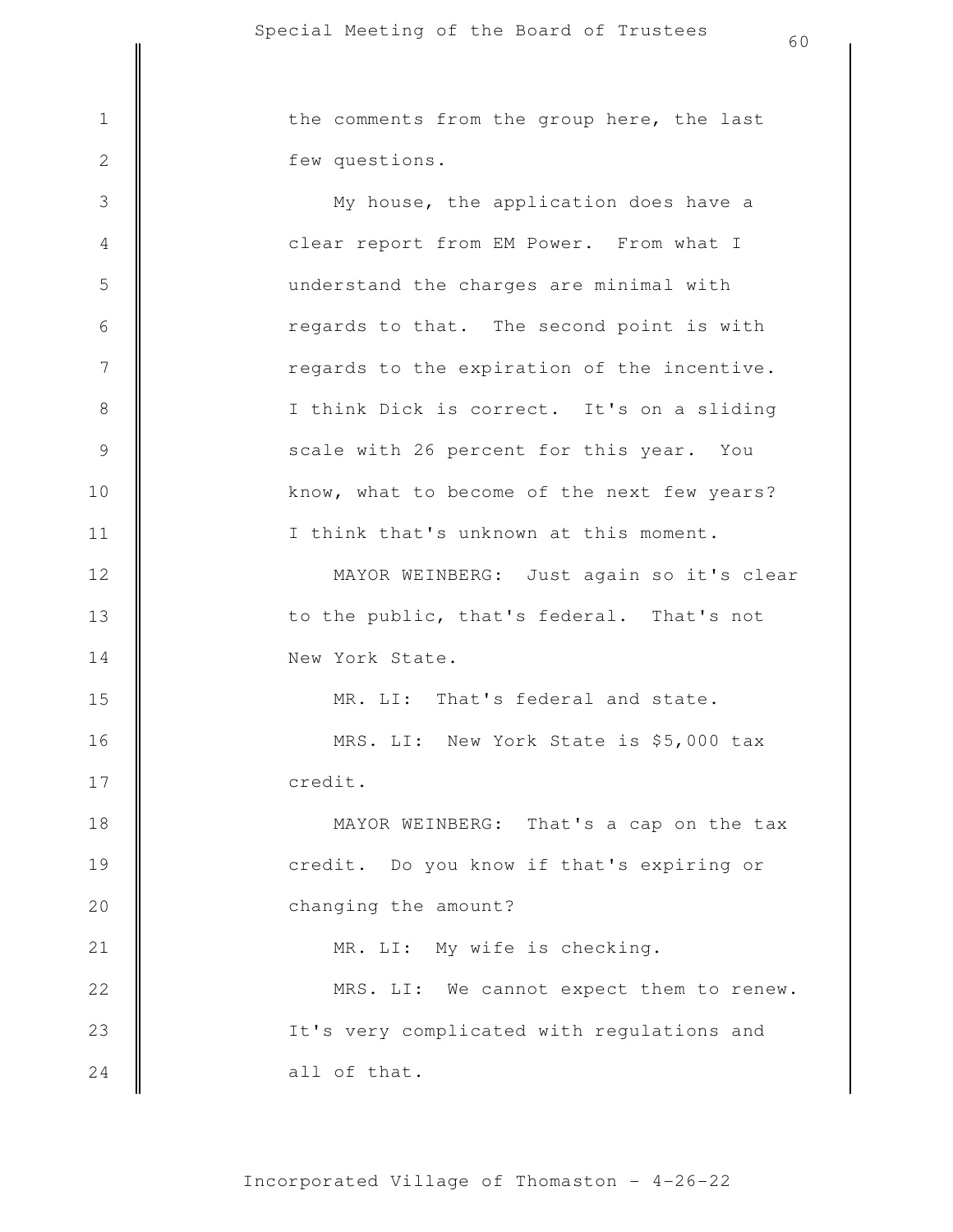3

4

5

6

7

8

9

10

11

12

13

14

helpful. follow up. Thank you very much. That's very 1 MAYOR WEINBERG: Of course. And we'll

> solar panel. roof shingle color verses the color of the Glen just on the issue of the coloring, the TRUSTEE HALPERN: I have a question for

existing house structure roof? or not the color of the roof has to match the house, part of that extension as to whether there's a new roof line that's added to a did an extension that attaches to a house and zoning review board? For example, if someone Are there existing guidelines for the

what we request. match the new roofing. But it is part of of the roof that's not being replaced to very difficult because of the age of the part they're putting on an addition, it may be that's been done 20 or 30 years ago and closely as possible. If a home has a roof the contractor or the architect to match as Board policy where we ask the homeowner and MR. WILSON: There is a Design Review 15 16 17 18 19 20 21 22 23 24

Incorporated Village of Thomaston - 4-26-22

61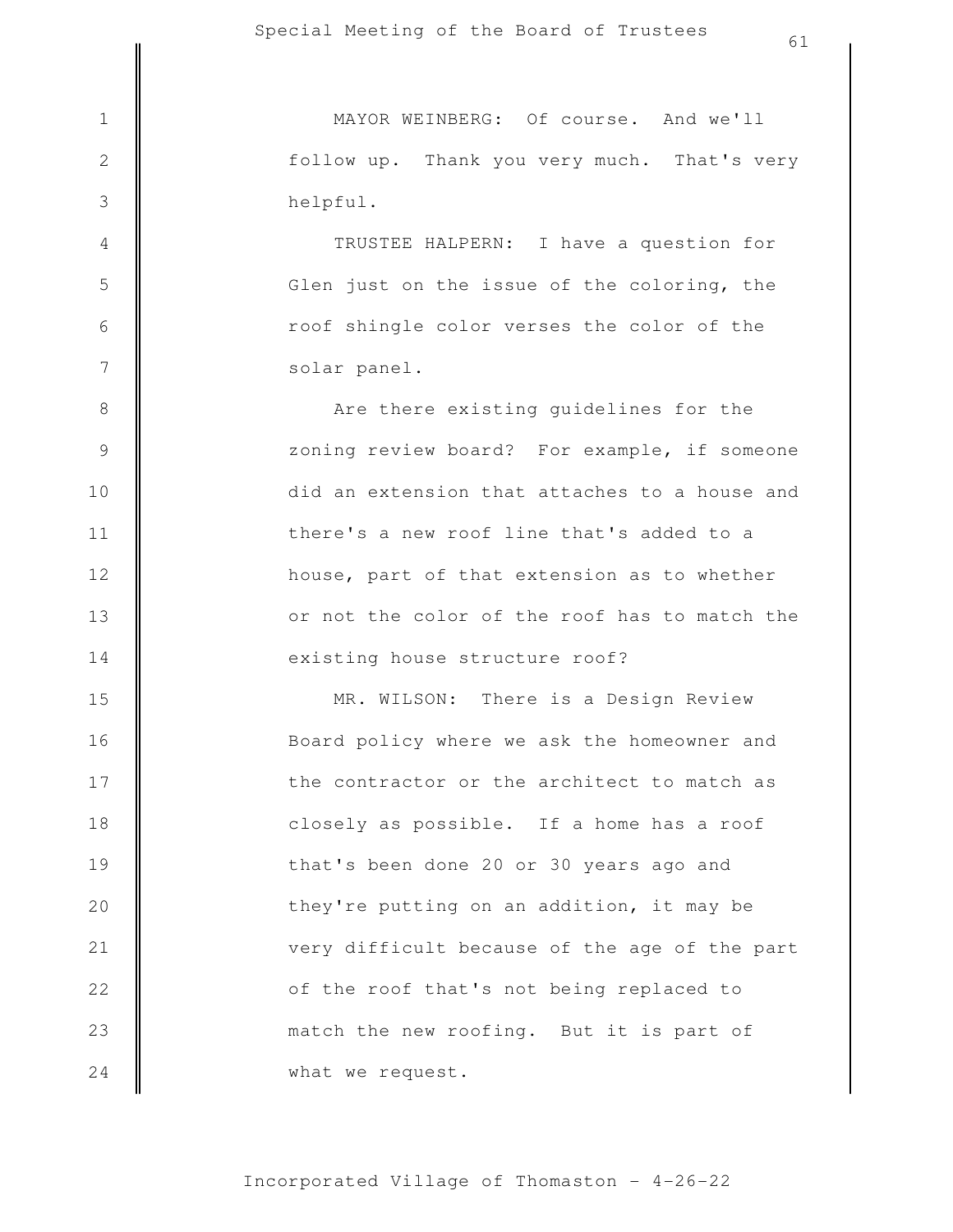But in response to an earlier question, different age. very difficult to match roofing shingles of a knock and introduce myself. You know, it's around the house or up to the front door and Sometimes I will get out of the car and walk I will personally drive by the house. have photographs that are requested. I know bring in the sample. Frequently they will resurfacing a roof we ask for samples. They 1 When a homeowner gets involved in

2

3

4

5

6

7

8

9

10

11

12

13

14

15

16

17

18

19

20

21

22

23

24

possible to the presentation to the board - application process and leave as little as followed in order to streamline the all be in agreement with that need to be think there are several issues that you would be discussed at the meeting today. But I it down to the essential items that needed to our meetings. And we -- as the Board boiled -- all come to the Board from the public at different items that are mentioned. They're Trustees, I think there's, you know, 10 written and submitted to the Board of if I may, Aaron. With the letter that was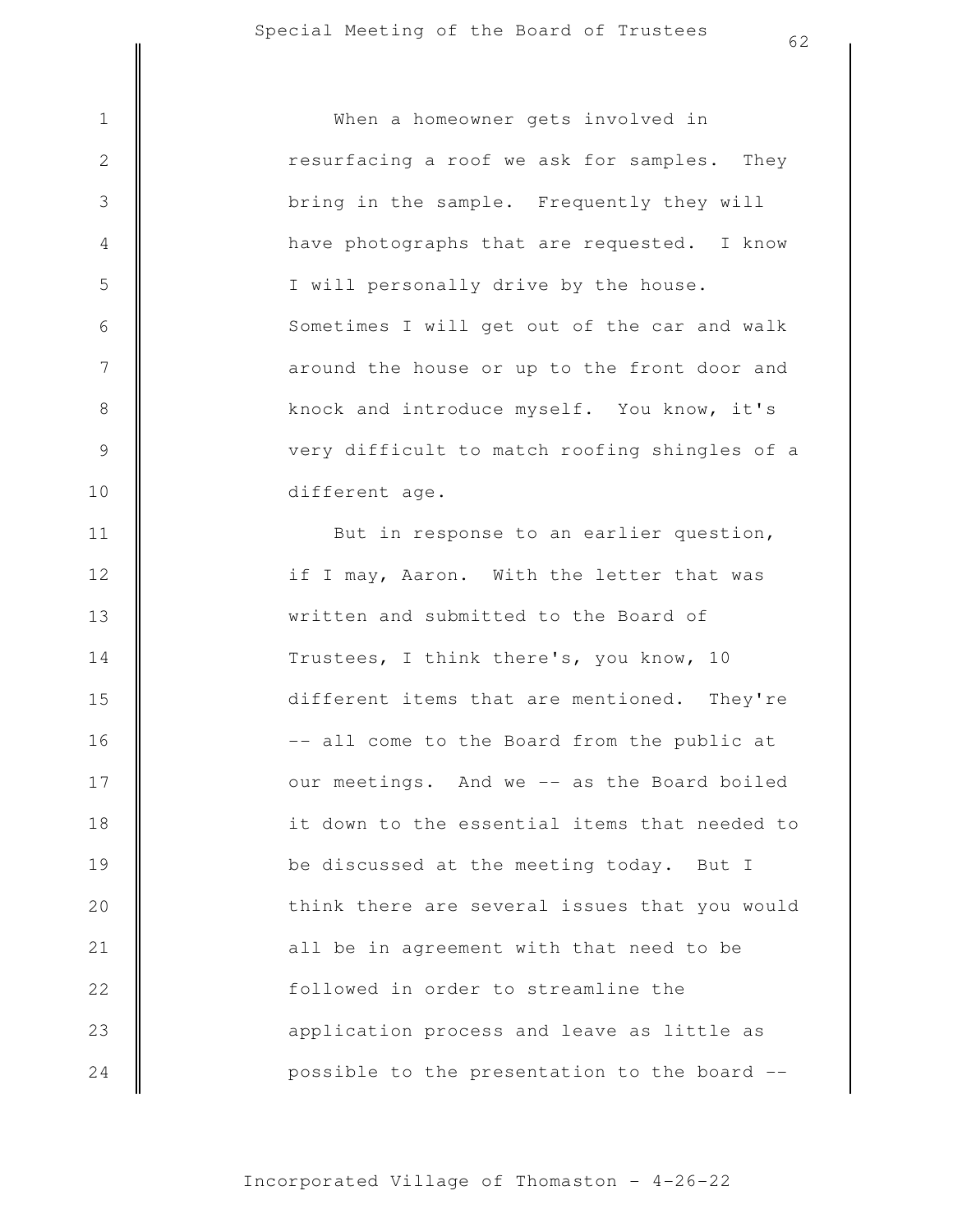3

4

5

6

7

8

9

10

11

12

13

## 1 | of the Design Review Board.

process. obvious answers that will streamline the and create havoc. So these are, like, to fall through rotten material in two years solar panel on, that the panels are not going that when the contractors go up to put a that completes some testing of the roof so And that there be an architect or an engineer be used as substructure, that it be sound. site survey. That the roof that is going to obviously things like a request for a current And as I look at the letter, there's some

homogenous panels with frames that get The discussion is more about homogeneity, decision to put a panel on. think that gets in the way of whether  $-$ - the there would be a contrast issue. I don't so the panels would be black or blue. And panels. You know, my roof is a green tint, issue that would prevent the installation of usually do not match. I don't consider it an the panels is an issue only because they The color of the roof and the color of 14 15 16 17 18 19 20 21 22 23 24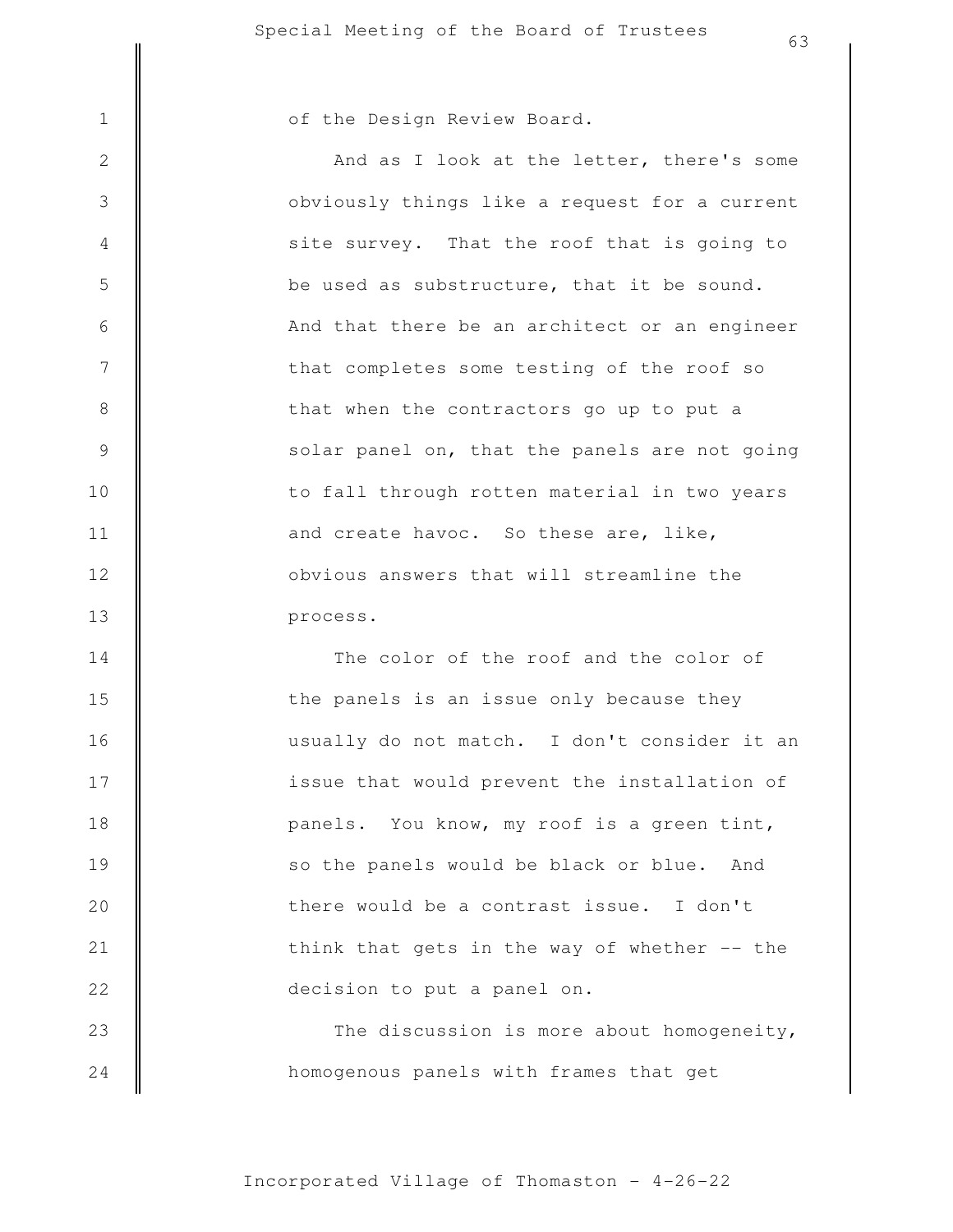3

4

5

6

7

8

9

10

11

12

13

14

15

16

17

18

to be addressed. keep coming back to the Board. And it needs are simple things, obvious things. But they instead of a shiny silver ring on it. These panel that is black with a black rim on it manufacturer to bring to the homeowner a frame. It's a very simple request for the attractive as a black panel with a black the black panels. It's not -- it's not as have black panels with silver frames around 1 **installed on the roof.** There are homes that

> longevity and these kind of things. had the roof checked for stability and already given us a site survey that they have answer these questions again if they've homeowner fill it out. They don't have to application as the manufacturer and the So these items could be itemized in the

all needs to be tightened up. And it just - the manufacturers make a presentation, and it Right now there's nothing in place. And so be formatted to streamline the process. there are still certain regulations that can So I just want everyone to know that 19 20 21 22 23 24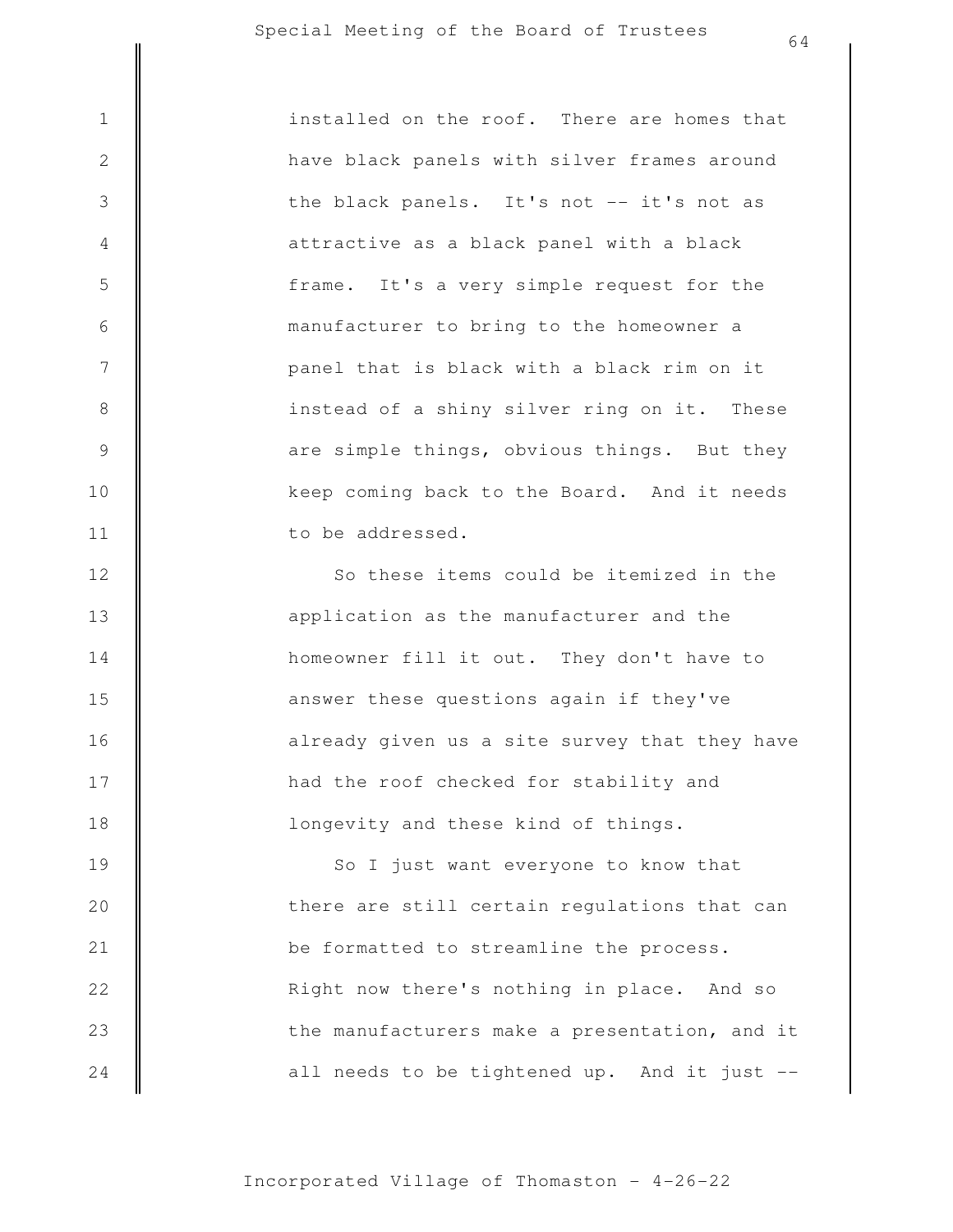|                | 65                                            |
|----------------|-----------------------------------------------|
|                |                                               |
| $1\,$          | it's time wasting for the Board. It's time    |
| $\sqrt{2}$     | wasting for the homeowner. And it's time      |
| $\mathfrak{Z}$ | wasting for the installer and the             |
| $\overline{4}$ | manufacturer. So we do want to streamline     |
| 5              | the process. We are all pro-solar energy.     |
| $\sqrt{6}$     | And there are issues that can be addressed to |
| $7\phantom{.}$ | streamline it.                                |
| $\,8\,$        | There you go.                                 |
| $\mathcal{G}$  | MAYOR WEINBERG: Thank you. That is an         |
| 10             | excellent summary and conclusion. Thank you.  |
| 11             | Burt, were you -- Burt, did you have          |
| 12             | anything else you wanted to add, or you were  |
| 13             | done with your comments before?               |
| 14             | DEPUTY MAYOR WESTON: No. I was just           |
| 15             | saying that was the sole question that I had  |
| 16             | left.                                         |
| 17             | Thank you, Steve.                             |
| 18             | MAYOR WEINBERG: Okay. Jay, was there          |
| 19             | anything you wanted to add? Otherwise --      |
| 20             | TRUSTEE CHAGRIN: No. I just echo              |
| 21             | everyone and thank the community and          |
| 22             | constituents for sharing their views. It's    |
| 23             | very important for us to get all the          |
| 24             | information from those that are affected by   |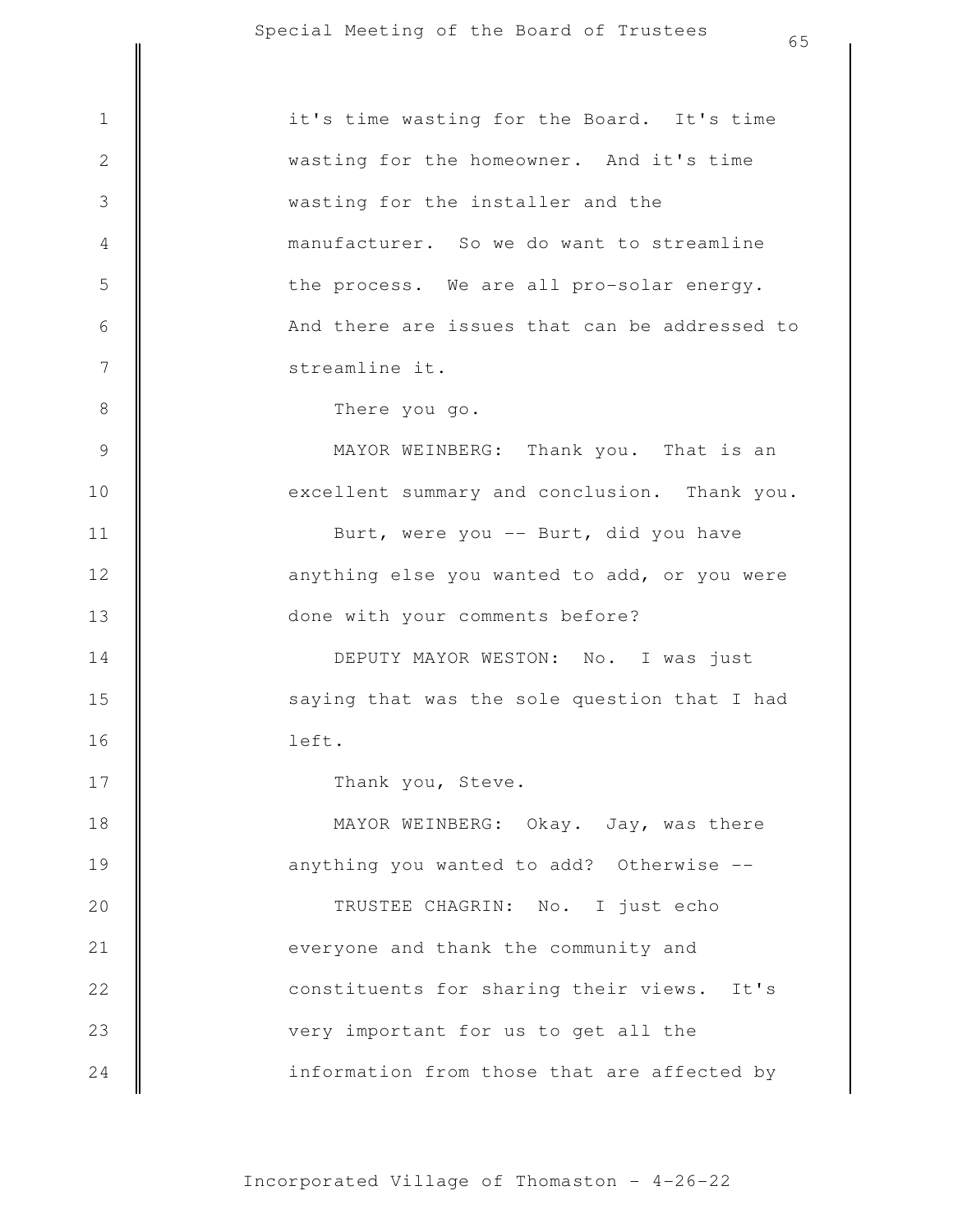3

4

5

done. everybody will be in consensus when we're And hopefully we can move forward and 1 || everything that we do. So I appreciate that.

MAYOR WEINBERG: Thank you.

Apologies. VILLAGE ADMINISTRATOR KNOWLAND: muted. DEPUTY MAYOR WESTON: Denise, you're roll. MAYOR WEINBERG: Denise, please call the DEPUTY MAYOR WESTON: I'll second it. TRUSTEE SIEGEL: I so move. take a brief -- a quick motion to adjourn. So again I thank everyone. Again we'll appearance throughout our village. something that's more uniform in its will be able to do so. And we'll get who want or can do this and want to do it application process and -- so that homeowners together that actually will streamline the and will help us so that we can put something very much. This is invaluable and helpful All right. Well, again I thank you very, 6 7 8 9 10 11 12 13 14 15 16 17 18 19 20 21 22 23 24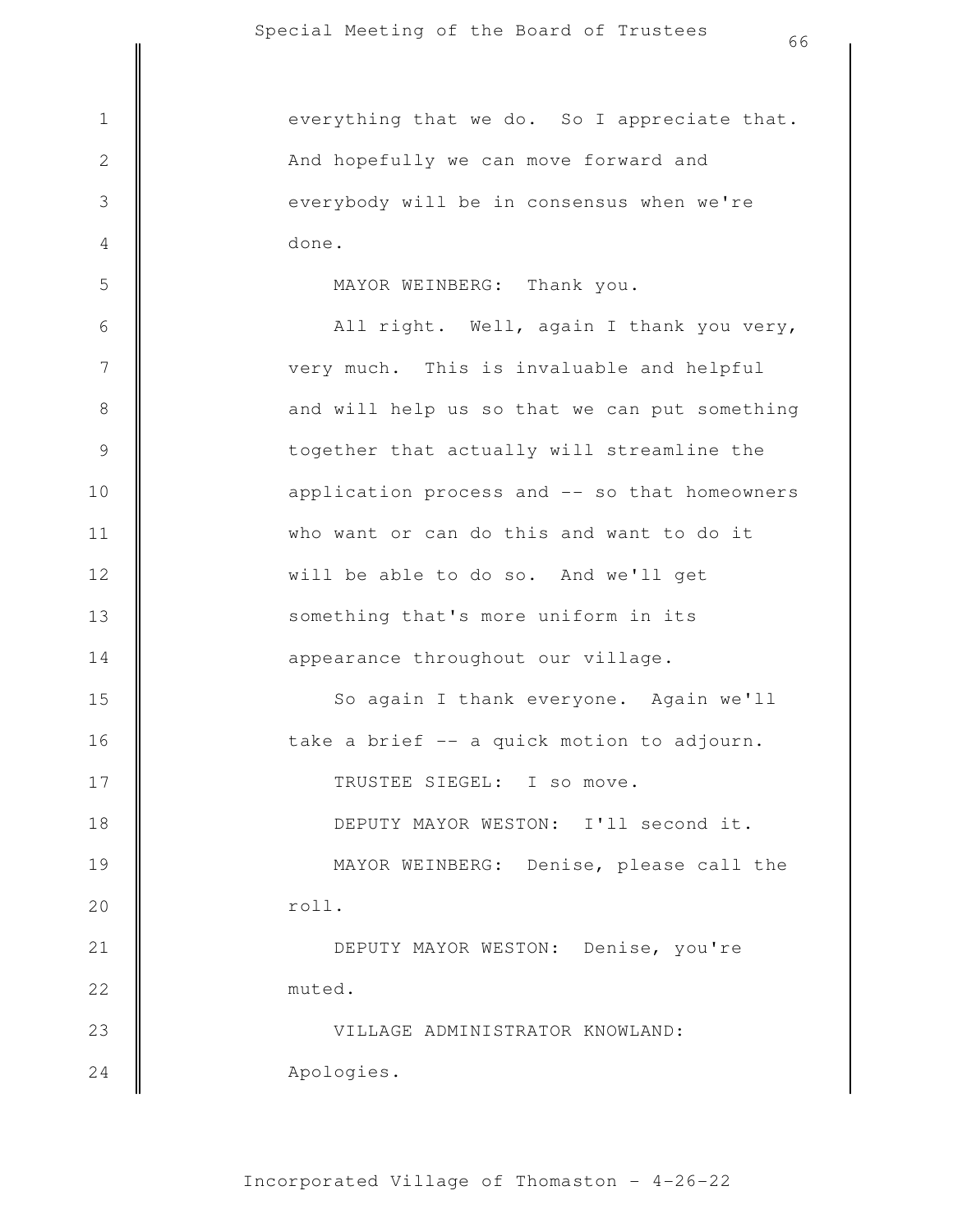|                | Special Meeting of the Board of Irustees<br>67 |
|----------------|------------------------------------------------|
|                |                                                |
| $\mathbf 1$    | Deputy Mayor Weston.                           |
| $\overline{2}$ | DEPUTY MAYOR WESTON: Aye.                      |
| $\mathcal{S}$  | VILLAGE ADMINISTRATOR KNOWLAND: Trustee        |
| $\overline{4}$ | Jay Chagrin.                                   |
| 5              | TRUSTEE CHAGRIN: Aye.                          |
| $\sqrt{6}$     | VILLAGE ADMINISTRATOR KNOWLAND: Trustee        |
| 7              | Aaron Halpern.                                 |
| $\,8\,$        | TRUSTEE HALPERN: Aye.                          |
| $\mathcal{G}$  | VILLAGE ADMINISTRATOR KNOWLAND: Trustee        |
| 10             | Karen Lynne Siegel.                            |
| 11             | TRUSTEE SIEGEL: Aye.                           |
| 12             | VILLAGE ADMINISTRATOR KNOWLAND:<br>Mayor       |
| 13             | Steven Weinberg.                               |
| 14             | MAYOR WEINBERG: Aye.                           |
| 15             | And I note the motion -- the time of the       |
| 16             | motion is 8:53 p.m.                            |
| 17             | VILLAGE ADMINISTRATOR KNOWLAND: It's           |
| 18             | 8:53 p.m.                                      |
| 19             | So five votes in favor. The motion is          |
| 20             | adopted and the meeting is closed.             |
| 21             | (Continued next page.)                         |
| 22             |                                                |
| 23             |                                                |
| 24             |                                                |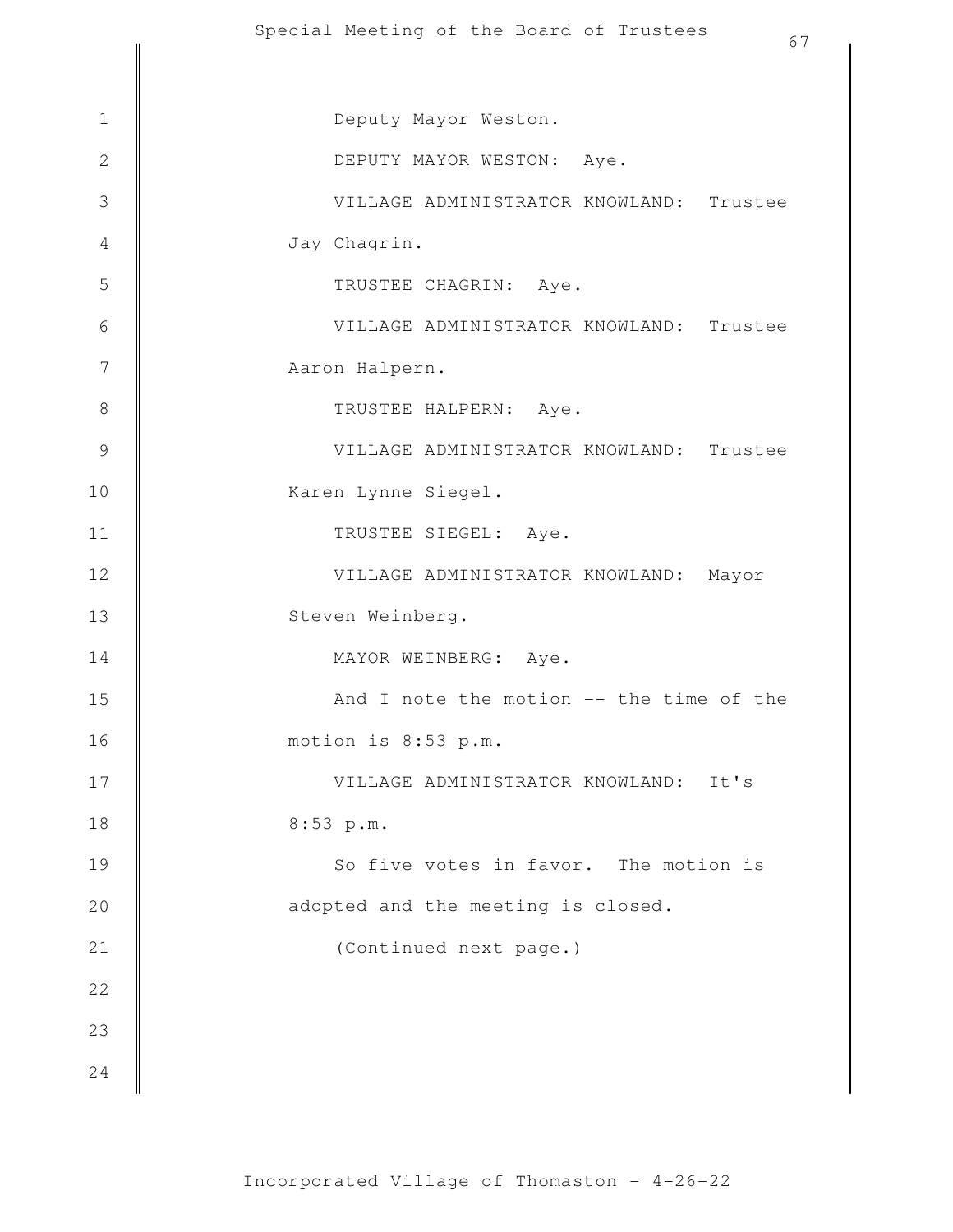|                  | Special Meeting of the Board of Trustees<br>68           |
|------------------|----------------------------------------------------------|
|                  |                                                          |
| $\,1\,$          | MAYOR WEINBERG: Thank you everyone and                   |
| $\mathbf{2}$     | good night.                                              |
| $\mathsf 3$      | (Time noted: 8:53 p.m.)                                  |
| $\sqrt{4}$       | $\star$<br>$\star$<br>$\star$                            |
| 5                | CERTIFIED THAT THE FOREGOING IS A TRUE AND ACCURATE      |
| $\epsilon$       | TRANSCRIPT OF THE MINUTES OF THIS HEARING AS TRANSCRIBED |
| $\boldsymbol{7}$ | FROM AN AUDIO RECORDING, DONE TO THE BEST OF MY ABILITY. |
| $\,8\,$          |                                                          |
| $\mathsf 9$      |                                                          |
| 10               | JENNIFER DEVLIN<br>Court Reporter                        |
| 11               |                                                          |
| 12               |                                                          |
| 13               |                                                          |
| 14               |                                                          |
| 15               |                                                          |
| 16               |                                                          |
| $17\,$           |                                                          |
| $1\,8$           |                                                          |
| 19               |                                                          |
| $2\,0$           |                                                          |
| $2\sqrt{1}$      |                                                          |
| $2\sqrt{2}$      |                                                          |
| 23               |                                                          |
| 24               |                                                          |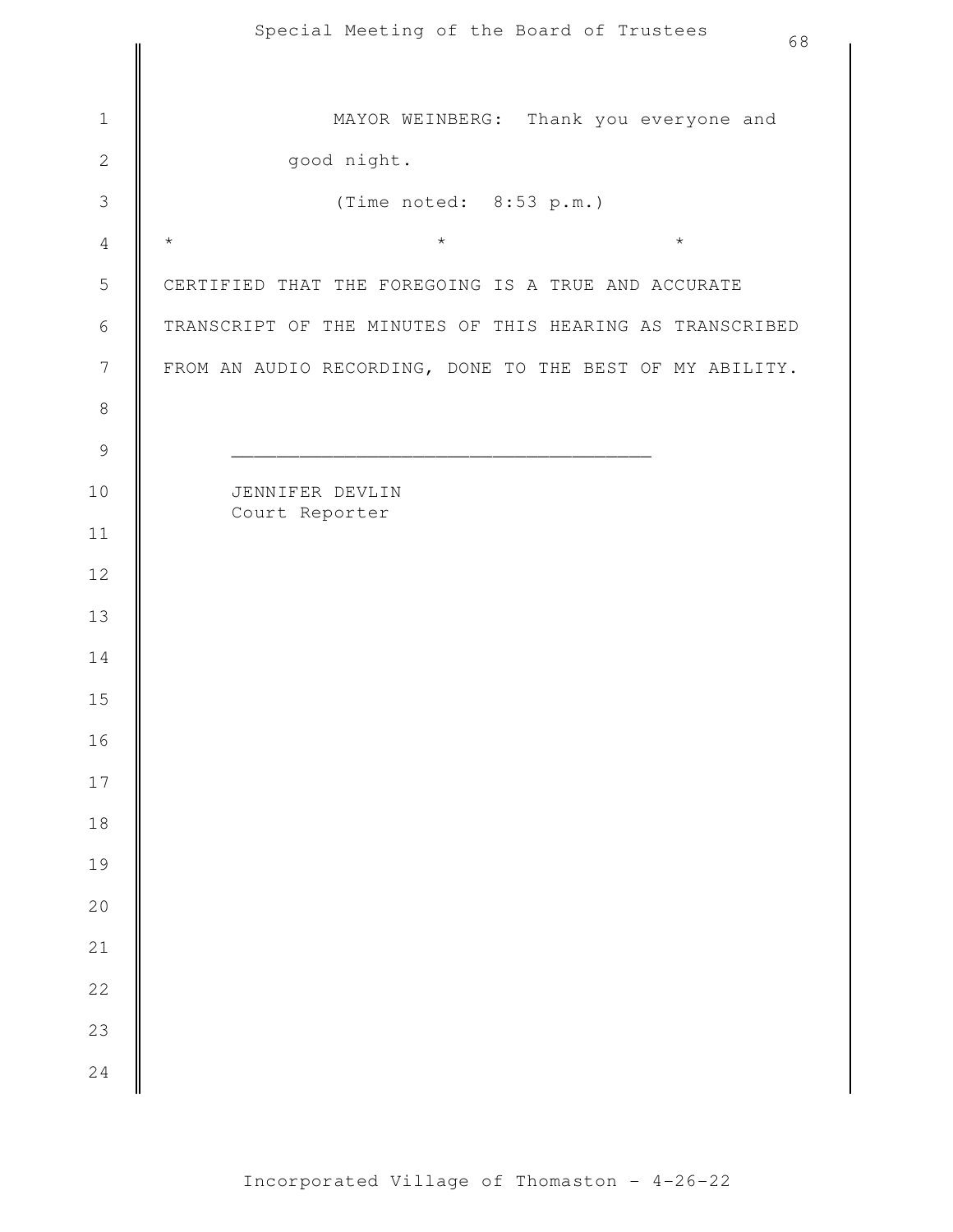042622-thomaston Page 1

|                   | 40 13:7        | abuts $33:6$   | 10, 13, 17;    |
|-------------------|----------------|----------------|----------------|
| 0                 | 400 46:21      | accelerated    | 10:2; 16:18,   |
|                   | 43 55:14       | 35:7           | 23; 17:11,     |
| 000 53:23;        |                | accept 29:22   | 14; 26:14;     |
| 58:16; 60:16      | 5              | acceptable     | 66:23; 67:3,   |
| 021 55:12         |                | 28:22          | 6, 9, 12, 17   |
|                   | 5 60:16        | accident 43:   | admission 13:  |
| $\mathbf{1}$      | 50 53:19       | 17,19          | 16             |
|                   | 500 22:1; 46:  | accomplish     | adopted 67:20  |
| 1 18:4; 19:8;     | 21             | 57:13          | advantage 47:  |
| 22:1; 52:18       | 541 55:14      | account 37:    | 18             |
| 1.20 34:14        | 5:30 44:17     | 18; 38:1;      | aesthetic 32:  |
| 10 20:19,20;      |                | 39:24; 48:7;   | 1; 35:22;      |
| 62:14             | 6              | 51:21,23       | 36:9; 56:23    |
| 100 11:4          |                | ACCURATE 68:5  | aesthetically  |
| 11th 31:9         | 6 55:11        | acknowledge    | 31:16          |
| 16 53:23          | $6 - 20:23$    | 9:23           | aesthetics     |
| 18 55:12          |                | action 4:11    | 24:8,11; 35:   |
| 1958 30:23;       | 7 <sup>7</sup> | active 42:4    | 21; 38:12;     |
| 31:2              |                | actually 34:   | 53:12; 54:9;   |
| $\frac{1}{2}$     | 70 58:16       | 13; 41:9;      | 57:11          |
| $\overline{2}$    | 700 20:23      | 53:2,19; 66:   | affect 31:18   |
|                   | 72 55:10       | 9              | affected 13:   |
| 2 19:9; 52:18     | $7:30$ 1:5     | add 17:4; 57:  | 22; 65:24      |
| 20 61:19          | $7:32$ $2:4$   | 16; 65:12,19   | affirm 5:8;    |
| 200 8:7; 11:      |                | added $20:8$ ; | 49:19          |
| 4; 17:10, 11,     | 8              | 61:11          | age 29:4; 61:  |
| 13, 14; 30:       |                | addition 20:   | 21; 62:10      |
| 20; 48:17,        | 8:5367:16      | 19; 21:8;      | agenda 17:20   |
| 23; 49:23         | 18; 68:3       | 61:20          | ago 20:20;     |
| 200-foot 30:      |                | additional 8:  | 31:2; 52:18;   |
| 14                | 9              | 21; 22:24      | 61:19          |
| 2022 1:4; 2:7     |                | additions 20:  | agree 30:17;   |
| 22 59:5           | 912 55:10      | 7              | 32:11; 36:4,   |
| 23 58:13          |                | address 13:    | 9,16,18        |
| 250 17:10;        | $\mathsf{A}$   | 13; 15:14;     | agreed 43:9    |
| 55:11             |                | 16:14; 42:     | agreement 27:  |
| 26 1:4; 2:7;      | AARON 1:11;    | 23; 51:18;     | 5; 62:21       |
| 35:5; 60:9        | 3:8; 54:15;    | 52:10; 59:24   | ahead $17:2$ , |
|                   | 58:3; 62:12;   | addressed 4:   | 24; 22:22;     |
| 3                 | 67:7           | 2; 8:15; 64:   | 55:6           |
|                   | ability 13:2;  | 11; 65:6       | air 51:19      |
| $3\ 19:16; \ 52:$ | 68:7           | addressing 6:  | allocating     |
| 18                | able 28:5;     | 8; 10:16       | 58:16          |
| 30 30:3; 61:      | 29:2; 50:23;   | adjourn 66:16  | allow 50:21;   |
| 19                | 66:12          | adjust 44:13   | 51:23          |
| 300 46:17,19      | above $33:7$   | adjusting 27:  | allowed 18:16  |
| 35 18:11          | Absolutely     | 19             | allows 34:8    |
|                   | 59:14          | ADMINISTRATOR  | almost 49:4    |
|                   |                |                |                |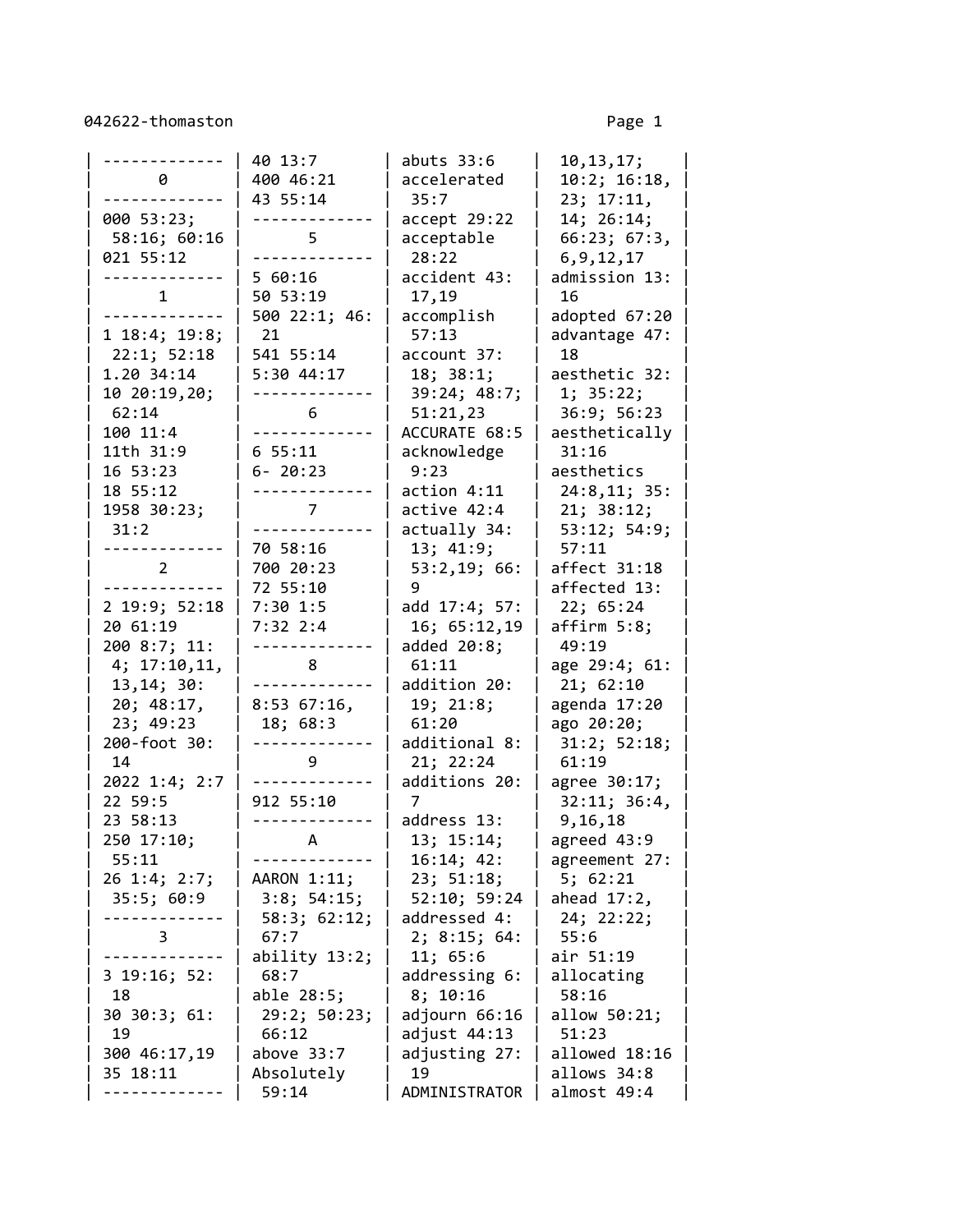| 4                  | $absorb$ $7:8;$     | 1:13; 2:1,             | already 64:16      |  |
|--------------------|---------------------|------------------------|--------------------|--|
|                    | 19:13               | 21; 3:1,4,7,<br>$\Box$ | although $22:4$    |  |
|                    |                     |                        |                    |  |
| 042622-thomaston   |                     |                        | Page 2             |  |
|                    |                     |                        |                    |  |
| among 12:17        | 21; 9:4; 22:        | availability           | bid 19:4           |  |
| amount 58:15,      | 17; 30:18;          | 13:2                   | big 12:4,13;       |  |
| 23; 60:20          | 32:18; 41:          | available 35:          | 46:18; 47:5,       |  |
| analysis 7:5;      | 12; 56:16,          | 6; 40:7; 56:           | 8                  |  |
| 19:9; 28:5;        | 24; 66:1            | 14                     | bill 21:20;        |  |
| 57:20; 59:17       | appreciation        | aware 13:15;           | 46:19              |  |
| analyzed 5:14      | 56:19               | 28:12; 45:22           | bit 49:10;         |  |
| Andrew 32:9,       | approach 33:2       | away 13:24             | 56:13              |  |
| 12, 14; 36: 18     | approaches          | awful $56:4$           | black 24:22;       |  |
| angle 28:7,15      | 33:10               | Aye 67:2,5,8,          | 25:4,5,6;          |  |
| angled 43:24       | approaching         | 11,14                  | 26:10,13;          |  |
| another 25:        | 32:24               |                        | 38:15; 63:         |  |
| 11; 26:18,         | approve 21:6        | B                      | 19; 64:2,3,        |  |
| 20; 32:10;         | APRIL 1:4; 2:       |                        | 4,7                |  |
| 42:14; 44:         | 7; 31:9             | back 32:7,13;          | blue 23:7;         |  |
| 23; 46:24;         | aquifer 33:7        | 53:11; 64:10           | 24:22; 26:         |  |
| 59:23              | architect 61:       | back-up $8:2$          | 10,13; 63:19       |  |
| answer $15:22;$    | 17; 63:6            | backyard 11:           | BOARD 1:2; 2:      |  |
|                    |                     |                        |                    |  |
| 58:20; 59:3;       | area 33:6;<br>37:19 | 14; 44:16;<br>53:3     | 5, 11, 13, 23;     |  |
| 64:15              |                     |                        | 3:18; 4:5,         |  |
| answers 63:12      | argument 27:        | bad 14:5               | 10, 14, 19, 21,    |  |
| anybody 53:9       | 22                  | balance 35:            | 23; 5:5,6,7,       |  |
| anyway 35:7        | arguments 25:       | 20; 38:12              | 10, 13; 6:13;      |  |
| Apologies 66:      | 7                   | based $2:8$ ;          | 9:10,22; 13:       |  |
| 24                 | arise 14:24         | 41:17; 50:8;           | 18, 19; 14:        |  |
| apologize 15:      | around $25:4$ ,     | 53:24                  | 10; 16:1,7;        |  |
| 17; 45:20          | 6; 37:19;           | basically 57:          | 17:9, 19, 23;      |  |
| appear $22:4$      | 38:10,18;           | 12                     | 19:1,2,11;         |  |
| appearance 7:      | 62:7; 64:2          | battery 8:2            | 24:18; 35:         |  |
| 10; 66:14          | aspect 39:21        | Bay 33:6               | 18; 38:22,         |  |
| application        | aspects 39:         | become 60:10           | 23; 41:6;          |  |
| 17:8, 18, 22;      | 20; 58:1            | begin $2:3$ ; $3:$     | 45:3; 48:6,        |  |
| 19:19,22;          | assortment          | 19                     | 10; 49:12,         |  |
| 20:3,12; 21:       | 23:18,20            | believe 19:            | 13, 16, 18, 19;    |  |
| 17; 39:6;          | assuming 40:        | 23; 33:15;             | 50:1,3,5,9,        |  |
| 43:8; 44:3,        | 15                  | 53:21; 58:             | 10,13; 51:8;       |  |
| 5; 45:6, 15;       | attaches 61:        | 21,24                  | $53:5$ ; $54:15$ ; |  |
| 48:4; 58:1;        | 10                  | Ben 16:21;             | 56:1; 59:22;       |  |
| 60:3; 62:23;       | attachment          | 17:1,24;22:            | 61:9,16;62:        |  |
| 64:13; 66:10       | 15:5                | 23, 24; 26:            | 13, 16, 17, 24;    |  |
| applications       | attempt 32:23       | 20, 23, 24;            | 63:1; 64:10;       |  |
| 5:3,15; 22:        | attendance 2:       | 27:6                   | 65:1               |  |
| 12; 39:24;         | 22; 3:18; 9:        | beneficial             | boiled 62:17       |  |
| $40:4$ ; $49:11$ , | 3,5                 | 36:23                  | both 11:22;        |  |
| 15, 24; 50:4;      | attended 41:        | benefit $31:7$ ;       | 34:24;36:          |  |
| 58:4               | 10                  | 34:12,13;              | 24; 51:23          |  |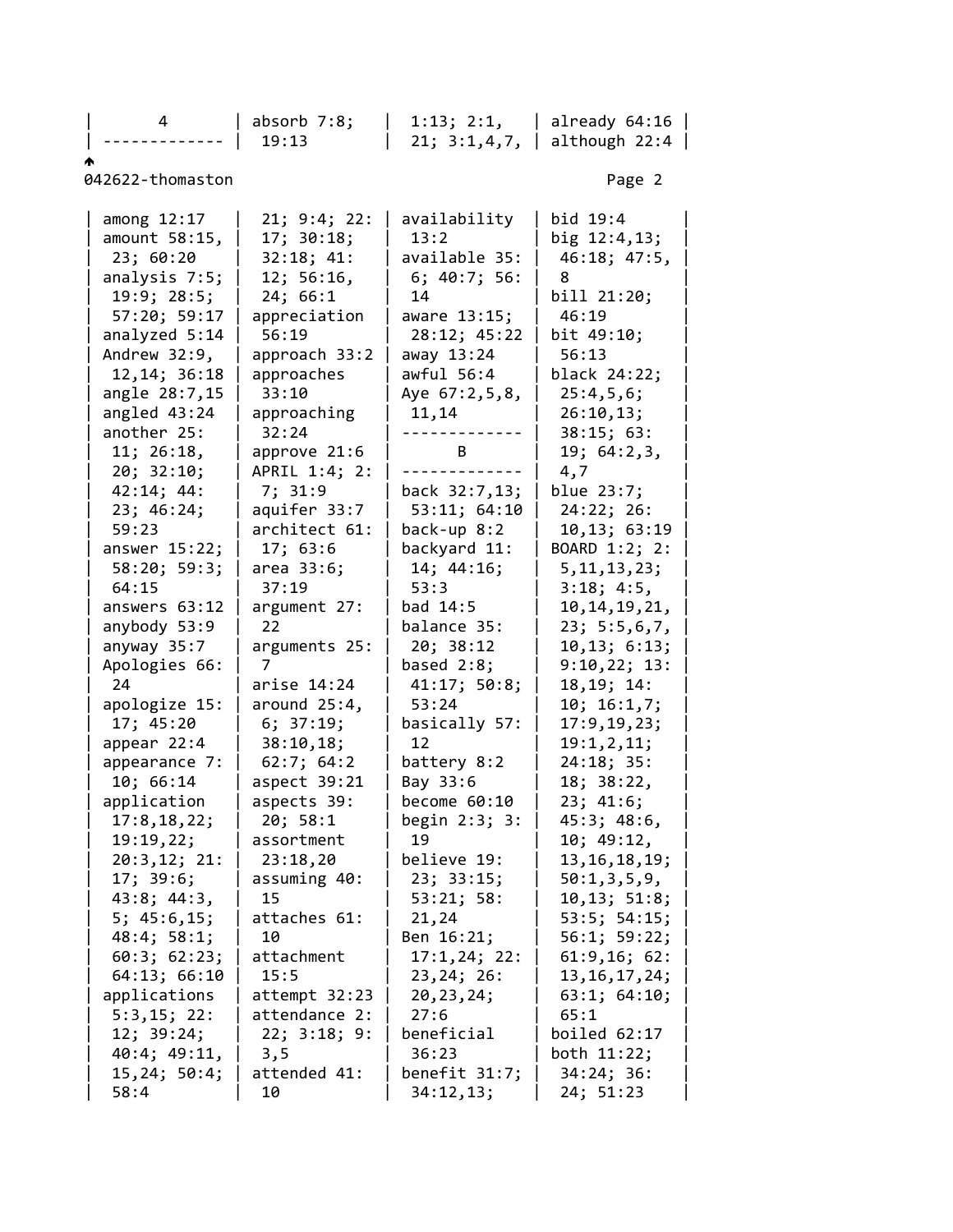| apply 49:5; | attention 25: | 35:8; 47:19 | Boulevard 43: | | 57:22 | 9 | best 36:14; | 5 | applying 57:  $\vert$  attractive  $\vert$  38:4; 39:7;  $\vert$  bouncing 44: | 22 | 64:4 | 54:7,8; 68:7 | 19 | | appreciate 3: | AUDIO 68:7 | better 36:7 | box 7:19,20, | ሖ 042622-thomaston Page 3 | 24; 15:8 | 16; 36:9; | cite 33:16 | 57:1; 59:23 | bracket  $25:22$  | 48:9; 56:23; | clarification | comments 2: brackets 23: | 64:20 | 23:14 | 18; 3:23; 8: | 19 | certainly 6: | clarify 48:2 | 20; 9:6; 16: | | branches 58: | 8; 8:14; 16: | clean 28:20 | 5; 22:17; | | 17 | 4; 45:24; | clear 60:4,12 | 23:1; 46:4; | | brief 66:16 | 51:8; 56:3 | climate 10: | 56:2; 60:1; | | bring 62:3; | CERTIFIED 68: | 12,15; 31:1; | 65:13 | | 64:6 | 5 | 32:24 | commission | | bringing 25:8 | CHAGRIN 1:10; | closed 67:20 | 34:9 |  $b$ rochures 26: | 3:5,6; 65: | closely 61:18 | community 4: | 7 | 20; 67:4,5 | coal 13:24 | 4; 9:20; 28: | | building 30: | chair 9:22 | Coca-Cola 44: | 24; 44:8; | | 12; 32:21; | chaise 44:18 | 17 | 56:19; 65:21 | | 35:24 | challenge 10: | code 8:4; 12: | company 7:6; | | burden 22:2 | 15 | 1 | 18:9; 21:22; | Burt 65:11 | chance 41:6; | codes 5:17; | 52:19; 53:7 | | BURTON 1:9 | 58:12 | 8:8; 30:4; | comparing 22: | bushes  $53:15$  change  $10:13$ , |  $37:18$  | 14 | business 3:19 | 15; 20:18; | cohesive 25:7 | complete 30:7 | | button 52:12 | 21:12; 31:1; | collect 18:7 | completed 44: | | ------------- | 32:3,4; 49: | collectively | 24; 45:6,10 | | C | 14 | 16:6 | completes 63: | | ------------- | changed 21:2, | colonial 28:3 | 7 |  $\text{call 2:21; 9: } 3$   $\text{color 23:5,6, } 1 \text{ complicated}$ | 1,7; 17:6; | changes 43:13 | 11,15; 24: | 60:23 | | 21:22; 27: | changing 60: | 17; 25:20, | comply 37:23 | | 10; 66:19 | 20 | 23; 26:18; | comprehensive | | calling 18:1 | character 42: | 29:2; 32:3; | 37:17 | | came 5:10; | 5 | 38:3; 52:23; | concern 10: | | 35:24; 41:7 | charcoal 23: | 53:14,16; | 12; 11:19; | | cannot 46:10; | 10; 26:11 | 61:6,13; 63: | 25:1 | | 60:22 | charges 60:5 | 14 | concerned 11: | | cap 60:18 | Charlie's 24: | coloration 7: | 24; 19:10; | capable 12:2; 24 | 10 | 42:20; 56:9 | 28:16 | cheapest 24:5 | coloring 61:5 | concerns 2:9; | | car 29:9; 62: | check 55:1 | colors 23:18; | 10:17; 15:10 | | 6 | checked 43: | 29:17; 38:24 | conclusion | | care 24:12; | 20; 64:17 | come 4:18,24; | 65:10 | | 29:7; 33:8; | checking 60: | 5:4; 8:16; | concurrent | | 42:10; 54:9 | 21 | 18:21; 32: | 43:3 | | cars 29:4 | checklist 5: | 13; 52:19; | conditions | | case 12:14; | 1; 29:13,15; | 62:16 | 12:3 |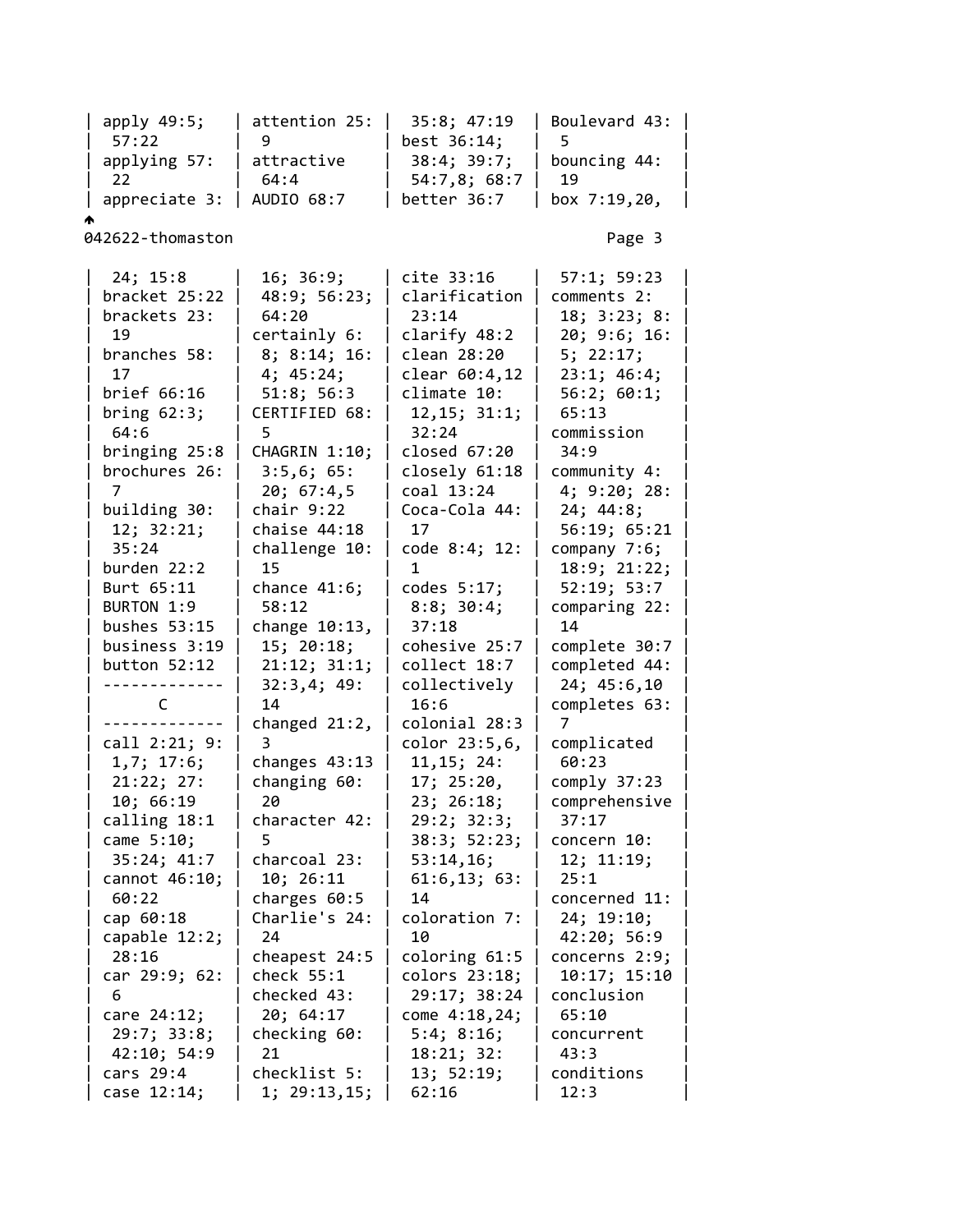| 29:6; 52:3<br>cause 43:16<br>cave 14:20<br>caveat 48:24<br>CBS 30:24<br>center 28:2<br>central 51:19<br>certain 12:3,                                                                                                                                                                                                                                                                                                                                                                                                                                     | 37:16<br>chiming $56:19$<br>choice 18:19;<br>23:9<br>choices 26:6<br>choose 23:10<br>circles 25:18<br>circus 25:2                                                                                                                                                                                                                                                                                                                                                                                                                | coming $12:18$ ;<br>64:10<br>comment 17:<br>17, 22; 23:3;<br>26:20; 30:1;<br>32:6; 34:23;<br>49:23; 51:<br>17; 56:7;                                                                                                                                                                                                                                                                                                                                                                                                                        | conduit 6:20,<br>21; 7:23;<br>15:6; 23:19<br>conduits 29:<br>17<br>conformity<br>14:23<br>connect 7:20                                                                                                                                                                                                                                                                                                                                                                                                                                |  |
|-----------------------------------------------------------------------------------------------------------------------------------------------------------------------------------------------------------------------------------------------------------------------------------------------------------------------------------------------------------------------------------------------------------------------------------------------------------------------------------------------------------------------------------------------------------|----------------------------------------------------------------------------------------------------------------------------------------------------------------------------------------------------------------------------------------------------------------------------------------------------------------------------------------------------------------------------------------------------------------------------------------------------------------------------------------------------------------------------------|---------------------------------------------------------------------------------------------------------------------------------------------------------------------------------------------------------------------------------------------------------------------------------------------------------------------------------------------------------------------------------------------------------------------------------------------------------------------------------------------------------------------------------------------|---------------------------------------------------------------------------------------------------------------------------------------------------------------------------------------------------------------------------------------------------------------------------------------------------------------------------------------------------------------------------------------------------------------------------------------------------------------------------------------------------------------------------------------|--|
| 042622-thomaston                                                                                                                                                                                                                                                                                                                                                                                                                                                                                                                                          |                                                                                                                                                                                                                                                                                                                                                                                                                                                                                                                                  |                                                                                                                                                                                                                                                                                                                                                                                                                                                                                                                                             | Page 4                                                                                                                                                                                                                                                                                                                                                                                                                                                                                                                                |  |
| connected 23:<br>24<br>consensus 14:<br>8;66:3<br>consider 4:5;<br>16:1; 24:7;<br>46:1; 50:4;<br>56:4; 63:16<br>consideration<br>37:8<br>consideration<br>$s$ 31:15; 39:<br>23; 56:23<br>considered 4:<br>16; 8:22;<br>16:9; 25:5;<br>38:1; 39:13<br>constituents<br>56:9; 65:22<br>construct 23:<br>21<br>constructed<br>14:21; 21:14<br>construction<br>21:16; 24:4<br>contemplated<br>48:3; 49:2<br>contemplates<br>48:20<br>contemplation<br>14:24<br>continue 46:<br>5; 49:12,15;<br>50:8; 51:9<br>Continued 67:<br>21<br>contractor<br>11:21; 24:3, | 20:22; 21:<br>24; 34:15;<br>45:1; 55:8,<br>10,13; 57:24<br>costs 22:22;<br>36:24; 45:4;<br>57:15,19<br>count 33:18<br>$couple$ 18:3;<br>27:4; 59:10<br>course 43:14;<br>61:1<br>covered 9:14<br>COVID-19 2:10<br>create 63:11<br>credit 34:19;<br>$35:5$ ; $55:11$ ;<br>60:17,19<br>$crisis$ 32:24<br>criteria 48:9<br>CRONSON 32:<br>15; 36:18<br>current 21:<br>18; 22:7;<br>63:3<br>currently 20:<br>5; 34:24<br>cutoff 15:7<br>cutter 28:24<br>D<br>dark $7:11;$<br>23:7<br>date 2:16; 5:<br>14; 19:19,<br>21; 21:7;<br>58:9 | 42:12<br>delays $57:15$<br>DENISE 1:13;<br>17:10; 26:<br>12; 37:7;<br>43:6; 66:19,<br>21<br>department<br>12:20<br>depending 43:<br>14<br>depends 42:10<br>depreciation<br>35:7<br>DEPUTY 1:9;<br>3:1,3; 58:7,<br>18; 59:10;<br>65:14; 66:<br>18, 21; 67:1,<br>2<br>describe 5:12<br>Design 4:19,<br>23; 5:4,6,9,<br>13; 6:13; 9:<br>22; 10:1;<br>13:18; 17:8,<br>19; 19:2;<br>24:18,19;<br>35:17; 38:<br>21,23; 48:5,<br>10; 49:12,<br>16, 17; 50:1,<br>3, 9, 12; 53:<br>5; 59:22;<br>61:15; 63:1<br>designed 7:8;<br>19:13<br>designs 4:6 | different 14:<br>18; 16:2,6,<br>14, 15; 17:3;<br>28:1; 31:23;<br>42:7; 56:21;<br>58:17,23;<br>62:10,15<br>difficult 61:<br>21; 62:9<br>direction 11:<br>12; 27:8;<br>36:6,7<br>directly 43:7<br>discontent<br>29:19<br>discriminate<br>11:1<br>discriminated<br>36:5<br>discriminates<br>11:9<br>discriminatin<br>g 27:6; 29:<br>20<br>discriminatio<br>n 28:19; 30:<br>21<br>discuss $6:7;$<br>7:1; 8:10;<br>15:9; 51:8<br>discussed 43:<br>12; 62:19<br>discussion<br>14:4; 15:19;<br>24:10; 31:<br>11; 63:23<br>distance 10:<br>21 |  |
| 5; 28:6; 61:<br>17                                                                                                                                                                                                                                                                                                                                                                                                                                                                                                                                        | day 43:14;<br>47:3                                                                                                                                                                                                                                                                                                                                                                                                                                                                                                               | detail 48:13<br>details 41:                                                                                                                                                                                                                                                                                                                                                                                                                                                                                                                 | documentation<br>6:4                                                                                                                                                                                                                                                                                                                                                                                                                                                                                                                  |  |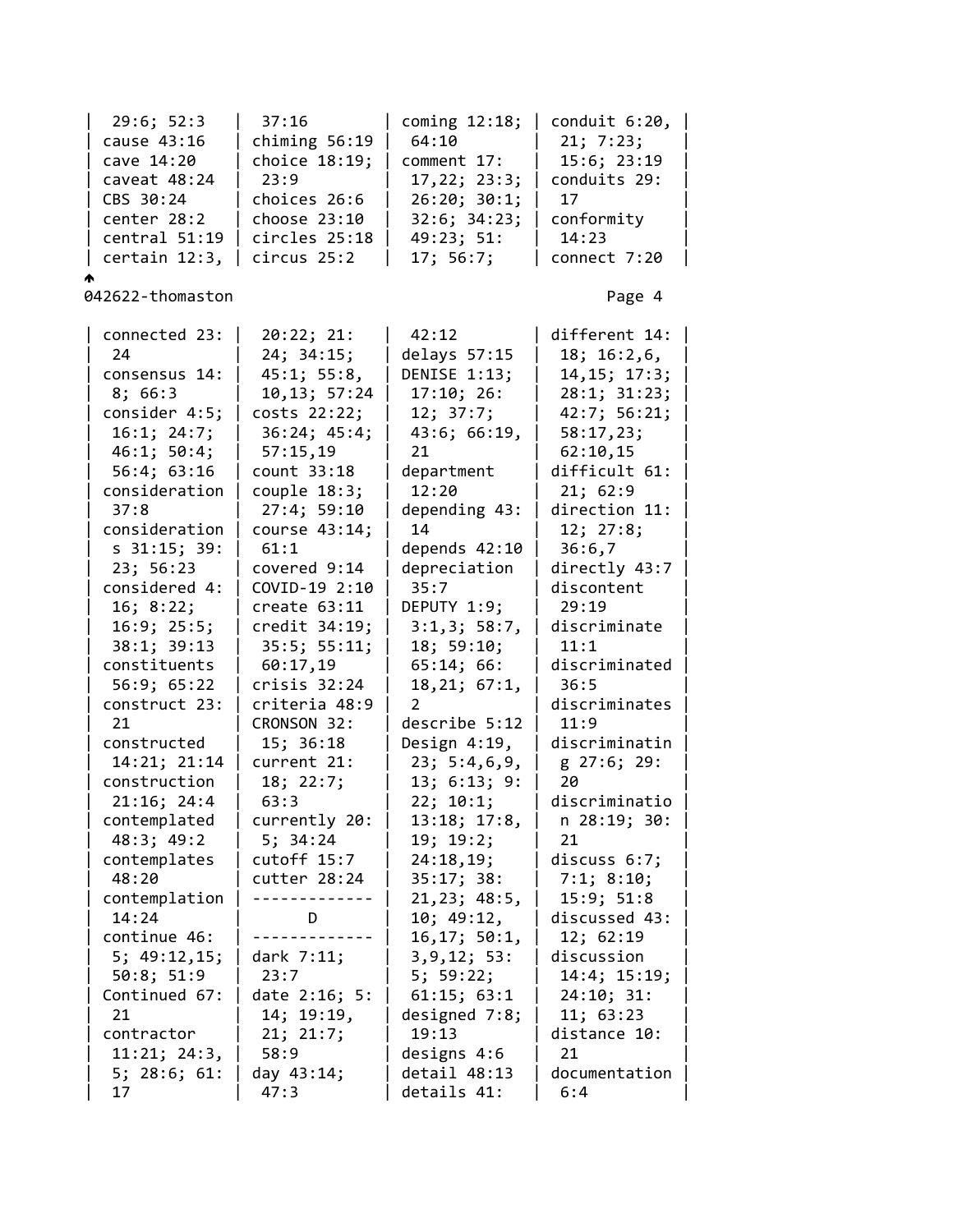| contractors      | days 44:17               | 14; 47:9                | doing $6:14$ ;          |  |
|------------------|--------------------------|-------------------------|-------------------------|--|
| 63:8             | deal 46:18               | develop 50:2            | 12:18; 15:1;            |  |
| contrast 63:     | dealt 16:10;             | developed 50:           | 30:13; 33:18            |  |
| 20               | 53:7                     | 10                      | $dollar$ 34:13;         |  |
| contribute       | decide $17:3;$           | DEVLIN 1:22;            | 58:14                   |  |
| 15:24            | 52:21; 53:13             | 68:10                   | done 21:15;             |  |
| cookie 28:23     | decision 54:             | dialogue 39:            | 26:22; 33:4;            |  |
| copy 19:18       | 12; 63:22                | 5; 51:9                 | 37:6; 40:14;            |  |
| correct 25:      | decisions 5:6            | Dick 10:7;              | 61:19; 65:              |  |
| 15; 60:8         | deep 23:7                | 13:14,15;               | 13; 66:4;               |  |
| cost 7:17;       | definition               | $27:5$ ; 60:8           | 68:7                    |  |
|                  |                          |                         |                         |  |
| 042622-thomaston |                          |                         | Page 5                  |  |
| door 39:1;       | 22 <sub>1</sub>          | evaluation              | expect 60:22            |  |
| 62:7             | EM 60:4                  | 28:6                    | expediting              |  |
| dormers 20:8     | emergency 15:            | even 12:8;              | 33:22                   |  |
| down 8:16;       | 7                        | 28:5; 29:7;             | expensive 44:           |  |
| 21:13; 42:       | encompass 44:            | 40:6; 41:23;            | 12; 52:4                |  |
| 17; 62:18        | 1                        | 43:22; 45:              | experience              |  |
| draft 35:17;     | encourage 33:            | 12; 53:4                | 24:3; 32:22             |  |
| 51:16            | 19; 42:1;                | evening $2:4$ ;         | expiration              |  |
| drafts $4:5;$    | 46:13; 47:               | 32:17                   | 58:8; 59:1;             |  |
| 35:17            | 11; 55:18                | events 13:22            | 60:7                    |  |
| DRB 41:12;       | end 58:12                | eventually              | expire 58:11,           |  |
| 59:19            | ended 53:22              | 55:13                   | 22                      |  |
| drive $29:9;$    | energy $4:12;$           | everybody 15:           | expiring 60:            |  |
| 42:22; 43:4;     | 13:19; 14:1,             | 23; 41:22;              | 19                      |  |
| 62:5             | 2; 15:11, 12;            | 66:3                    | explain 49:1            |  |
| driving 29:4     | 18:8; 19:11,             | everybody's             | exposure 54:1           |  |
| Due 2:9          | 13, 14; 36:              | 56:16                   | extend 58:13            |  |
| during $31:10$ ; | 24; 38:7;                | everyone 3:             | extension 40:           |  |
| 43:1,13          | 41:21; 42:2;             | 22; 9:8; 15:            | 20; 61:10,12            |  |
| dwelling 14:     | 46:14; 65:5              | 18; 17:5,7;             | extreme 24:             |  |
| 21               | engineer 63:6            | 22:17; 25:2;            | 19; 29:5                |  |
| -------------    | enhance 32:22            | 32:13; 46:<br>11; 50:7; | extremes 24:            |  |
| E                | enough $43:1$ ;<br>51:23 | 55:16; 56:              | 15                      |  |
| each 8:19;       | ensure 33:19,            | 24; 64:19;              | eye 18:23<br>eyes 43:16 |  |
| 56:20            | 23                       | 65:21; 66:              |                         |  |
| earlier 49:      | enters 43:15             | 15; 68:1                | F                       |  |
| 10,22; 62:11     | environment              | everyone's              |                         |  |
| east 43:5        | 13:23; 24:2;             | 22:17                   | face $10:22;$           |  |
| echo 56:18;      | 36:17; 37:1,             | everything              | 11:2,11; 12:            |  |
| 65:20            | 15; 39:8, 15,            | 30:13; 31:4;            | 5; 18:5; 42:            |  |
| effect 19:3;     | 22; 41:21;               | 43:10; 53:7;            | 15, 16, 20;             |  |
| 21:10; 42:       | 54:7; 55:22              | 56:12; 66:1             | 44:21                   |  |
| 14,21            | environmental            | exactly 20:             | faces $18:6;$           |  |
| efficiency       | ly 50:18                 | 10; 48:21;              | 36:6                    |  |
| 22:6; 31:18;     | equipment 23:            | 49:7                    | facilitate              |  |
| 56:22            | 22,23; 25:22             | example 5:17;           | 11:18; 12:              |  |
|                  |                          |                         |                         |  |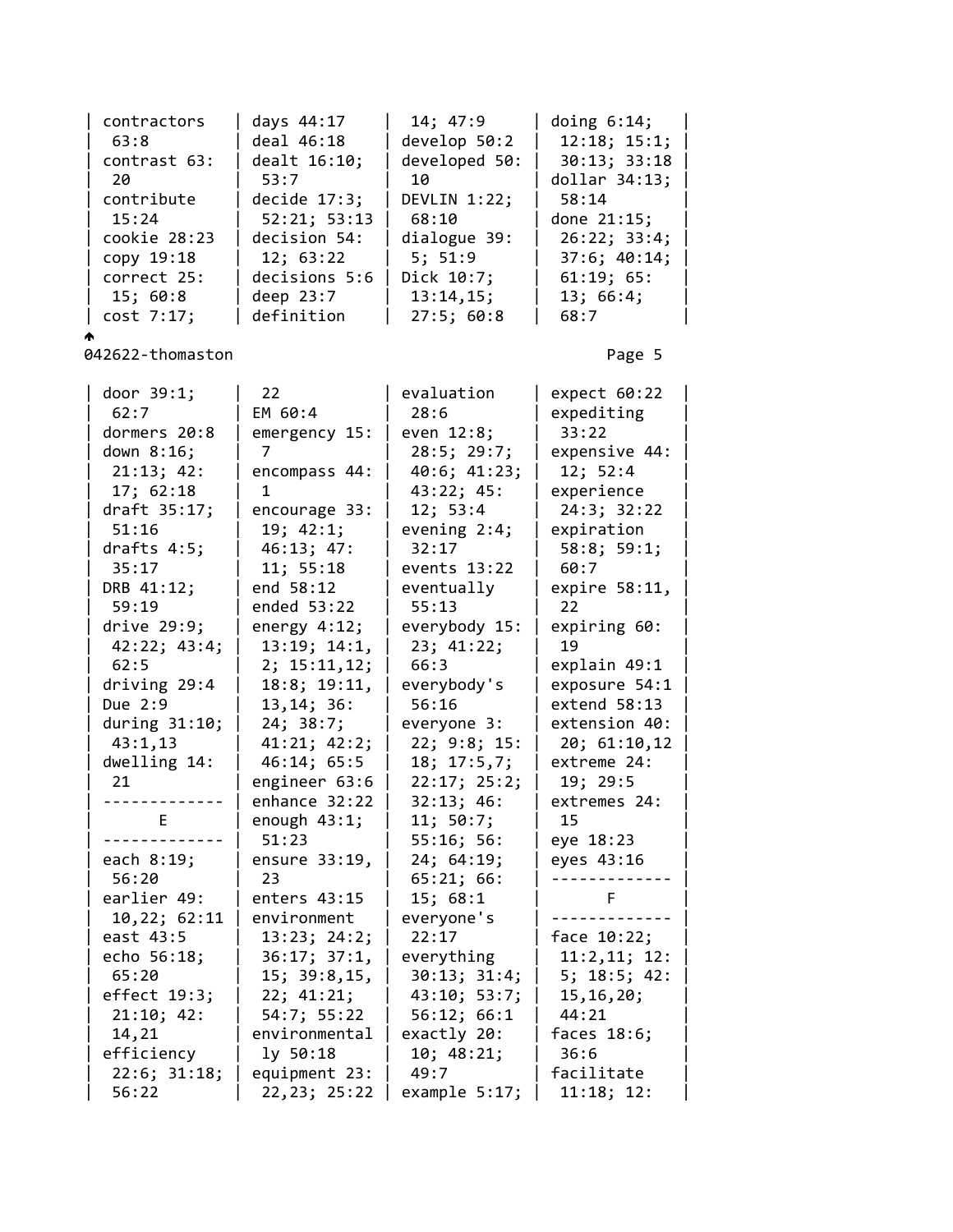| efficient 8:   | especially       | 38:2,9;39:   | 18; 40:3;       |
|----------------|------------------|--------------|-----------------|
| 17; 18:7,12;   | 50:18            | 15; 43:3,12; | 57:14           |
| 31:14; 38:7    | essential 62:    | 48:16; 57:   | facilitates     |
| effort 57:7    | 18               | 20,24; 61:9  | 10:14           |
| either $4:5$ ; | Essentially      | examples 8:4 | facilitating    |
| 5:8; 8:12      | 19:2             | excellent 9: | 57:7            |
| electric 29:4  | etc 30:12;       | 3; 49:9; 56: | facing $18:5$ , |
| electrical     | 35:24            | 8; 65:10     | 12, 13, 17;     |
| 11:22          | etc. 30:9        | Excuse 54:21 | 27:8,14;28:     |
| electricity    | Ethan $27:1,2$ ; | exist 6:9    | 21; 29:21;      |
| 15:2; 46:20;   | 29:24; 30:       | existing 22: | 53:2            |
| 53:20          | 17; 31:21;       | 15; 55:9;    | fact $7:16$ ;   |
| elements 5:11  | 34:22; 59:       | 61:8,14      | 27:15; 28:      |
| eligible 50:   | 12,23            | exists 20:2  | 12,19           |

 $\triangle$ 

| factor $6:18$ ; | finished 26:  | forward $8:19;$ | give 21:7;      |
|-----------------|---------------|-----------------|-----------------|
| 7:17; 28:4;     | 21            | 9:19; 16:2;     | 39:6; 40:4;     |
| 38:19; 45:24    | fire 12:11,19 | 66:2            | 55:20           |
| factors $5:11;$ | first 14:20;  | fossil 13:24    | given 2:19;     |
| 6:12; 8:18,     | 16:24; 30:8;  | fought $35:23$  | 12:24; 22:      |
| 20, 21; 16:2,   | 35:12; 37:    | four 9:6; 42:   | 18; 38:17;      |
| 8, 15; 20:1;    | 13; 41:17;    | 19; 47:1        | 56:3; 64:16     |
| 37:18,24;       | 45:11; 50:6   | frame $6:19$ ,  | Giving $22:7$ ; |
| 38:16; 39:      | fit 50:15     | 21; 25:6, 14,   | 41:6; 46:4      |
| 12; 48:6;       | fits 28:14    | 21; 64:5        | glare $7:5$ ;   |
| 51:2            | Five 47:5;    | frames $23:18;$ | 19:9,11; 42:    |
| fair 33:21      | 67:19         | 25:4; 63:24;    | 14, 21; 43: 2,  |
| fairly 48:14    | fixture 48:18 | 64:2            | 15; 44:3,9,     |
| fall 63:10      | flashlight    | free 21:21      | 14; 45:2,4,     |
| families 47:4   | 43:16         | frequent 12:8   | 9,23; 46:7;     |
| far 19:9        | flat 12:15    | frequently      | 57:20; 59:16    |
| farms $6:7,9$   | flexibility   | 12:8; 24:6;     | Glen 4:22; 9:   |
| fast 48:8;      | 50:20; 51:3,  | 62:3            | 12, 21; 17:2;   |
| 50:17; 51:5     | 24; 55:20     | friendly 50:    | 22:19; 25:      |
| favor $11:13$ ; | flexible 50:  | 19              | 19; 29:14;      |
| 35:15; 37:      | 14            | front $7:3$ ;   | 45:8,18,20;     |
| 14; 67:19       | floor $8:24;$ | 32:3,5; 43:     | 61:5            |
| features 33:    | 9:12          | 7; 46:9; 53:    | Google 22:11    |
| 23              | Florida 28:24 | 4, 11, 15, 17;  | gotten 53:20    |
| federal 34:     | folks 27:3;   | 62:7            | government      |
| 19; 35:1;       | 58:8          | fuels $13:24$   | 34:19; 40:8;    |
| 40:7; 53:22;    | follow 17:20; | full 27:5;      | 58:10           |
| 55:12,17;       | 40:5, 15; 47: | 28:9            | grain $59:2$    |
| 58:10,21;       | 24; 50:13;    | functional      | Granted 43:17   |
| 60:13,15        | 58:4; 61:2    | 24:13           | gray 26:11      |
| feel $8:22;$    | followed 49:  | functionality   | Great $16:3;$   |
| 10:13; 27:      | 17; 62:22     | 38:13           | 33:1,8;54:      |
| 18; 33:5;       | following 32: | future 14:7;    | 16              |
| 41:15           | 20            | 37:7; 56:5      | greater 44:7    |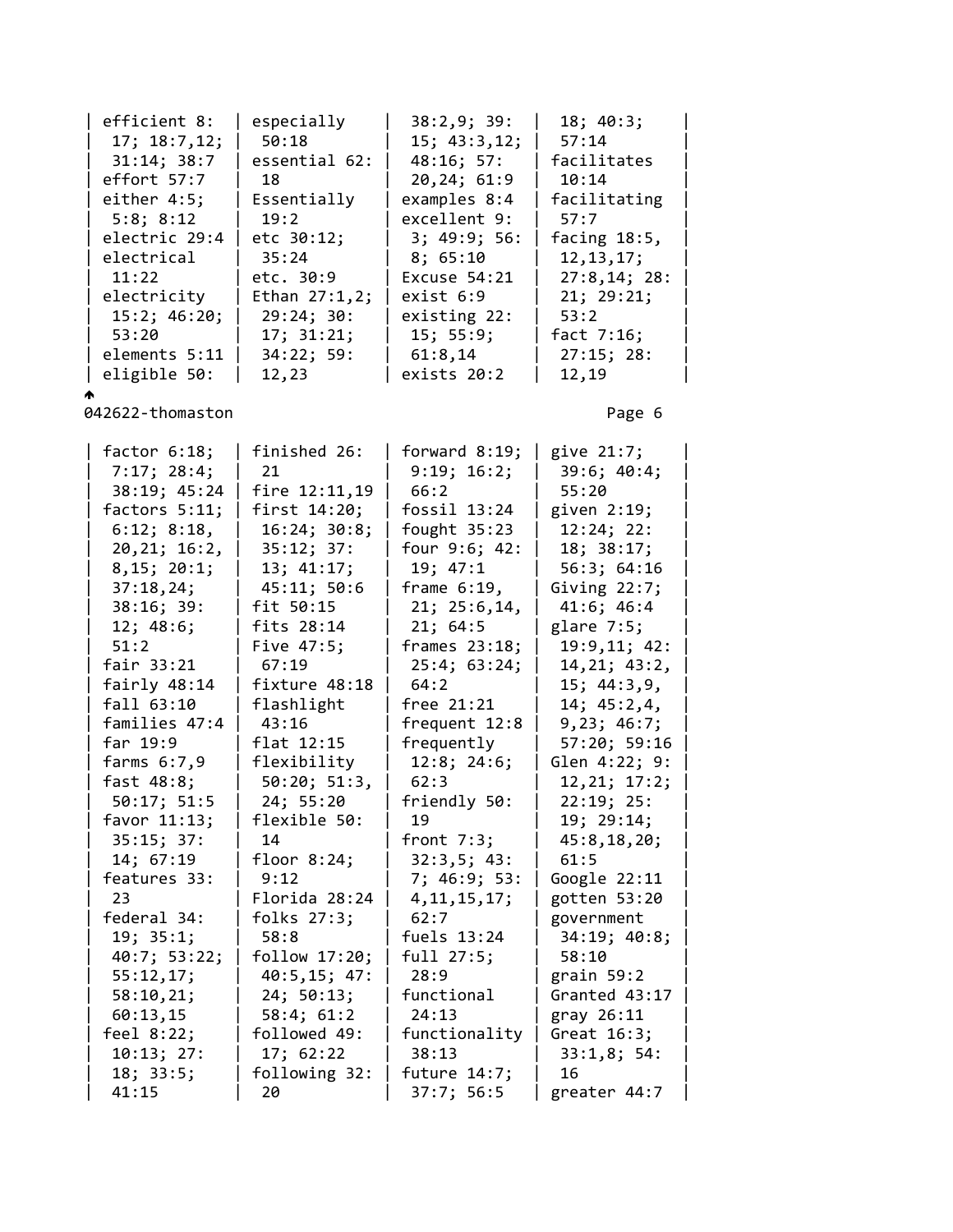| feeling 41:17  | foot 30:20      |               | greatest 50: |
|----------------|-----------------|---------------|--------------|
| feels 11:5     | footprint 33:   | G             | 20           |
| feet 8:7; 11:  | 9               |               | greatly 33:9 |
| 4; 17:10,12,   | Ford $32:21$ ;  | gas 46:21     | green 41:20; |
| 13; 48:17,     | 35:24           | gathering 4:  | 42:2; 46:14; |
| 23; 49:23      | forefront 14:   | 15            | 47:12; 55:   |
| fence 14:14;   | 3               | generation    | 19,22; 63:18 |
| 24:12,14       | FOREGOING 68:   | 46:15         | greenish 26: |
| fenced $14:16$ |                 | generator 47: | 2,3          |
| few $13:14$ ;  | form $33:21$ ;  | 3,5           | grid $7:21$  |
| 60:2,10        | 50:16           | generators    | group 47:19; |
| fewer $7:14$   | format $15:21$  | 47:6          | 60:1         |
| fill 64:14     | formatted 64:   | gets 62:1;    | guess 11:23; |
| $final$ 54:14  | 21              | 63:21         | 12:12; 16:   |
| fine $46:11$   | forth $35:17$ ; | getting 11:   | 16; 34:17;   |
| finish $23:2;$ | 51:10           | 15; 30:12;    | 37:20; 40:   |
| 45:14          | forum $15:17$   | 39:18         | 12; 44:10;   |

₳

| 48:1; 49:1     | 54:20            | 23; 44:1;     | impat 8:11;   |  |
|----------------|------------------|---------------|---------------|--|
| guide 19:11;   | hearing 8:19;    | 54:11; 64:1   | 20:1; 32:23;  |  |
| 49:11          | 9:19; 16:5;      | homogeneity   | 39:14; 41:    |  |
| guidelines     | 51:15; 68:6      | 63:23         | 24; 42:4, 12, |  |
| 14:18; 37:     | hears 24:18      | homogenous    | 13; 44:6,9;   |  |
| 21; 48:13,     |                  | 63:24         |               |  |
|                | heart $44:8;$    |               | 46:8; 47:15,  |  |
| 15, 24; 49:3,  | 57:12            | hope 11:18;   | 16; 48:19     |  |
| 7; 50:1, 2, 9; | heavier 12:10    | 41:24; 47:    | implement 40: |  |
| 56:6,11;61:    | height $14:14$ , | 11; 54:3      | 9; 50:11      |  |
| 8              | 17               | hopefully 66: | important 7:  |  |
| .              | held 2:12        |               | 18; 35:19,    |  |
| H.             | help 37:15;      | horrible 39:  | 20; 46:15;    |  |
|                | 39:14; 48:2;     | 17            | 49:22; 65:23  |  |
| hail 12:5      | 52:9; 66:8       | horse 29:10   | imposed 57:8  |  |
| hall 3:23;     | helpful 61:3;    | hot 41:22     | improve 39:14 |  |
| 13:21; 24:     | 66:7             | hours $47:6$  | improving 37: |  |
| 20; 25:9;      | helps 39:21      | house 7:3; 8: | 1.            |  |
| 41:11          | Hempstead's      | 13; 13:4;     | Inaudible 33: |  |
| HALPERN 1:11;  | 5:22             | 14:12; 18:5,  | 7             |  |
| 3:8,9;37:      | Hi 52:14; 59:    | 6; 19:4,5,6;  | incentive 33: |  |
| 12; 40:19,     | 15               | 20:18; 27:7,  | 20; 36:20,    |  |
| 24; 48:1;      | hickory 23:12    | 17; 28:4,10,  | 21; 39:18;    |  |
| 52:11; 56:     | hidden 6:21      | 13; 29:1,2;   | 60:7          |  |
| 18; 57:18;     | hiding $7:23$ ;  | 39:17,20;     | incentives    |  |
| 61:4; 67:7,8   | 29:16            | 42:3,18;50:   | 34:10,24;     |  |
| hand $8:24;$   | high 27:4;       | 21; 52:17;    | 56:13; 58:9   |  |
| 16:24; 59:12   | 29:12; 44:22     | 53:16,24;     | incentivize   |  |
| handle 21:5    | higher $7:13$ ,  | 54:1; 60:3;   | 30:10,11;     |  |
| hands 16:19;   | 16               | 61:10,12,14;  | 31:5; 36:22;  |  |
| 59:11          | highly $27:21$ ; | 62:5,7        | 40:4; 51:5    |  |
| happen 22:19;  | 43:17,24         | houses 11:2,  | inch 13:1     |  |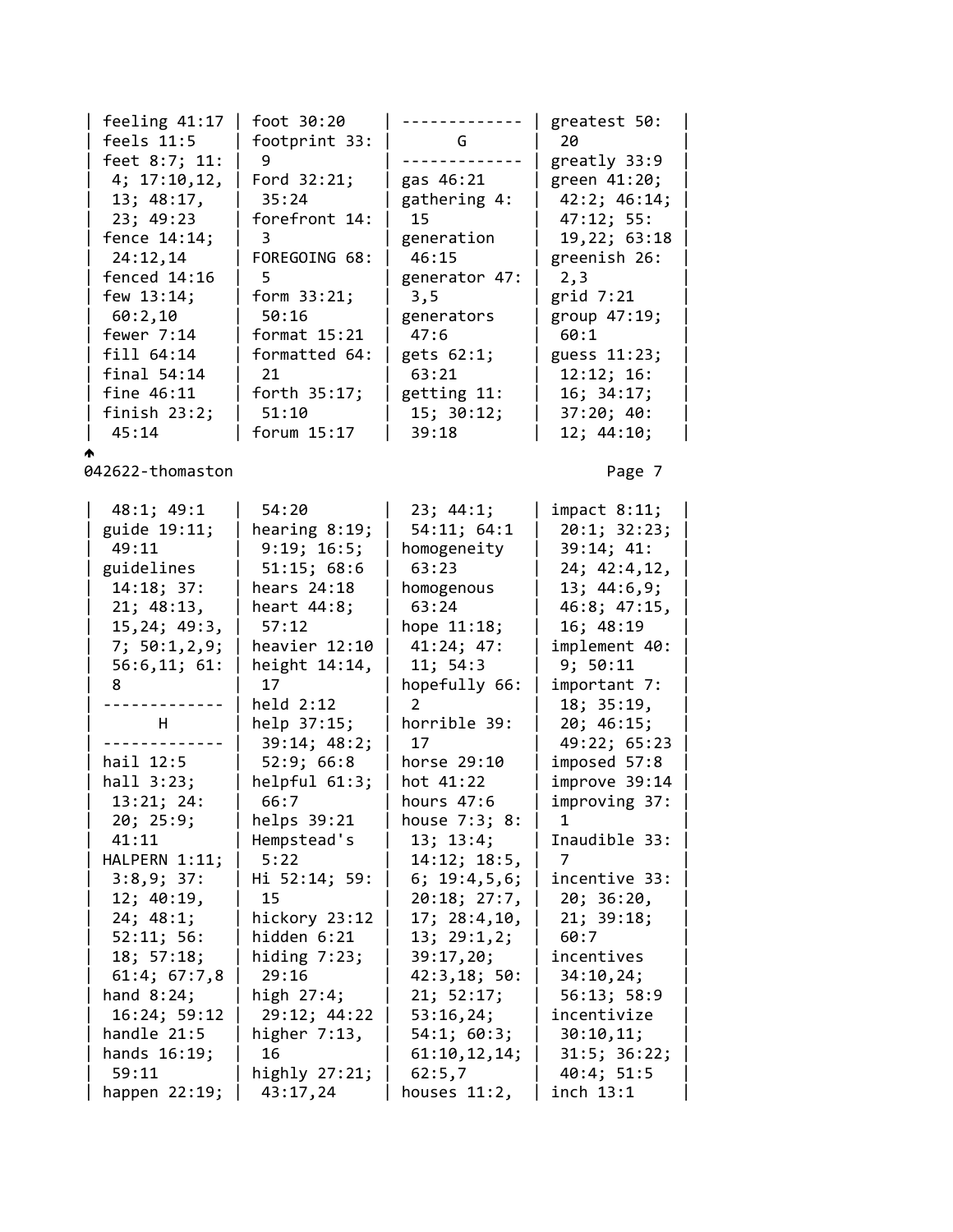| 39:5                          | history 33:18   | 11; 28:2;          | include 56:5              |  |
|-------------------------------|-----------------|--------------------|---------------------------|--|
| happened 31:                  | holding 2:7     | 31:6,23; 42:       | included 4:1;             |  |
| 10                            | home $14:18$ ;  | 18, 19; 50:        | 5:23                      |  |
| happening 31:                 | 20:5,11; 21:    | 22; 53:14          | includes 5:18             |  |
| 3                             | 2,3; 24:16;     | HOV 28:23          | INCORPORATED              |  |
| happens 22:10                 | 36:6; 37:5;     | however 5:12;      | 1:1; 44:4                 |  |
| happy 9:7                     | 41:8; 43:4,     | 33:9               | increase 8:               |  |
| hard 35:23;                   | 7, 11, 22; 53:  | huge 12:6          | 13; 13:3                  |  |
| 41:13; 44:                    | 3, 10; 54:7;    |                    | increasing                |  |
| 17; 50:2                      | 61:18           | Ι.                 | 13:1                      |  |
| havoc 63:11                   | homeowner 20:   | . <u>.</u>         | information               |  |
| headed 43:8                   | 14; 21:3;       | idea 7:13,19;      | 6:3; 57:23;               |  |
| health 2:9                    | 33:15; 39:8,    | 12:19,21;          | 58:5; 65:24               |  |
| hear $3:23$ ;                 | 13; 61:16;      | 37:20; 42:7,       | initiative                |  |
| 16:8,13; 17:                  | 62:1; 64:6,     | 11; 50:14,         | 34:8,20                   |  |
| 2; 32:11;                     | 14; 65:2        | 15, 19; 51: 16     | input 4:4,15;             |  |
|                               | homeowners      |                    |                           |  |
| 35:13; 37:                    |                 | imagining 39:<br>4 | 38:24; 50:7               |  |
| 11; 56:9                      | 49:23; 66:10    |                    | install 11:               |  |
| heard 25:7;                   | homes 20:6;     | immediate 17:      | 21; 13:3,6;               |  |
| 32:8; 34:6;                   | 21:13; 36:      | 16                 | 18:16,19;                 |  |
|                               |                 |                    |                           |  |
| 042622-thomaston              |                 |                    | Page 8                    |  |
| 28:6,18                       | 25:10; 38:      | 16:18,23;          | 17; 34:22;                |  |
| installation                  | 16; 44:10;      | 17:11,14;          | 59:24;60:                 |  |
| 7:7; 12:15;                   | 61:5; 63:15,    | 26:14; 66:         | 15, 16, 21, 22            |  |
|                               |                 |                    |                           |  |
| 34:16; 63:17<br>installations | 17,20           | 23; 67:3,6,        | life 24:4<br>lifetime 13: |  |
|                               | issues $6:12$ ; | 9,12,17            | 22                        |  |
| 34:11                         | 10:16; 13:5;    | known 44:9         |                           |  |
| installed 7:                  | 14:13,24;       | knows 46:21        | light 4:18;               |  |
| 15; 12:21;                    | 15:8; 16:10,    |                    | 7:8; 27:17                |  |
| 44:11; 64:1                   | 14; 25:8;       | L.                 | limit 52:5                |  |
| installer 65:                 | 30:18; 32:1,    |                    | limitation 7:             |  |
| 3                             | 10; 38:18;      | lack 42:12,13      | 2                         |  |
| installing                    | 62:20; 65:6     | landmarking        | limited 3:21              |  |
| 28:17; 35:2                   | itemized 64:    | 32:20              | Lincoln 10:9              |  |
| instead 64:8                  | 12              | large 12:16;       | line 61:11                |  |
| institute 11:                 | items 5:1,11,   | 14:17; 24:9        | lines $7:11;$             |  |
| 8                             | 13; 62:15,      | last 4:21;         | 51:1                      |  |
| instituted                    | 18; 64:12       | 13:20; 18:8;       | Lisa 27:20                |  |
| 10:20                         | itself 28:4     | 20:19; 23:3;       | listed 30:6               |  |
| instruction                   |                 | 40:1,11; 41:       | listening 37:             |  |
| 15:2                          | J               | 10; 42:17;         | 2                         |  |
| instructions                  |                 | 43:4; 48:11;       | lists 5:10                |  |
| 2:19                          | JAY 1:10; 3:    | 51:17; 60:1        | little 18:19;             |  |
| instrumental                  | 5; 54:15;       | late 41:7          | 19:3; 49:10;              |  |
| 4:24                          | 65:18; 67:4     | later 2:16;        | 62:23                     |  |
| integrity 35:                 | JENNIFER 1:     | 46:20              | live 2:17;                |  |
| 22                            | 22; 68:10       | law 2:11; 4:       | 10:9                      |  |
| interest 10:                  | job 45:14       | 1,6,8,10,13,       | local 4:1,6,              |  |
| 12; 32:19                     | Joe's 24:22     | 17; 33:14;         | 8, 9, 13, 17;             |  |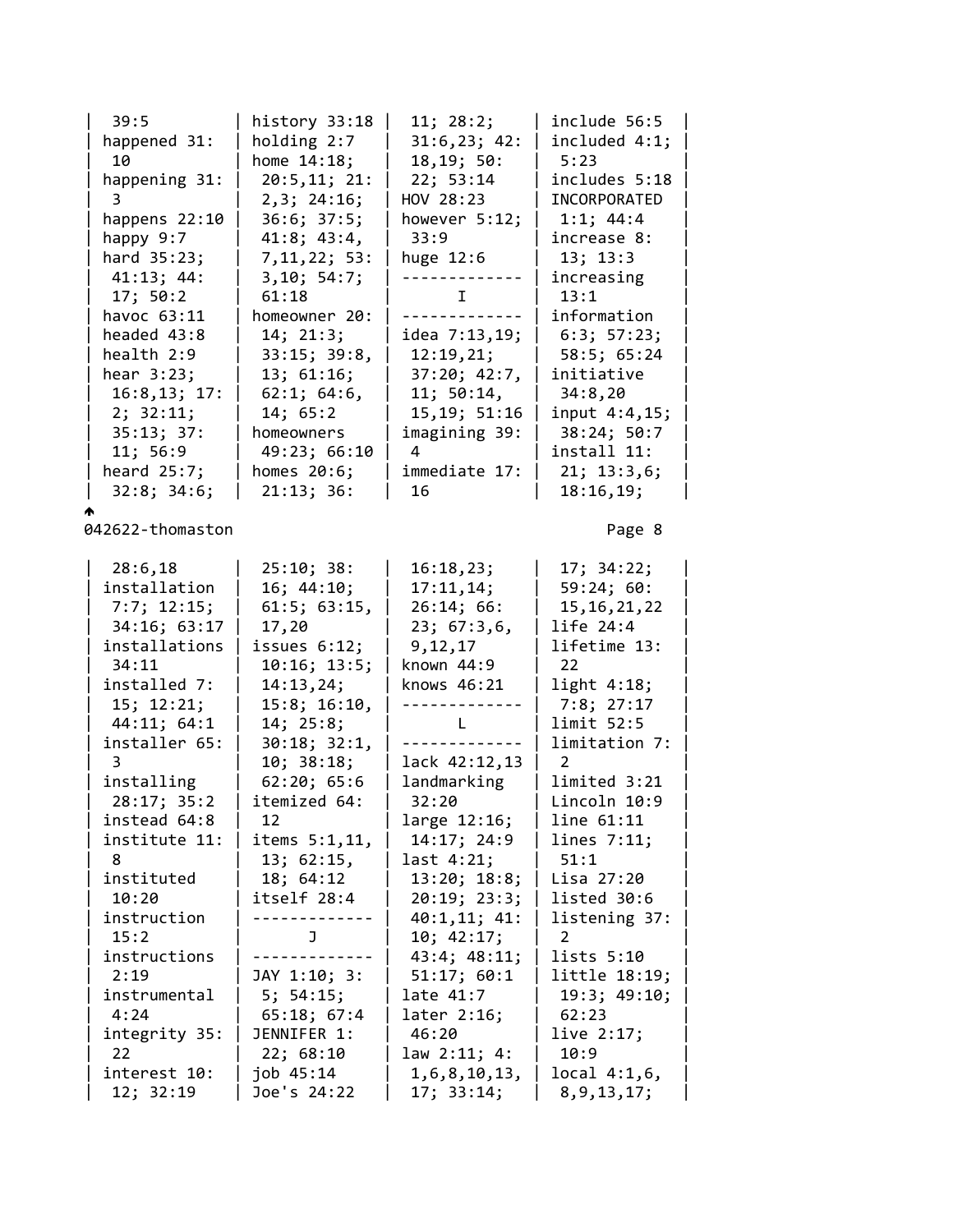| interested     | ------           | 50:12; 51:1,   | 50:12; 51:1,  |  |
|----------------|------------------|----------------|---------------|--|
| 15:10,11;      | $\mathsf K$      | 3, 4, 14       | 3,4,13        |  |
| 50:17,23;      |                  | laws 32:18     | location 17:  |  |
| 57:19,23       | KAREN 1:12;      | lead 24:7      | 15; 30:8      |  |
| interrupt 45:  | 3:11; 67:10      | leading $7:23$ | longevity 64: |  |
| 21; 58:20      | Keep 7:7; 9:     | least 19:24;   | 18            |  |
| introduce 62:  | 6; 29:11;        | 32:10; 42:20   | look 8:1,4,   |  |
| 8              | 37:20; 39:3;     | leave 62:23    | 10, 19; 9:19; |  |
| introducing    | 46:13; 50:       | leaves 18:19   | 18:23; 21:    |  |
| 57:14          | 14; 64:10        | Lee 36:4       | 15; 22:16;    |  |
| invaluable     | Kensington 5:    | left 65:16     | 24:12; 25:2,  |  |
| 66:7           | 19; 8:5          | legislation    | 7; 27:18;     |  |
| investment     | key 6:18         | 56:6           | 30:4; 31:1;   |  |
| 34:18; 35:5    | kind 11:14;      | less 18:11;    | 45:24;54:     |  |
| involved 10:   | 39:5; 41:18;     | 19:18,21;      | 10; 63:2      |  |
| 10; 15:3;      | 53:14; 55:       | 24:12          | looked 5:2,   |  |
| 53:5; 62:1     | 18; 64:18        | letter 5:9;    | 17; 6:13,15,  |  |
| isn't 12:13    | kinds 40:16      | 9:16; 44:4;    | 16, 17; 7:9,  |  |
| issue $4:18$ ; | knock 62:8       | 62:12; 63:2    | 12,18; 49:4   |  |
| 7:1; 12:1,5,   | KNOWLAND 1:      | level 20:8;    | looking 6:22; |  |
| 13; 15:13,     | 13; 2:1; 3:      | 27:4; 29:12;   | 22:14; 31:    |  |
| 20; 18:3;      | 1, 4, 7, 10, 13, | 58:21          | 23; 33:13;    |  |
| 24:13,19;      | 17; 10:2;        | LI 27:2; 30:   | 48:7; 49:14;  |  |
|                |                  |                |               |  |

| 52:12         | Mary's 24:23       | 12; 23:14;      | minimum 12:   |  |
|---------------|--------------------|-----------------|---------------|--|
| looks 39:2;   | match 23:8;        | 32:5; 48:14     | 17; 19:12     |  |
| 42:8,9        | $38:5$ ; $61:13$ , | meaningful      | minor 41:23,  |  |
| lot 13:9; 20: | 17,23; 62:9;       | 33:20           | 24            |  |
| 17, 18; 22:   | 63:16              | means $16:7$    | minutes 9:6;  |  |
| 18; 23:11;    | matches 23:6       | meant 19:20;    | 68:6          |  |
| 29:19; 37:    | matching 23:       | 44:1            | mistake 19:17 |  |
| 18; 44:11;    | 15; 25:21          | measures 33:    | mix 28:1      |  |
| 52:20,24;     | material 19:       | 12              | modern 29:4   |  |
| 56:4,21       | 1; 63:10           | meet 48:8       | modify 5:8;   |  |
| lounge 44:18  | matter 24:17;      | MEETING 1:2;    | 49:20; 56:14  |  |
| lower 19:4    | 54:10              | 2:5,8,11,13,    | moment 60:11  |  |
| LYNNE 1:12;   | maximize 56:       | 14, 17, 20, 22; | momentum 20:  |  |
| 3:11; 67:10   | 12                 | 3:19,21,23;     | 9; 32:21;     |  |
|               | maximum 34:14      | 4:21; 13:20;    | 59:16         |  |
| M             | MAYOR 1:8,9;       | 14:8; 24:20;    | Mona 27:20    |  |
|               | 2:4; 3:2,3,        | 31:9; 41:11;    | money $54:8$  |  |
| MADAN 59:15,  | 13, 15, 20; 9:     | 43:1,4,13;      | month 46:17;  |  |
| 19,21         | 21; 10:4,6,        | 45:13; 62:      | 53:20         |  |
| made 17:8,9;  | 8; 13:11;          | 19; 67:20       | most 9:15;    |  |
| 21:12; 31:22  | 15:16,23;          | meetings 62:    | 14:20; 23:7;  |  |
| main 29:18    | 16:4,21; 17:       | 17              | 27:15; 28:    |  |
| maintain 35:  | 1, 13, 15; 22:     | member 14:10    | 15; 31:6,8;   |  |
| 22,23         | 16, 23; 25:        | members $2:23;$ | 33:18; 38:7   |  |
| major 11:19;  | 19; 26:4, 19,      | 4:22; 13:18;    | motion 66:16; |  |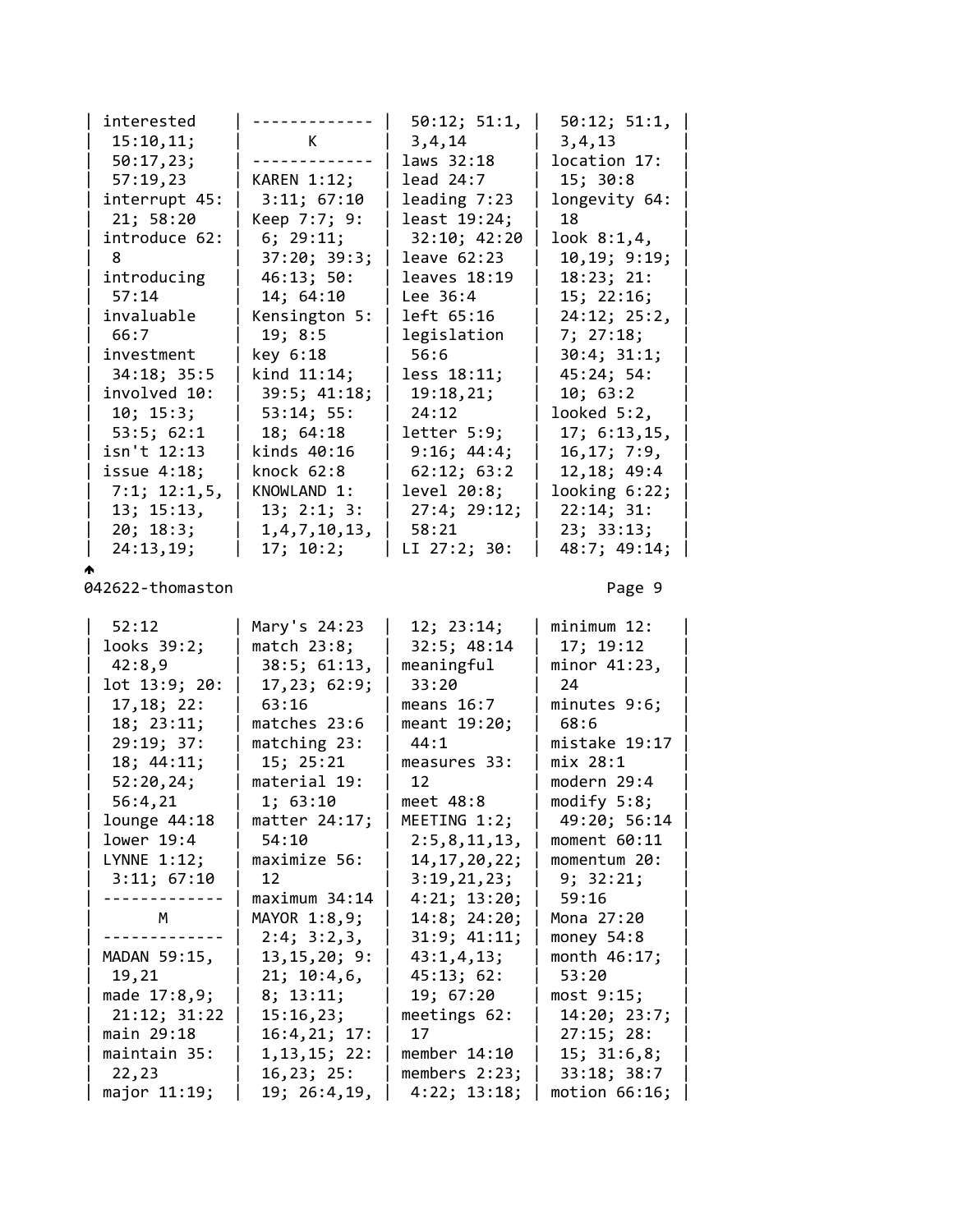| 54:4            | 23; 27:1;       | 56:1; 59:21   | 67:15,16,19     |  |
|-----------------|-----------------|---------------|-----------------|--|
| Mal 30:1,2;     | 29:24;30:       | mentioned 10: | motivation      |  |
| 31:20           | 15; 31:12,      | 18; 13:14;    | 34:1            |  |
| $man$ -made 32: | 20; 32:14,      | 62:15         | mounting 15:    |  |
| 23              | 16; 34:3,5;     | MERBAUM 10:5, | 4; 23:19,23;    |  |
| Manhasset 33:   | 35:9,14; 37:    | 7,9; 22:10;   | 25:22           |  |
| 6               | 3; 40:22;       | 31:21; 34:7;  | move 35:11;     |  |
| manner 36:13;   | 41:1,4,5;       | 35:4; 57:5;   | 45:21; 66:2,    |  |
| 50:16           | 45:18,20;       | 58:14; 59:4,  | 17              |  |
| Manor 5:21      | 46:3; 47:21,    |               | movement 13:    |  |
| Manorhaven 5:   | 23; 49:8;       | metal $15:3$  | 24              |  |
| 20; 30:6        | 52:13; 54:      | Meyer $10:4$  | moving $15:13$  |  |
| mansion $14:21$ | 17, 19, 21, 23; | mid 28:2      | MR 41:5         |  |
| manufacturer    | 55:1,5,24;      | $midst$ 31:4  | MR. 9:14; 10:   |  |
| 64:6,13;65:     | 56:17; 57:3,    | might 21:24;  | 5,7,9;13:       |  |
| Δ               | 17; 58:3,7,     | 32:11; 48:2   | 13; 15:21;      |  |
| manufacturers   | 18, 19; 59:7,   | millennium    | 16:3, 16, 20;   |  |
| 64:23           | 10, 14, 18, 20; | 14:19         | 18:1; 19:22,    |  |
| manufacturing   | 60:12,18;       | million 14:18 | 23; 20:1,16;    |  |
| 26:7            | 61:1; 65:9,     | mind 7:7; 31: | 21:1; 22:10,    |  |
| Many 6:6; 8:    | 14, 18; 66:5,   | 16; 37:20     | 21; 23:3,17;    |  |
| 3; 22:12;       | 18, 19, 21;     | mindful 27:10 | 25:11,13,16;    |  |
| 26:6; 31:23;    | 67:1,2,12,      | mine 28:14    | 26:1, 5, 9, 16, |  |
| 33:23; 41:      | 14; 68:1        | minimal 21:   | 22, 24; 27:2;   |  |
| 12, 13; 47:9    | mean 10:20;     | 23; 57:9;     | 29:23; 30:2,    |  |
| maps 22:11      | 11:7,13; 22:    | 60:5          | 16; 31:13,      |  |

ሖ

| 21; 32:6,15;   | necessary 9:  | $9 \left( \frac{1}{2} \right)$ | 17; 59:14,        |  |
|----------------|---------------|--------------------------------|-------------------|--|
| 34:4,7,21,     | 18; 13:23     | Northern 43:5                  | 18; 65:18         |  |
| 22; 35:4,11;   | necessity 43: | note 6:6; 27:                  | Olivia 52:13      |  |
| 36:4; 37:4,    | 21            | 23; 35:3;                      | Once 44:10        |  |
| 10; 40:18,     | need 44:2,8;  | 37:16; 67:15                   | one 6:6; 9:1;     |  |
| 21; 41:3,5;    | 45:12; 62:21  | noted 68:3                     | 10:20; 11:        |  |
| 42:23; 45:5,   | needed 33:5,  | nothing $64:22$                | 12; 14:15;        |  |
| 8, 9, 11, 17,  | 8; 62:18      | notice $2:20;$                 | 19:19,21,23;      |  |
| 19; 46:2,3,    | needs $8:14;$ | 17:9; 30:6;                    | $20:1$ ; $23:3$ ; |  |
| 6; 47:22;      | 64:10,24      | 38:17; 49:24                   | 24:11; 27:        |  |
| 54:18, 21, 24; | negative 47:  | notified 30:8                  | 23; 30:6;         |  |
| 55:6,7; 57:    | 15; 48:18     | number 9:2                     | 33:3; 37:23;      |  |
| 5; 58:14;      | negligible 8: | numbers 55:16                  | 39:12,21;         |  |
| 59:4,8,24;     | 12 and $\sim$ | NYSERDA 34:8                   | 41:18; 42:        |  |
| 60:15,21;      | neighbor 44:  | -------------                  | 13,20; 45:5;      |  |
| 61:15          | 16; 47:2      | $0 \qquad \qquad$              | 46:24; 47:3;      |  |
| MRS. 60:16,22  | neighbor's    |                                | 48:1; 49:11;      |  |
| MS 59:19       | 44:19         | observation                    | 50:15; 54:        |  |
| MS. 35:13,15;  | neighborhood  | 52:16                          | 14; 57:18;        |  |
| 37:9,12; 40:   | 22:9; 42:5    | observe 2:17                   | 59:16,21          |  |
| 19,24; 48:1;   | neighboring   | obtrusive 36:                  | one's 42:11       |  |
| 52:11,14;      | 19:5          | 14                             | one-on-one        |  |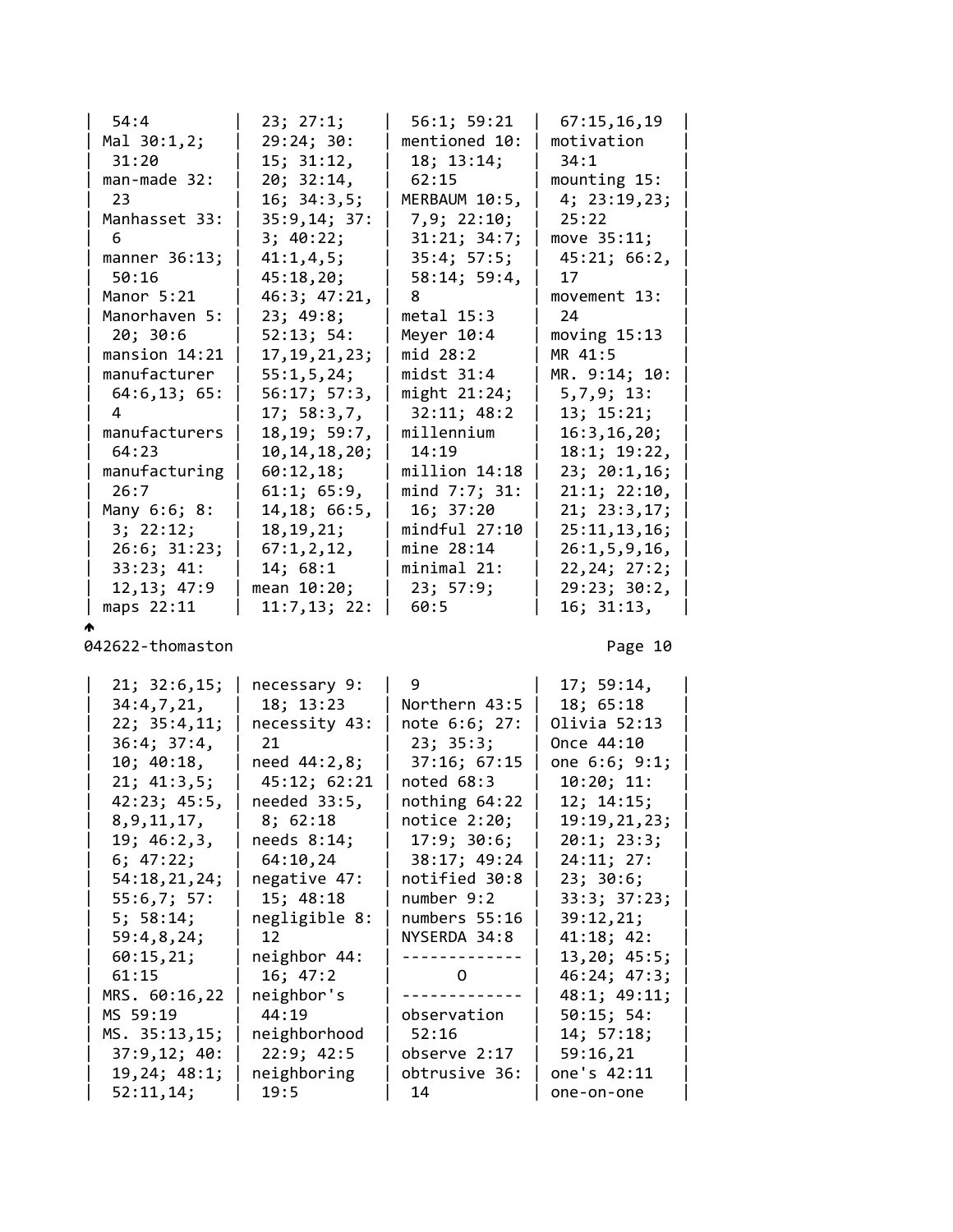| 59:15             | neighbors 39: | obvious 19:7;     | 15:19          |  |
|-------------------|---------------|-------------------|----------------|--|
| much $13:12;$     | 9; 42:19;     | 63:12; 64:9       | online 2:18    |  |
| 22:19; 23:9;      | 46:9; 47:1    | obviously 6:      | only 13:7;     |  |
| 26:8; 47:21;      | never 43:19   | 8; 11:20;         | 23:21; 33:     |  |
| 51:3; 61:2;       | New 2:10; 6:  | 26:1; 38:17;      | 10; 45:22;     |  |
| 66:7              | 1; 19:10;     | 51:14; 56:        | 63:15          |  |
| much. 37:3        | 21:24; 34:7,  | 21; 57:6;         | open 8:23; 9:  |  |
| multi-colored     | 20; 45:15;    | 63:3              | 11             |  |
| 25:3              | 47:11,12;     | occurring 44:     | operating 15:  |  |
| multi-pronged     | 55:9,11,17,   | 23                |                |  |
| 33:1              | 18; 60:14,    | offended 11:5     | opinion 14:9;  |  |
| multi-regiona     | 16; 61:11,23  | offensive 44:     | 36:15          |  |
| 1 46:8            | next 15:13;   | 22                | opinions 56:   |  |
| municipalitie     | 46:15; 51:7;  | offered 58:10     | 21             |  |
| S <sub>33:2</sub> | 59:5; 60:10;  | offering 56:      | opportunity    |  |
| Munsey 5:20;      | 67:21         | 20,24             | 2:17; 9:8;     |  |
| 33:13             | night $68:2$  | often 33:17       | 15:24; 17:     |  |
| must 12:16        | No. 18:4; 19: | oil 14:1; 46:     | 17; 23:2;      |  |
| mute 52:12        | 8,9,16        | 22                | 56:8           |  |
| muted $66:22$     | Nobody 55:5   | okay 10:11;       | oppose 11:2;   |  |
| myself $27:22;$   | noise $47:5$  | 18:1; 22:16;      | 15:19          |  |
| 62:8              | noisy 47:7    | 24:24;26:         | options 52:23  |  |
|                   | non-residenti | 16; 30:1;         | order $6:14$ ; |  |
| N                 | al 12:14      | 31:12; 35:        | 8:16; 62:22    |  |
|                   | North 5:22;   | 15; 42:11,        | orientation    |  |
| name 10:7         | 11:2; 18:6,   | 14; 46:2, 17;     | 27:7           |  |
| Nancy 35:10,      | 11; 30:21;    | 47:12,18;         | other 5:18;    |  |
| 11, 12; 37:6      | 43:8          | 49:8; 54:19;      | 8:8,15;10:     |  |
| nature 28:8       | northeast 12: | $55:5$ ; $56:1$ , | 21; 11:12;     |  |

ሖ

| 12:11; 14:1,  | 34:16; 41:9,   | $3 \sim 3$    | 56:10; 62:5       |  |
|---------------|----------------|---------------|-------------------|--|
| 21; 23:11;    | 17, 19; 42:2,  | participate   | perspectives      |  |
| 24:14; 26:    | 3, 6, 9, 15;   | 34:1          | 24:19; 56:20      |  |
| 12; 31:15;    | 46:10; 47:     | particular    | phonetic 15:      |  |
| 36:22; 37:5,  | 18; 52:21;     | 15:20; 57:10  | 5; 18:4; 19:      |  |
| 18; 39:11,    | 53:12; 54:6;   | pass 28:5     | 17; 23:4;         |  |
| 20, 22; 40:   | 55:21; 61:7;   | passing 51:13 | 33:16             |  |
| 13, 16; 42:6; | 63:9,22;64:    | pattern 38:8  | photographs       |  |
| 54:1,14;58:   | 4,7            | penalized 28: | 62:4              |  |
| 1; 59:21      | panels 4:2;    | 21 and $\sim$ | pick 53:16        |  |
| others 59:11  | 6:11,15,17,    | People 8:1;   | pieces 23:20      |  |
| Otherwise 65: | 19,23; 7:7,    | 9:2; 10:17;   | Pinsley 52:       |  |
|               | 9, 12, 15; 10: | 11:2,10,11,   | 13,14             |  |
| Ours 53:1     | 18, 22; 11:    | 13,15,23;     | place 33:4,       |  |
| out 11:9; 26: | 16,23,24;      | 13:5; 16:13;  | 12, 16, 21, 23;   |  |
| 17; 30:10;    | 12:2,5,12,     | 17:3,6; 18:   | 36:8,10; 38:      |  |
| 32:1; 48:12;  | 15, 17; 13:6;  | 15,22; 19:4;  | 8; 51:18,20;      |  |
| 55:13; 62:6;  | 14:2,5,6;      | 20:17; 22:    | $52:8$ ; $54:6$ ; |  |
| 64:14         | 21:9; 23:7,    | 13; 24:11,    | 64:22             |  |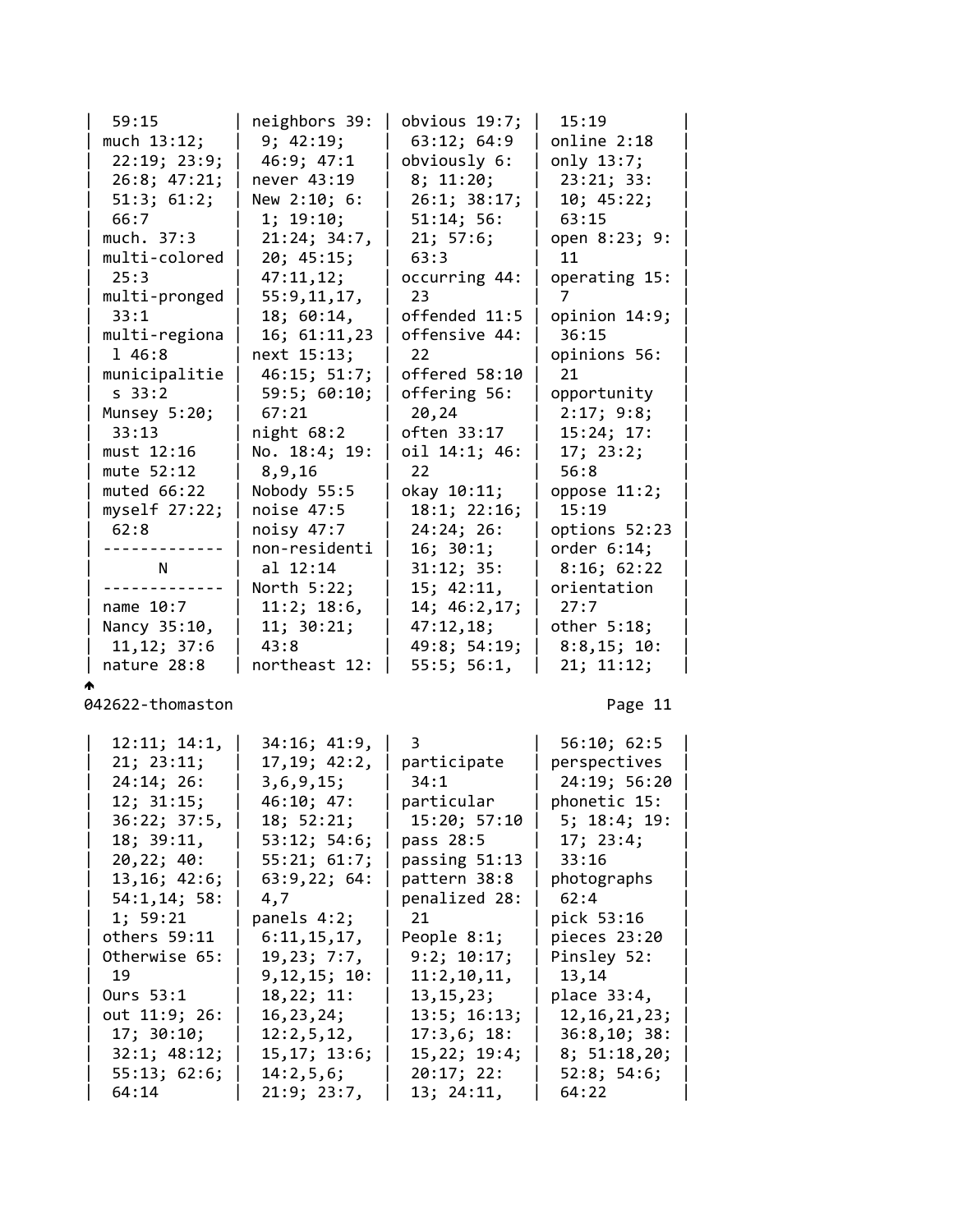| outage 47:3    | 21,24; 24:        | 14; 25:10;     | placed 5:8,     |  |
|----------------|-------------------|----------------|-----------------|--|
| output 12:24   | 10, 16; 25:3;     | 27:9; 28:11;   | 16; 6:18,20,    |  |
| outside 49:6   | 29:7; 30:9;       | 29:6, 10; 32:  | 23; 7:22; 8:    |  |
| over 10:12;    | 31:19; 32:1;      | 7; 36:5,22;    | 3; 12:22;       |  |
| 11:24; 13:4;   | 33:1,4,15;        | 42:1,7; 43:    | 31:14; 36:      |  |
| 14:19; 25:7;   | 35:19; 36:2,      | 2; 46:13;      | 16; 38:11;      |  |
| 38:8           | 8,15; 37:14;      | 47:11,13,14;   | 53:1            |  |
| own 29:1; 38:  | 38:3,6;39:        | 54:5,8,9;      | placement 6:    |  |
| 22             | 19; 43:9,11;      | 55:21          | 15; 12:12;      |  |
| owners 33:11   | 44:11,20;         | people's 53:   | 15:6; 31:19     |  |
|                | 46:18; 48:5,      | 14; 54:11      | places 36:2     |  |
| P.             | 23; 52:17;        | per 12:24;     | placing 53:23   |  |
|                | 53:1,6,10,        | 34:13,14       | Plandome 5:21   |  |
| p.m 2:5        | 17, 23, 24;       | percent 13:7;  | planning 57:    |  |
| P.M. 1:5; 67:  | 54:10; 63:9,      | 18:11; 35:5;   | 22 <sup>2</sup> |  |
| 16, 18; 68:3   | 15, 18, 19, 24;   | 53:19; 59:4,   | please 8:21;    |  |
| page. 67:21    | 64:2,3            | 5;60:9         | 17:24; 25:      |  |
| paid 45:23     | Pang 16:20;       | perhaps 16:    | 11; 46:4;       |  |
| paint 29:1;    | $18:1$ ; $20:1$ , | 14; 33:21      | 55:6; 66:19     |  |
| 32:3,4         | 16; 21:1;         | period 24:16   | pleasing 18:    |  |
| panel 5:3,14;  | 23:3,17; 25:      | periodically   | 23; 31:16       |  |
| 7:20; 12:4,    | 12, 13, 16;       | 58:24          | plot 20:11      |  |
| 20, 24; 13:1;  | 26:9,22           | permit 21:16;  | plus 38:12      |  |
| 18:10, 13, 16, | parameters 3:     | 30:12          | pocket 55:13    |  |
| 20, 22; 19:3,  | 24; 4:16; 5:      | permits 53:7   | point 13:9,     |  |
| 6, 12; 20:4;   | 11; 50:11         | person $2:12;$ | 10; 14:7,22;    |  |
| 21:17; 23:6,   | Park 5:20;        | 29:9           | 27:21; 29:      |  |
| 9; 24:22,23,   | 33:13             | person's 57:   | 12, 19; 30:7;   |  |
| 24; 25:4,6,    | part 24:9;        | 10             | 31:17,22;       |  |
| 14, 21, 24;    | 54:12; 61:        | personal 27:   | 34:23; 40:1,    |  |
| 26:3; 28:11;   | 12, 21, 23        | 12; 54:12      | 11; 48:11;      |  |
| 29:3; 31:11;   | partially 39:     | personally     | 58:11; 60:6     |  |

ሖ

| points $27:4;$ | 65:5          | provided 2:        | 62:11; 65:15    |
|----------------|---------------|--------------------|-----------------|
| 29:15,23       | probability   | 15; 26:8;          | questions 6:    |
| policy 4:1,6,  | 44:22         | 59:16              | 2; 8:1; 48:     |
| 12, 17; 56:6;  | probably 34:  | public 2:9,        | 2; 56:2; 60:    |
| 61:16          | 17; 43:17     | 16; 4:15;          | 2; 64:15        |
| pool 14:16,17  | problem 11:1; | 13:16; 14:8;       | quick 54:24;    |
| popular 13:24  | 12:4,6;13:    | 32:19,22;          | 66:16           |
| position 14:   | 4; 29:18;     | 34:9; 51:15;       | quickest 24:5   |
| 3; 52:6; 57:   | 42:21         | $56:3$ ; $57:21$ ; | quickly 9:24    |
| 10             | problems 10:  | 59:20;60:          | quorum $3:16$ , |
| positive 10:   | 19            | 13; 62:16          | 18              |
| 14; 36:4;      | procedure 48: | publications       | ------------    |
| 47:16          | 3; 49:2       | 26:7               | R               |
| possibility    | process 22:7, | purpose 4:15;      | -------         |
| 30:24          | 9; 28:18;     | 21:19; 44:         | railings 39:1   |
| possible 31:   | 30:11; 40:    | 13; 49:3           | Raise 8:24;     |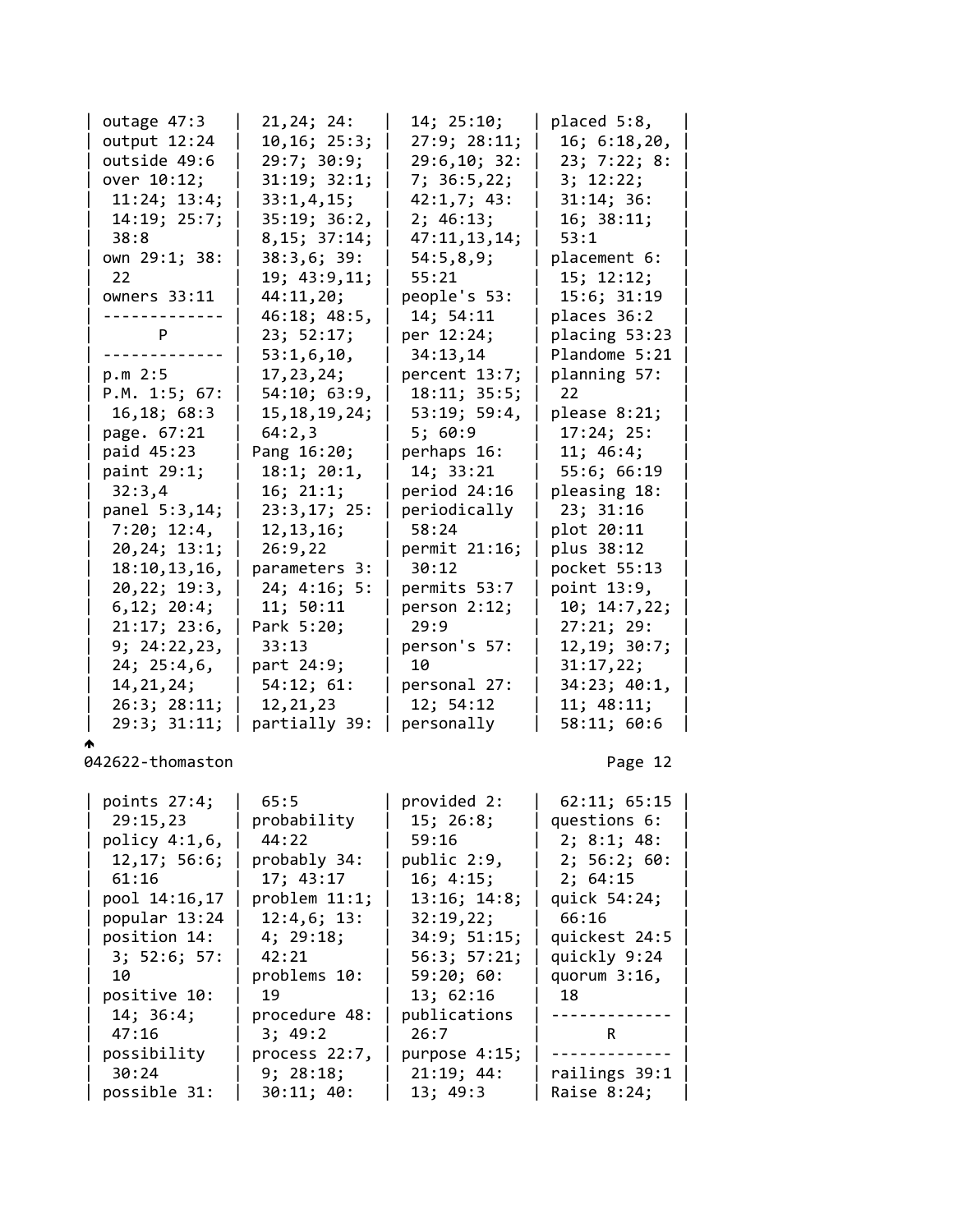| 17; 33:24;    | 10; 49:14,    | pursuant 2:   | 42:24          |  |
|---------------|---------------|---------------|----------------|--|
| 38:4; 51:22;  | 17; 50:8;     | 10,18         | raised 16:19,  |  |
| 61:18; 62:24  | 51:13,18,20;  | put 11:11;    | 24; 59:11,12   |  |
| posted 30:5   | 52:4; 57:21;  | 14:15; 15:9;  | ranches 28:2   |  |
| potentially   | 58:2; 62:23;  | 19:4; 20:7;   | rare 52:2      |  |
| 28:10         | 63:13; 64:    | 23:23; 29:2;  | rather 7:15    |  |
| power 11:14;  | 21; 65:5;     | 33:12; 35:    | rays 44:20     |  |
| 13:8; 47:3;   | 66:10         | 16; 40:9;     | read 9:16;     |  |
| 60:4          | produced 22:8 | 41:9,12,13,   | 37:22; 38:     |  |
| practical 33: | production 7: | 18; 51:10;    | 14; 41:15      |  |
| 20            | 13, 14, 17;   | 52:6,8,17;    | reading 48:12  |  |
| practicality  | 27:15; 28:15  | 53:9; 63:8,   | ready $2:3$    |  |
| 33:11; 56:22  | program 30:23 | 22; 66:8      | reality 29:5   |  |
| preliminarily | programs 32:  | puts 25:2     | realize 21:20  |  |
| 9:12          | 19; 40:7      | putting 20:   | $really$ 3:22; |  |
| prepared 45:2 | projects 33:  | 22; 43:11;    | 4:19; 10:12,   |  |
| preparing 45: | 22            | 47:2; 48:20;  | 24; 11:8;      |  |
| 13            | promote 22:6  | 54:4; 61:20   | 14:4; 15:17;   |  |
| prequel 51:15 | promotion 32: |               | 20:11; 30:     |  |
| presence 12:9 | 18            | Q             | 17; 31:7;      |  |
| present 9:9   | prompted 13:  |               | 41:12,16;      |  |
| presentation  | 20            | qualification | 42:10; 46:     |  |
| 62:24; 64:23  | proper 12:12  | 28:14         | 18; 50:24;     |  |
| presented 26: | property 8:   | qualified 11: | 51:7,15; 52:   |  |
| 17            | 11; 11:10;    | 21            | 14; 55:17;     |  |
| presently 50: | 20:3; 22:14;  | quality 38:5  | 56:10; 57:     |  |
| 4             | 33:12; 36:3;  | quantifiable  | 13, 15, 16     |  |
| pretty 20:23; | 48:17         | 44:10         | rear 6:23; 7:  |  |
| 25:16; 26:8   | proposal 51:  | question 15:  | 3; 14:14       |  |
| prevent 22:   | 10,12; 55:10  | 22; 19:14;    | reason 33:24;  |  |
| 13; 63:17     | proposed 4:7, | 25:11,19;     | 44:24; 55:15   |  |
| price 46:22   | 9,13          | 39:16; 46:    | rebate 33:21;  |  |
| priority 6:14 | proposing 7:6 | 16; 49:9;     | 35:2; 55:8     |  |
| pro-solar 13: | provide 21:   | 50:24; 52:    | rebates 53:21  |  |
| 19; 30:19;    | 18,23; 34:10  | 10, 15; 61:4; | recent 20:9;   |  |
|               |               |               |                |  |

| 22:11; 32:    | 20:12           | residential   | 53:13         |
|---------------|-----------------|---------------|---------------|
| 18,20; 58:4   | relating 34:    | 4:2; 5:3; 6:  | rim 64:7      |
| recently 14:  | 15; 56:22       | 11; 10:11;    | rims 23:19    |
| 20; 22:8      | relevant 2:23   | 12:13; 34:    | ring $64:8$   |
| recommendatio | remember 30:    | 11; 35:6      | rise 43:13    |
| n 11:7; 17:   | 23; 45:7        | residents 16: | Robert 10:4   |
| 18; 37:5;     | remind $16:11;$ | 6; 17:9,16;   | roll 2:22;    |
| 49:18,20      | 17:5,7          | 29:20; 33:8,  | 66:20         |
| recommendatio | remove $44:12$  | 24; 38:18;    | roof 6:20; 7: |
| ns 35:16      | renew 60:22     | 52:4,6;56:    | 15; 15:4;     |
| recorded 2:15 | renewal 59:1    | 15            | 18:6, 8, 12,  |
| recording 2:  | renewed 59:3    | respect 3:24; | 17; 23:8,11,  |
| 2; 68:7       | renovation      | 4:11,17;5:    | 24; 24:22,    |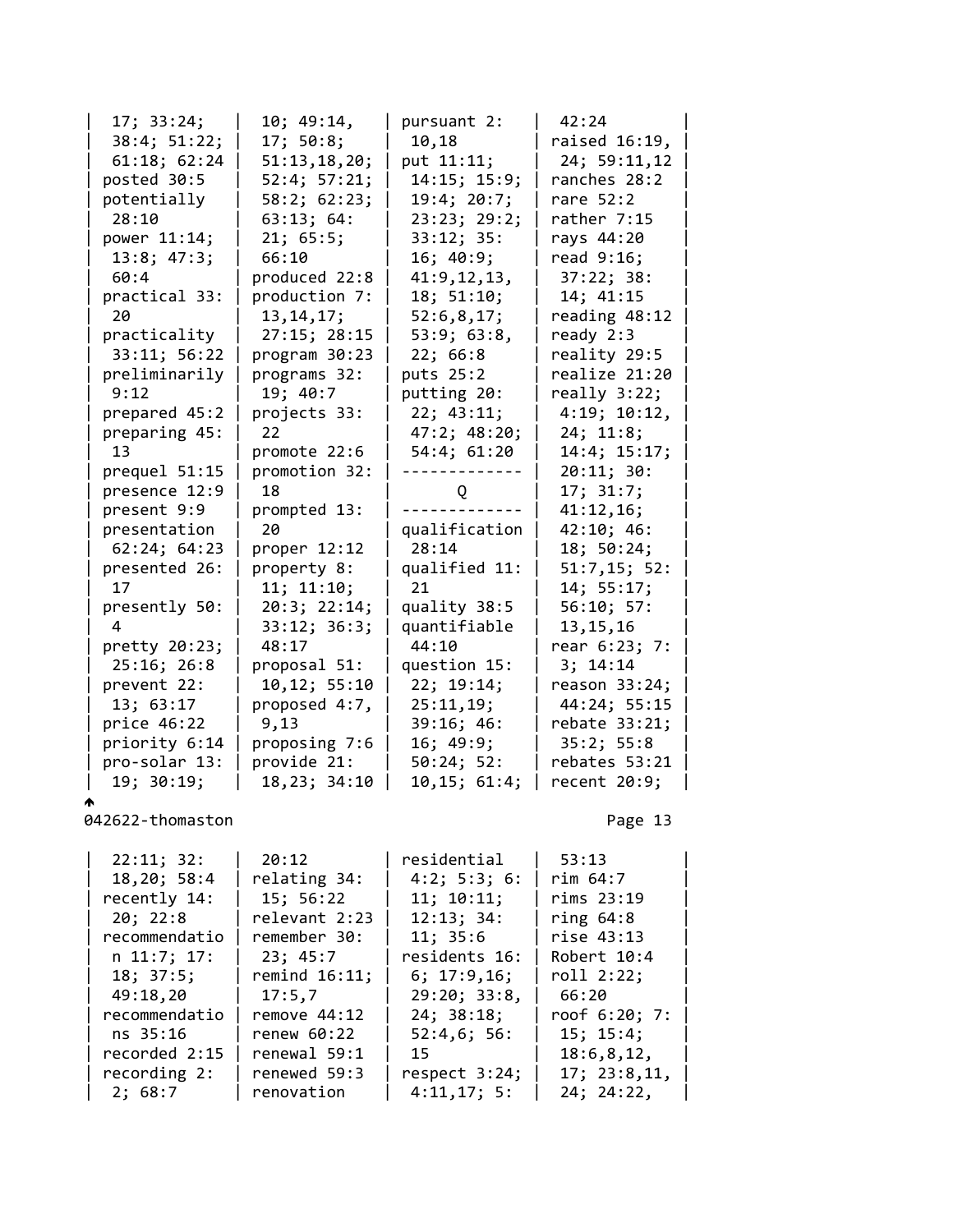| rectangles       | 38:23; 40:13    | 2, 14; 7:4;   | 23, 24; 25: 3, |
|------------------|-----------------|---------------|----------------|
| 25:17            | renovations     | 52:8; 57:11   | 23; 26:2;      |
| reddish 23:12    | 40:17           | respond 23:17 | 27:8; 28:7;    |
| reduce 32:23;    | repeat 4:8      | responders    | 29:3,21; 38:   |
| 33:9             | repeats 32:9    | 30:8          | 11; 41:10,     |
| reference 5:     | replace 13:7    | responds 32:9 | 19; 42:6;      |
| 22; 6:1,7        | replaced 61:    | response 10:  | 44:19; 53:1,   |
| referring 25:    | 22              | 14; 62:11     | 16; 54:2;      |
| 14               | report 45:15;   | response. 55: | 61:6, 11, 13,  |
| reflect 7:8;     | 46:7; 60:4      | 4             | 14, 18, 22;    |
| 57:9             | REPORTER 1:     | rest 15:9;    | 62:2; 63:4,    |
| reflected 20:    | 23; 68:11       | 27:23         | 7,14,18; 64:   |
| 5                | representativ   | restriction   | 1,17           |
| reflective       | e 18:9          | 8:6,9         | roofing 61:    |
| 24:24            | reputable 52:   | restrictions  | 23; 62:9       |
| refract 19:13    | 19              | 41:18; 54:5   | roofs 12:15;   |
| regard $35:1$    | request 61:     | resurfacing   | 43:23; 44:2    |
| regarding 36:    | 24; 63:3;       | 62:2          | room 45:23     |
| 10; 54:2         | 64:5            | Review 4:19,  | rotten 63:10   |
| regardless       | requested 62:   | 23; 5:4,6,    | route 24:5     |
| 29:8             | 4               | 10, 13; 6:4,  | Ruchira 59:    |
| regards 60:6,    | requesting      | 13; 9:22;     | 12,20          |
|                  | 22:3,5          | 10:1; 13:19;  | rule 49:5      |
| regulated 14:    | require 23:6    | 17:8,19;19:   | rules 40:15;   |
| 9, 11, 12, 19    | required 19:    | 2; 24:18;     | 57:8           |
| regulation       | 15; 39:19;      | 35:18; 38:    | run 21:20      |
| 14:22; 15:2;     | 40:13           | 21, 23; 48:6, | running 47:4   |
| 18:21; 19:7;     | requirement     | 10; 49:12,    |                |
| 24:21; 29:       | 18:15; 23:5;    | 16,18; 50:1,  | S              |
| 16; 43:24;       | 30:14           | 3, 9, 13; 53: |                |
| 46:10            | requirements    | 5; 59:22;     | S. 1:9,11      |
| regulations      | 36:10; 41:13    | 61:9,15;63:   | safety 2:9;    |
| 60:23; 64:20     | research 18:    | 1             | 12:11; 14:23   |
| reiterate 51:    | 24; 33:18       | reviewed 5:2; | salt 59:2      |
| 11               | residence 6:    | 8:15; 17:19   | same 47:4,7;   |
| reject 5:8;      | 24              | reviewing 17: | 49:16          |
| 49:19            | resident 17:    | 23; 50:5      | sample 30:4;   |
| related 2:10;    | 21; 29:22       | ridiculous    | 62:3           |
|                  |                 |               |                |
| 042622-thomaston |                 |               | Page 14        |
| samples 62:2     | 11              | 15; 21:5;     | 6, 10; 55:21;  |
| Save 41:21;      | seven 47:6      | 51:22         | 59:16; 61:7;   |
| 46:17; 53:       | several 62:20   | situations    | 63:9           |
| 19; 54:8;        | shade 26:9,10   | 51:23         | sole 65:15     |
| 55:21            | shape $25:16$ ; | six 47:1,4,6; | solely 4:14    |
| saving $36:24$ ; | 50:16           | 59:4          | solid 56:11    |
| 53:23            | shapes $28:1$   | Sixty-four    | some 8:18,20;  |
| saying $65:15$   | share $45:4;$   | 31:2          | 10:17,19;      |
| says 20:14;      | 55:8,16;58:     | size 12:23;   | 12:21; 13:9;   |
| 48:16            | 5               | 29:8; 50:15   | 18:22,24;      |
|                  |                 |               |                |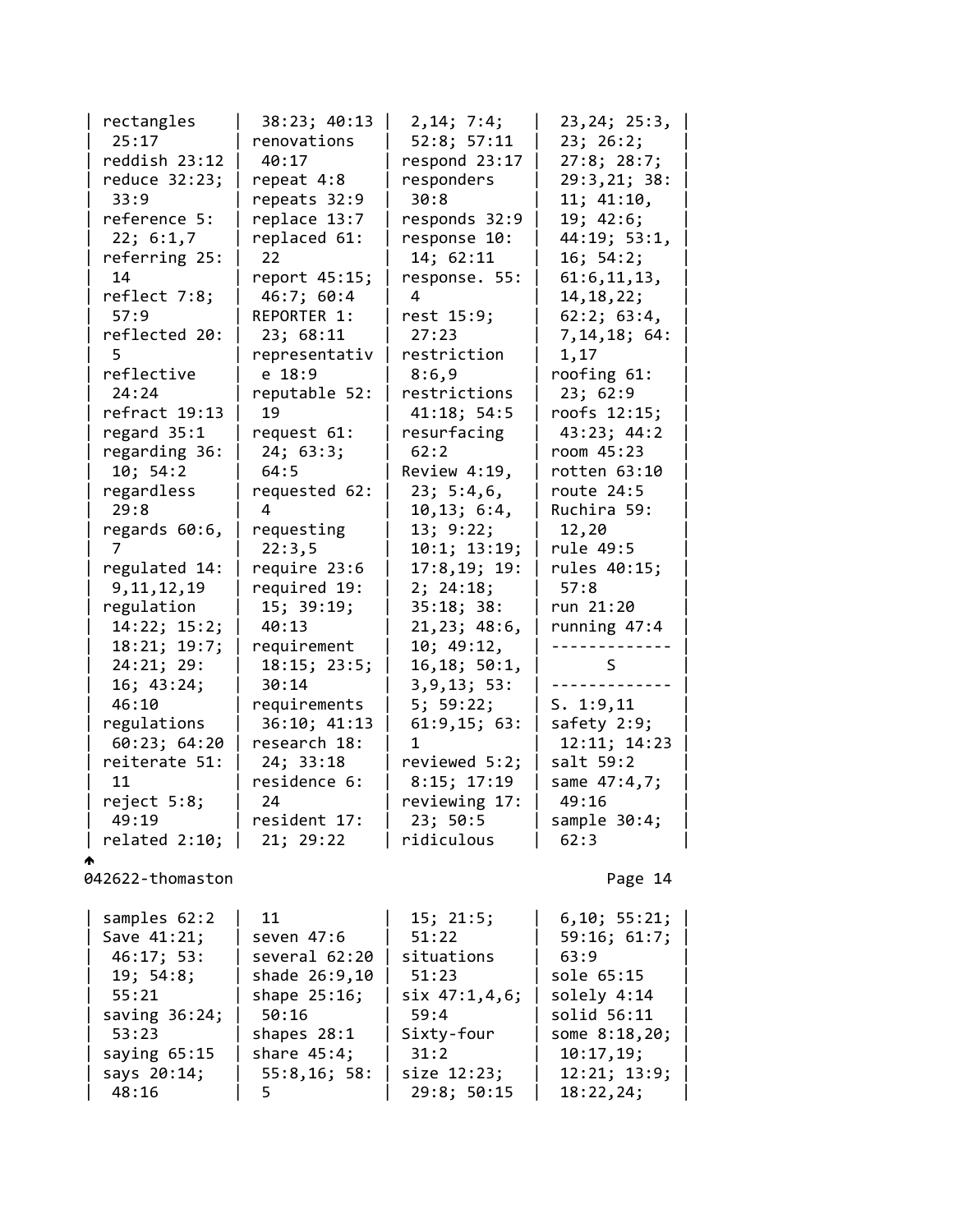| scale 58:23;    | sharing $65:22$  | sky 33:17;     | 19:17; 22:    |  |
|-----------------|------------------|----------------|---------------|--|
| 60:9            | Sherman 35:      | 42:15,16       | 24; 23:5, 12, |  |
| scanning 9:24   | 10, 13, 15;      | sliding 58:    | 14; 29:16;    |  |
| scattered 38:   | 37:9             | 22; 60:8       | 36:20; 40:9;  |  |
| 10              | shingle 23:8,    | slope 28:8,16  | 42:7,8,9;     |  |
| Schank 43:6     | 11, 16; 25:      | smaller 11:    | 47:13,14;     |  |
| screening 7:    | 15; 61:6         | 10; 34:10      | 48:20; 50:    |  |
| 19,23; 48:21    | shingles 62:9    | smile 27:19    | 11; 57:19;    |  |
| second $20:8$ ; | shiny $64:8$     | solar 4:2,12;  | 59:24; 63:2,  |  |
| 28:13; 60:6;    | short 31:9       | 5:3, 14, 17,   | 7             |  |
| 66:18           | shouldn't 16:    | 22; 6:3,7,8,   | somebody 11:  |  |
| see 13:20;      | 9                | 9, 11, 23; 7:  | 5; 12:18      |  |
| 16:15; 20:      | side 14:11,      | 7,20,21; 8:    | someone 16:   |  |
| 13; 24:4, 16;   | 13; 18:11;       | 17; 10:10;     | 17; 27:17,    |  |
| 27:17; 51:9;    | 24:11,14;        | 11:16; 12:4;   | 19; 32:2;     |  |
| 54:16           | 57:7             | 14:2,5,6;      | 43:19; 47:    |  |
| seeing $42:7$ ; | SIEGEL 1:12;     | 15:11,12;      | 17; 51:24;    |  |
| 57:24           | 3:11,12; 56:     | 18:7,9,10,     | 61:9          |  |
| seek 6:3        | 7; 66:17;        | 16, 20, 22;    | someone's 27: |  |
| seem 13:8;      | 67:10,11         | 19:3,6,10,     | 17            |  |
| 30:9; 48:15     | silicon 15:3     | 12; 20:4;      | something 8:  |  |
| seems 12:7;     | $silver$ 25:4;   | 21:17; 23:7;   | 14; 10:5;     |  |
| 37:17; 48:13    | 64:2,8           | 24:10,16;      | 11:9; 12:7,   |  |
| seen 25:18;     | similar 51:18    | 25:14; 27:     | 19; 21:6,10;  |  |
| 26:6,12; 44:    | simple 31:19;    | 15; 28:6, 11;  | 23:10; 24:7;  |  |
| 21              | 64:5,9           | 29:3,7; 31:    | 27:10,11;     |  |
| semi-flat 43:   | simply 22:5      | 7,11; 32:1,    | 36:21; 41:    |  |
| 23              | since $9:4$      | 24; 33:4;      | 22,24; 50:    |  |
| send 18:24      | single $31:24$ ; | 34:11,16;      | 18; 57:11;    |  |
| sense 13:9;     | 33:15; 37:       | 35:2,8,19;     | 58:16; 66:8,  |  |
| 30:19,20,22;    | 23; 42:11,       | 36:2,15; 37:   | 13            |  |
| 32:5            | 18; 47:2         | 14; 39:6, 18;  | Sometimes 46: |  |
| sensible 56:    | singles 11:9     | 40:10; 41:9,   | 19; 62:6      |  |
| 11              | sir 41:3; 55:    | 16, 19; 42: 2, | somewhat 11:  |  |
| sensitive 52:   | 7                | 3, 6, 9, 15;   | 5; 43:23      |  |
| 3               | sit 44:16        | 43:9,11; 44:   | sorry 9:23;   |  |
| sent $5:7$      | site 20:9;       | 20; 46:10,     | 22:23; 40:    |  |
| serve 22:9      | 21:8, 18, 24;    | 18; 47:18;     | 23; 41:7;     |  |
| service 34:9    | 22:7,15;63:      | 48:5; 52:17,   | 45:19; 52:9,  |  |
| set 24:21;      | 4;64:16          | 21; 53:1,6     | 11; 58:19     |  |
| 42:1; 46:10,    | situation 11:    | 9,12,17; 54:   | sort 40:9;    |  |

042622-thomaston 2012 2022 2023

 $\spadesuit$ 

| 48:20; 52:15  | STEVEN 1:8;  | 4; 45:3; 62: | - 10         |
|---------------|--------------|--------------|--------------|
| sound $63:5$  | 3:14; 67:13  | 13           | technical 6: |
| sounds 47:8   | still 48:5;  | substrature  | 2.3          |
| sources 6:1,  | 64:20        | 15:5         | technology   |
| 7; 14:1       | stories 20:8 | substructure | 47:12; 55:19 |
| south 11:3;   | storms 12:10 | 63:5         | terms 8:13;  |
| 18:8, 12, 16; | straight 42: | suggest 46:  | 25:20; 27:6, |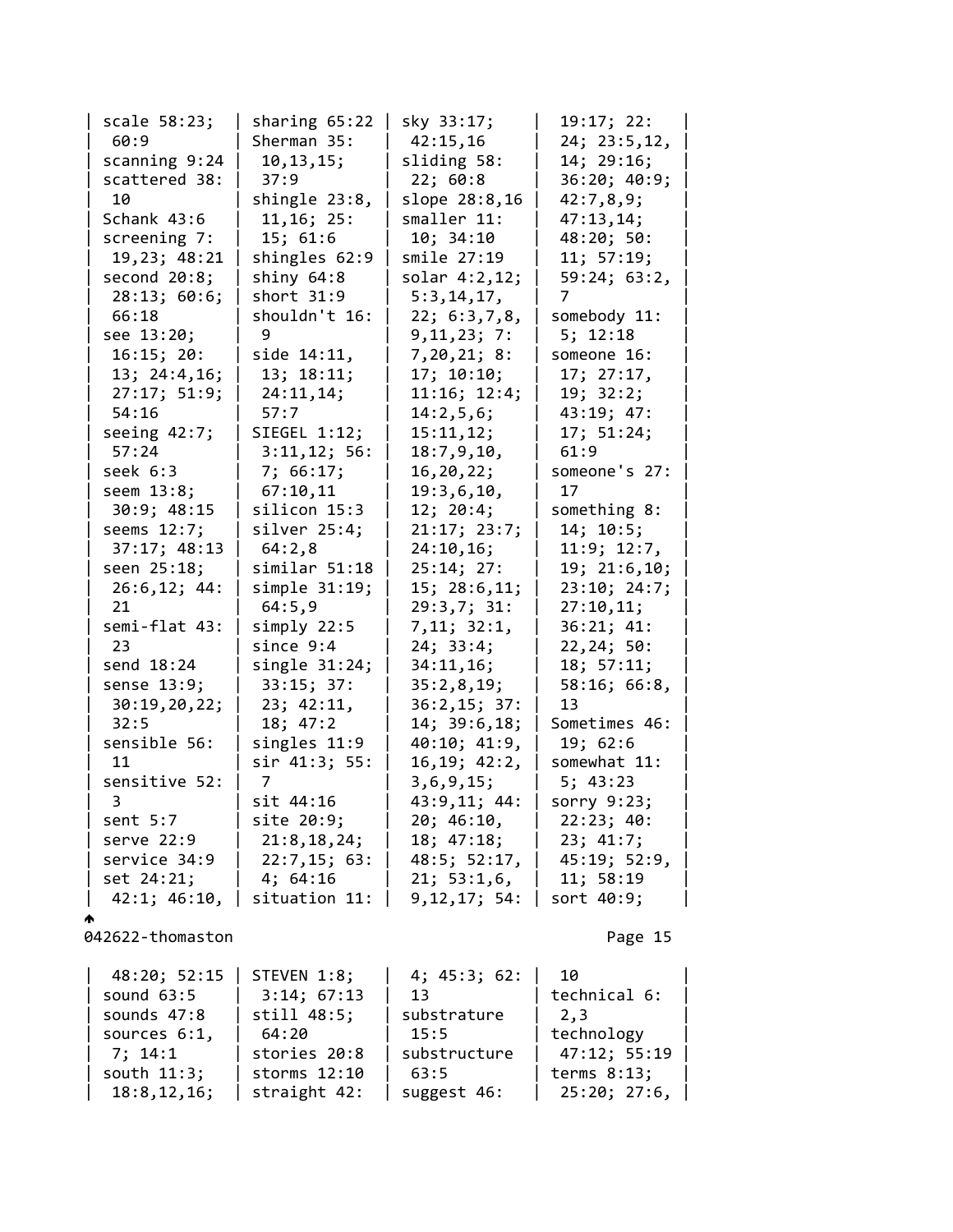| 27:14; 29:      | 22              | 12; 55:19       | 18; 29:15;       |
|-----------------|-----------------|-----------------|------------------|
| 21; 30:21;      | streamline      | suggestion      | 35:20; 56:5      |
| 53:2            | 30:11; 56:      | 36:19           | terrible 43:     |
| spacing $12:17$ | 13; 62:22;      | summary 65:10   | 18               |
| speaks 40:2     | 63:12; 64:      | sun 28:16,20;   | testing 63:7     |
| SPECIAL 1:2;    | 21; 65:4,7;     | 43:13; 44:      | themselves       |
| 2:5; 38:21;     | 66:9            | 19,21           | 11:23; 23:21     |
| 39:4            | streamlines     | supposed 21:    | there's $8:4$ ,  |
| specific 25:8   | 22:8            | 6; 59:5         | 11; 16:4;        |
| spoken 32:12;   | streamlining    | surrounding     | 21:13; 23:       |
| 54:20           | 22:6            | 17:16; 39:9     | 10; 24:21,       |
| square 13:1     | street $6:24$ ; | survey 19:16,   | 22, 23; 31:      |
| squares 25:17   | 7:4; 8:7;       | 18, 21; 20:5,   | 23; 33:7;        |
| stability 64:   | 10:21,22;       | 10, 20, 22;     | 34:7; 35:7;      |
| 17              | 11:4; 18:4,     | 21:8, 18, 24;   | 38:11,17;        |
| staff $2:24$    | 17; 21:13;      | 22:7, 15, 20;   | 40:6; 48:24;     |
| standard 25:    | 28:21; 36:      | 40:11,12;       | 52:22,24;        |
| 16; 47:15       | 12; 42:17,      | 63:4; 64:16     | 56:21; 58:8;     |
| standardized    | 20; 43:15;      | surveyor 21:    | 61:11; 62:       |
| 38:10           | 48:20,23        | 22              | 14; 63:2;        |
| standout 21:    | strictly 6:11   | surveys 40:     | 64:22            |
| 11              | strong 14:3     | 16; 52:20       | They've $6:17$ ; |
| start $33:1$    | strongly 33:    | sustainable     | 7:12,18; 20:     |
| Starting 2:1    | 19              | 33:3,22         | 7; 64:15         |
| State 2:11;     | structure 61:   | swimming 14:    | thing 10:15;     |
| 6:1; 8:4; 9:    | 14              | 16              | 27:23; 28:       |
| 13; 15:18;      | structures      | symmetry 6:16   | 13; 39:11;       |
| 19:10; 34:7,    | 31:24           | system $7:21$ ; | 40:5; 41:23;     |
| 20; 35:1;       | studies 45:2    | 8:2,17          | 42:14; 46:       |
| 40:6,7; 53:     | study $43:2;$   | systems 6:4;    | 24; 48:11;       |
| 21; 55:9,11,    | 44:3,9,14,      | 11:22           | 54:14; 57:18     |
| 17; 58:10,      | 24; 45:2,5,     | ------------    | things 10:19;    |
| 15; 60:14,      | 9,23            | T               | 11:22; 12:       |
| 15,16           | stuff 10:10     |                 | 21; 13:3,14;     |
| stated 30:18    | subject 51:     | tabs 9:17       | 36:23; 37:5;     |
| states 19:18    | 12,14           | talked 46:7     | 38:24; 40:3;     |
| stay 11:17      | subjective      | taste 27:12     | 54:1; 63:3;      |
| steel 24:23     | 27:12,16;       | tax 33:21;      | 64:9,18          |
| step 50:6;      | 48:14           | 34:12,19;       | thinking 31:     |
| 51:7            | submission      | 35:1,5;36:      | 22               |
| Steve 15:13;    | 44:3; 59:17     | 21; 55:11;      | THOMASTON 1:     |
| 32:10; 37:7;    | submit $2:18$ ; | 58:9; 60:16,    | 1; 2:6; 6:       |
| 41:2; 59:11;    | 37:7; 45:15     | 18              | 10; 13:17;       |
| 65:17           | submitted 20:   | taxpayer 14:    | 27:24; 28:9;     |
|                 |                 |                 |                  |

| $30:3$ ; $31:6$ ,   2:15 |                              | $\vert$ types 28:2; | $\vert$ 63:8; 64:24 $\vert$ |
|--------------------------|------------------------------|---------------------|-----------------------------|
|                          | 24; 33:8,19;   treadness 18: | 44:1.2              | update 21:23;               |
| 41:16; 42:18             | 4: 19:17:                    | typically 7:        | 22:20; 39:19                |
| thorough 43:             | - 23:4                       | 11                  | using 22:11                 |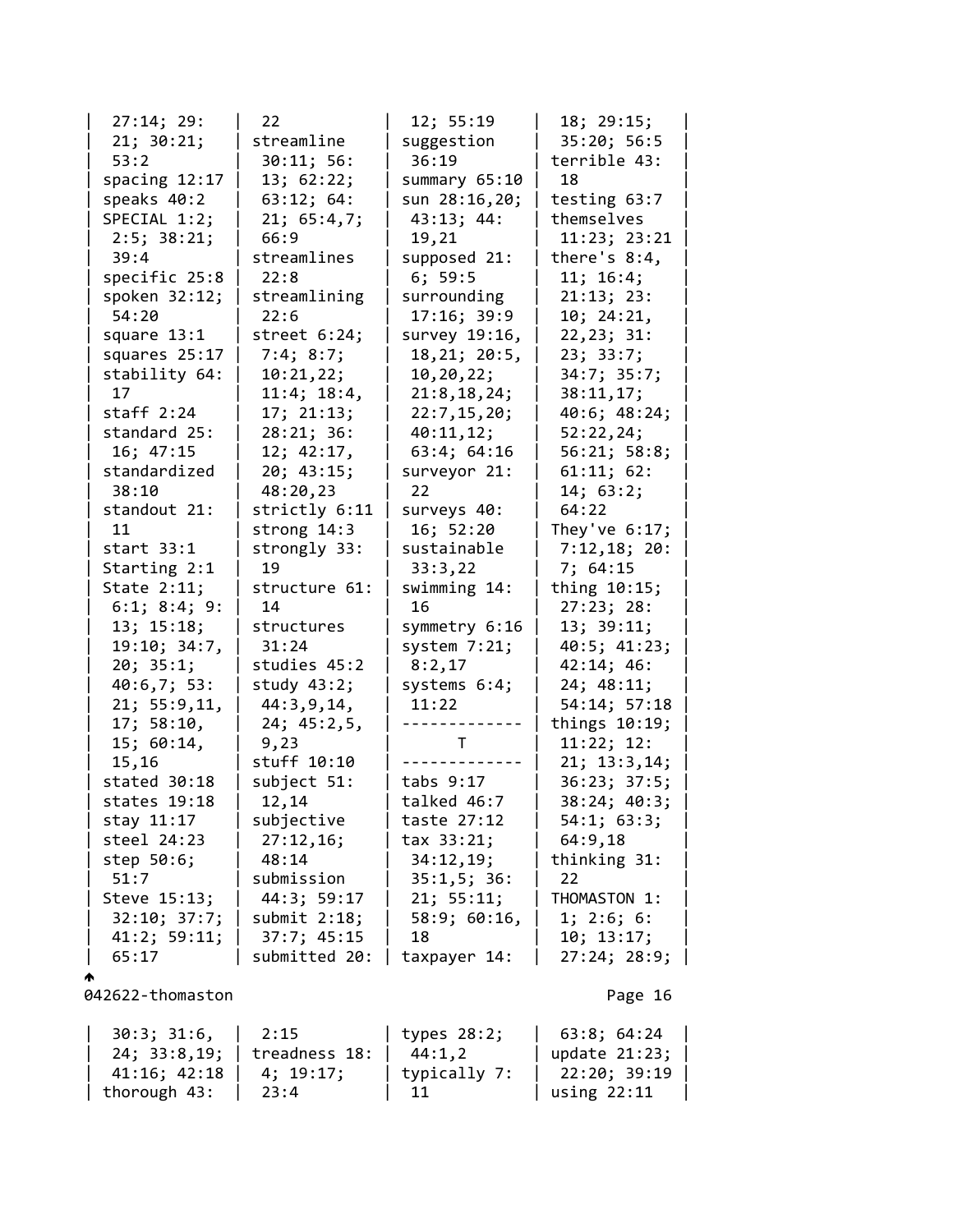| 21                         | trees $8:16$               | $- - - - - -$                | utility 7:19              |
|----------------------------|----------------------------|------------------------------|---------------------------|
| though $41:23$ ;           | triangles 25:              | $\mathsf{U}$                 | utilizing 50:             |
| 43:22                      | 18                         |                              | 3                         |
| three $21:13$ ;            | trouble 20:13              | ugly 25:5;                   |                           |
| 42:19; 47:1;               | troublesome                | 42:9                         | V                         |
| 49:16; 58:3                | 44:12                      | unanimous 14:                |                           |
| throughout                 | true 12:23;                | 6                            | valid 29:15               |
| 20:6; 24:4;                | 68:5                       | understand                   | value $8:13;$             |
| 66:14                      | TRUSTEE 1:10,              | 42:22; 47:                   | 19:4                      |
| ties 49:22                 | 11, 12; 3:4,               | 16; 54:3;                    | values 8:11               |
| tightened 64:              | 6,7,9,10,12;               | 58:18; 60:5                  | valve 15:7                |
| 24                         | 56:7,18;61:                | understood                   | variance 49:              |
| tiles 38:9                 | 4; 65:20;                  | 43:2                         | 6; 52:1,7                 |
| timeliness                 | 66:17; 67:3,               | undisputable                 | variances 54:             |
| 20:12                      | 5,6,8,9,11                 | 27:11,13                     | 6                         |
| tint $26:2,3;$             | TRUSTEES 1:2;              | undue $22:1$                 | various 13:5              |
| 63:18                      | 2:6,12; 4:                 | unfortunately                | verses 61:6               |
| title 21:22                | 10, 14, 21; 5:             | 33:3                         | versus 56:23              |
| today $46:19$ ;            | 7; 13:17;                  | uniform 7:10;                | VIA 1:3                   |
| 62:19                      | 16:1,7; 17:                | 66:13                        | VIDEOCONFEREN             |
| together 66:9              | 20,23; 19:1;               | units $15:4;$                | CE 1:3                    |
| Tonight 3:20;              | 32:16; 41:6;               | 51:19                        | videoconferen             |
| 4:9,11; 9:2                | 49:13,19;                  | unknown $60:11$              | cing $2:8,14$             |
| topic 41:22<br>total 55:10 | 50:5, 11; 54:<br>16; 56:2; | Unless 9:10;<br>45:21; 48:18 | view 6:24; 7:             |
| touch $49:8$               | 62:14                      | unlikely 43:                 | 4; 10:24;<br>18:5; 28:20; |
| touched $9:17$ ;           | TRUSUTEE 57:               | 18                           | 47:13; 57:9               |
| 49:10                      | 18                         | unnecessary                  | viewed 8:7                |
| towards 14:1               | try 9:6; 24:               | 9:17; 57:15                  | views 9:9;                |
| Tower 32:20;               | 20; 36:22;                 | unreasonable                 | 15:18; 65:22              |
| 35:24                      | 51:22; 52:2                | 18:14,18;                    | VILLAGE 1:1,              |
| town 3:22; 5:              | trying $4:24$ ;            | 19:8; 36:1                   | 13; 2:1,6                 |
| 21; 11:19;                 | 22:5; 40:1;                | unregulated                  | 19, 21, 23; 3:            |
| 13:21; 24:                 | 41:22                      | 24:2                         | 1, 4, 7, 10, 13,          |
| 20; 25:9;                  | turn 13:21;                | up 4:24; 5:                  | 17; 4:3,7,                |
| 27:3,23; 28:               | 43:6,8                     | 10; 8:23; 9:                 | 10, 12, 14; 5:            |
| 9                          | TV 30:23                   | 11; 12:18;                   | 19, 20, 21, 24;           |
| track $48:8$ ;             | Twenty 59:4                | 20:22; 21:                   | 6:10; 7:1;                |
| 51:6                       | two 10:18;                 | 12,20,22;                    | 8:8; 10:2;                |
| tracking 50:               | 16:19; 20:1;               | 24:21; 29:                   | 13:17; 16:                |
| 17                         | 24:15,18;                  | 11; 32:21;                   | 18, 23; 17:               |
| traffic 44:15              | 42:19; 47:1;               | 42:1,16; 46:                 | 11, 14, 21;               |
| TRANSCRIBED                | 49:13; 63:10               | 10, 11, 22;                  | 20:4,6;26:                |
| 68:6                       | type $6:17$ ;              | 47:24; 52:                   | 14; 27:24;                |
| TRANSCRIPT                 | 36:20; 38:                 | 18, 20; 53:                  | 30:4; 33:13,              |
| 68:6                       | 15; 52:21;                 | 22; 58:4,24;                 | 16; 35:21,                |
| transcription              | 55:18                      | 61:2; 62:7;                  | 23; 36:20;                |
|                            |                            |                              |                           |
| 042622-thomaston           |                            |                              | Page 17                   |

| 38:21; 39:3, | WEINBERG 1:8; | whether 6:22; | wish 4:20,21; |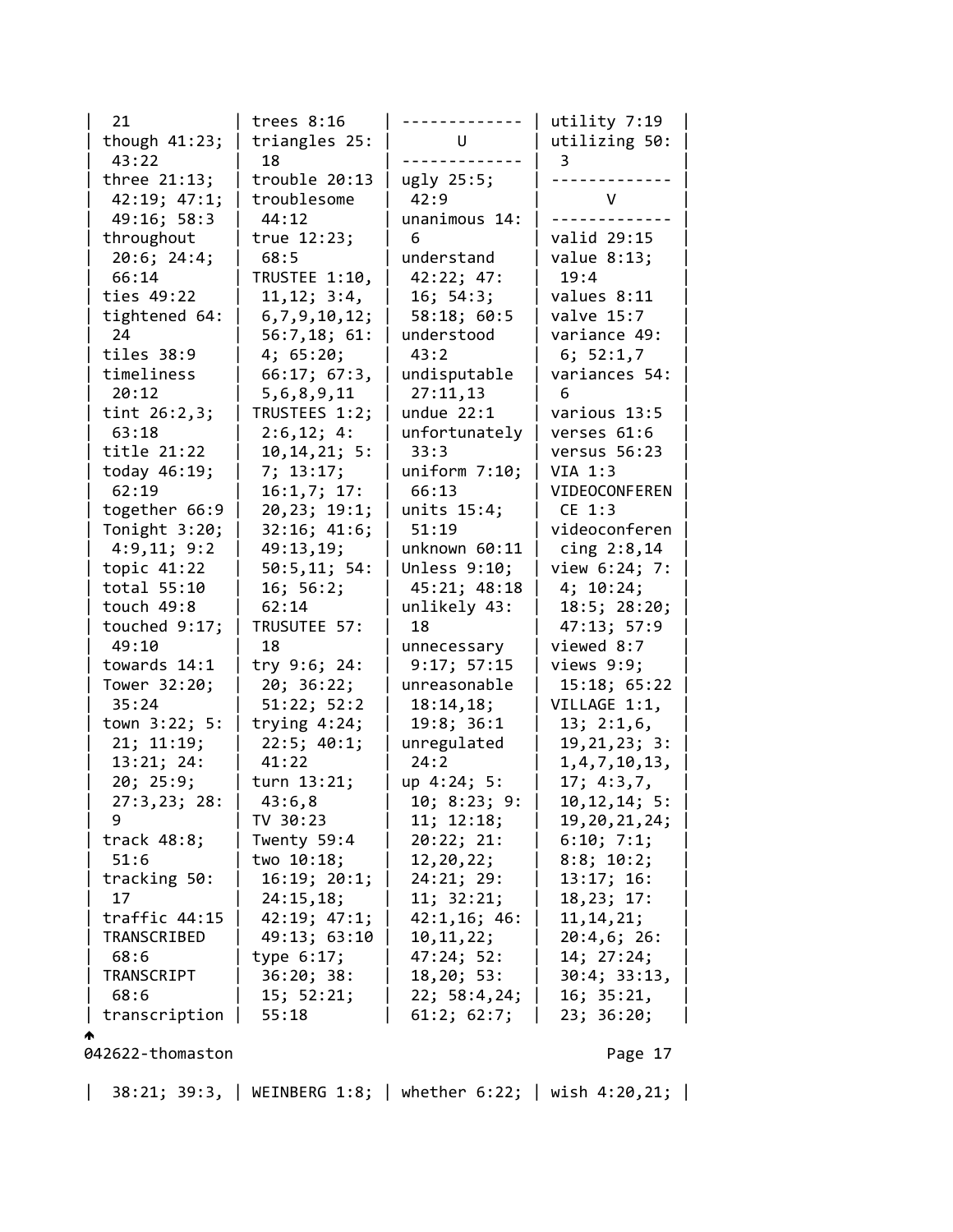| 9; 40:3,8;       | 2:4; 3:14,    | 7:2; 8:10;      | 5:12; 6:2;       |
|------------------|---------------|-----------------|------------------|
| 41:11,15;        | 15,20; 9:21;  | 10:22; 11:      | 34:5             |
| 42:1; 46:13;     | 10:4,6,8;     | 20,24; 12:2;    | wishes 54:20;    |
| 53:8; 55:20;     | 13:11; 15:    | 14:5, 15; 36:   | 55:2             |
| 66:14,23;        | 16,23; 16:4,  | 21; 50:7,10,    | within 8:7;      |
| 67:3,6,9,12,     | 21; 17:1,13,  | 24; 53:10;      | 17:9; 48:17;     |
| 17               | 15; 22:16,    | 58:8; 59:8;     | 49:23; 50:12     |
| villages 5:      | 23; 25:19;    | 61:12; 63:21    | without $7:11;$  |
| 18; 8:15         | 26:4, 19, 23; | white 38:15     | 15:1; 20:13;     |
| virtual 8:24     | 27:1; 29:24;  | who's 57:21     | 38:7; 57:14      |
| visible 42:3;    | 30:2, 15, 16; | whoever 36:2    | withstanding     |
| 46:8; 48:17,     | 31:12,13,20;  | whole 39:10     | 12:3             |
| 19               | 32:14,16;     | wife 60:21      | word 6:6         |
| visual $42:4;$   | 34:3,5;35:    | will 2:15,21;   | work 4:19;       |
| 48:19            | 9, 14; 37:3;  | 4:6,10; 6:9;    | 22:18; 41:       |
| visualized       | 40:22; 41:1,  | 8:3; 13:10,     | 13; 44:18;       |
| 36:11,13         | 4; 45:18,20;  | 21; 16:16;      | 47:7             |
| votes 67:19      | 46:3; 47:21,  | 19:24; 27:3;    | worked 50:2      |
|                  | 23; 49:8;     | 35:21; 37:      | working 41:16    |
| W                | 52:13; 54:    | 24; 40:19;      | worth 11:8       |
|                  | 17, 19, 23;   | 42:8,9;49:      | written 62:13    |
| W. 1:10          | 55:1, 5, 24;  | 11, 15, 17, 18, | ------           |
| wait 16:13,16    | 56:17; 57:3,  | 19,24; 50:      | Υ                |
| waiting 16:      | 17; 58:3,19;  | 23; 51:8;       |                  |
| 22; 31:3         | 59:7,14,18,   | 55:10,14;       | yard 14:11,      |
| walk 31:10;      | 20; 60:12,    | 62:3,5,6;       | 13,14            |
| 62:6             | 18; 61:1;     | 63:12; 66:3,    | year 19:19,      |
| wanted $23:1$ ;  | 65:9,18;66:   | 8,9,12          | 21, 24; 58:      |
| 37:13,15;        | 5,19; 67:13,  | Wilson 4:22;    | 12; 59:5,6;      |
| 48:11; 54:       | 14; 68:1      | 9:14,21;13:     | 60:9             |
| 13, 14; 56: 7;   | welcome 16:   | 13; 15:21;      | years 20:20;     |
| 59:15; 65:       | 12; 17:21;    | 16:3, 16; 19:   | 30:3; 31:2;      |
| 12,19            | 54:15         | 22, 23; 21:1;   | 52:18;60:        |
| wants 16:7;      | Wendy 35:12;  | 22:21; 23:      | 10; 61:19;       |
| 44:16; 53:9      | 37:11; 40:    | 17; 26:1,5      | 63:10            |
| wasting 65:1,    | 23; 47:23;    | 16, 24; 29:     | York 2:10; 6:    |
| 2,3              | 52:9          | 23; 32:6,15;    | 1; 19:10;        |
| watt 34:13,15    | west 43:5     | 34:4,21; 35:    | 34:7,20; 55:     |
| way 4:3; 14:     | WESTON 1:9;   | 11; 37:4,10;    | 9, 11, 17; 60:   |
| 7; 16:1; 30:     | 3:2,3; 58:7,  | 40:18,21;       | 14,16            |
| 10; 36:14;       | 18; 59:10;    | 42:23; 45:9,    | you 2:3; 3:      |
| 37:22; 41:8;     | 65:14; 66:    | 17,19; 46:2;    | 23; 5:12, 24;    |
| 43:22; 50:       | 18, 21; 67:1, | 47:22; 54:      | 6:2; 7:14;       |
| 16; 63:21        | 2             | 18; 61:15       | 8:20,21;9:       |
| ways 38:11       | whatever 26:  | wind $11:14$    | 1, 3, 7, 13, 14, |
| weather 12:3     | 11; 42:6;     | windows 38:     | 15, 17; 10:8,    |
| website $2:19$ ; | 51:11,13;     | 24; 39:17       | 16, 18; 11:1,    |
| 5:9,16,23,       | 52:8          | wire 24:1       | 20; 12:23;       |
| 24; 30:5         | wherewithal   | wires 38:7      | 13:11,20;        |
| weigh $7:16$     | 11:3          | wiring 29:16    | 14:14, 15, 17,   |
|                  |               |                 |                  |

ሖ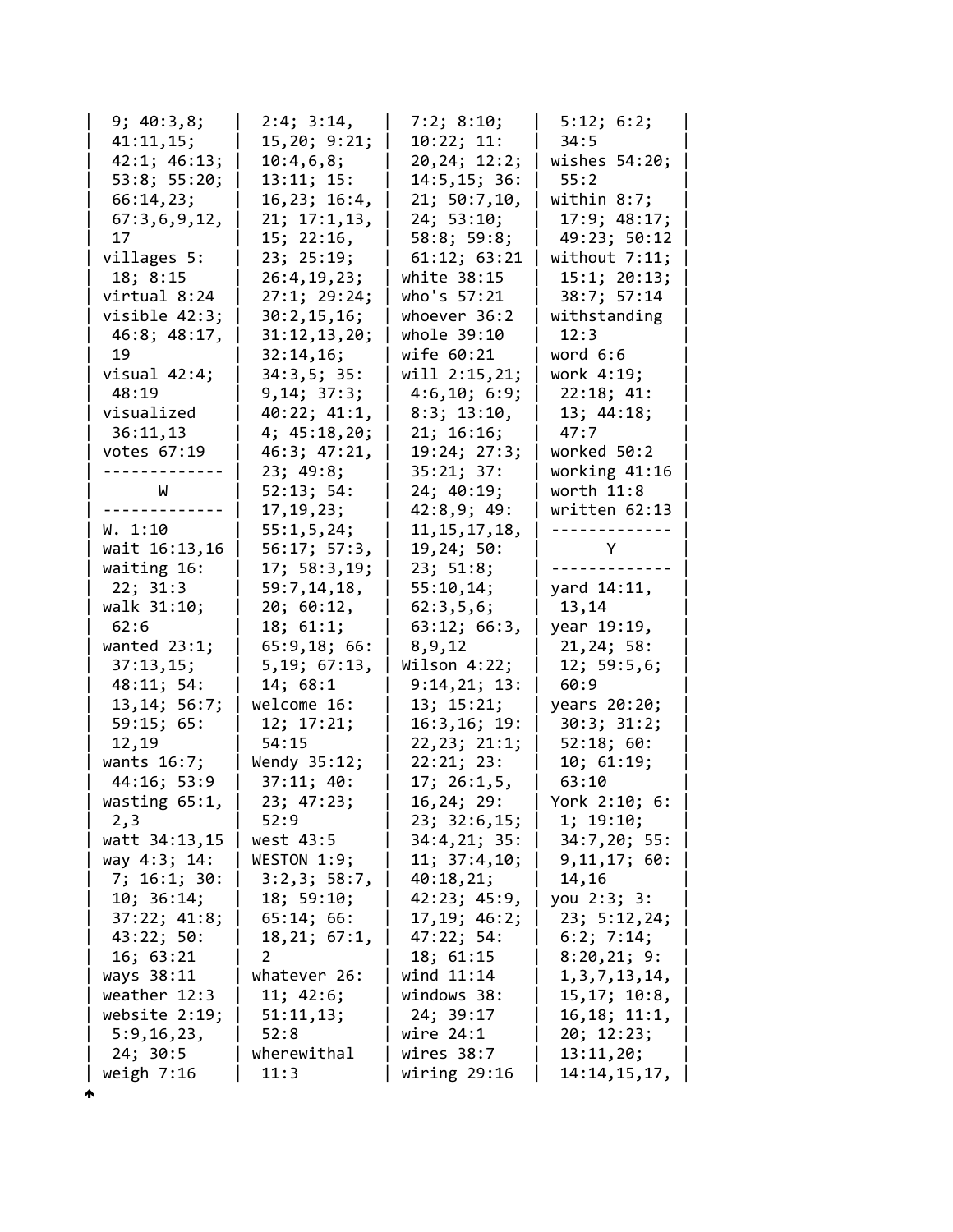| 24; 15:14,                 | 6; 68:1                          |  |
|----------------------------|----------------------------------|--|
| 21; 16:5,8,                | your $8:24$ ;                    |  |
| 14, 15; 17:1,              | 14:12, 13, 14,                   |  |
| 2, 4, 20, 21;              | 18; 15:10;                       |  |
| 18:1,5,10;                 | 21:22; 28:                       |  |
| 19:14,20;                  | 13; 43:16,                       |  |
|                            | 20:15, 16, 23;   22, 23; 44:5;   |  |
| 21:1,4,5,6                 | $45:6; 46:4;$                    |  |
| 11, 12, 21;                | $\vert$ 49:22; 56:               |  |
| 22:10, 19, 24;   20; 65:13 |                                  |  |
|                            | $23:1, 2, 4, 5,$   yourself 15:1 |  |
| 14, 15; 25:3,              |                                  |  |
| 5, 11, 13; 26:             | Z                                |  |
| 1,5,11,12,                 |                                  |  |
|                            | 20, 21, 22, 23, 2HANG 41: 3, 5;  |  |
| 24; 29:10,                 | 42:24; 45:5,                     |  |
| 24; 30:1;                  | 8,11; 46:3,                      |  |
| 31:4,8,20,                 | $6; 54:21,24;$                   |  |
| 24; 32:11,                 | 55:6,7                           |  |
|                            | 15,16; 33:   zoning 14:13;       |  |
| 17; 34:2,3,   49:5; 52:1;  |                                  |  |
| 4, 11, 14, 17,             | 61:9                             |  |
| 18, 21; 35:4,   200M 1:3   |                                  |  |
| 9,13; 36:18,               |                                  |  |
| 24; 37:2,3,                |                                  |  |
| 4,6,9,10,11,               |                                  |  |
| 12,22; 38:2,               |                                  |  |
| 8,20; 39:15;               |                                  |  |
| 40:8,11,21;                |                                  |  |
| 41:1,3,4,5,                |                                  |  |
| 6; $42:11,22$ ,            |                                  |  |
| 24; 43:4,5,                |                                  |  |
| 7,9; 44:2;                 |                                  |  |
| 45:2,3,5,9;                |                                  |  |
| 46:3,4,17,                 |                                  |  |
| 20; 47:17,                 |                                  |  |
| 20, 21, 22, 23;            |                                  |  |
| 48:8,9,12,                 |                                  |  |
| 16,22; 49:1,               |                                  |  |
| 5; 51:7; 52:               |                                  |  |
| 21; 54:16,                 |                                  |  |
| 17, 18, 23;                |                                  |  |
| 55:7,23,24;                |                                  |  |
| 56:17; 57:2,               |                                  |  |
| 3, 17; 59:1,               |                                  |  |
| 18,23; 60:9,               |                                  |  |
| 19; 61:2;                  |                                  |  |
| 62:8, 14, 20;              |                                  |  |
| 63:18; 65:8,               |                                  |  |
|                            |                                  |  |